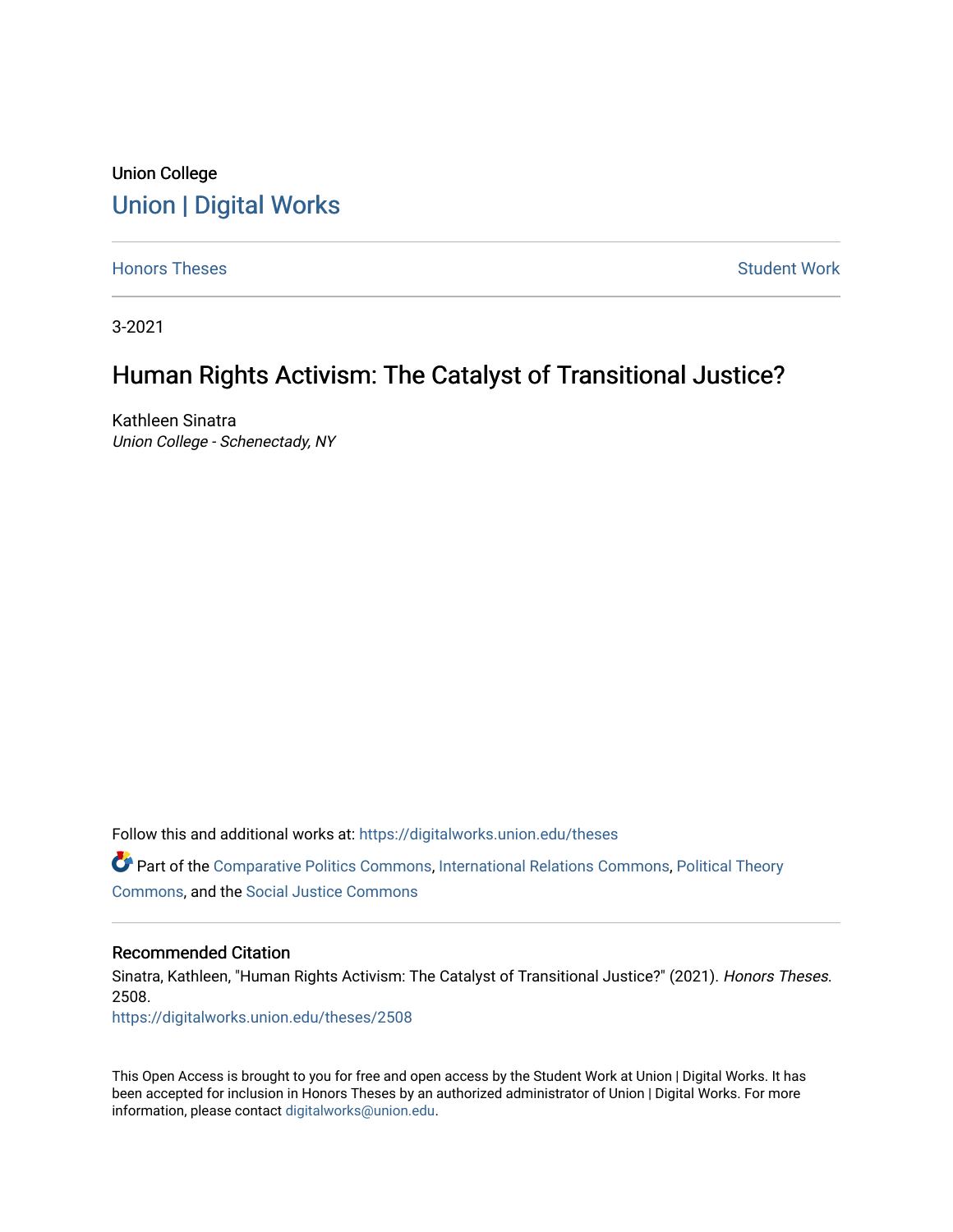Human Rights Activism: The Catalyst of Transitional Justice?

By

# Kathleen Sinatra

Department of Political Science

Union College

April 2021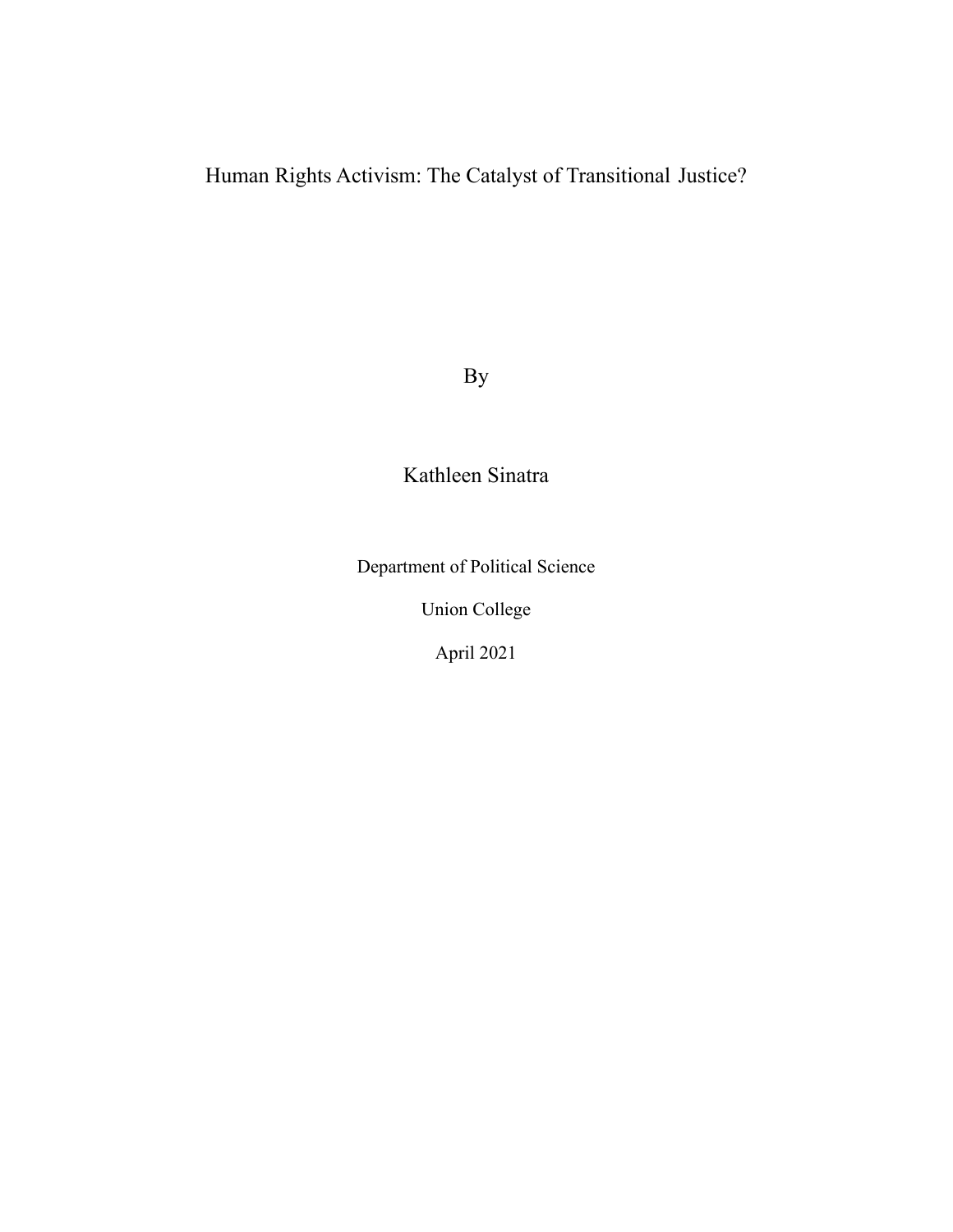## ABSTRACT

Sinatra, Kathleen.Human Rights Activism: The Catalyst of Transitional Justice? Department of Political Science, March 2021.

Advisor: Çıdam, Çiğdem

This thesis demonstrates the essential role human rights activists play in the process of transitional justice. Through an analysis of the conceptualizations of transitional justice, in which I argue we must understand the process in broader terms that include both judicial and non-judicial practices, I enter into a comparative analysis of the case studies of Argentina and Spain. I explore Argentina's Dirty War and the wound that was subsequently created. I question how this wound came to be and how the country chose to deal with it. I then turn my attention to the case of Spain, who unlike Argentina, did not undergo a formal process of transitional justice. Here, I analyze the informal process of transitional justice that occurred and the work of human rights activists in this process, looking to the possibility of a formal process similar to Argentina perhaps occurring in the future. I conclude my thesis by raising the question: what can we learn from the cases of Argentina and Spain and how can we apply this to the United State's, who has not undergone a process of transitional justice but seems to be looking to engage with one.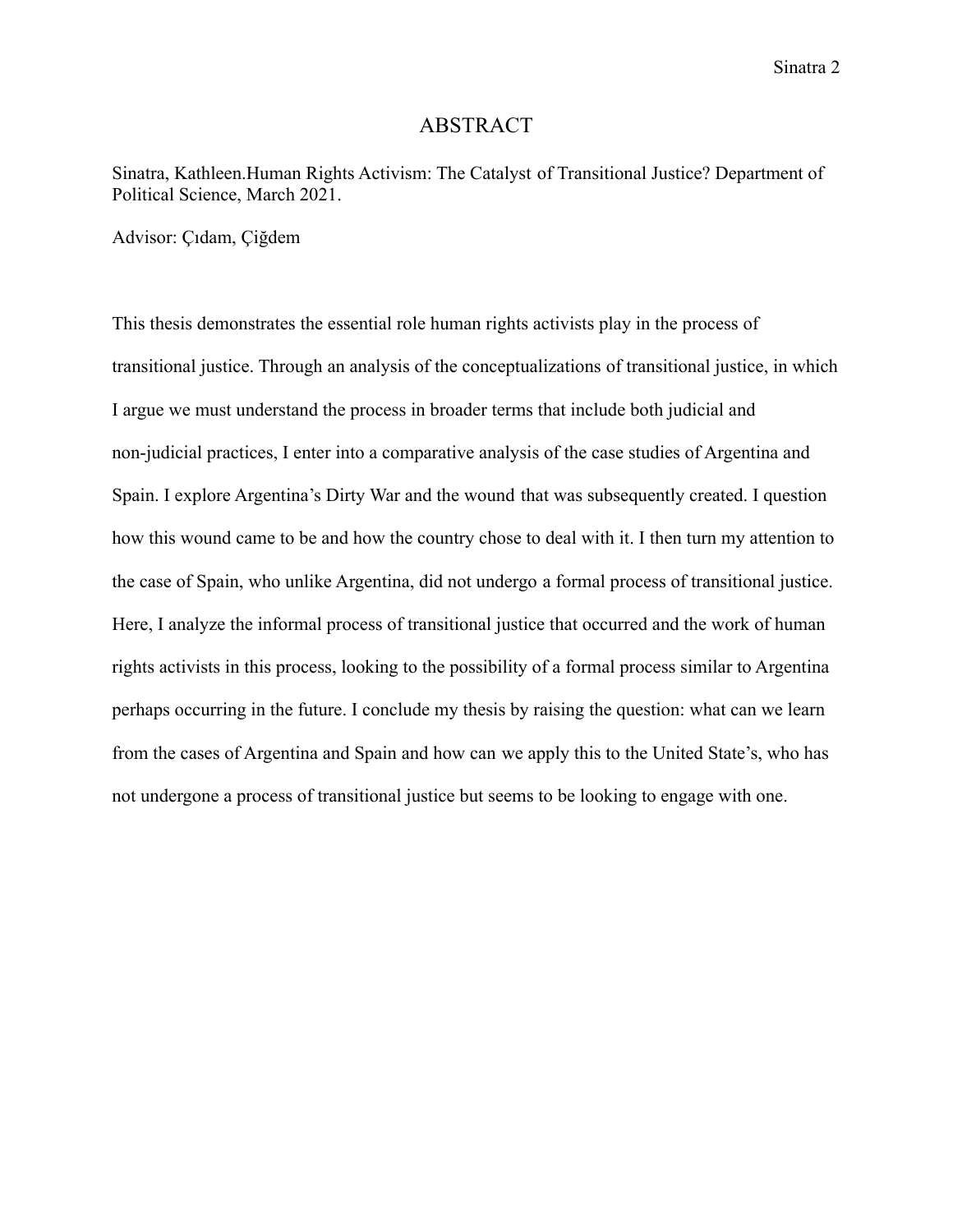## **Table of Contents**

| Chapter Four: Lessons from Argentina and Spain: Application to the USA?94-102 |  |
|-------------------------------------------------------------------------------|--|
|                                                                               |  |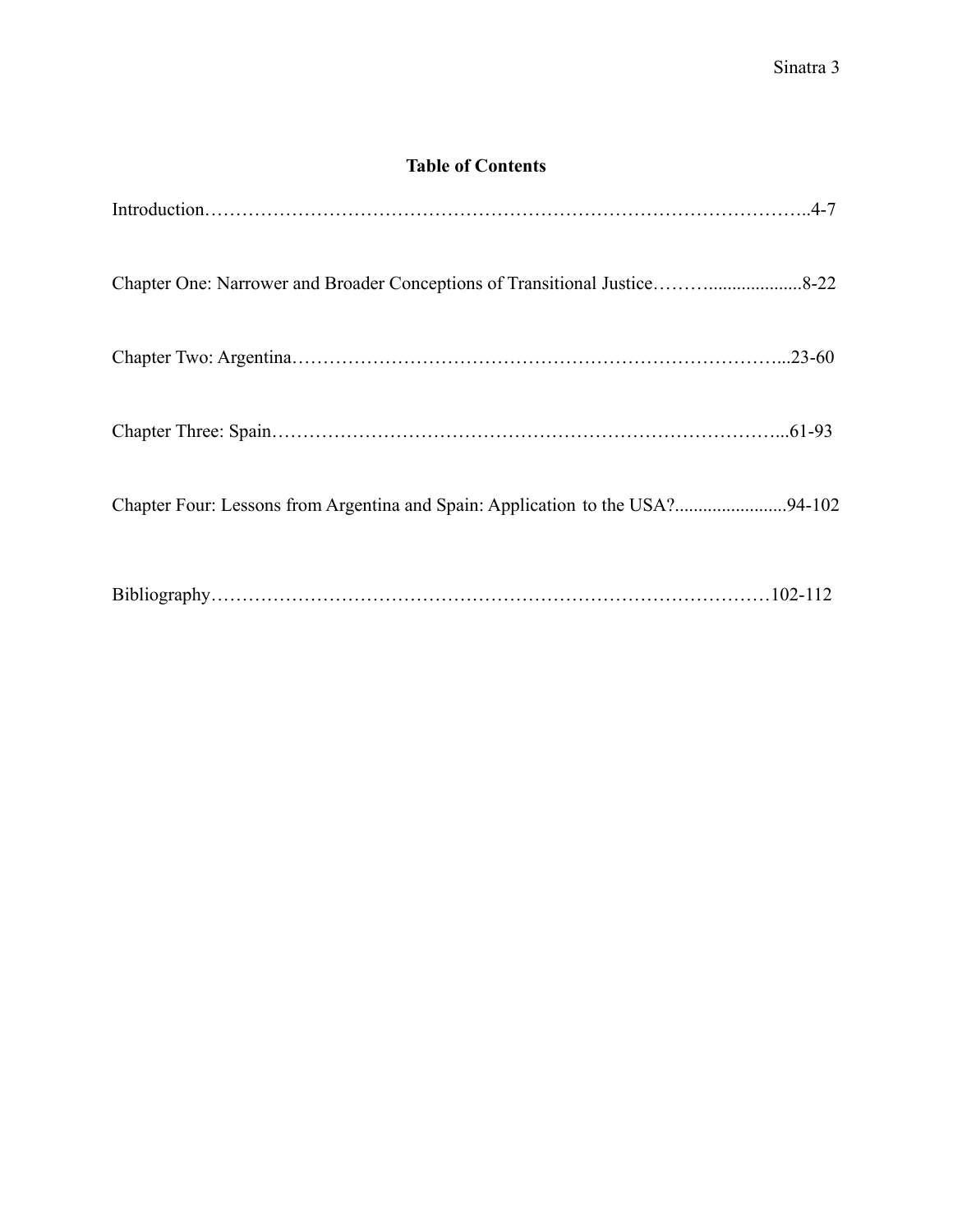## **Introduction**

The Holocaust and Germany, Apartheid in South Africa, genocide in Rwanda: the list of countries who have suffered widespread atrocity is extensive. When considering the active role a government and its citizens have in perpetuating and executing abuse, the need to rebuild and heal a fractured society becomes essential. Thomas McCarthy writes that "redressing past wrongs is essential to establishing conditions of justice in a society scarred by the enduring and pervasive effects of those wrongs," arguing that when not addressed, these historical injustices continue to impact modern society (McCarthy 2004). However, this thesis first grapples with the question: how does a country approach the process of healing? The most significant answer to this has been through transitional justice, a process which combines both judicial and non-judicial mechanisms in order to address human rights abuses. The rise of transitional justice has also led to a questioning of its application elsewhere, specifically to countries who have a history of abuse that has gone unaddressed. How should these countries, who have either never or not fully addressed their dark pasts but whose pasts still continue to haunt them in the present, engage in a process of transitional justice? The United States is among those countries that have been called upon to engage in a process of transitional justice. Discussion surrounding this argues that modern inequalities related to health care, education, and income, among others, in America have been caused by the failure to address the historical oppression of African-Americans that can be dated back to abuse starting as early as colonial era slavery (McCarthy 2004). While transitional justice is not always what is directly called for in the U.S., demands for reparations, the removal of Confederate era statues, and the formal condemnation of systematic and widespread inequality all indirectly and directly call for a process of transitional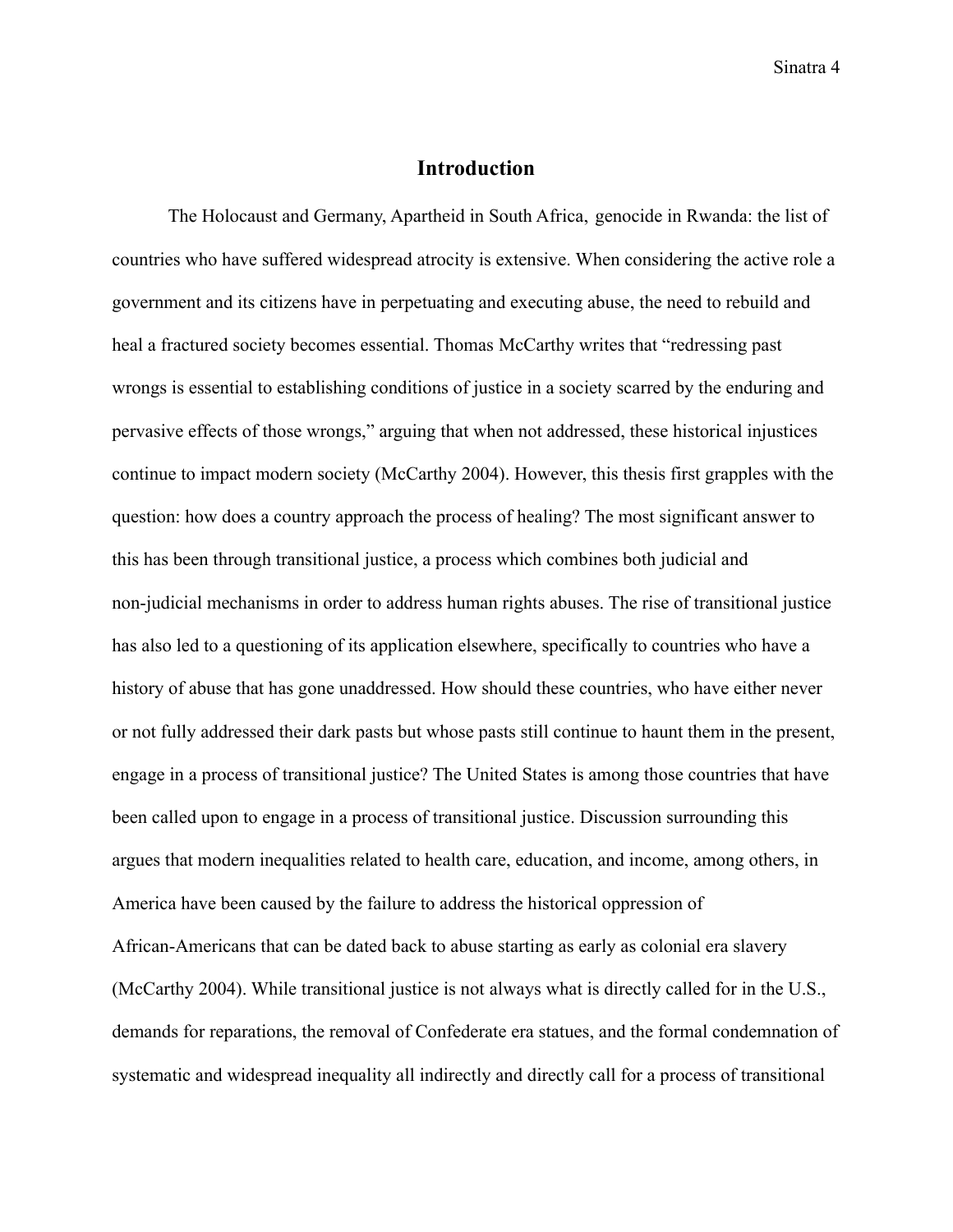justice. The following will provide analysis on the use of transitional justice in Argentina, a country that underwent a formal process of transitional justice following the Dirty War, and then compare it to Spain, a country that failed to address their dark past related to their Civil War and Franco's dictatorship.

Through an examination of these two cases, I will question: how should we conceptualize transitional justice? What role do activists play in advancing transitional justice? Should the work of human rights activists be considered to be part of an informal process of transitional justice? My thesis will ultimately describe that a key catalyst in the process of transitional justice is the work of human rights activists and organizations. These activists are able to push forward a formal process of transitional justice, as seen through their leveraging of the international community, the attempts to create a social movement, a public return to memory and re-examination of the past. Additionally, this thesis will describe how the work of human rights activists and organizations in it of itself engage in, what I call, an informal process of transitional justice. Through their work, activists are able to achieve accountability, bring about a certain type of justice, and engage in an important form of remembrance that forces the public to acknowledge and re-examine the past and the present. By examining both cases, and the role of human rights activists as actors who advocate for and advance formal processes of transitional justice and engage in an informal process of transitional justice, I will look to understand how a country can overcome widespread and systematic atrocity. Ultimately, after an examination of Argentina and Spain's approaches to dealing with their respective pasts, and their varying transitional justice processes, I will look to understand how these cases can potentially provide us with a framework for how countries can deal with and overcome atrocity, looking specifically at the United States.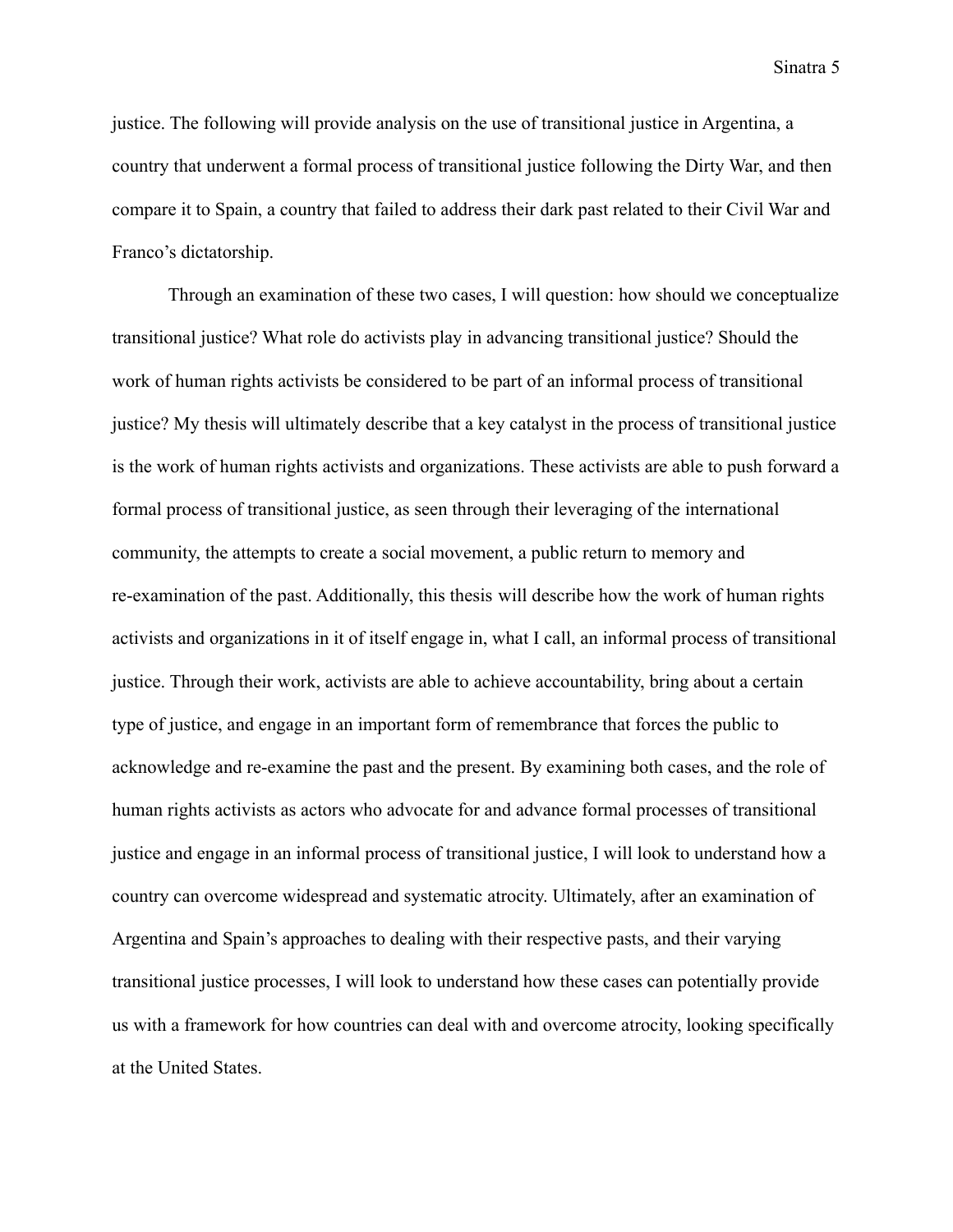The first chapter discusses how we should conceptualize transitional justice. I provide two different conceptualizations, one that is narrower, drawing on Ruti Teitel, and one that is broader, by the UN Secretary General's 2004 *Report on the Rule of Law and Transitional Justice in Conflict and Post-conflict Societies*. In this section, I detail the history of transitional justice and how the rapid proliferation of material regarding this topic has led to the need to consider its current conceptualization. I then look at Teitel's conceptualization of transitional justice, which I argue is too narrow as it focuses solely on specific legal mechanisms, leaving no room for an equal emphasis on non-judicial mechanisms. I then turn to an analysis of why we should understand transitional justice in more broad terms, looking at the benefits of truth commissions and reparations as two main non-judicial mechanisms.

The second chapter delves into Argentina's Dirty War in which the military dictatorship brutally repressed and abused the country's citizens for eight years. I begin my paper with a historical account of the pre-dictatorship era. I then turn to an analysis of the dictatorship in which I look at the CONADEP *Nunca Más* report in order to elaborate on the specific abuses committed against Argentine citizens at the hands of the state. This section then highlights the emergence of human rights activism during the dictatorship, highlighting that, despite the severe repression, it was not so repressive so as to block all attempts for activism, extensively referencing the work of the Madres de la Plaza de Mayo. I next question what caused the end of the dictatorship, ultimately asserting that it was not just the Malvinas War, as some have suggested, but rather a series of factors, including that of the pressure placed on the dictatorship by the emergent human rights movement. I conclude my paper with an analysis of the transitional justice process that the country underwent, drawing specifically on the framework offered by Francesca Lessa, but highlighting the important work of human rights activists that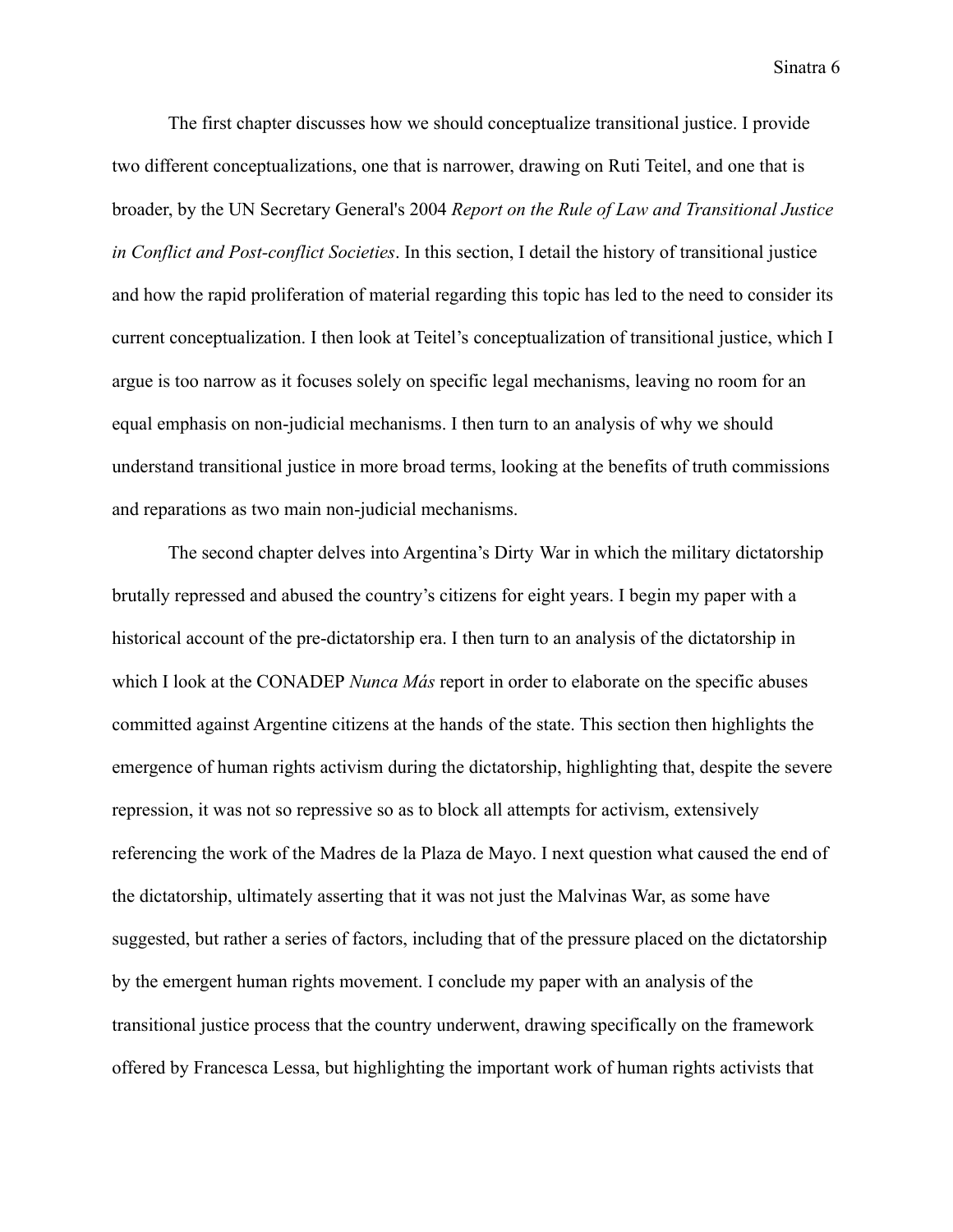began not in the "time of memory," but emerged and continued to grow starting during the dictatorship.

The third chapter then turns to the case of Spain, a country who unlike Argentina, did not immediately confront their past which included a deadly Civil War followed by a near 40-year long dictatorship that abused and repressed their citizens. I begin with a brief overview of the Spanish Civil War and its effects. I then shift my focus to the utilization of the framework offered by José González which breaks down Spain's period following the Civil War into three sections, the "time of silence," the "time of forgetfulness," and the "time of memory" (González 2007). I analyze each of these three periods, highlighting the specific role of human rights activism, which was largely unable to occur within the state during the dictatorship for various reasons, which are discussed in the chapter. I then address how human rights activism did begin to occur during the "time of forgetfulness" suggesting that, in a similar sense to that of Argentina, activism did not suddenly occur during the "time of memory," but rather had roots already set in place prior to this that were finally realized once the conditions permitted. Throughout the piece, I make comparisons between Spain and Argentina's process helping to illustrate why Spain in particular did not engage in a process of transitional justice immediately following the end of the dictatorship. I conclude my chapter looking at the "time of memory" in which we now see the country begin to address this past, perhaps suggesting that they will eventually pursue a formal process of transitional justice similar to Argentina.

In my final chapter, I raise the question of how we can understand the transitional justice processes of Argentina and Spain in relation to the United State's. The United States also did not address their slave past and it has thus been suggested that current inequalities stem from this lack of action and addressment. In highlighting the key components of human rights activism in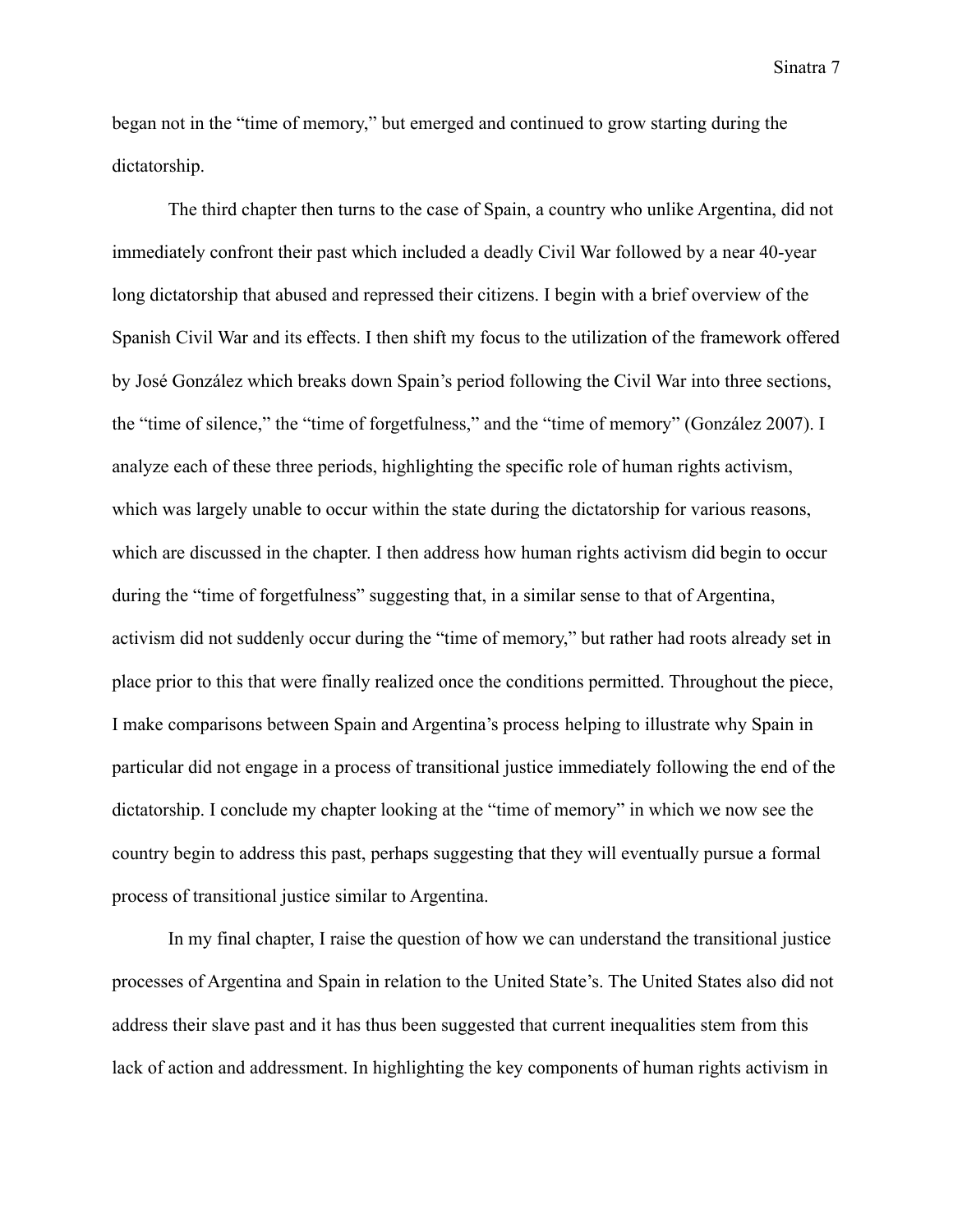Spain and Argentina and applying this to the possible application in the U.S., I ultimately assert that transitional justice should be understood to include both formal and informal processes.

#### **Chapter 1: Narrower and Broader Conceptions of Transitional Justice**

The phrase 'transitional justice' is thought to have first been used in 1991 as a way of describing recent changes following the fall of the Soviet Union and the collapse of junta regimes in Latin America (Hinton 2010, Teitel 2008). Transitional justice has been described as "a legal and philosophical theory and a global practice that aims to redress wrongdoing, past and present, in order to vindicate victims, hold perpetrators to account, and transform relationships—among citizens as well as between citizens and public officials" (Murphy 2021). The phrase transitional justice has a debated origin, some thinking there is likely more than one originator. Ruti Teitel is among the thinkers who have been thought to have coined this term. As an originator of the phrase, Teitel wrote that it aimed, "to account for the self-conscious construction of a distinctive conception of justice associated with periods of radical political change following past oppressive rule" (Teitel 2008, 1, Arthur 2009).

There has been a significant proliferation of literature regarding transitional justice. Over the past few decades, the practice has greatly evolved with the introduction and normalization of new mechanisms and the implementation of the practice (Murphy 2021). We see the successful use of non-judicial mechanisms, such as that of the utilization of truth commissions in Argentina in the 1980s, as well as expanded use of legal mechanisms, such as the use of universal jurisdiction in the case of Chile against General Pinochet, and the establishment of the International Criminal Tribunal in the former Yugoslavia (ICTY), both in the 1990s. As the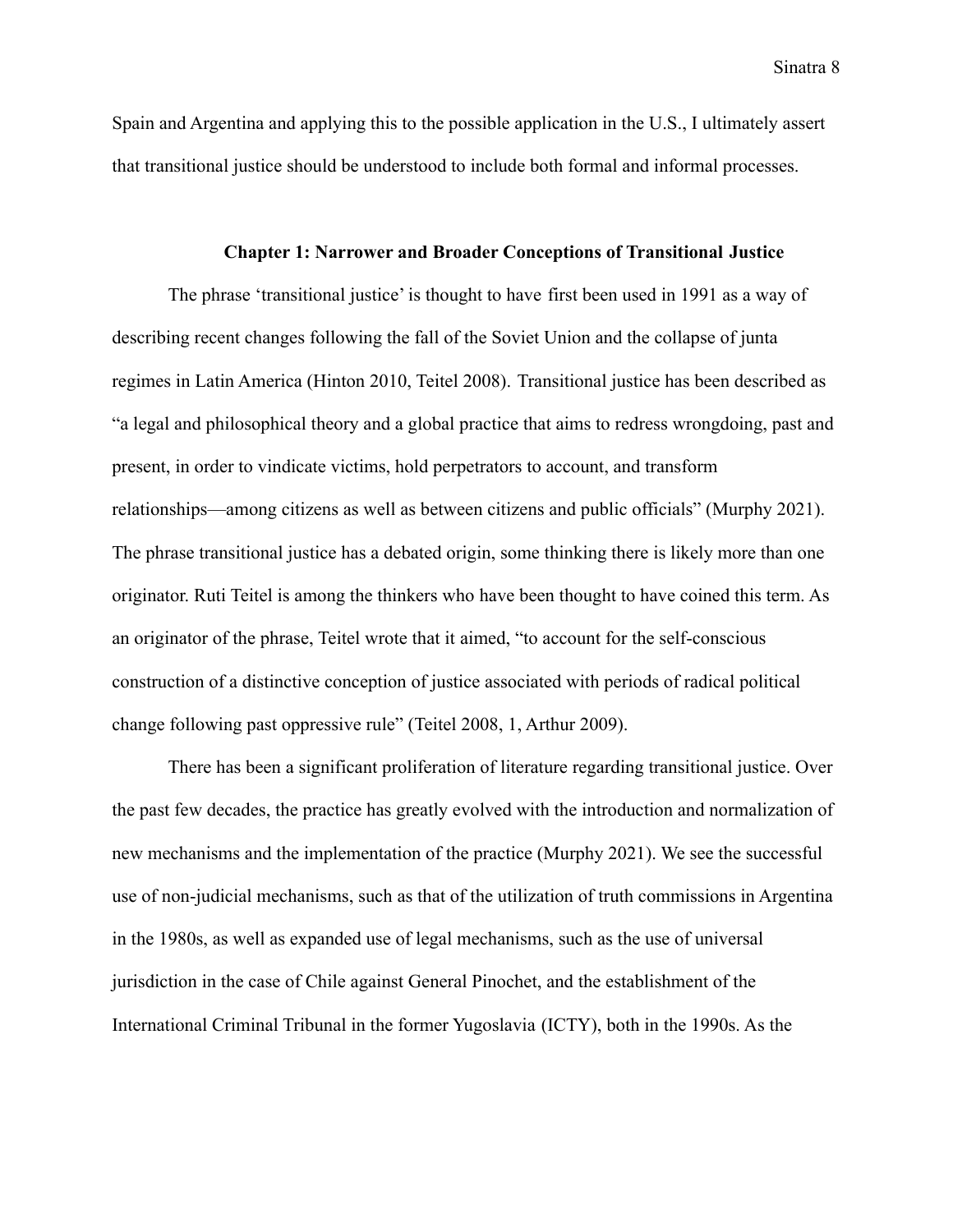process has changed and expanded with modern historical applications, we are forced to consider how we are to now conceptualize transitional justice.

This evolution has revealed current discrepancies in regard to how transitional justice is understood. Some theorists conceptualize transitional justice in a narrow scope, focusing on the process in terms of its legal mechanisms (Teitel 2002, Roht-Arriaza 2006), while others suggest that it should be conceptualized more broadly to allow for the inclusion of both judicial and non-judicial mechanisms. In the following, I will intervene into this debate and discuss both approaches, ultimately asserting that we need to move away from a narrower conceptualization that focuses on only legal processes to a broader one. With this conceptualization, I argue that countries will be best able to address the wounds the atrocity created in society as they provide more space for alternative mechanisms and approaches. Ultimately, this conceptualization allows for the necessary recognition of both formal and informal processes in regard to transitional justice, as will later be seen through the comparative analysis of both Argentina and Spain's experiences.

In order to make these points, I am going to first provide an overview on the history of transitional justice both looking at the origin of the phrase and the practices associated with it. To then address conceptual differences, I will first turn to Ruti Teitel's conceptualization of transitional justice to discuss what I argue is a narrower conception of the practice. Her conceptualization, which focuses on legal mechanisms as the sole mechanism that can provide "ideal justice," leads me to thus argue that despite her efforts to broaden it, this conception remains incomplete. I will then turn to the UN Secretary General's 2004 *Report on the Rule of Law and Transitional Justice in Conflict and Post-conflict Societies* to discuss a broader conception of transitional justice that includes both judicial and non-judicial mechanisms. I will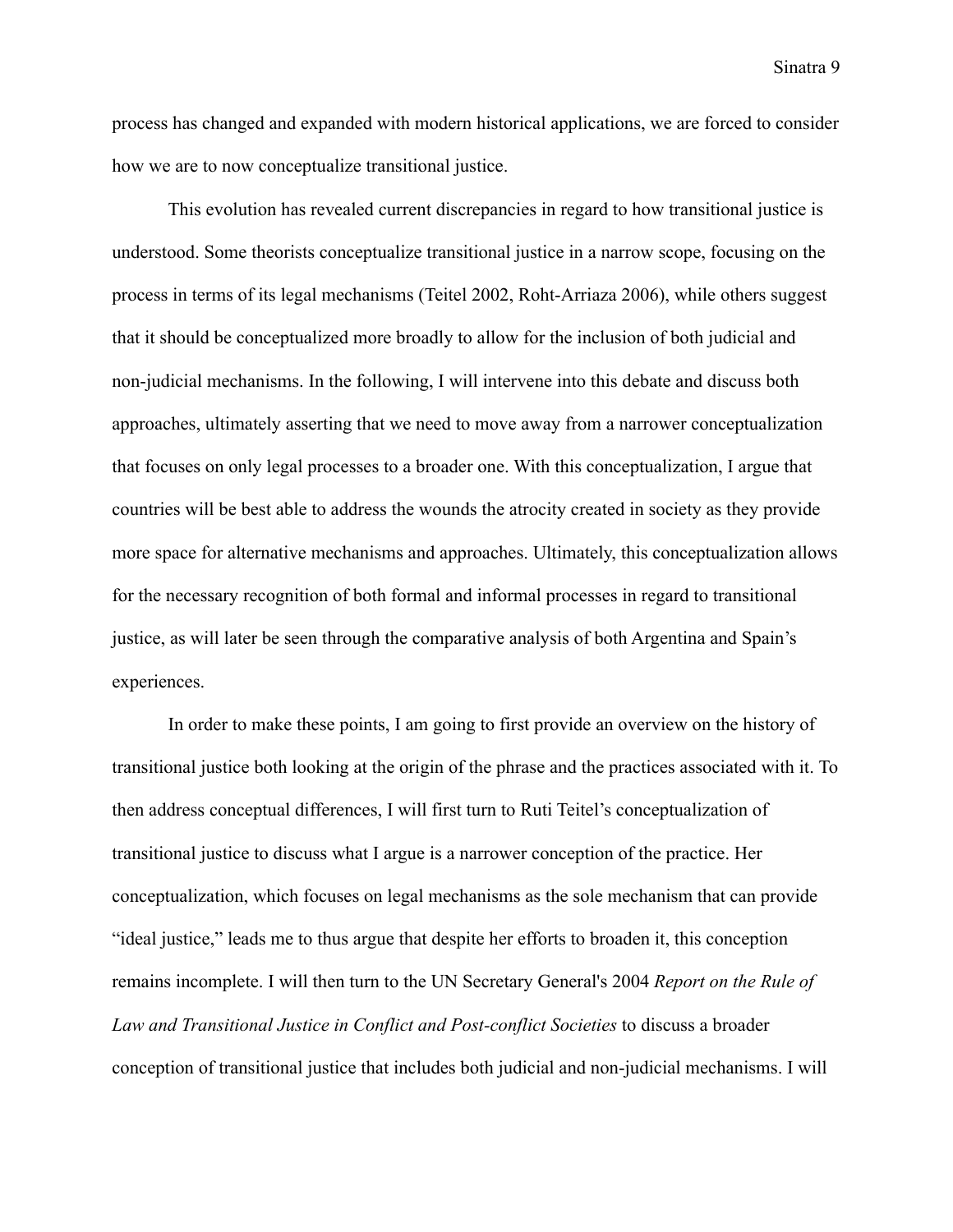conclude by explaining why the narrower conception is incomplete as it fails to recognize the potential successes, including that of accountability, remembrance, and truth, that can be realized through non-judicial mechanisms. Furthermore, I will note that when non-judicial mechanisms are blocked, the opportunity to turn to alternatives, including non-judicial mechanisms, should be explored.

#### **Part I. History of Transitional Justice**

While the term itself may have an origin in recent history, some of the practices related to modern conceptions of transitional justice are thought to have been around longer. The exact origin of transitional justice as a practice has also been contested. Some have looked as far back as Ancient Greece citing an instance in which the newly established democracy attempted to address past tyranny through the implementation of various practices (Zunino 2019). However, two recent historical moments are more frequently credited with beginning the history of transitional justice. The dominant narrative tends to cite the Nuremberg Trials in Germany following World War II as being the first example of transitional justice due to the successful use and implementation of an International Military Tribunal that tried and held accountable Nazi leaders (Zunino 2019, Hinton 2010). This case remains of particular significance due to its related expansion of international human rights laws in which the Geneva and Hague conventions were simultaneously crafted (Hinton 2010). Kathryn Sikkink writes, "The Nuremberg and Tokyo trials after World War II were in many ways both the beginning of the trend and the exception that proves the rule: only in cases of complete defeat in war was it possible to hold state perpetrators criminally accountable for human rights violations" (Sikkink 2011, 13). The Nuremberg and subsequent Tokyo trials did not fully shape transitional justice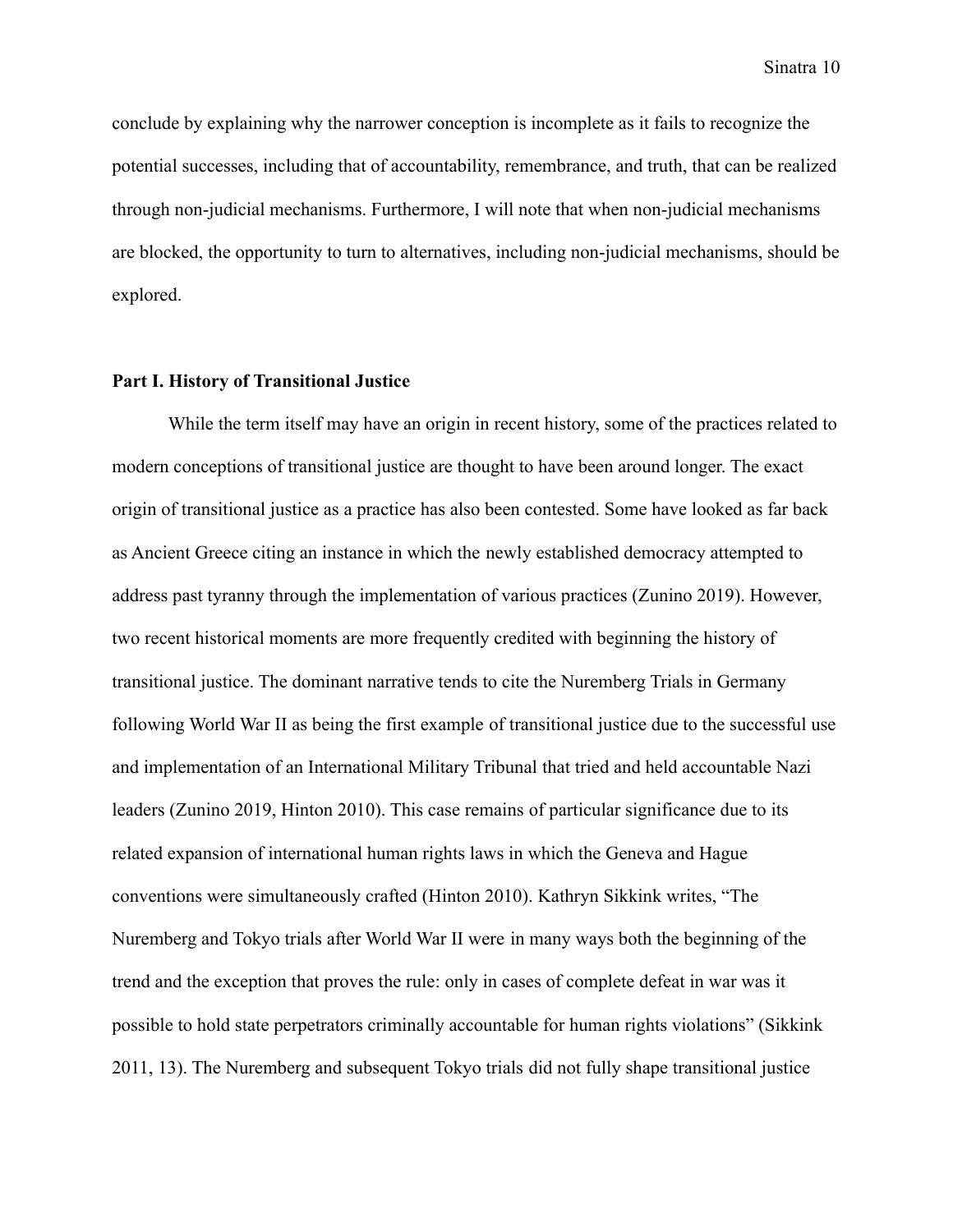due to the limitations this case presented, asserting that it could only be applied after "complete defeat in war" (Sikkink 2011). However, these trials certainly influenced, if not began, the practice and formation of the ideological basis for transitional justice (Sikkink 2011). The rise of transitional justice practices in the 1980s, primarily in South America, have also been noted as a possible point of origin, traditionally beginning with that of the Argentine response following the fall of their military dictatorship in 1983. The case of Argentina expanded normalized conceptions of transitional justice practices having successfully established the use of a truth commission in addition to the trial of military leaders, a practice in which "there were few historical precedents...meaning the government was essentially inventing new tactics and institutional forms" (Sikkink 2011, 120). Furthermore, Argentina's return to a process of transitional justice years after their truth commission and initial trials highlights, on a more global scale, an important aspect of the process of transitional justice- that is, that it is not necessarily a finite process.

The establishment of the International Criminal Court (ICC) has also been noted as building off of the foundation provided by the Nuremberg Trials in which "The ICC can be understood to symbolize the entrenchment of the exceptional Nuremberg Nazi War Crime Tribunals as a model for the creation of a standing international war crimes tribunal to prosecute war crimes under the international law of conflict" (Teitel 2002, 903). The Nuremberg Trials have been suggested to have been the most successful example of war crime tribunals, and thus have served as a key catalyst in shaping modern conceptions of transitional justice (Hinton 2010, Bass 2000). Transitional justice encompasses institutions, mechanisms, and legal practices and the literature on this process has rapidly emerged in the last few decades forcing us to question how we should conceptualize it today.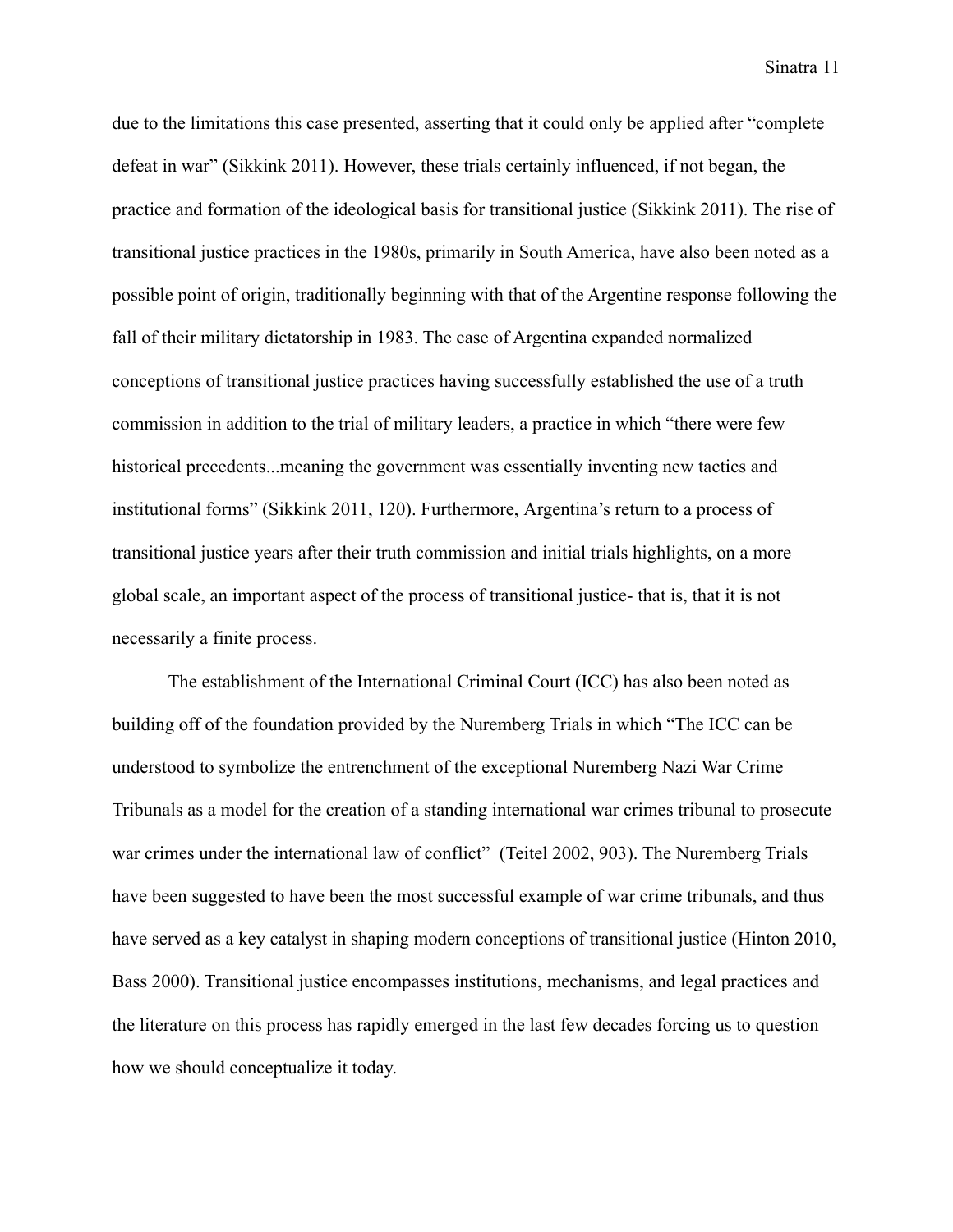#### **II. A Narrower Conception**

Narrower conceptions of transitional justice tend to focus largely on the legal and judicial processes. Ruti G. Teitel defines transitional justice as, "the view of justice associated with periods of political change, as reflected in the phenomenology of primarily legal responses that deal with the wrongdoing of repressive predecessor regimes" (Teitel 2002, 893). Teitel argues that modern applications and conceptions of transitional justice have greatly affected the process and ultimately narrowed it *by* expanding practices and conceptions, writing, "Whereas, in theory, transitional justice appeared to assume its potentially limitless universal extension into the law, in its late twentieth-century applications, the responses are concededly more contextual, limited, and provisional" (Teitel 2002, 896). Here, Teitel asserts that the increased involvement of the international community, and rise of subsequent bodies as a result of globalization, have limited the power of the state by prioritizing international justice mechanisms over national conceptions of justice (Teitel 2002, 898). According to Teitel, the shift to international justice mechanisms had an undesirable effect in terms of the goals espoused by transitional justice. She writes, "Whereas, at first, the aims of transitional justice were the ambitious goals of establishing the rule of law and democracy, in the last decade, its aims are concededly more modest, primarily focusing on maintaining peace and stability" (Teitel 2002, 898). Here, Teitel suggests that when transitional justice is conceptualized as attempting to achieve peace and stability, the aims of rule of law and democracy may be compromised or lost entirely. Thus, in Teitel's opinion, this becomes problematic in terms of achieving justice since only having peace or stability, and letting the crimes go unaccounted for, is ultimately not justice.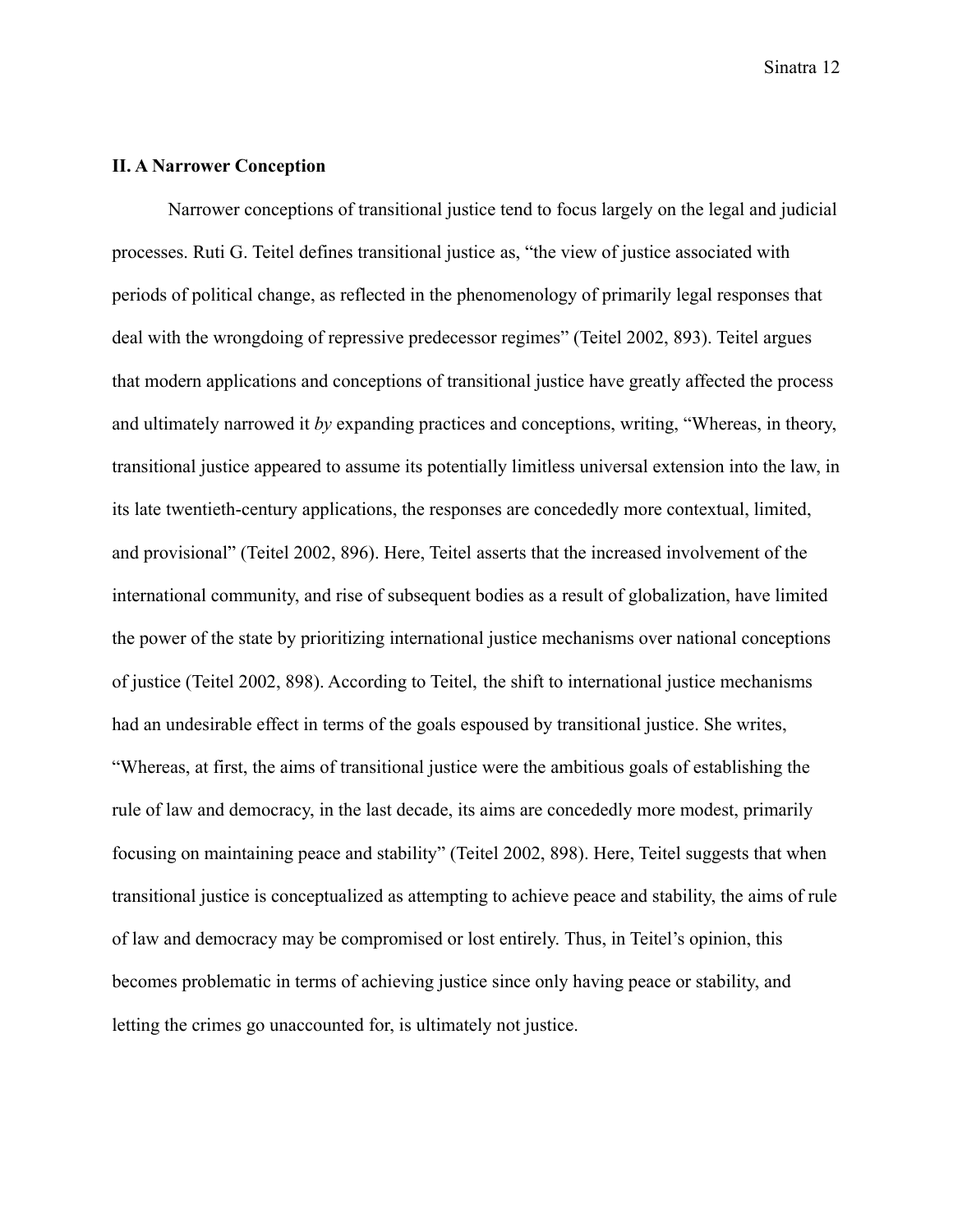### **Judicial Mechanisms**

It is here that we begin to understand exactly what mechanisms Teitel is favoring. While trials exist so as to legally convict abusers of their crimes, these trials can be hosted either by the country in which the crime occurred, a foreign country, or through an international body. Trials may be conducted by the state if the crime was committed within the state, and these trials may be done with support or guidance from an international body (Lessa 2013). Foreign trials rely on universal jurisdiction, which the UN report referred to as, "a previously little used element of international law that holds that some crimes are so grave that all countries have an interest in prosecuting them" (United Nations Secretary General 2004). This essentially allows foreign countries to criminally prosecute individuals regardless of their nationality or country of residence for "serious crimes against international law — such as crimes against humanity, war crimes, genocide, and torture — based on the principle that such crimes harm the international community or international order itself, which individual States may act to protect" ("Universal Jurisdiction."). Finally, international bodies, such as the U.N. and the International Criminal Court (ICC), may be utilized to try countries or large groups for crimes committed at the global level (Lessa 2013).

Teitel's perspective is that, rather than giving preference to all legal mechanisms that have been associated with the evolution of modern transitional justice practices, favoring specific legal responses is most effective. She writes, "The move towards local and even privatized justice associated with the State-building discussed above is in tension with the potential for a broader conception of justice associated with transnational politics" (Teitel 2002, 899). Teitel pinpoints the end of the Cold War as when this modernization of transitional justice occurs.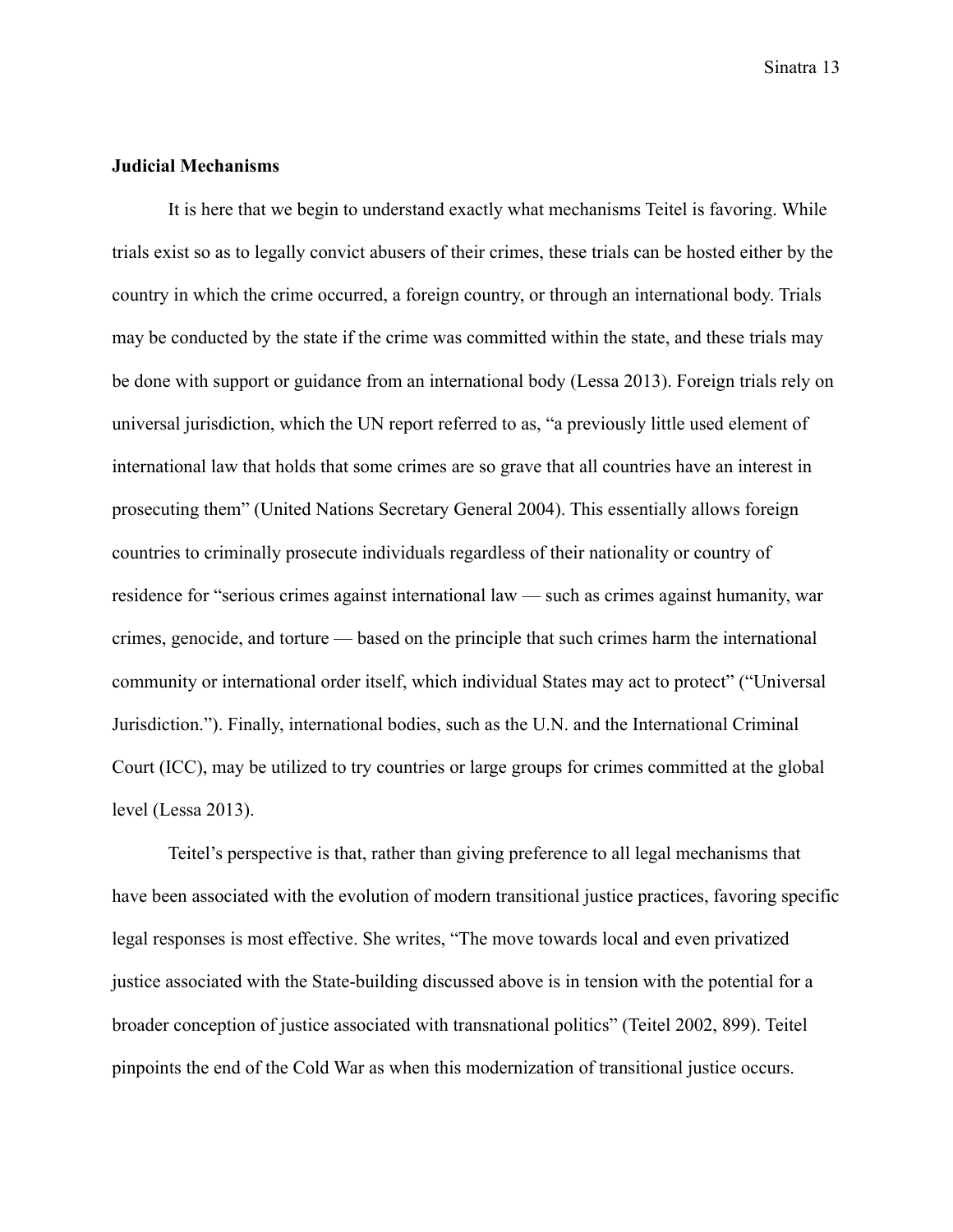Thus, Teitel criticizes what have been typically considered historic feats in transitional justice, such as the use of universal jurisdiction and the creation of international tribunals, stating that, while the latter is able to provide a certain level of "regime accountability," the expansion of transitional justice mechanisms that a country can draw upon presents multiple dilemmas to the aims of the practice as well as to the policymaking community (Teitel 2002). These dilemmas, which are a result of "expanding the continuum of choices in transitional justice," become a "basis for intervention, and the problematizing of war and aggression, caus[ing] new and ever changing transitional justice dilemmas to come to the surface, and throw[ing] into balance the aims of justice and peace" (Teitel 2002, 903).

While Teitel is right in arguing for the use of judicial measures, she fails to acknowledge the relevance of non-judicial mechanisms that can be both significant alone or, most ideally, working in tandem with judicial mechanisms. Despite the potential accountability that these non-judicial mechanisms provide, Teitel maintains a stance that discourages the expansion of transitional justice mechanisms to include non-judicial practices, the involvement of foreign and international bodies and governments in judicial processes, as well as legal actions that are contextual and localized.

#### **Teitel's Argument**

Teitel ultimately argues that the expansion of transitional justice in contemporary politics has led to the harmful normalization of emergent discourse and action regarding the practice. Citing the expansion of humanitarian law coupled with the rise of international involvement in processes related to transitional justice, such as the establishment of international tribunals, Teitel writes that, "this development is problematic, because the jurisprudence associated with political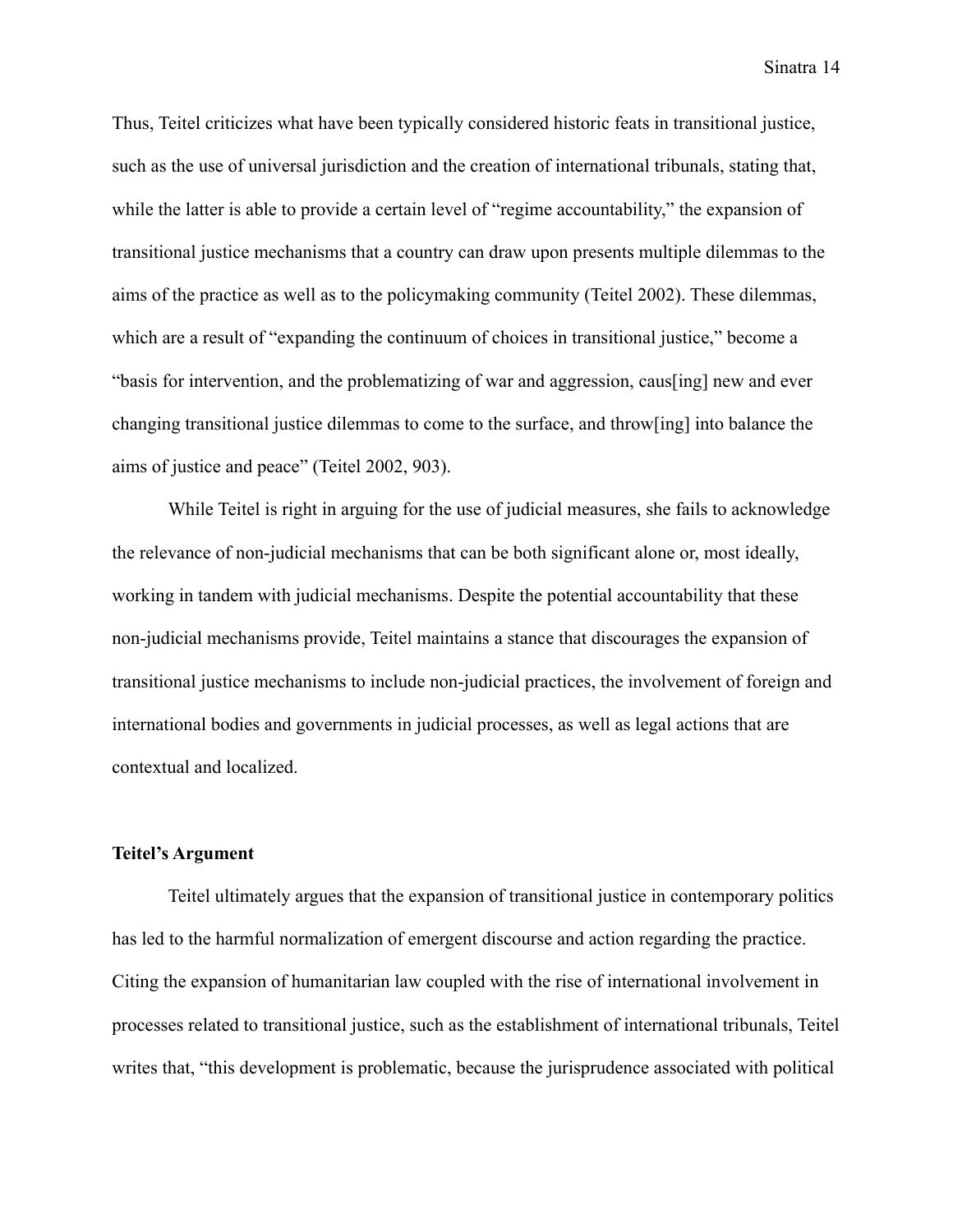flux is, by its character, associated with a higher degree of politicization and irregularity than would ordinarily be acceptable in liberal democracies" (Teitel 2002, 902). It is both the lack of normative measures as a result of this expansion as well as the emphasis placed on international justice over that of national justice that Teitel argues allows for the continuous arisal of new dilemmas facing the practice. Thus, Teitel asserts that this change in transitional justice is potentially harmful and how, as a practice, it now offers a more limited response. She does, however, recognize that resisting this normalization is difficult in our globalized political sphere.

Teitel goes on to assert that one might view this shift in conceptualization as a "preservative form of justice, which concededly sacrifices the aims of ideal justice for the more limited ones of assuring peace and stability" (Teitel 2002, 898). This is where I argue that Teitel's argument falls short, as the notion that there is an "ideal justice," which relies on specific judicial measures, fails to recognize the multidimensionality of justice. While she notes the potential interconnected nature of the goals, she ultimately asserts that peacemaking alone has not been shown to achieve the goals of democracy and the rule of law, and thus does not achieve the ideal form of justice (Teitel 2002). Additionally, while Teitel criticizes alternative approaches to judicial mechanisms, she fails to acknowledge the reality that not all legal responses, even the ones she deems best suited, are productive. On this, Rosemary Nagy writes that "There is a privilege of legal responses which are at times detrimentally abstracted from lived realities" (Nagy 2008). This becomes even more problematic when considering that the implementation of these legal practices often rely on the support of the state. Thus, when the state blocks formal transitional justice mechanisms, such as legal proceedings, how else are perpetrators meant to be held accountable for their crimes and the country to heal? Ultimately, Teitel's conceptualization indicates that the only acceptable transitional justice mechanisms are legal ones which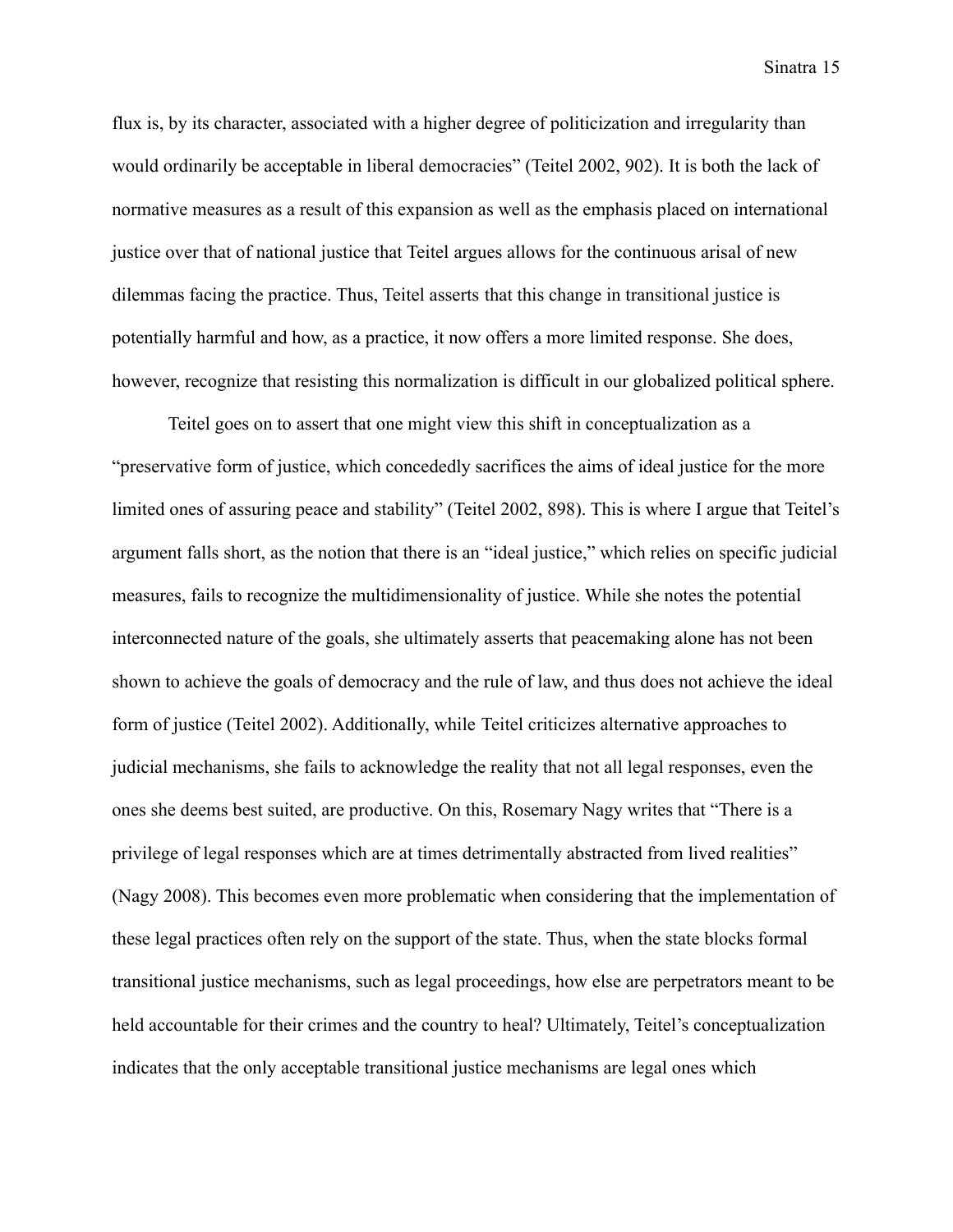problematically asserts that non-judicial mechanisms are not as effective. However, when faced with the obstruction of formal transitional justice mechanisms, such as legal ones, non-judicial mechanisms prove to be the only other option. Furthermore, when used in tandem, both judicial and non-judicial mechanisms can be used to best heal the nation.

#### **III. Conceptualizing Transitional Justice as Two Pillars**

One of the most utilized conceptualizations of transitional justice comes from the U.N. Secretary General's 2004 *Report on the Rule of Law and Transitional Justice in Conflict and Post-conflict Societies*, which asserts that:

"The notion of transitional justice discussed in the present report comprises the full range of processes and mechanisms associated with a society's attempts to come to terms with a legacy of large-scale past abuses, in order to ensure accountability, serve justice and achieve reconciliation. These may include both judicial and non-judicial mechanisms, with differing levels of international involvement (or none at all) and individual prosecutions, reparations, truth-seeking, institutional reform, vetting and dismissals, or a combination thereof" (United Nations Secretary General 2004).

The U.N.'s definition well articulates the importance of both non-judicial and judicial mechanisms, thus seeming to assert these as the two pillars of transitional justice, and nicely defines the goals of the process. It also articulates that the goals of transitional justice remain multifaceted. Their definition concretely states the goals of transitional justice as, "society's attempts to come to terms with a legacy of large-scale past abuses, in order to ensure accountability, serve justice and achieve reconciliation" (United Nations Secretary General 2004). Here we see accountability, justice, and reconciliation highlighted as the main goals. The U.N.'s definition helps us to understand the variety of mechanisms that can be used to achieve justice, thus supporting the idea that the "ideal justice" Teitel refers to goes beyond that of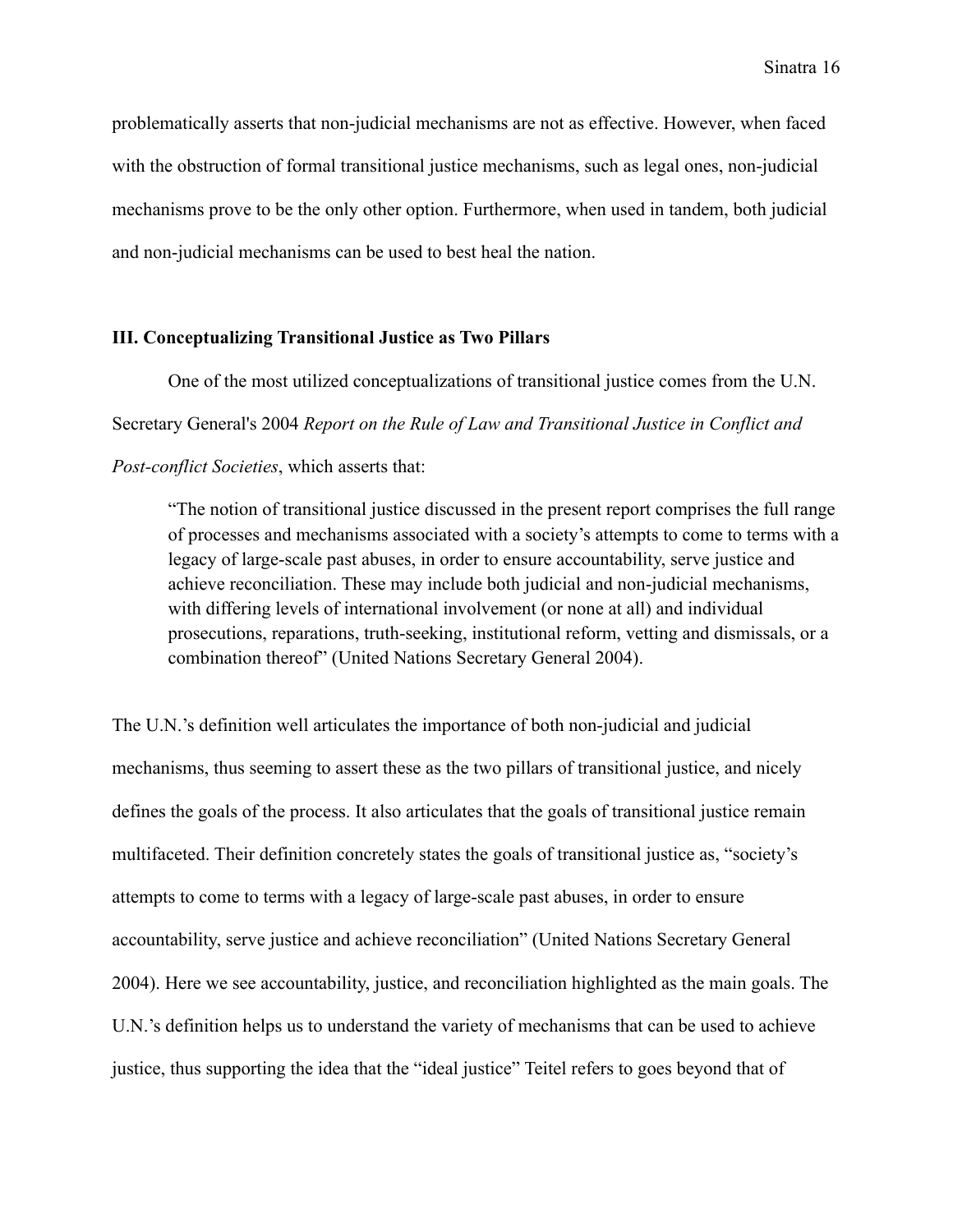simply legal processes. As such, providing recognition for victims emerges as an extension of justice sought to be achieved. Pablo de Greiff writes that, "First, it can be said that all transitional justice measures seek to provide recognition to victims" (De Greiff 2012). Transitional justice is not just about punishing those who committed human rights violations but is also about ensuring that the victims are heard. When looking at transitional justice mechanisms, we see specific ones created to ensure this. Truth commissions, for example, do not aim to prosecute the abusers but rather provide an opportunity for the victims to be heard. This can be an important part of transitional justice especially if there has been a history of ignoring or hiding the suffering that was endured. As such, recognition of victims is a form of reconstructing the public narrative and memory through the search for truth. De Greiff goes on to say that, "What is indispensable, and what arguably transitional justice measures have sought to accomplish, is to recognize that the other is the bearer of rights—and therefore to engage in modes of redress that can not only assuage suffering but also restore the rights that were so brutally violated and affirm victims' standing as full citizens" (De Greiff 2012). Not only is recognition of the abuse that victims went through important to other goals such as achieving justice, reconciliation and establishing truth, but it is also a way of giving victims back their rights. In order to understand what other non-judicial mechanisms can possibly be utilized, we turn to two popular alternatives to legal mechanisms, truth commissions and reparations.

#### **Truth Commissions**

Archbishop Desmond Tutu referred to truth commissions as the "third way"- an option that could be used as an alternative to prosecution and amnesty (Chapman and Ball 2001). First used in Uganda in 1974, but popularized for their use in Argentina in the 1983 CONADEP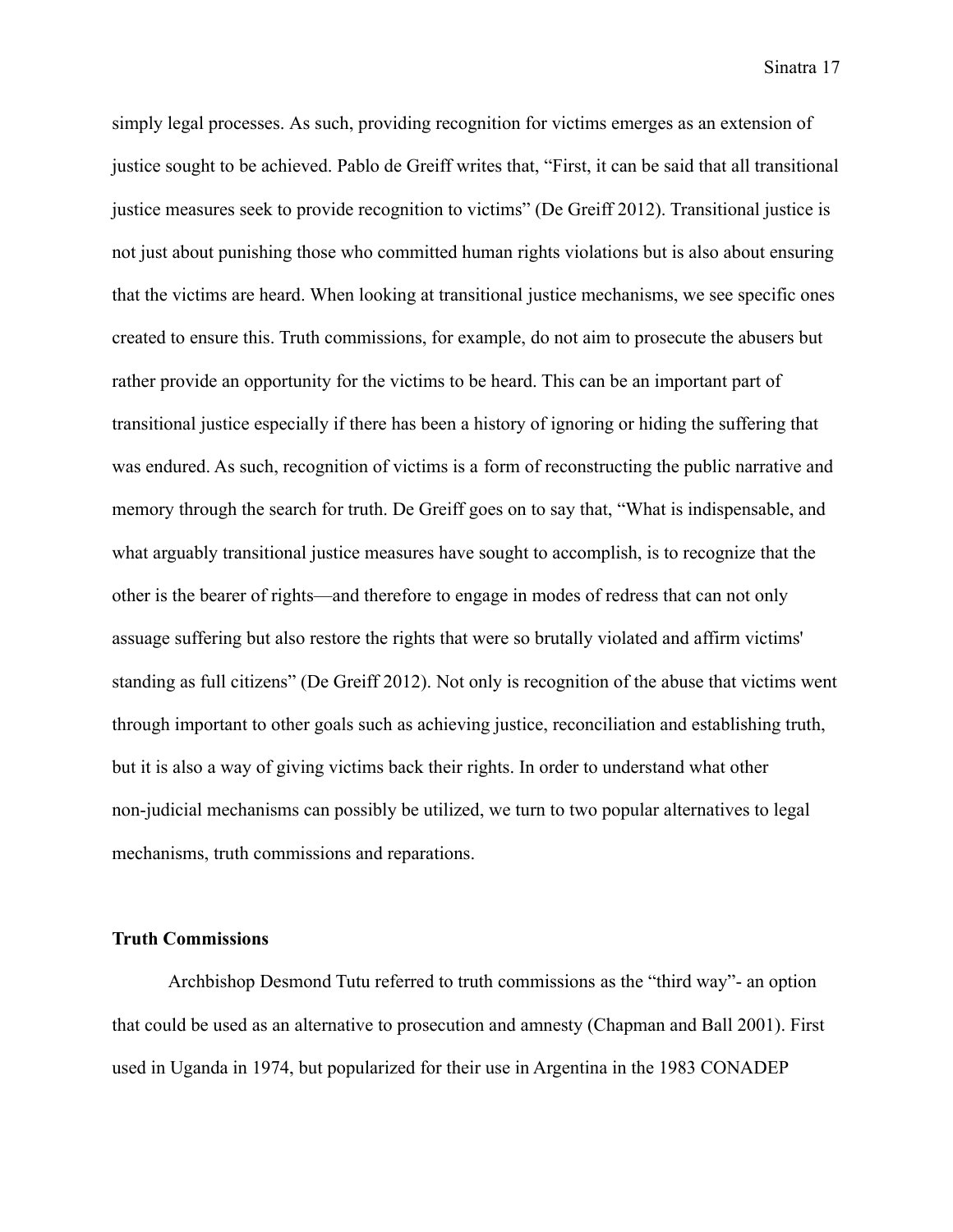Report, *Nunca Más*, truth commissions differ from trials both in their purpose and their execution (Lessa 2013). The purpose of truth commissions is, "to provide an authoritative account of a specific period or regime, determine the major causes of the violence, and make recommendations about measures to undertake so as to avoid a repetition in the future" (Chapman and Ball 2001). Truth commissions became popular as a method of transitional justice because of their ability to give voice to many, something that is often unachievable through trials which have historically been more limited and have not found success for all victims, as seen in the case of the Nazi crimes, for example, in which roughly 6,500 cases of the 90,000 cases brought forward resulted in convictions (Chapman and Ball 2001). The use of truth commissions thus questions the expansion of our definition of justice beyond legal realms. As de Grieff writes, "Truth-telling exercises...show that justice is not simply a call for insight but also a call to act on the truths disclosed" (De Grieff 2012). There is a certain type of justice that is argued to be gained through truth commissions- that is a form of personal justice. Hinton writes, "The recovery of language and the retelling of the experiences are forms of restoration and retribution that are emotionally and politically rewarding" (Hinton 2010). Truth commissions themselves can vary in terms of format and duration, for example, but ultimately:

"These bodies share four characteristics: they focus on the past; they investigate a pattern of abuses over a period of time—rather than a specific event—while attempting to sketch the overall picture; they are temporary bodies, existing for a limited, predefined, period of time, and cease to function upon submission of the final report; and they are officially sanctioned and established by states or international organizations in order to have greater access to information" (Hayner 2001).

Truth commissions not only shape a public narrative, but provide individual and personal justice for victims of abuse, thus expanding what one may typically associate with the acquisition of justice.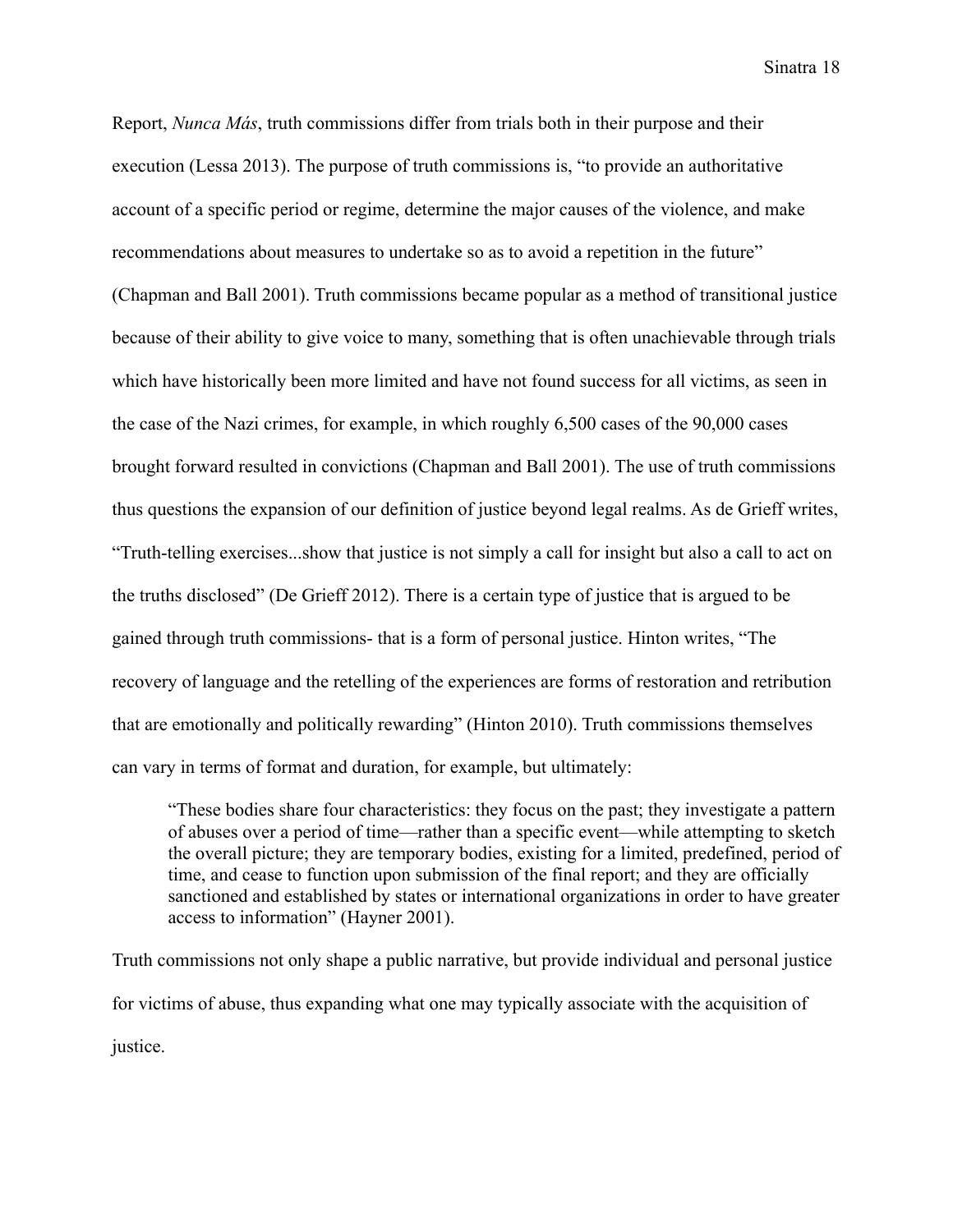#### **Reparations**

Another non-judicial mechanism that is a part of transitional justice, broadly understood, is reparations. Reparations can take many forms. The 2004 U.N. Report states that, "Indeed, in the face of widespread human rights violations, States have the obligation to act not only against perpetrators, but also on behalf of victims - including through the provision of reparations" (United Nations Secretary General 2004). Reparations fall into one of two categories. They can take material form, such as that of monetary payment, and, as Lessa writes, "constitute a form of *compensation*" (Lessa 2013). They can also be symbolic, such as creating days of remembrance, constructing memorials, or work to impact collective memory and social consciousness, such as working to rewrite history texts and reform education (Rhot-Arriaza and Mariezcurrena 2006). Naomi Rhot-Arriaza warns against the pitfalls of using reparations, "to stigmatize and marginalize those groups whose members perpetrated the abuse," and thus argues that they, "... must be offered in ways that acknowledge the suffering of victims but do not victimize others who did not actively engage in the violence" (Rhot-Arriaza and Mariezcurrena 2006). Ultimately, reparations must work to give victims back what they may have lost, and, because of the varying abuse and experiences of victims and countries, forms of reparations may, and should, also vary case to case. Ellen Lutz writes that, "reparations processes, to the extent that they aim to remedy past harms, are also past-focused" (Rhot-Arriaza and Mariezcurrena 2006). While reparations do work to respond to past suffering, symbolic forms of reparations, such as the creation of memorials and the rewriting of history, I believe can work in tandem to also prevent future atrocity.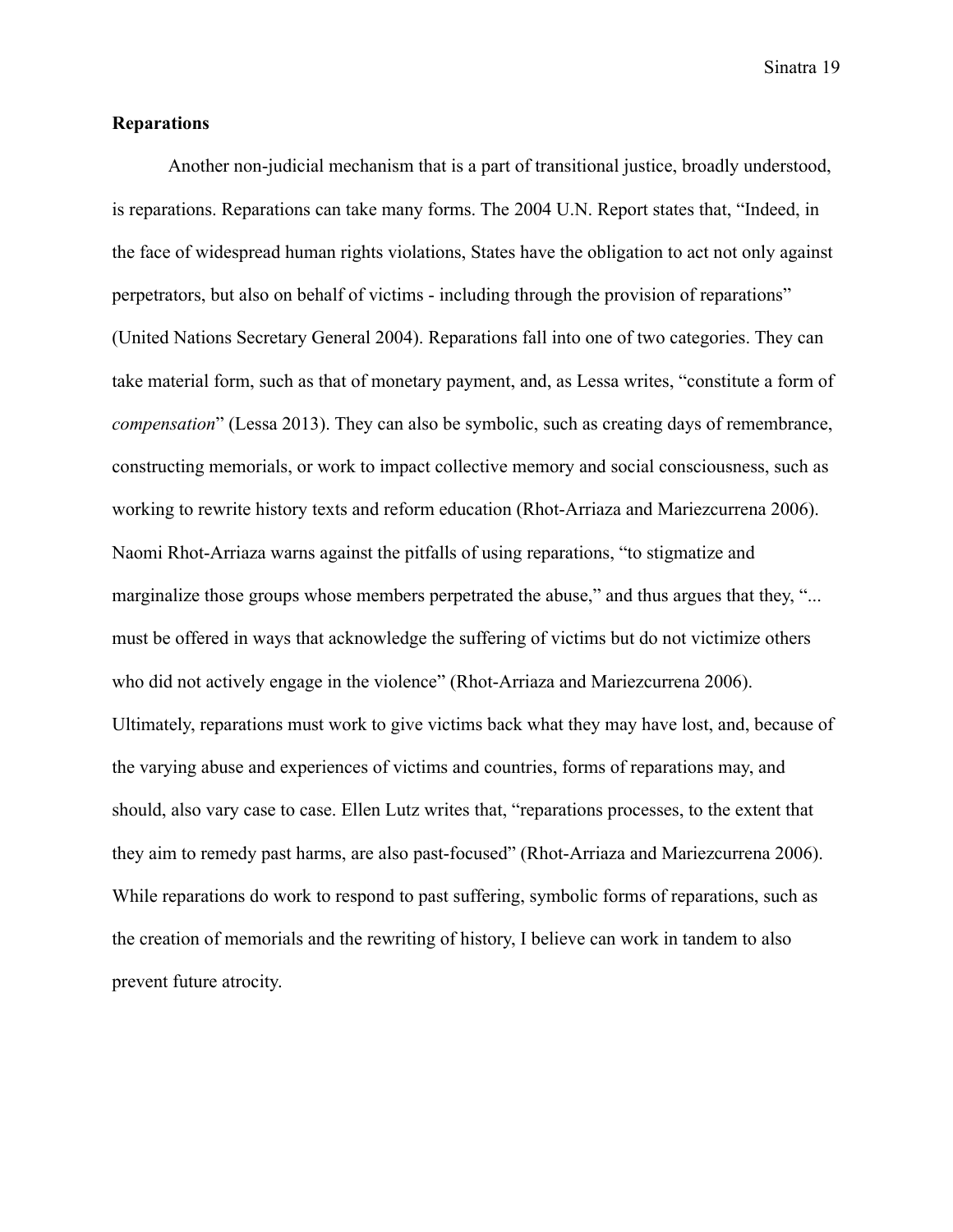#### **IV. The Need to Conceptualize Broadly**

While I have previously explained the pitfall in Teitel's argument that asserts that there is an "ideal justice" that can be found through legal practices, the most significant error in her argument is the de-emphasis of non-judicial mechanisms through this language. While Teitel takes issue with their operation outside of the rule of law and their lack of legal accountability, this ignores the potential for non-judicial mechanisms to achieve justice, offer remembrance, and achieve accountability when formal processes may be blocked. Thus, we see the need to conceptualize transitional justice in broader terms.

#### **One-Size-Fits All**

At times, it appears as if transitional justice is offered as a "one-size-fits-all" solution. While this could also be argued as a pitfall of narrower conceptions too, this suggestion, of course, ignores the diversity and complexity of each individual case and country. It is important to evaluate each situation separately, knowing that there is of course a normative standard that can be followed, but that the approaches, and combination of approaches, may vary depending on the case. In regards to what measures to take, the 2004 U.N. report states that:

we must assess myriad factors, such as the nature of the underlying conflict, the will of the parties, any history of widespread abuse, the identification of vulnerable groups, such as minorities and displaced persons, the situation and role of women, the situation of children, rule of law implications of peace agreements and the condition and nature of the country's legal system, traditions and institutions'' (United Nations Secretary General 2004).

Each of these factors will vary by country and weighing their importance is essential to understanding the conflict as well as needs for overcoming such conflict. Juan Méndez notes that, "If mechanisms and actions, including their sequencing and timing, depend heavily on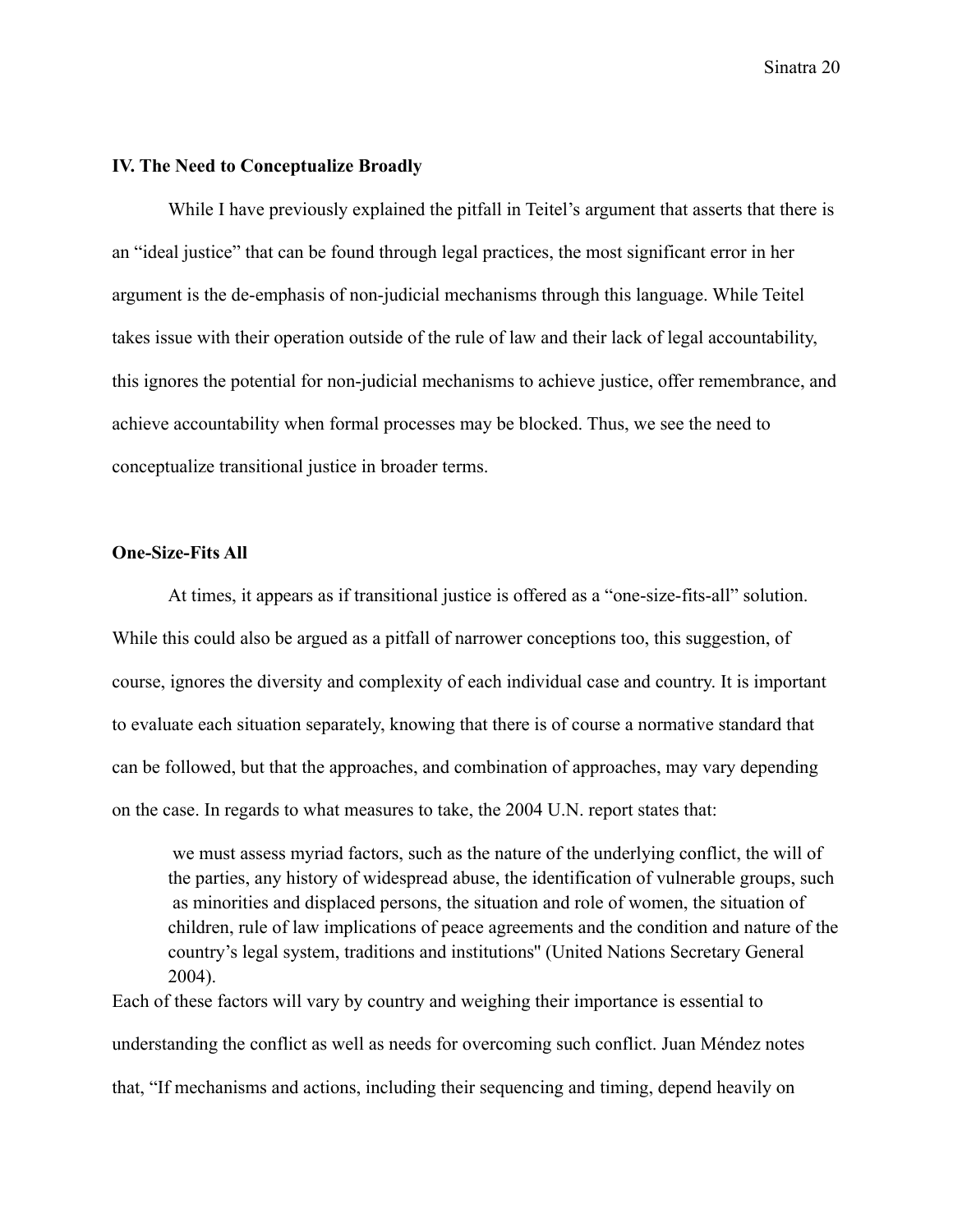context and circumstance, it follows that what has worked in one country may fail in another" (Méndez 2009). A variety of factors, including when, where, and what mechanisms are implemented, impacts the overall effectiveness of transitional justice. Ultimately, acknowledging that practices should vary country to country, while operating with a standard set of goals, is the optimal framework to provide a process that best accommodates each country's unique situation, culture, and people.

#### **In Search of the Perfect Model**

All of this suggests that there is no perfect model of transitional justice. When approaching the study and practice of transitional justice, it is key that we remember it is not a perfected process. Pablo de Greiff writes:

...there is no country that has undergone a transition that has prosecuted each and every perpetrator of human rights violations (let alone punished them in proportion to the gravity of the harms they caused); that has implemented a truth-seeking strategy that disclosed the fate of each and every victim or thoroughly identified the structures that made the violations possible; that has established a reparations program providing each and every victim with benefits proportional to the harm he or she suffered; or that, particularly in the short run, has reformed each and every institution that was implicated in the violations in question (De Grieff 2012).

As will be discussed later in the paper, there is no one perfect example which can be used as a blueprint for future cases. This is not to say that there haven't necessarily been countries that have successfully undergone a process of transitional justice, but rather that no country has achieved an ideal resolution. Ultimately, the lack of a perfect model also likely speaks to the idea of there not being a one-size-fits-all solution, knowing that every country will vary in terms of what they need based on their situation, as has been previously discussed.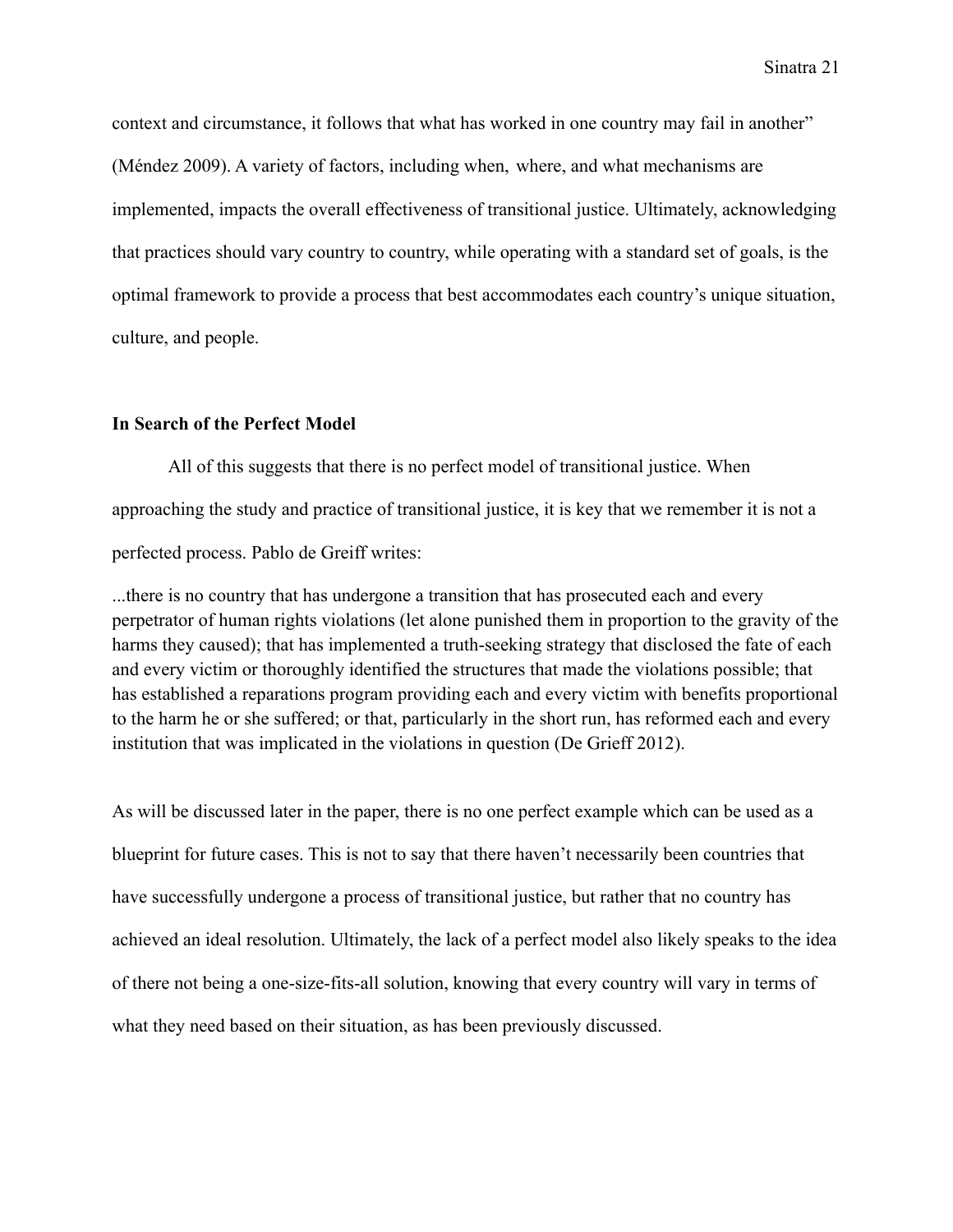Michael Humphrey wrote that "'Transitional justice' has been a strategy to manage 'political transition' which suggests duration, process and destination. As a consequence the study of transitional justice has usually been framed as a dramatic, temporary and transformative event" (Humphrey 2008). This can be problematic as this process to justice can be interpreted as linear and finite. But, as we have learned through the transitional justice processes of past cases, it can take years to complete the process of transitional justice, and some of these processes, and likely the best, may require continuous reflection. Additionally, by suggesting there is a set duration, I fear that this also may lead to the idea that transitional justice must occur at a certain point after atrocity, eliminating the possibility of beginning or returning to a state of transitional justice that may be necessary for truly achieving the goals of the process.

#### **Conclusion:**

The rise and normalization of the practice of transitional justice has simultaneously led to a vibrant debate regarding how we should conceptualize transitional justice. It is here that we see the discrepancy between narrower conceptions of transitional justice as a set of legal practices emerge, as seen through the particular lens of Ruti Teitel's conceptualization of the practice. This conceptualization, however, dangerously asserts that there is an "ideal justice" that can only be achieved through law, ultimately undermining the multidimensionality of justice. We thus begin to see how essential non-judicial mechanisms of transitional justice are in that they provide justice for victims in ways that legal practices may not be able to achieve. Furthermore, when considering the reality that these specific transitional justice mechanisms may be blocked, we must consider other ways in which a country can attempt to both push for these formal processes as well as engage in transitional justice outside of institutional and legal mechanisms.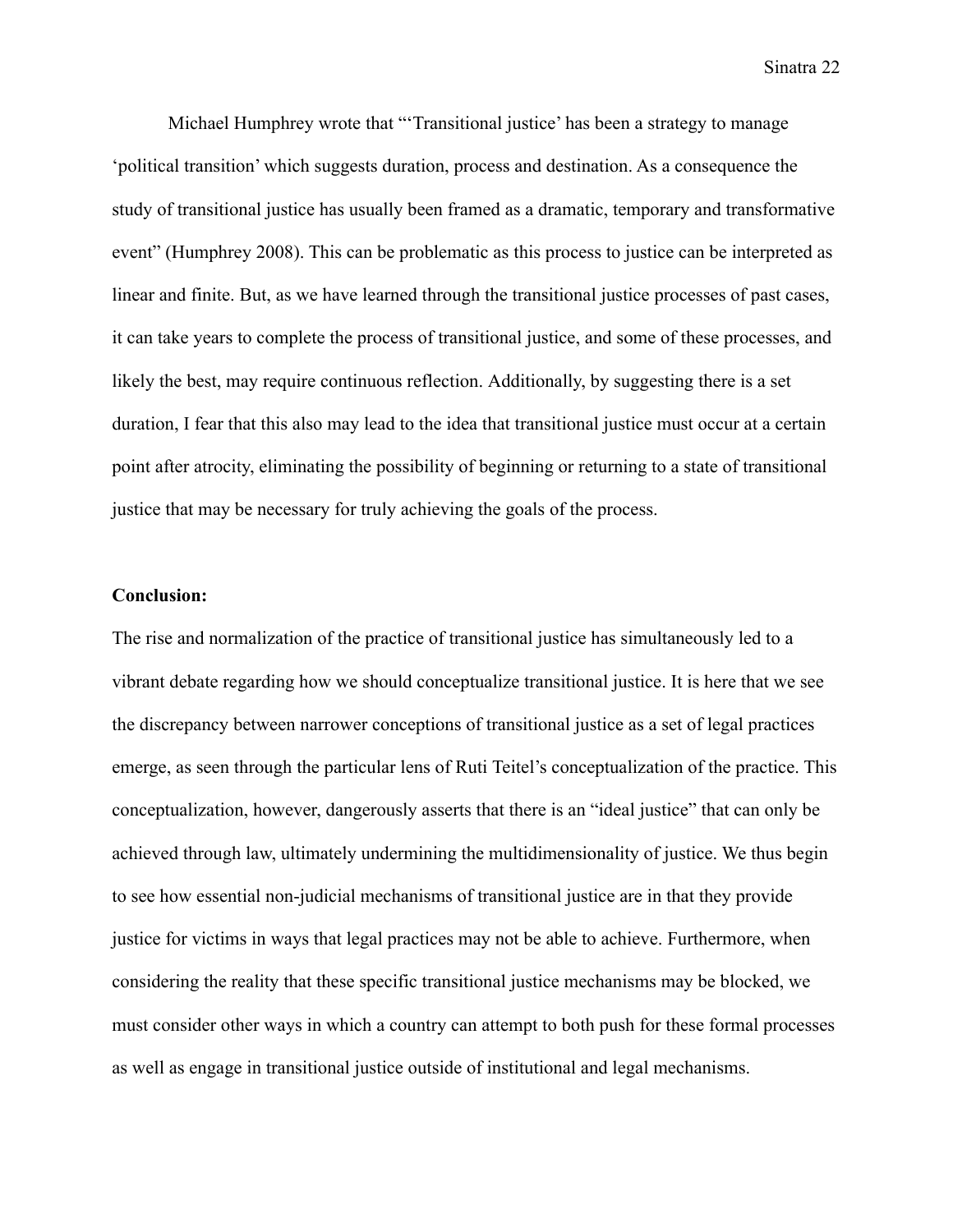#### **CHAPTER 2: Argentina**

On the afternoon of April 30, 1977, a group of mothers gathered in Buenos Aires' Plaza de Mayo searching for their children, a direct confrontation of the military Junta that had been terrorizing the country since 1975 (Goñi 2017). What began as a small group of middle-aged women marching around the Plaza, holding signs and pictures of their missing children, turned into one of the most famous human rights organizations: The Mothers of the Plaza de Mayo. Every Thursday since this day, the Mothers march around the Plaza, bringing visibility to their cause and creating a new method of political challenge: the defense of human rights (Dávila 2013). More than 40 years and over 2,000 marches later, the Mothers remain active and represent innovation in the area of human rights when faced with terror and impunity (Goñi 2017).

Argentina was overcome by a dictatorship that committed human rights abuses at the most serious and repressive of levels. The Junta, which called itself the National Reorganization Process, or "El Proceso," began a period of terror in the country referred to as the "Dirty War" (Dávila 2013). The reference to this period as the Dirty War has itself been a point of contention, with some arguing that this inaccurate naming shifts the focus again away from the truth- that the actions taken were state-sponsored terrorism. The actions of the Proceso created a wound in the country that demanded attention. While the official CONADEP report, *Nunca Más*, estimated the disappearance of 8,960 people, today's estimates believe this figure to be around 30,000 people (Sikkink 2011). Of those, thousands were subject to torture and placed in detention centres across the country. How does a nation heal after experiencing such atrocity? Argentina made a clear and conscious choice to directly confront this past immediately following their re-democratization by engaging in a formal process of transitional justice, including The Trial of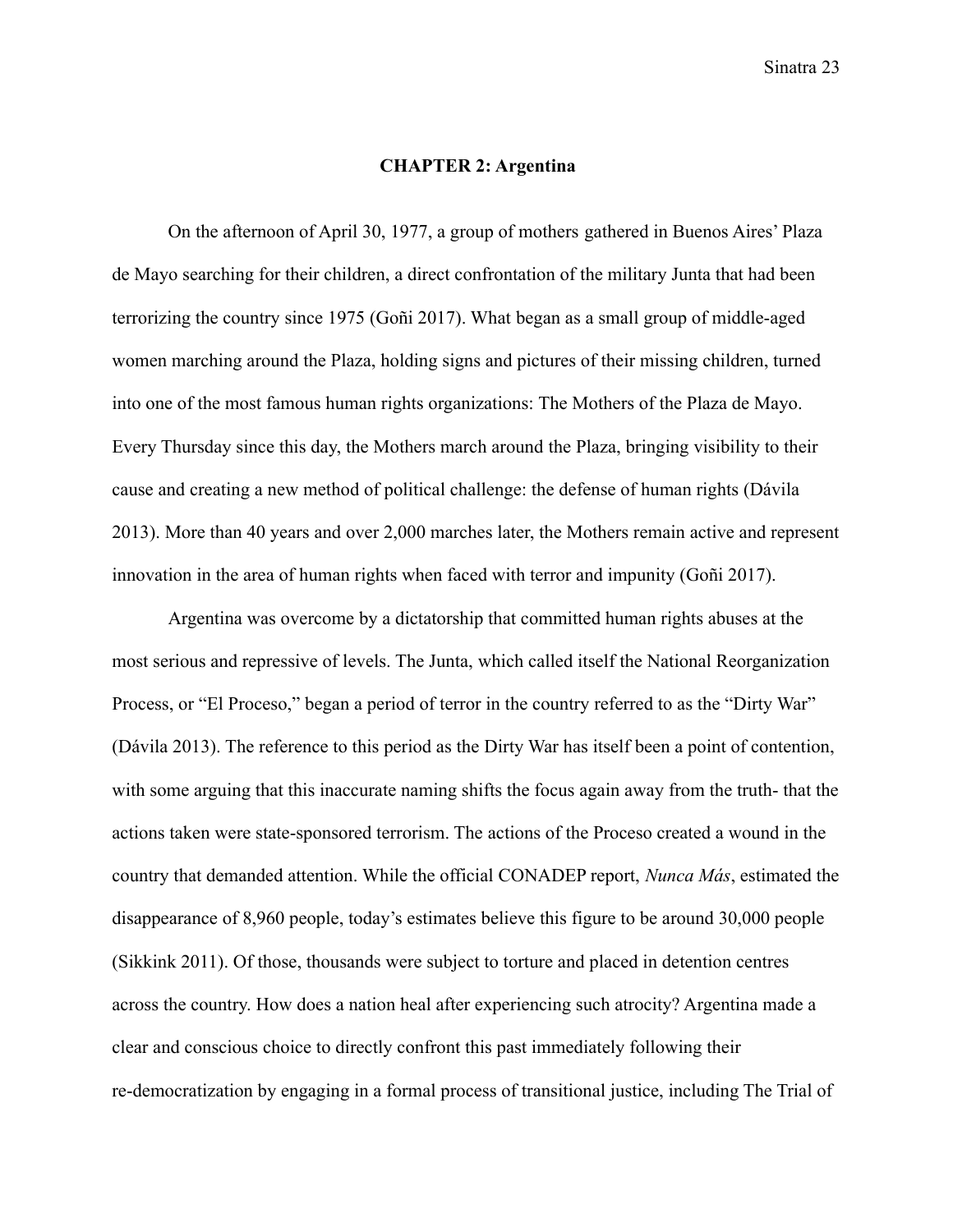the Junta and the creation of the Comisión Nacional sobre la Desaparición de Personas (CONADEP 1984). While their formal approaches were innovative and drew world-wide praise and recognition, Argentina's process was not without its problems. After initial successes, the process of transitional justice came to an abrupt stop, ushering in a period of impunity. It was only after the work of human rights activists' efforts to confront this impunity that they engaged in an informal process of transitional justice that simultaneously pushed forward a return to formal transitional justice by the state. Given the crucial role that activists played in reinstituting the transitional justice measures, a critical analysis of their active participation in the country's process of confronting this past becomes necessary to understanding Argentina's fragmented process of transitional justice.

Kathryn Sikkink wrote in her book *The Justice Cascade* that, "Some aspects of the political context within Argentina made it possible for Argentines to innovate in the area of human rights and transitional justice. The first of these is the level of repression. As Sikkink insightfully notes, "The Argentine case was unique in that the repression was extreme, but not so extreme as to eliminate all possibilities for activism" (Sikkink 2011, 137). Thus, this chapter aims to uncover the truth, illustrating what made the Argentine case of transitional justice particularly brutal but not so repressresive as to block the opportunity for innovative practices by human right activists and organizations. I will proceed by exploring what made this dictatorship particularly inhumane through an analysis of the innovative actions of repression the military dictatorship employed during the Dirty War. Through an uncovery of the events leading up to the dictatorship, followed by an examination of the abuses that occurred during this period, I will theorize how this trauma came to exist and why it required significant response. I will then turn to an analysis of the formal transitional mechanisms the government took after the transition to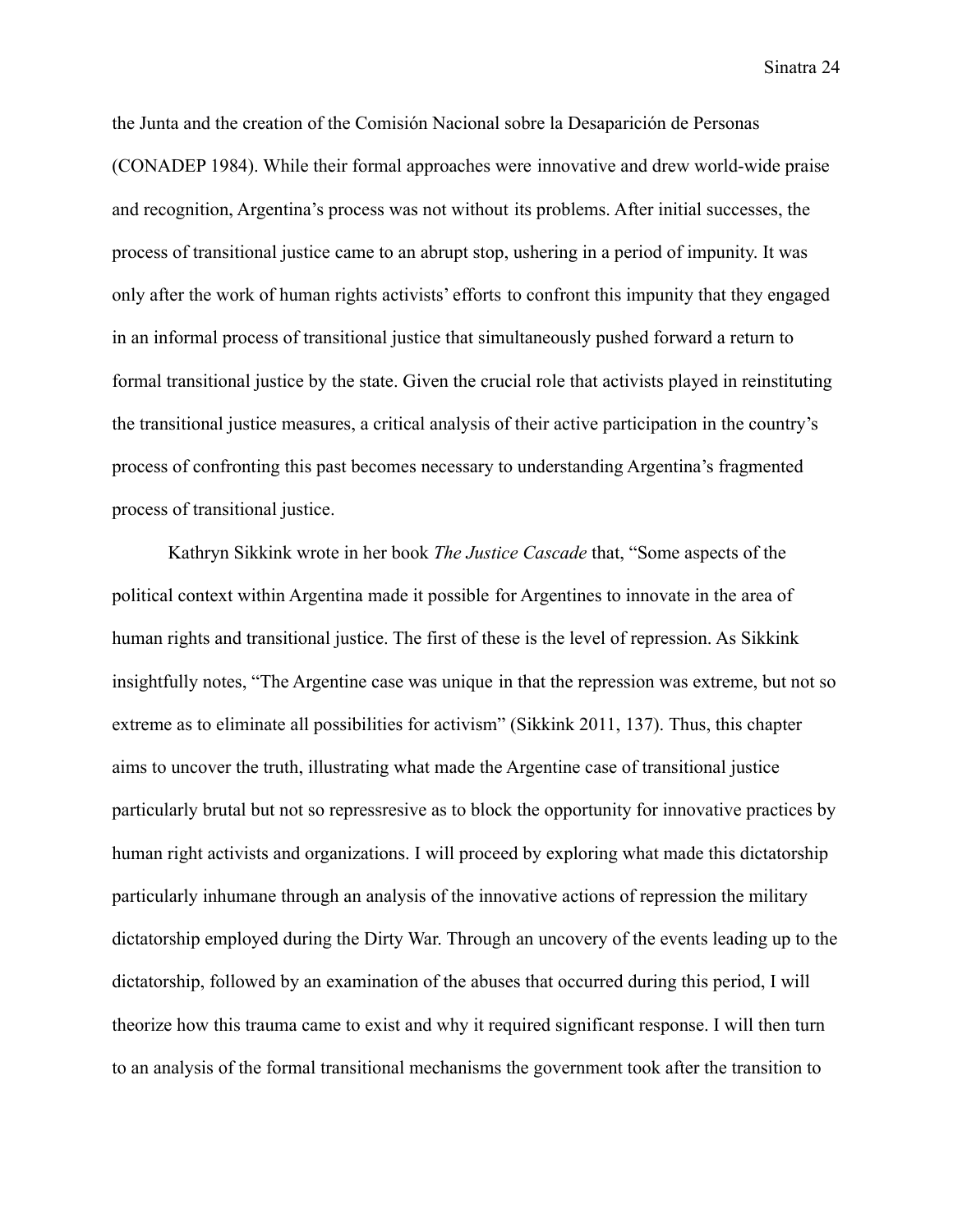democracy. This section will conclude with an analysis of the role human rights activists played both inside and outside of these formal processes. I will ultimately argue that the Argentine case demonstrates that human rights activists both work to actively push forward formal mechanisms of transitional justice *and* play a crucial role in holding individuals accountable in informal, but effective, ways. In doing so, human rights activists themselves contribute informally to the process of transitional justice.

To elaborate these points, I will first provide a summary of Argentina's political make-up prior to the Dirty War, focusing on what specific factors may have accounted for the brutality of this regime. I will then provide details on what specifically happened during the dictatorship, focusing on the tactics the regime used against the people by drawing on the CONADEP *Nunca Más* report. The chapter will then shift its focus to look at the process of transitional justice that the country underwent upon re-democratization, specifically focusing on the role of human rights activist groups, such as the Madres de la Plaza de Mayo, The Center for Legal Studies (CELS), and the escrache movement.

#### **Part I. Pre-Dictatorship**

After Argentina gained its independence from Spain in the 19th century, it created a constitution in 1860, resulting in the formation of, "stable institutions that fostered economic growth, urbanization, and high immigration for five decades" (Speck 1987). As a country, the independent Argentina, which was then called the Argentine Confederation, prospered (Speck 1987). Its renewed relationship with Great Britain resulted in significant economic wealth and social stability beginning in the end of the 19th century that carried Argentina into the 20th century (Romero 2002). During this time, Argentina attempted to solidify these newly emergent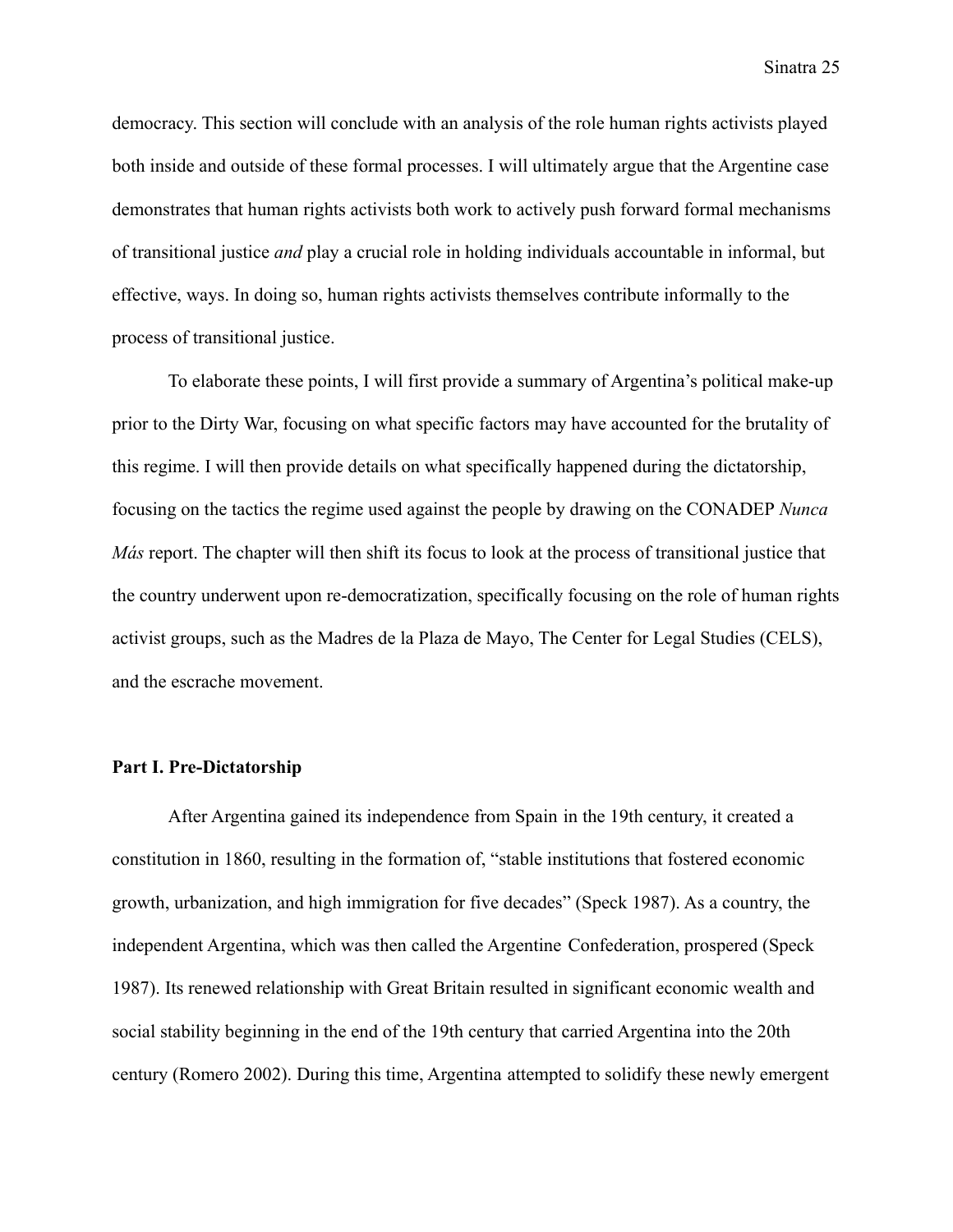democratic institutions which, "fostered economic growth, urbanization, and high immigration for five decades" (Speck 1987, 495). This period was also characterized by what has been considered the first democratic election of President Hipolito Yrigoyen in 1916 (Romero 2002). The rise of public schools, as well President Yrigoyen's backing of the University reform in 1918, which expanded university access to those beyond the elite, helped to dampen dissatisfaction by attempting to increase equity and opportunity amongst social classes (Romero 2002). The harsh reality of the Great Depression resulted in unrest and revealed the weakness of the Republic (Speck 1987). As such, this period of transition resulted in another episode of strikes and civil unrest that were met with military repression beginning in 1930 (Romero 2002). In 1930, President Yrigoyen was overthrown by armed forces which, "constituted a turning point in politics, marking the start of increasing military involvement in political life, along with rising social, economic, and political instability" (Lessa 2013, 32). This was the first of five military dictatorships that plagued Argentina during the 20th century (Dávila 2013). The following years replicated a similar pattern in which moments of stability were met with unrest. As Francesca Lessa writes, "Thereafter, Argentine politics became an alternation between authoritarian rule and democratic administrations—the latter often mere transitional spells in between military regimes" (Lessa 2013, 32).

In 1943, the country, which was suffering as a result of the Great Depression, had its civilian regime overthrown by a group of military conspirators that included Juan Domingo Péron (Speck 1987). Perón proved to be one of the most influential politicians in Argentine history, eventually being elected as President when the regime transitioned back to civilian rule in 1946 (Dávila 2013). The Peronist government was unique in that it, "restructured and expanded the state, promoted social and economic modernisation, endorsed cultural renovation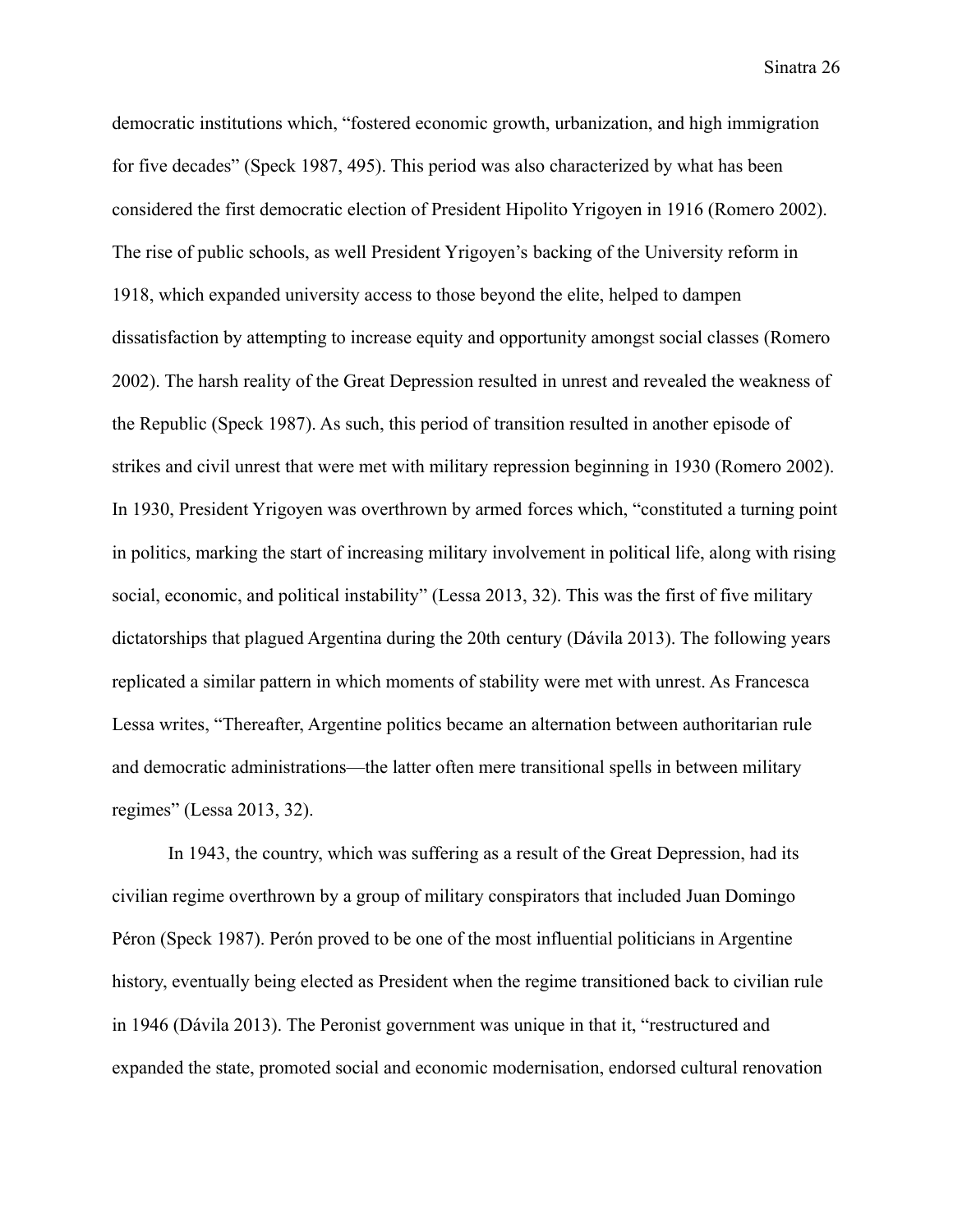and, through a strong nationalistic and anti-oligarchic discourse, [and] gained the overwhelming support of the working class" (Milanesio 2014, 84). Perón's utilization of publicity, placing a strong emphasis on the values of masculinity and patriotism, led to the formation of an identity that greatly resonated with the lower classes and cemented his continued influence, ultimately giving birth to what came to be known as "Peronism" (Milanesio 2014). By promoting anti-elitism and supporting industry, Peronism gave political identity through his support of working-class Argentines. This can be best explained not only through his policies, many of which aimed to strengthen and protect the working-class, but also through his public image (Milanesio 2014). Opting for more informal, working class attire, Perón appealed to the working-class by dressing like them, directly rejecting the pretentiousness normally embraced by politicians (Milanesio 2014). On this, Natalia Milensio noted that, "While addressing his supporters on 17 October 1945, Peron solemnly declared, 'I am putting away the sacred and honourable uniform I received from the fatherland to wear the civilian's shirt and merge with the suffering and sweaty masses who work to produce the country's wealth'" (Milanesio 2014, 92). While Perón was influential as a politician during his time, his ultimate founding of an entire political ideology significantly shaped the county's political landscape. While Perón greatly impacted politics and, in many ways, cemented a sense of democracy amongst Argentine society, he, "simultaneously...created a police state; political opponents were persecuted, tortured, and killed; corruption was unchecked and the judicial system was dismantled" (Lessa 2013, 32).

Péron was ousted from power in 1955, and between 1955 and 1983, Argentina entered an 18-year period that was characterized by three separate military dictatorships, the last of which being the Proceso (Dávila 2013). The lead-up to this final dictatorship was filled with turbulence and instability. The first military dictatorship ended in 1958 and was followed by a period of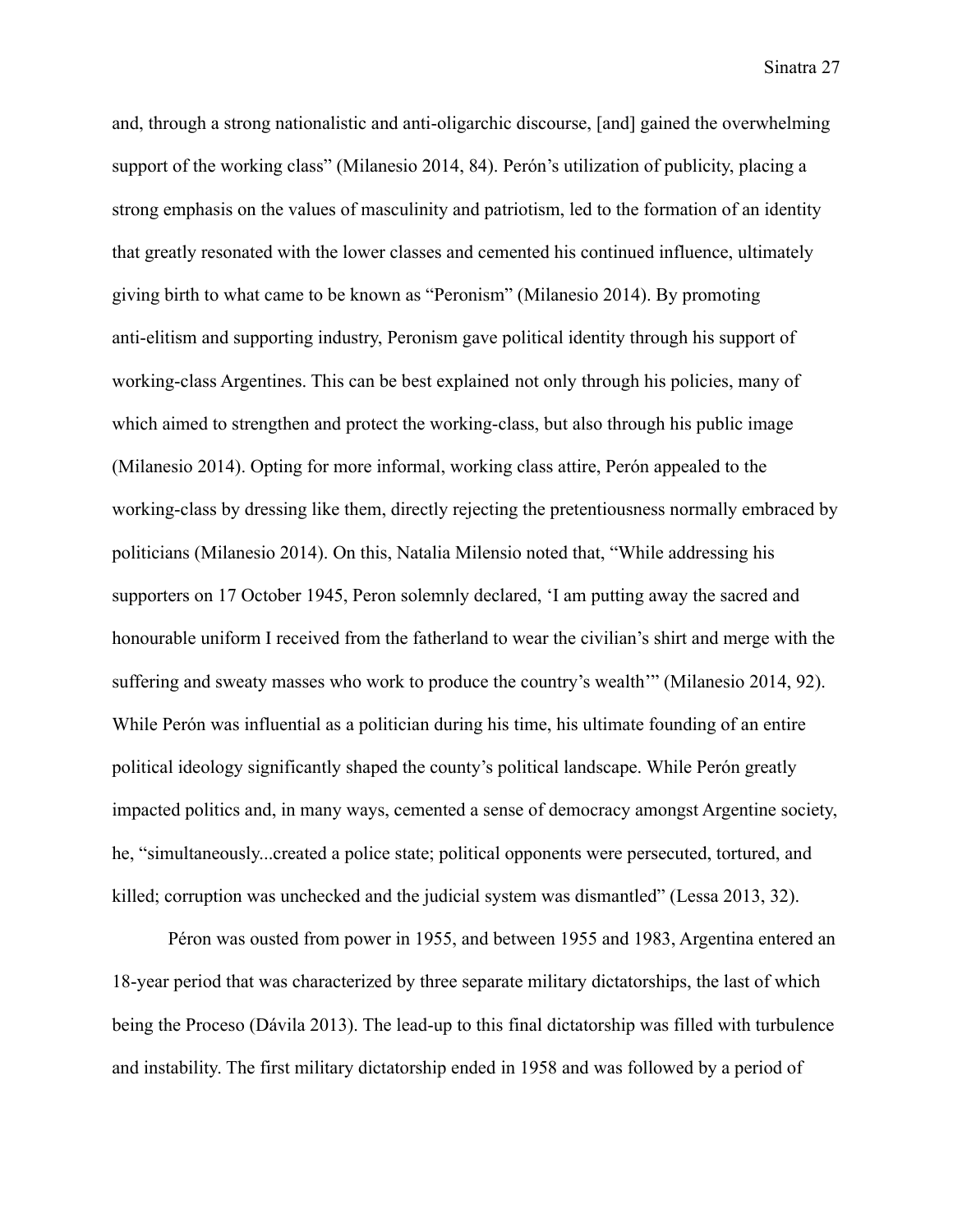civilian rule (Dávila 2013). This, however, was halted by another dictatorship in 1966, called the Argentine Revolution, and, "was a political turn that both shaped and foreshadowed the *Proceso* a decade later" (Dávila 2013, 63). During this period of rapid turnover between civilian governments and junta regimes, the nation's economy suffered. Up until the 1930s, the French described those with incredible wealth as ''riche comme un Argentin',' ("rich like an Argentine"), but when faced with changing policies and models, the country soon found itself experiencing painful economic stagnation and limited annual growth by 1970 (Dávila 2013, Glaeser et. al. 2017, 2). On this point, Jerry Dávila writes, "The real problem of Argentine business in the 1960s was not, strictly speaking, a shortage of capital, but a lack of willingness to invest" (Dávila 2013, 63). Instability plagued the period of the so-called Argentine Revolution, and a return to civilian rule came in 1973. Péron ultimately returned to Argentina and was re-elected as President in 1974. At first, "Even many of Péron's critics held out hope that the return of Péron might heal the growing social and political chasm in Argentina'' (Dávila 2013, 73). However, once in power, Péron was unable to unite the left and the right and allowed violence to escalate in the country, including violence perpetrated by the government forces (Dávila 2013). Only nine months after assuming his Presidency, Péron died, leaving his wife Isabel to become President.

The economic and social insecurity that threatened the nation also led to the rise and the initial public acceptance of the dictatorship. As described by Sikkink, "the period just preceding the military coup in 1976 [was remembered] as a time of violence and chaos, when many members of the elite feared that they would be kidnapped by left-wing guerrillas for ransom, or that a bomb would explode in their children's school" (Sikkink 2011, 104). On March 24, 1976,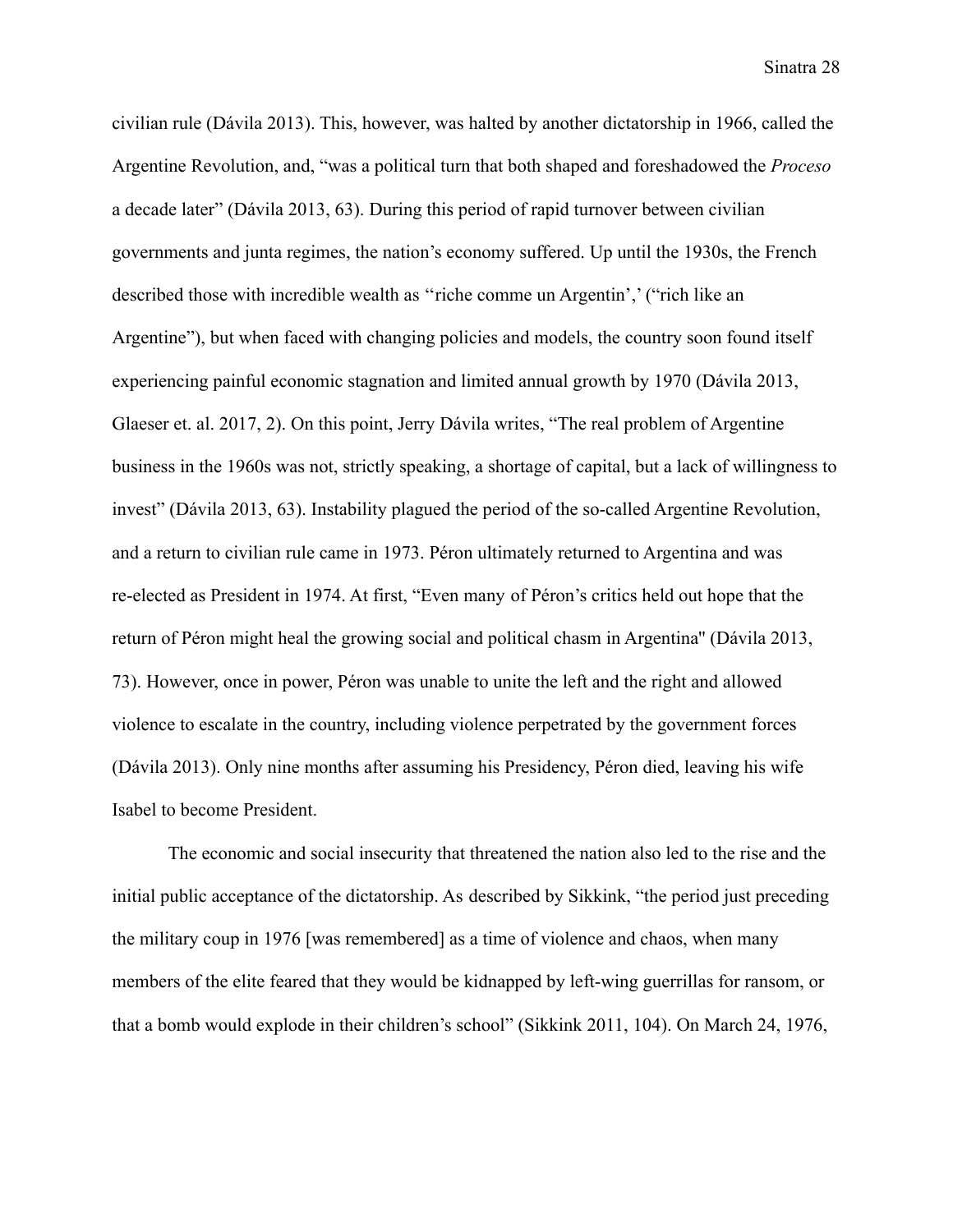the Argentine military junta successfully executed a coup d'etat, ending Isabel Perón's presidency and beginning what would be eight years of a terror-driven dictatorship.

#### **Part II. The Dictatorship and "Dirty War"**

On March 24th, 1976, the military coup offered this proclamation to the people of Argentina: "The Armed Forces have taken control of the Republic. The entire country must understand the deep and unequivocal meaning of this fact so that collective responsibility and effort support this endeavor that, in pursuit of the common good, will – with the help of God bring the full recuperation of the nation" (Finchelstein 2014, 125). The Junta, which was composed of the heads of the three branches of the armed forces, forcefully detained President Isabel Perón and seized control of the country (Dávila 2013). While this was to be Argentina's third military government since 1955, this regime differed from the start (Dávila 2013). This day marked the end of democracy in the country for 8 years and the beginning of a brutal dictatorship.

On the first day of power, the Junta announced plans for the Process of National Reorganization, the Proceso (Dávila 2013). This process was warranted in the eyes of the Junta, General Viola stating that they needed to halt the attempts at a "total modification of the Nation's political, social and economic structures according to their materialist, atheist and totalitarian conception" (Finchelstein 2014, 126). The Junta's dismissal of all government officials and subsequent appointment of military officers to these positions was politically strategic (Dávila 2013). Not only did it help to protect the power of the Junta by ensuring their most fervent supporters were in positions of power, but this overhaul also represented a symbolic promise of change (Dávila 2013). The changes made by the new Junta Regime came fast; the same day of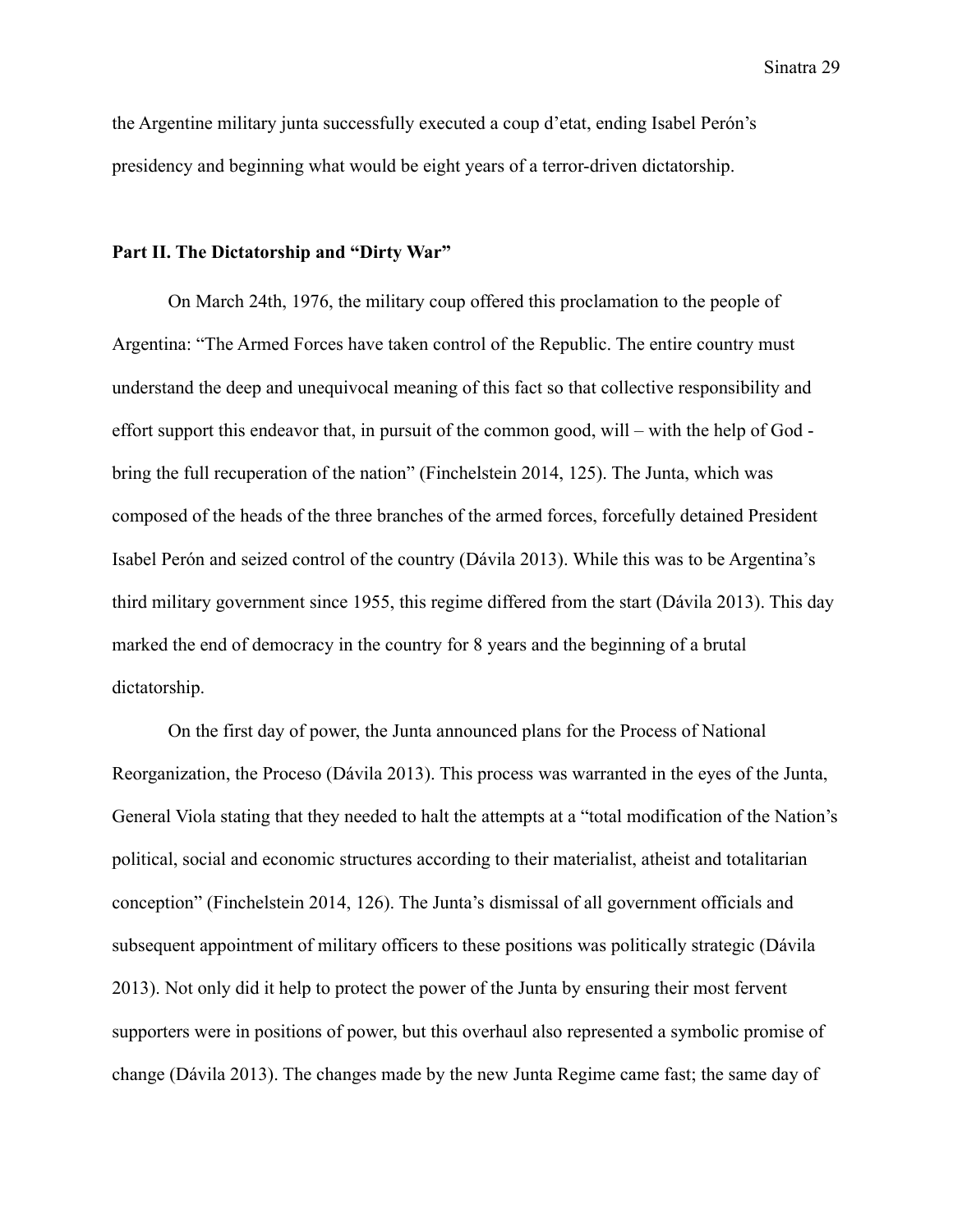the coup, they suspended the constitutional rights of the people, including the right to protest and assemble (Dávila 2013). Despite these warning signs of impending state abuse, many Argentines viewed the coup and subsequent regime as a needed change. The years of instability and hardship the country had faced, as previously discussed, resulted in many people welcoming the Proceso with relief. Of those particularly happy with this change were wealthy Argentines. Jonathan Kandell described a party hosted by wealthy Argentine's the weekend after the coup, writing, "This was the first weekend after the military coup, and the collapse of the three-year-old Peronist government gave a special glow to the sumptuous dinner parties that still made upper-class Argentines the social lions of Latin America" (Dávila 2013, 113).

The Junta's appeal to God made this characterization of the enemy particularly powerful. Their assertion that they were up against "an enemy without faith, without patria and without God," made their fight limitless and morally defensible (Finchelstein 2014, 127). This additionally aided in the ideological acceptance of the Junta's actions by the public. As Finchelstein writes, "The notion that the criminal acts of repression and murder were in fact a "holy war" was tightly bound to the idea of purifying sacrifice. Priests like the Archbishop of Paraná, Victoria Bonamín, justified the repression, calling it "a blood bath" and maintaining that the function of the Army was to "atone for our country's impurity" (Finchelstein 2014, 128). Viewing the efforts of the Junta as safeguarding the country from communism, the Church denied abuses even when victims were members of the clergy (Dávila 2013). The dissemination of a narrative based in an ideology that claimed to be protecting the state from enemies of God created a framework that made the use of repression and abuse limitless. Moreover, the use of this narrative paired with support of a moral institution, The Argentine Church, only allowed the Junta to maintain and expand their power even more easily.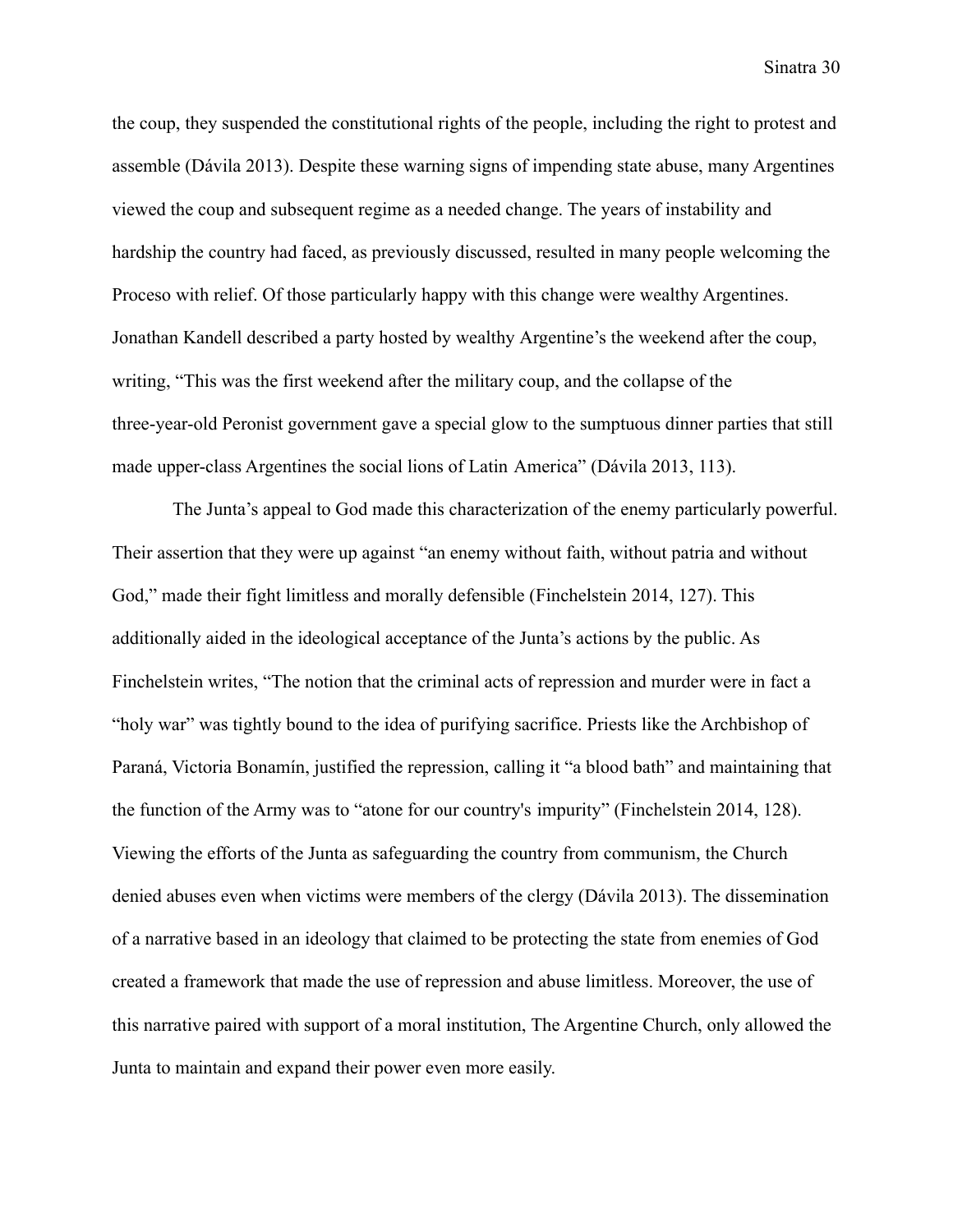#### **Abuses Committed by the Junta Regime**

The abuses committed during the dictatorship were so extensive that public understanding and recognition of the full extent of the events were both difficult to grasp and to accept. This was in part due to how widespread the abuse was and the uniqueness of the terror methods utilized. As Kathryn Sikkink writes,

This massive and systematic use of disappearances was itself a repressive "innovation" on the part of the Argentine armed forces. Disappearances had been used elsewhere, including Nazi Germany; Guatemala during the counterinsurgency war of the late 1960s; and Chile under Pinochet. Nevertheless, the Argentine case marked the most widespread and systematic contemporary use of the practice (Sikkink 2011, 107).

The use of terror also allowed the Junta to maintain control over the public. While the government did not own up to many of the abuses committed, the clandestine nature of their abuses being a key characteristic of the regime, they did ensure that fear was incited among the public.

It is important to understand the significance of the information that is to follow. This information is only available to the public due to the creation of the CONADEP and the *Nunca Más* report that was produced in 1984. The report begins with the statement, "Many of the events described in this report will be hard to believe" (CONADEP 1984). The report combines statistical estimates with powerful victim testimony and it is nothing short of heartbreaking. However, acknowledging the abuse that occurred helps us to uncover the characteristics of this case as well as further understand why the dictatorship created such wounds that required addressment through transitional justice mechanisms. While abuses occurred in varying forms, I will focus on the most prevalent forms of abuse, that being abduction, torture, and the use of secret detention centers.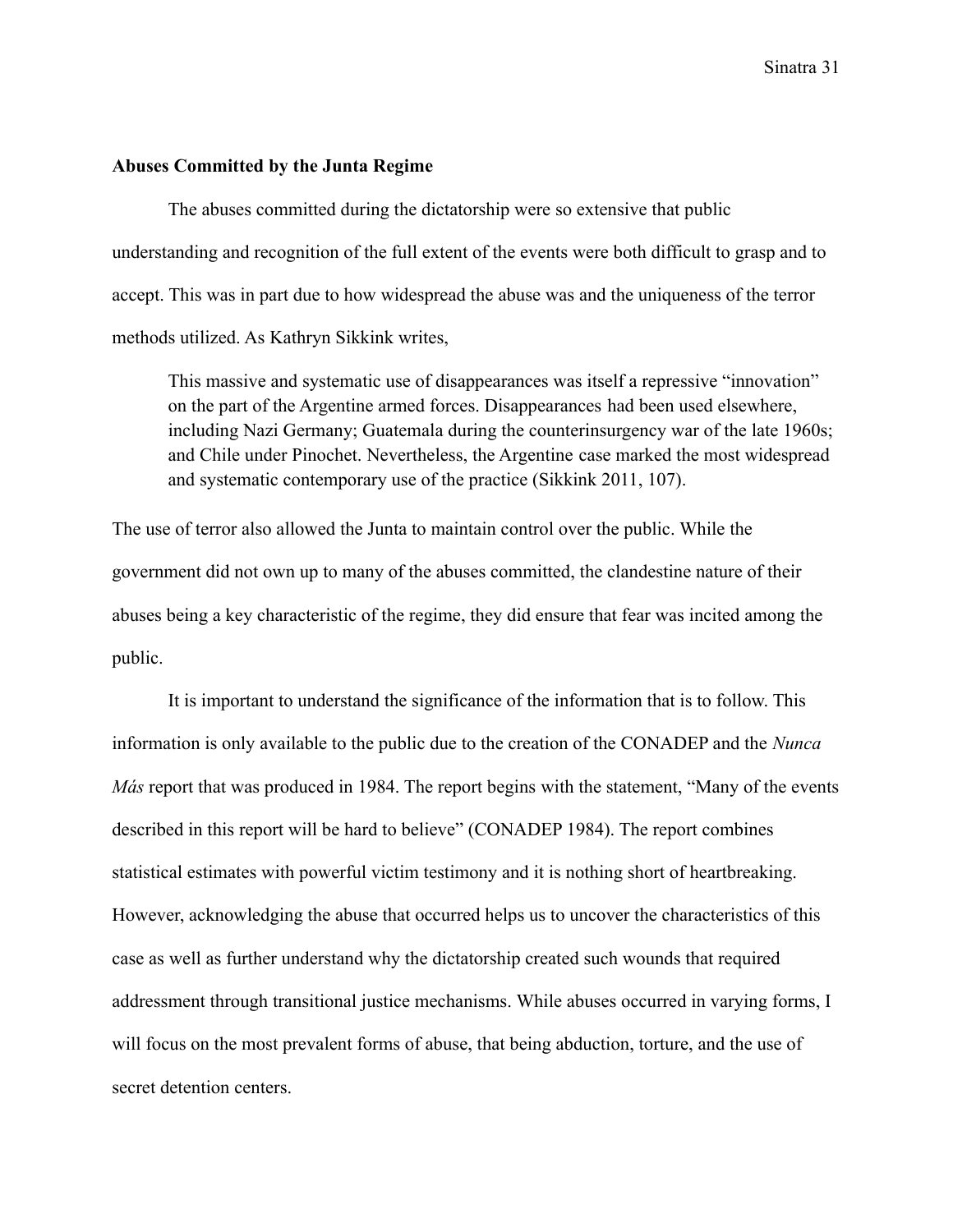### **Abductions**:

After the 1976 coup, the CONADEP *Nunca Más* Report estimated that, "eight thousand, nine hundred and sixty of them have not reappeared to this day" (CONADEP 1984). Today, this number is understood to be closer to 30,000 (Sikkink 2011). The use of abduction as a method of repression was first tested during Operation Independence ("Independencia'') before the regime came to power (CONADEP 1984). Unlike large-scale abductions, the Nunca Más report notes that, "It differs from the methods used in other countries because it was carried out in total secrecy, with regard to a person's arrest, disappearance, and the persistent official refusal to admit responsibility. This repression took place over an extended period and affected the whole nation" (CONADEP 1984). While the public was well aware that people were disappearing, the lack of ownership over these disappearances by the government, as well as the dead-end investigations that would follow, only created a heightened sense of fear and frustration in the community. At the same time, a direct lack of ownership by the government only further allowed deniers of governmental wrongdoing to maintain this position.

The testimony of Lucio Ramon Perez, who provided details on the kidnapping of his brother on November 9, 1976, illustrates common characteristics associated with abductions during the dictatorship. The Nunca Más report includes his following account:

He was asleep with his wife and five-year-old son when they were wakened at about 2 a.m. by a loud explosion. My brother got out of bed, opened the front door, and saw four people jumping over the fence.

They were in civilian clothes; one of them had a moustache and a jersey wrapped round his head like a turban; they all carried rifles, Three of them burst into the flat and ordered my sister-in-law and the boy not to look. The neighbours say that two of them dragged out my brother and forced him into a Ford Falcon. That's the last we heard of him. They also say there were several cars and a truck on the scene, and there were a lot of men with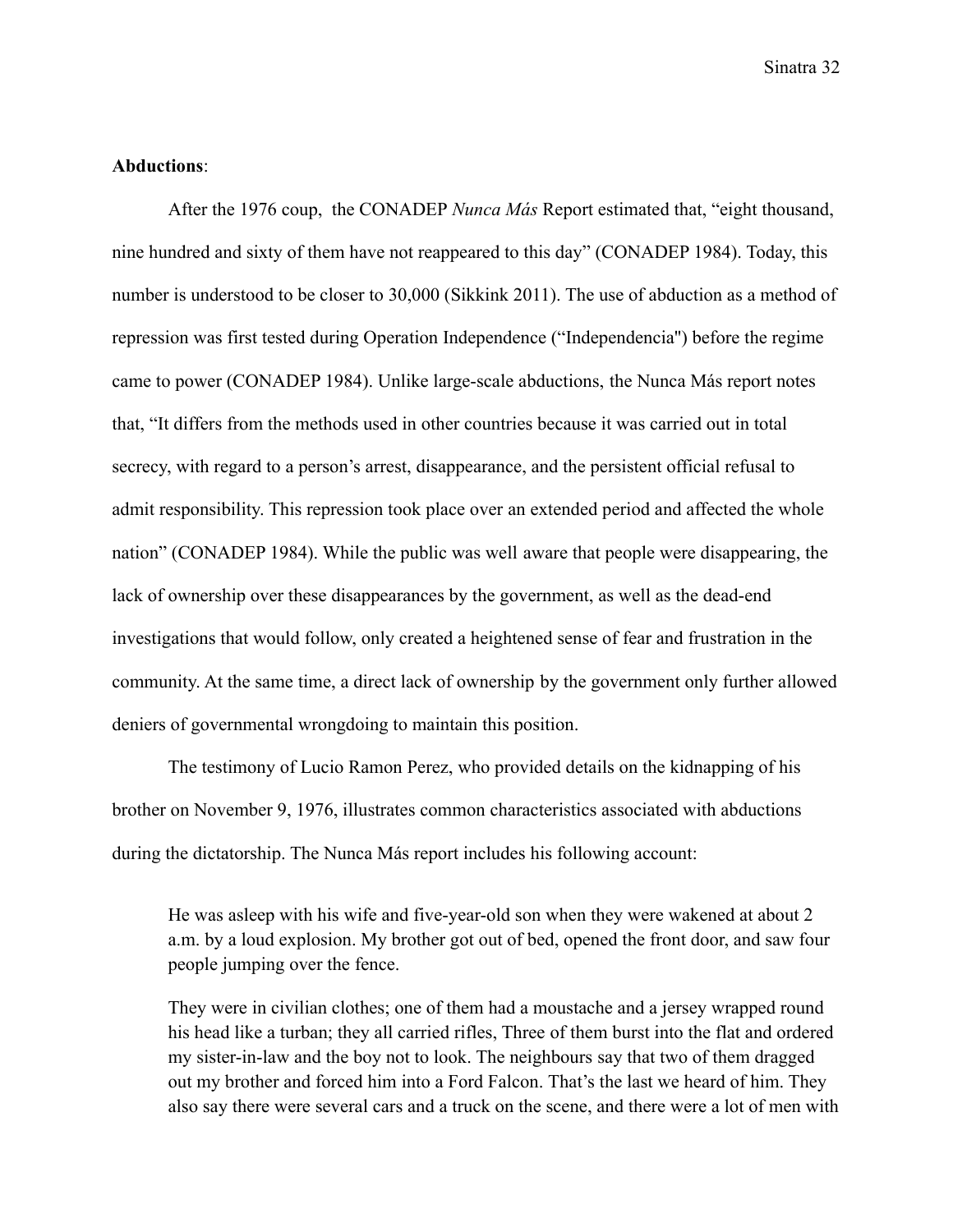rifles behind the trees. The traffic had been halted, and a helicopter was circling over the house (CONADEP 1984).

Perez's account provides important insight into norms associated with abductions during this time. Firstly, his brother's abduction occurred at night, falling into the majority statistic in which 62% of abductions were found to occur at night (CONADEP 1984). The explosion that was heard was also not out of the ordinary and was likely intended to intimidate and demonstrate the power of the Junta. The high number of people involved in the raid, who were both armed and disguised, was also not uncommon. Part of what aided in the anonymity of the government in terms of their involvement with abductions was their use of non-governmental workers in carrying out the physical acts of abducting. Instead, a task force of gang members, called a patota, was used for this limited purpose (Dávila 2013). The use of weaponry was also important to note, the report stating that, "The members of the gang always had with them a weaponry that was totally disproportionate to the supposed threat posed by the victims" (CONADEP 1984). Again, this quote helps us to understand that every attempt was made to intimidate victims and the surrounding community. In the case of Perez, this attempt to invoke fear becomes especially noticeable with the stopping of the traffic and the circling of the helicopter above, indicating that not only were they trying to invoke fear in the victim, but also in that of the community (CONADEP 1984). Perez's brother's abduction having taken place in Temperley, a province of Buenos Aires, illustrates the common use of disguise in areas in which abductors feared revealing their identity. As is true in the case of Perez's brother, abductors attempted to preserve their anonymity in fear of possible recognition through the use of a makeshift turban to cover their hair and what was likely a fake mustache. The forcing of Perez's brother into a Ford Falcon was also a common vehicle used to transport victims; these cars were usually unmarked, private, or cars thought to be unrecognizable (Carey 2012, CONADEP 1984). Ultimately, the abduction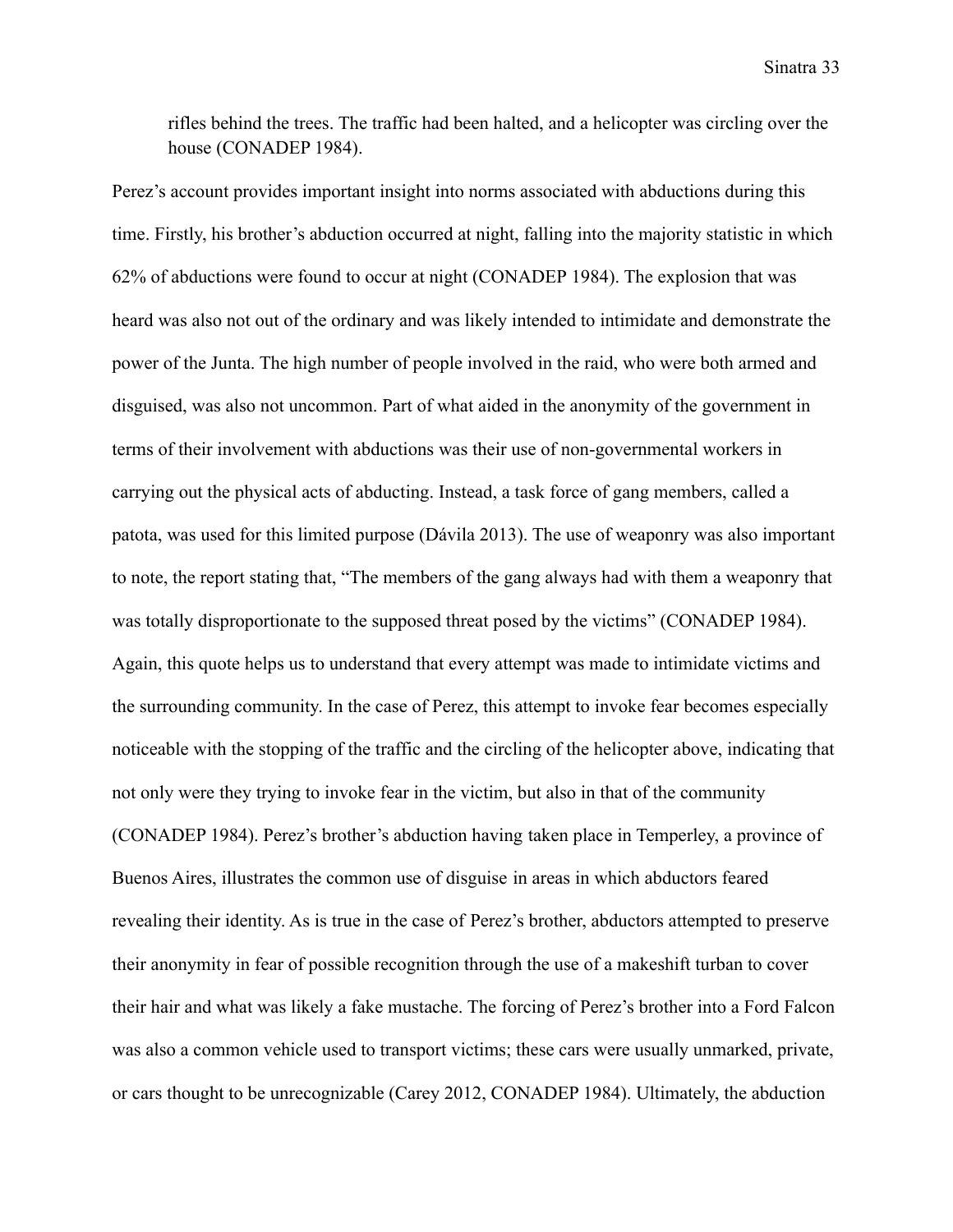of Perez's brother represents multiple common characteristics of abductions that occurred and helps to especially illustrate the reality that fear was not only intended to be imposed on the intended victim, but also on the neighbors and the community at large.

One may question why the police did not prevent these abductions. The "green light" was what allowed this: a phrase used to describe an agreement made between the police and those perpetrating the crime (CONADEP 1984). This "green light" ensured that the police would not get involved during a certain period of time, thus allowing the abductors to carry out their abuse (CONADEP 1984). Should an onlooker report the incident, the police would simply respond: "that the Police were aware of what was going on, but could do nothing" (CONADEP 1984). This helps us to understand how so many were also abducted during the day, as the area had been pre-cleared and the police were not going to arrive, or act, should they be called upon, only further invoking fear among the citizens.

Ultimately, the actual abduction of the victim was only the beginning of the abuse for both the victim and for the family. Impacts on the family as a result of the abductions were devastating. Beyond potentially losing a relative, other family members may have been taken as hostages, their possessions stolen, children left orphaned, and the pain often only just beginning as many were left without answers as to what happened to their loved ones (CONADEP 1984). Sometimes, torture and interrogation began in the home of the victim with the family sometimes in the house forced to listen or watch (CONADEP 1984). For those abducted, they were either disappeared or sent to a detention center, torture often associated with both of these possible fates.

#### **Torture**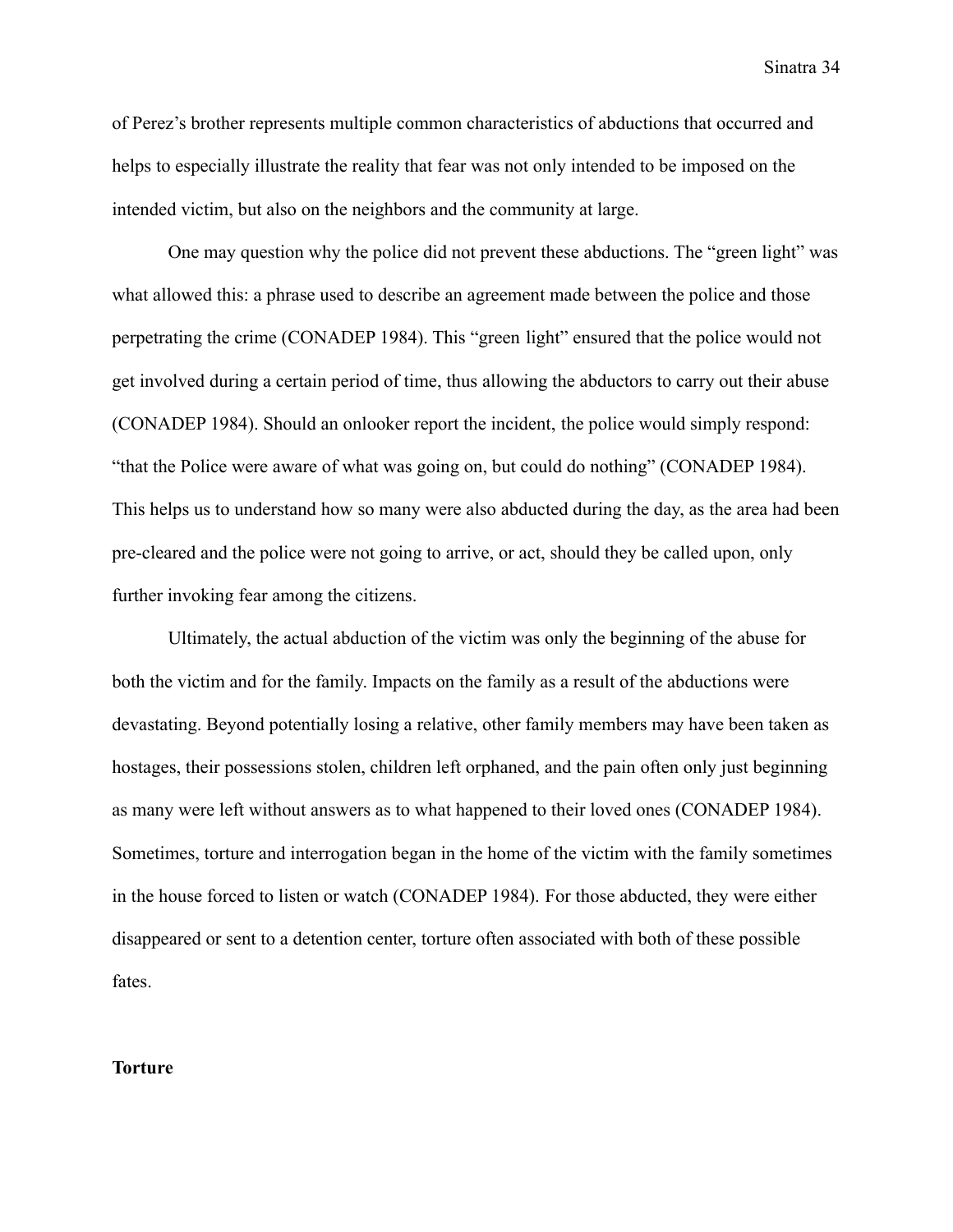Torture was a horrible accompaniment to many of the abuses; the Nunca Más report cites that torture was an aspect of nearly all cases the Commission received. In looking at the techniques utilized in collective and individual cases, the report states that it appears like "an encyclopedia of horror" (CONADEP 1984). In looking at the Nunca Más report's account of torture, they include an interesting statement describing, "Lastly, we are well aware of, and share, the feeling of dismay which the bald narration we set down here will arouse in torture victims and their families, who were made to suffer so much. We know only too well the anguish that a detailed knowledge of this barbarity causes" (CONADEP 1984). This statement encompasses a multitude of important points. Firstly, it references the shock of these cases. It is difficult for the public to learn about a truth that they previously turned a blind eye to, attempted to forget, and in some cases, helped to facilitate. However, this also highlights the difficulty on part of the victims in sharing these details. Ultimately, this helps us to see how the abuse did not simply end with the dictatorship, but rather that the effects of the abuse persist for incredible lengths of time and extend beyond the physical pain victims endured.

The torture that was performed was in part what made the case of Argentina so unique as, "widespread use of different forms of torture is particularly frightening because of the perverse imagination demonstrated, and the character of the people who carried it out, as well as of those who supported its use and employed it as a means to an end" (CONADEP 1984). Reading the accounts of torture is difficult to digest. The report contains first-hand accounts of torture endured, including that of Dr. Noberto Liwsky. Dr. Liwsky's multi-paragraph account highlights numerous commonalities torture victims endured. One of these is the deprivation of senses, particularly that of sight. This normally begins immediately after kidnapping and continues throughout time after, such as during the time spent in a detention center.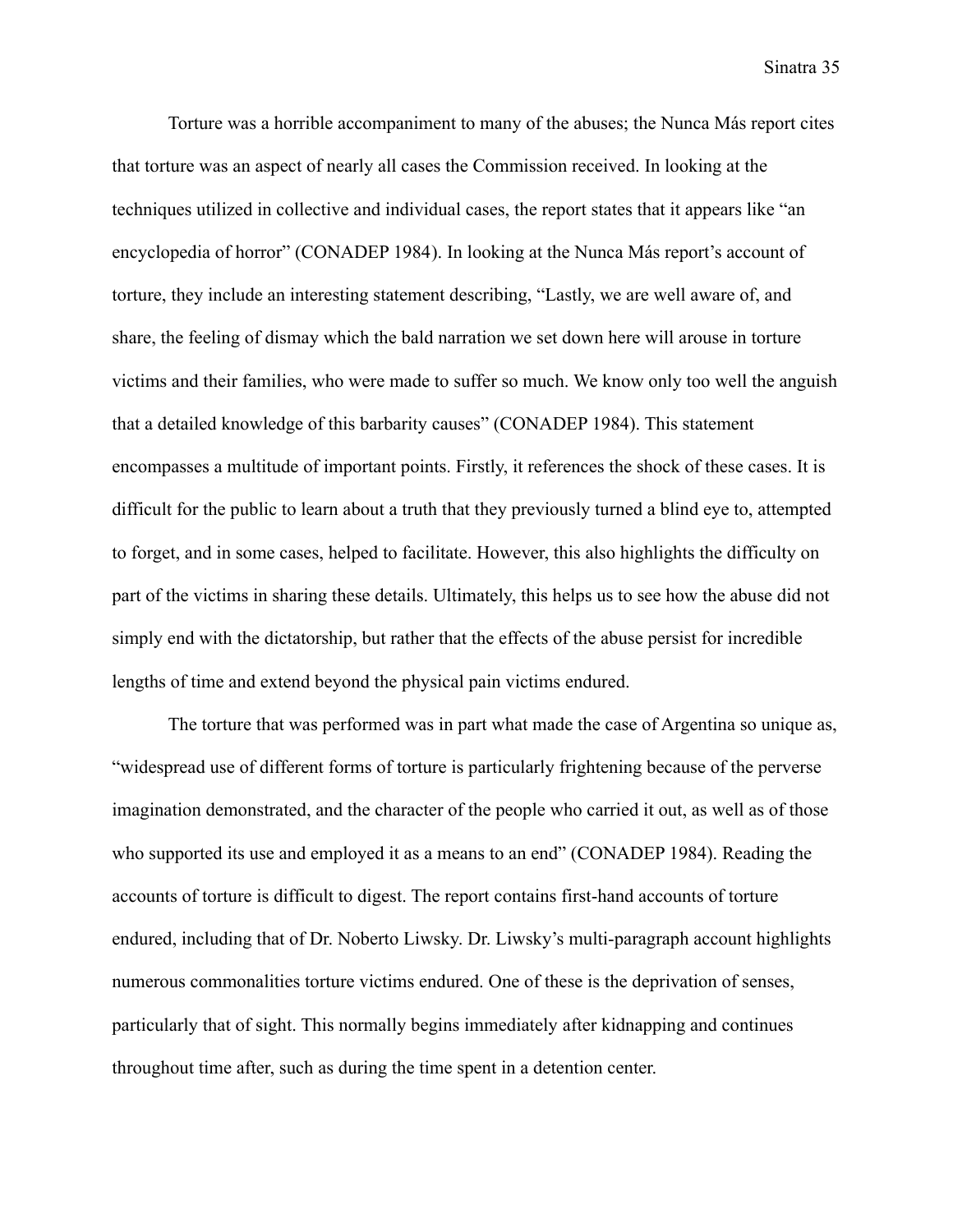The torture techniques used also varied. They included electrocution, beatings, non-fatal shooting, rape, and mutilation/pain through the use of torture weapons and tools (CONADEP 1984). Psychological torture was also common, and in many ways equally, if not more, painful. Dr. Noberto Liwsky's testimony is included in the report, and recounts:

At one point when I was face-down on the torture table, they lifted my head then removed my blindfold to show me a bloodstained rag. They asked me if I recognized it and, without waiting for a reply - impossible anyway because it was unrecognizable, and my eyesight was very badly affected - they told me it was a pair of my wife's knickers. No other explanation was given, so that I would suffer all the more ... then they blindfolded me again and carried on with their beating (CONADEP 1984).

Captors would wear clothing and other items that belonged to the victims or their family members as a form of psychological torture, reminding them of their lack of power and on-going abuse (Dávila 2013). Torture, while sometimes occurring at the time of the abduction or immediately leading up to the disappearance, was most frequently perpetrated in the secret detention centers.

## **Detention Centers**

As Jerry Dávila writes, "The clandestine detention centers were sites where every form of degradation imaginable was carried out" (Dávila 2013, 119). Approximately 340 secret detention centers were scattered throughout the country in which an estimated 15,000 to 20,000 Argentines were detained over the course of the dictatorship (Dávila 2013, CONADEP 1984). These detention centers were truly just warehouses of torture and abuse. They utilized anything they could to inflict both physical and psychological abuse. As described by Dávila, "rape was systematic" and utilized to degrade and dehumanize victims (Dávila 2013, 119). Kathryn Sikkink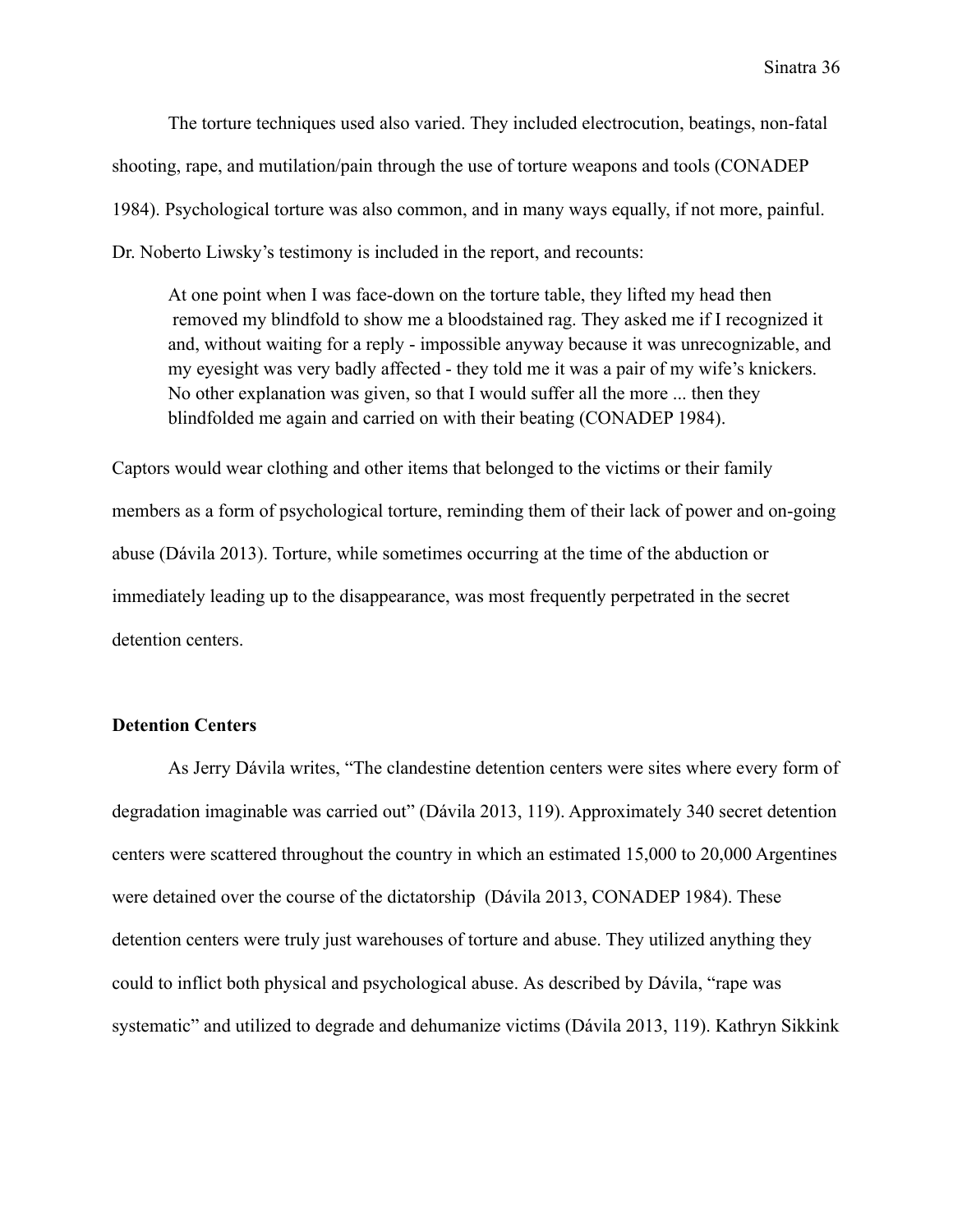includes the account of Pablo Díaz, a student activist who was kidnapped and brought to a detention center. In her book *The Justice Cascade*, she writes:

In the courtroom during the first weeks of the trial, he explained that at his kidnapping he was taken from his home blindfolded, thrown to the floor of a car on top of another prisoner, and driven to a secret detention center. When they were questioning him, they said they were going to "put him on the machine." Thinking they meant a lie detector, he said "good," because it would convince them he was telling the truth. He discovered "the machine" meant torture with an electric prod; when they applied it to his lips and gums, and his genitals, he could smell the odor of burning flesh. They kept asking him for the names of his classmates in the group. Later, they tortured him again. He was close to fainting when he felt a terrible pain in his foot; it was his toenail being pulled out with pliers. The pain was so extreme that he asked them to kill him (Sikkink 2011, 125).

While torture was a main component of the detention centers, the general dehumanization that was associated with time in the detention centers, in which victims were treated and considered subhuman, was what made these centers particularly terrifying. Additionally, the *Nunca Más* report cites that one-third of those disappeared were women, some of whom were pregnant. The Junta had a plan for these women that gave birth in captivity. As Jerry Dávila writes, "Pregnant detainees were held until they gave birth, often at the Campo de Mayo military hospital, and then disappeared" (Dávila 2013, 119). Their children, however, were often given to high-ranking military families and their former identities erased (CONADEP 1984, Lessa 2013, Dávila 2013). Here, we see the emergence of another abuse, the kidnapping and systematic trafficking of generations of children taken from their family and unknowingly placed elsewhere.

## **The Appearance of a Human Rights Movement: The Madres de la Plaza de Mayo**

As described by Jerry Dávila, "On its face, the Mothers were not political at all, though in reality they mounted the most direct political challenge the regime could face" (Dávila 2013, 122). While the regime prohibited the right to protest, the Madres drew on the appeal to their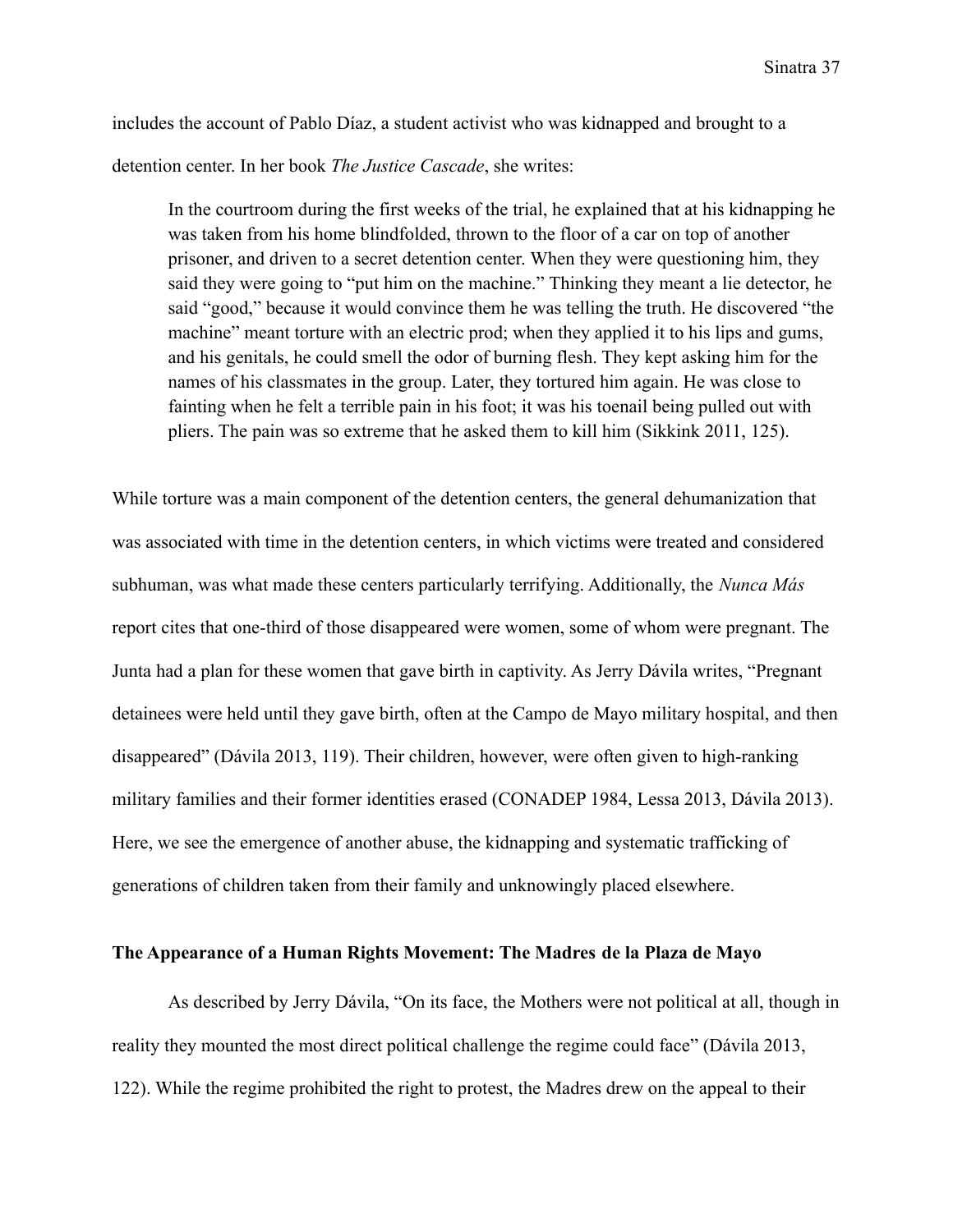traditional role: being a caring parent in search of their child (Longoni 2010). Rather than directly accuse the Proceso of disappearing their children, by seeking out their loved ones they engaged in a form of protest that harnessed their traditional family identity (Dávila 2013). In their early days, the Madres drew on the use of family photos, wearing them as they stood in the plaza, bringing them to official visits, and displaying them on posters (Longoni 2010). As Ana Longoni wrote, "In this way, the Mothers inaugurated a prolific genealogy for the public use of photography in the struggle of the human rights movement against the official denial of the killings (Longoni 2010, 6). The use of photographs reaffirmed the existence of the disappeared, giving them a name, a face, and an identity that were powerfully juxtaposed with the living proof of the loved one they left behind (Longoni 2010). In this sense, the use of photograph in the human rights movement, as specifically utilized by that of the Madres, transformed the use of photograph from an heirloom to that of a catalyst for change. While the photographs represented the individual, depicting the face of the disappeared, by being worn in a collective space, Madres showed the sheer volume of the disappeared, thus representing a collective identity and not just an individual one (Langoni 2010). Furthermore, as is described by Langoni, "the photograph also condensed in an image the reason for the Madres' being there, and (re)generated the bond between those who dared to demonstrate in the midst of terror" (Langoni 2010, 6). In this sense, the Madres' use of their loved ones' photographs further protected them and their efforts by reaffirming their purpose and role.

The establishment of the Madres de la Plaza de Mayo during the dictatorship represented both an innovative approach to seeking out justice despite their significant limitations as well as the inability for the regime to fully repress the will of the people. Through the proliferation of their image, as seen through the use of photographs as well as their collective body that occupied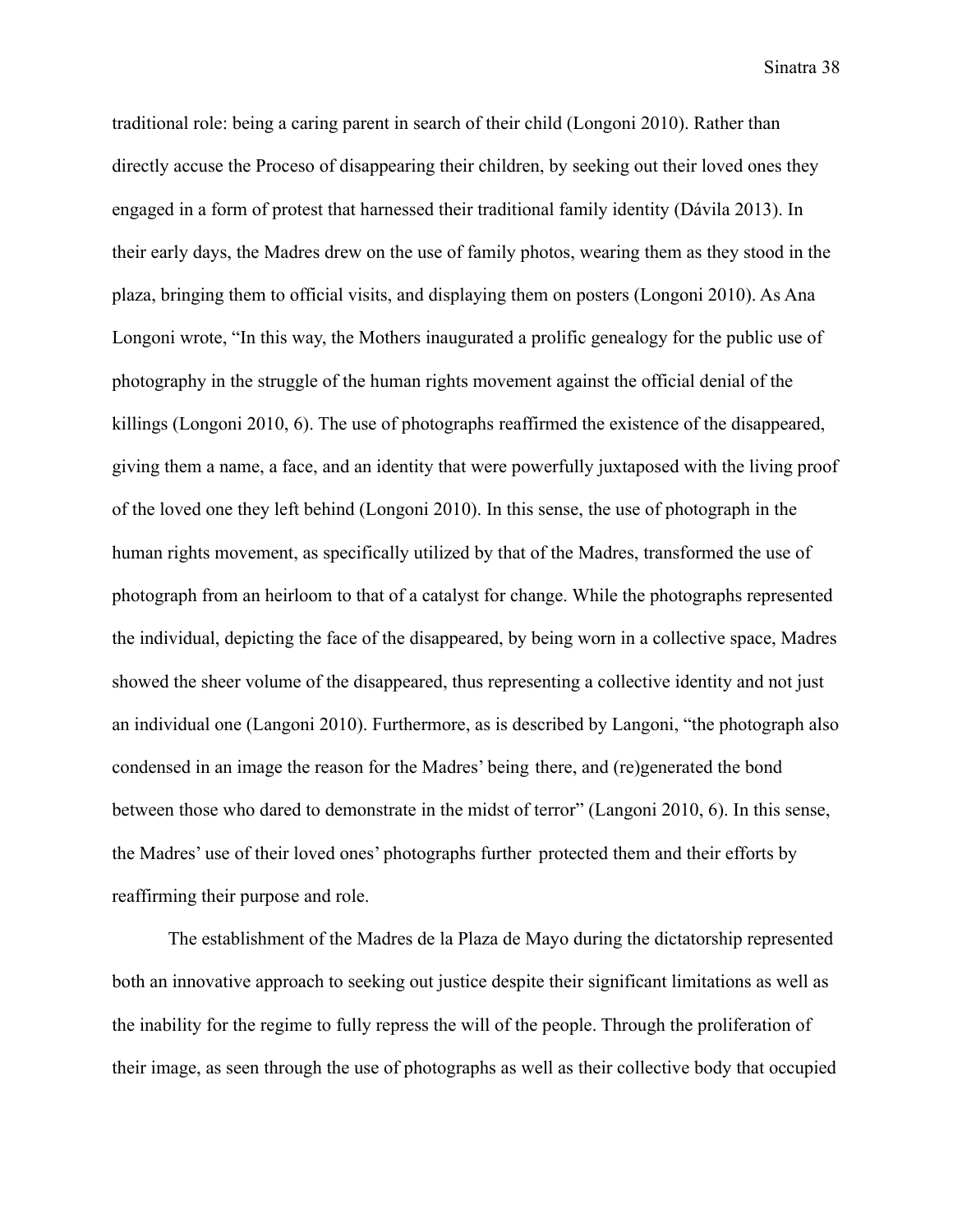the Plaza, the Madres "impos[ed] a different reality" by emphasizing the circumstance of the kidnapping and disappearances that was occurring in the country (Longoni 5, 2010). While the Madres did more than utilize photographs, including working with international organizations and attempting to utilize judicial systems, we can begin to see how their influence began during the dictatorship. During this period, they both introduced a new form of protest to the country and brought local, regional, and international attention to the state of Argentina.

The Siluetazo was an artistic tactic created by Rodolfo Aguerreberry, Julio Flores, and Guillermo Kexel that was also adopted by the Mothers and their "sister group," The Grandmothers of the Plaza de Mayo, along with other human rights activists (Longoni 2010). Its rise to public use has been pinpointed to September 21, 1983- during the dictatorship (Longoni 2010). Longoni writes that, "The Siluetazo was an event in the fullest sense of the word: an exceptional moment in history in which artistic initiative coincided with demand coming out of social movements, and which gained momentum thanks to the support of a multitude" (Longoni 2010, 9). Gathering in Plaza de Mayo, people volunteered their bodies to be traced onto posters or the ground. They thus harnessed an artistic expression normally utilized by children to serve as a conduit for social change, visually representing those who have been purposefully disappeared by the government (Longoni 2010). While activists would then demonstrate by holding the silhouette, some of which were personalized to reflect the disappeared, they would also be placed around the city, extending the visibility of the disappeared by making them a part of the public space (Longoni 2010). As Buntinx says, the Siluetazo "gives participants a new, autonomous, and collective consciousness at the same time" (Longoni 2010). While the use of silhouettes, "are often understood as the visual manifestation of the slogan 'Aparición con vida' ('Appearing alive') that the Mothers chanted from 1980," the practice was disseminated across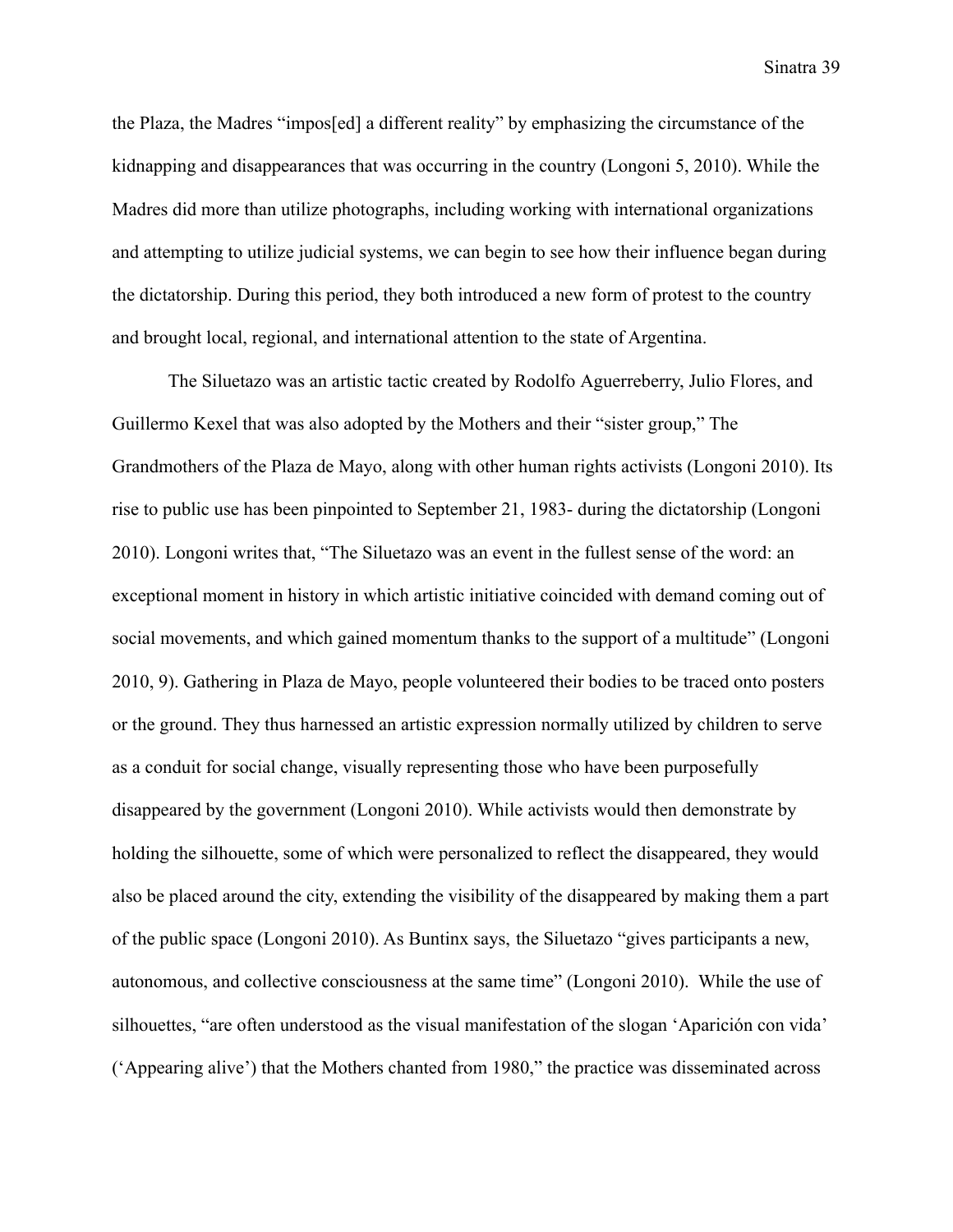the country, without official ties to the original artists or groups at times, thus pointing to its more universal application as a human rights activist tool in visually providing a certain type of personal and collective justice (Longoni 2010, 11).

The Madres de la Plaza de Mayo were a part of a larger movement occurring both domestically and abroad regarding the state of human rights in Argentina. This human rights movement relied on pressure from international entities, perhaps the most influential being that of the Vatican. As The Argentine Church began to face scrutiny by the Vatican due to the rise in international recognition of human rights abuses in the country, actions that the Vatican took held significant weight (Dávila 2013). Most notably, Adolfo Pérez Esquivel, a human rights leader and activist who was detained and tortured by the regime, received a papal commendation after having received the Nobel Peace Prize in 1980, clearly indicating the Vatican's support for the human rights movement in the country (Dávila 2013). Additionally, both the support given by the Pope and Esquivel's receiving of the Nobel Peace Prize represented "an act that intensified international pressure on the Junta, which in turn prevented Argentine media from reporting on Esquivel's address when he accepted the prize" (Dávila 2013, 123). The rise of the human rights movement during the dictatorship brought considerable state and international attention to the issues at hand, ultimately pressuring the Junta and setting the stage for justice to come. We thus began to see how human rights activists and organizations, like the Madres de la Plaza de Mayo, deployed tactics that resulted in significant visibility, the mobilization of a movement, and began to inspire change, as will be seen later in the chapter.

## **III. The End of the Junta Regime**

The military dictatorship finally came to an end in December 1983 (Dávila 2013, 135). After suffering the loss of the Falklands War against the British, the former heads of the Proceso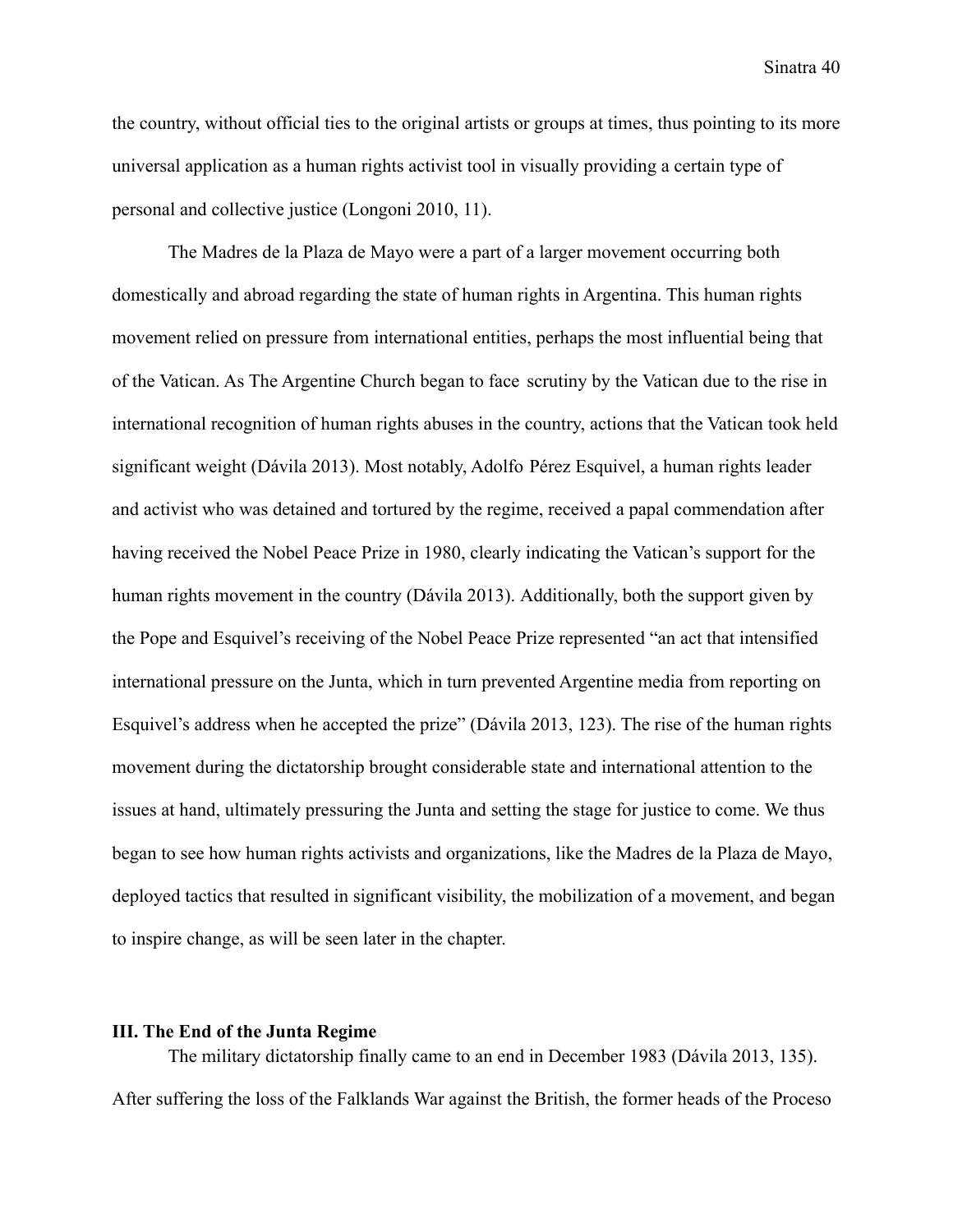were quick to resign. The regime began efforts to transition back to civilian rule; the success of the Junta was clearly no longer viable (Dávila 135). The state held their first free democratic election since the election of Juan Péron in 1973 and Raul Alfonsín was elected as President in 1983 (Dávila 2013).

As Lessa notes, "Conventional accounts of the Argentine transition use as their starting point the loss of the Falklands War in June 1982" (Lessa 2013, 43). While many have noted the relationship between that of the regime's collapse and the loss of the Falklands War, also known as the Malvinas War, I follow the argument of Sikkink and argue that this relationship should be assessed with caution (Sikkink 2011). While Lessa claims that this war "signaled the beginning of the end," a closer examination of the time period instead hints at the end truly beginning around 1980 in which, "consensus regarding critical ideas and strategies of governing disappeared," as argued by Pion-berlin (Lessa 2013, Pion-Berlin 1985, 72). The assertion that the war over the Falkland Islands indicated the beginning dangerously misrepresents the reality that there were a variety of factors that led to the end of the dictatorships. Ultimately, when considering the economic and political turmoil in addition to ongoing pressure caused by the Junta's most fervent opposition, the human rights movement, it becomes clear that the Malvinas War was only a singular catalyst that demanded change, not the only, nor arguably the most significant one.

### **Economic Instability**

The Proceso, which was formerly known as *The Act of National Reorganization*, quite literally proposed and executed an economic reorganization of the country. As described by Pion-Berlin, "Newly designated Minister of Economics, Jose A. Martinez de Hoz, announced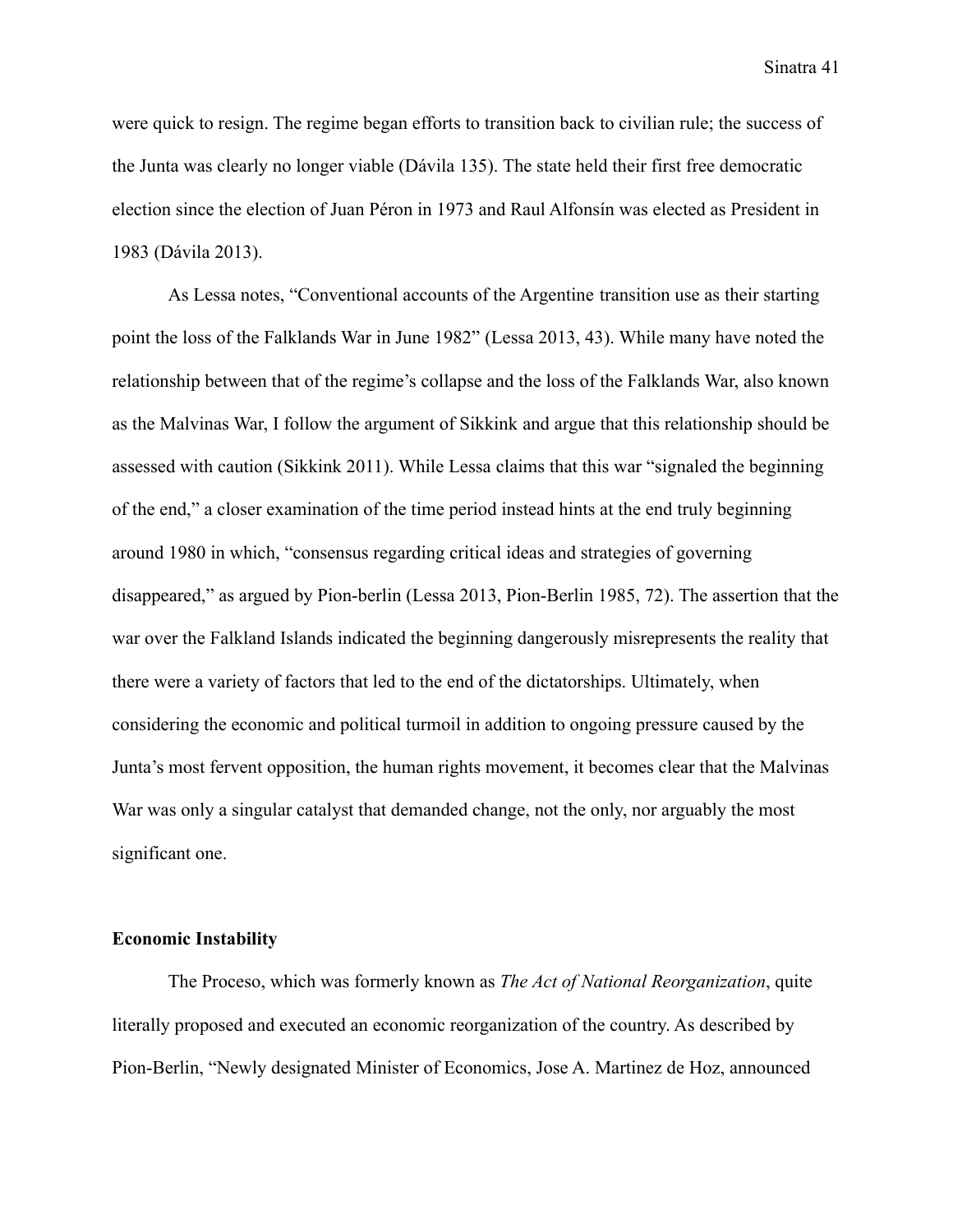strict austerity measures...which launched the government on an unprecedented free market (or, as commonly referred to in the Latin American setting, liberal) crusade to eliminate inflation and unshackle the economy from 'fetters' of state control" (Pion-Berlin 1985, 57). Over the next two years, the country struggled to adapt to this new model of economic strategy. With the creation of policy that aimed to combat and lessen the fallout this new change was inevitably going to cause, the effects still painfully weighed on Argentines, and as such, "virtually every socio-economic sector of Argentine society, from laborers and small shop owners to large industrialists and agriculturalists, opposed the economic policies" (Pion-Berlin 1985, 59). However, state leaders were able to remain relatively unimpacted by this opposition due in large part to their united and steadfast commitment to seeing this plan through. It was this breakdown of unity that contributed to the larger downfall of the Junta. In March of 1980, four of the nation's largest financial institutions went bankrupt creating considerable economic hardship for both individuals and sectors alike (Pion-Berlin 1985). Of course, no individual minister or military branch wanted to be blamed for this state-induced failure and, for the first time, comments were made that publicly suggested "internalized displeasure" for the economic policies, thus suggesting a clear correlation between the recent economic hardships the state faced and the imposed policies (Pion-Berlin 1985, 61). The following months remained economically challenging, and when compounded with other factors, these ongoing economic difficulties indicate that the end was not abrupt and caused by one-factor. Rather, the end of the Dirty War had been developing for years before their official demise and the reasoning for their downfall remained multifaceted.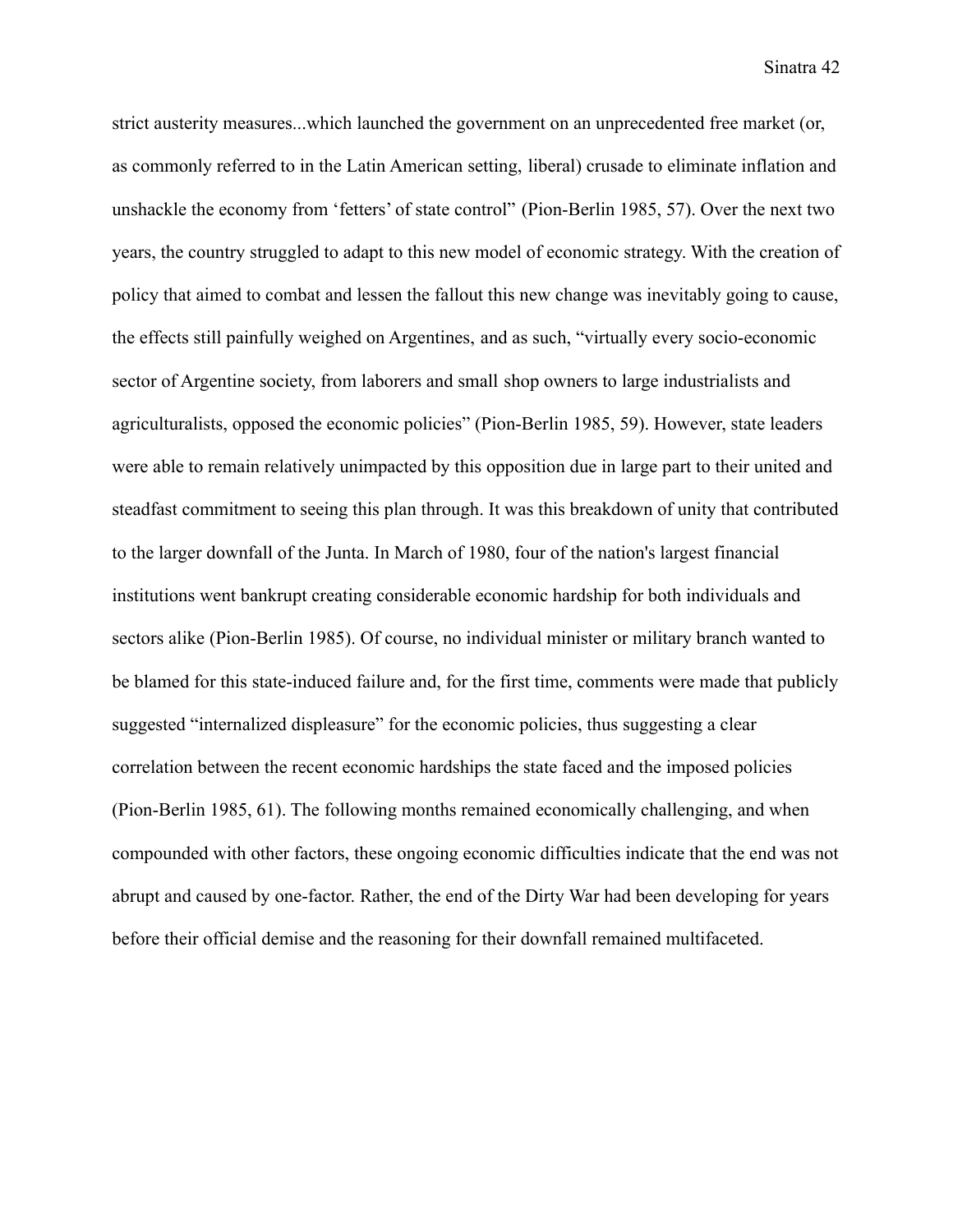## **Rapid Political Change**

The Junta had decided that the term of the Presidency would not exceed five years (Dávila 2013). As such, President Videla was replaced by Roberto Viola in 1981. Viola, while considered a moderate and unsurprising pick, was a clear and conscious choice by the Junta to appoint someone to the position that would alter the economic state (Pion-Berlin 1985). While still in agreement with the overarching goals of the Proceso, Viola was not as committed to the liberal plan that had been put in place under Videla (Pion-Berlin 1985). During the transition of power, both Videla and Viola ultimately prioritized a smooth transition of power over the maintenance of the free market economic strategy; but, as Pion-Cerlin put it, "By discarding a key component of the plan, it left itself with its mission" (Pion-Berlin 1985, 64).

Now left without a mission, and a lack of unity already clearly having begun to unravel even before this transition, Viola's government was doomed from the start. Internal disputes among military groups and leaders revealed what Pion-Berlin called the "first organized expression of solidarity among the major political parties since the coup," with the formation of the Multipartidaria, which was comprised of political leaders and posed a considerable threat to the Junta due to their vocality and prominence (Pion-Berlin 1985, 65). A mere nine months after his appointment to the Presidency, Viola was soon overwhelmed by the failing economy and instability that had existed under Videla, and had only worsened in recent months, and was ousted and replaced by Leopoldo Galtieri (Dávila 2013).

Ultimately, having decided to engage in the Malvinas War against Great Britain, and experiencing an embarrassing loss. The aforementioned challenges proved too much thus rendering the Junta no longer viable. Furthermore, the emergent human rights movement, which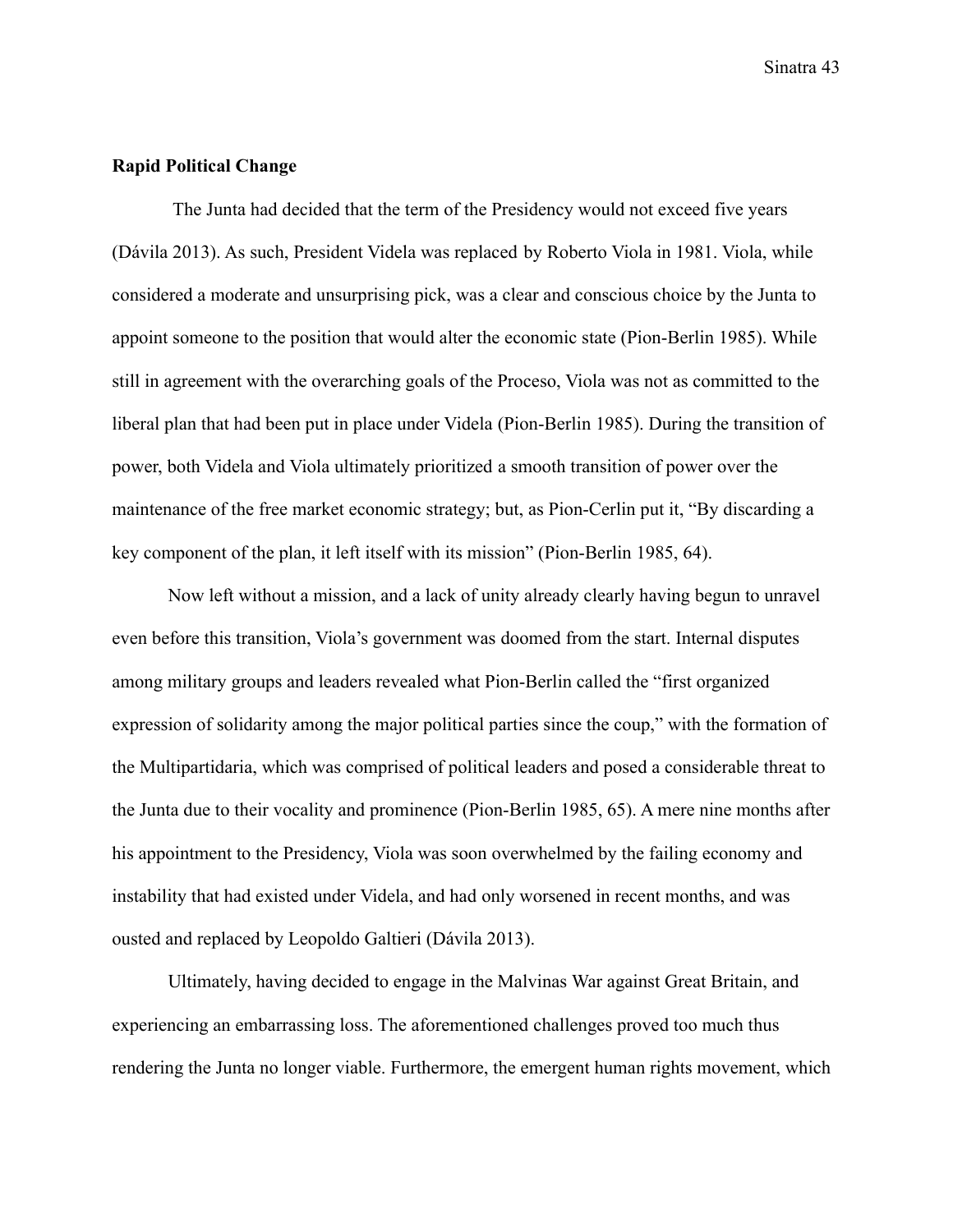included the Madres of the Plaza de Mayo, and the drawing of the international community, made it so that Argentina's actions were closely watched. Thus, the pressures created by the human rights activists, the loss of the war, considerable economic hardships, and political change all led to the end of the dictatorship.

## **IV. Argentina's Process of Transitional Justice and the Catalyst of Human Rights Activism**

Argentina's human rights trials in 1985 have been considered to be one of the most notable landmarks in the history of human rights; Kathryn Sikkink refers to Argentina's transition as going, "from pariah state to global protagonist" (Sikkink 2011, 102). Following the end of the dictatorship in 1983, the country's newly civilian-led government began to embark on a process of transitional justice. On this transition, former President Raul Alfonsín wrote:

In our society, the building of democracy could not be viewed simply as a process of restoration; it was essentially a process of creating new institutions and implementing new routines, new habits, and new ways for people to live together. It was a matter not of reconstructing a system that was functioning well until it was interrupted by authoritarianism, but of establishing new foundations for an authentic democratic system, something that we had never fully achieved (Alfonsín 1993, 15).

Argentina began a process of transitional justice that attempted to heal the wound that had been created while reaffirming and strengthening their commitment to democracy. Knowing that this was a daunting process, yet committed to the search for truth and justice, Alfonsín acknowledged that addressing this past was essential to achieving these goals, writing:

There was a tradition in Argentina that after each dictatorship, the crimes and abuses committed by the authoritarian government would go unpunished. My administration, moved by an urgent ethical imperative, for the first time opened the judicial channels so that the extreme violations of human rights perpetrated by both revolutionary terrorism and state terrorism could be investigated and judged by an independent judicial body. Thus the impunity of the powerful would come to an end (Alfonsín 1993, 15).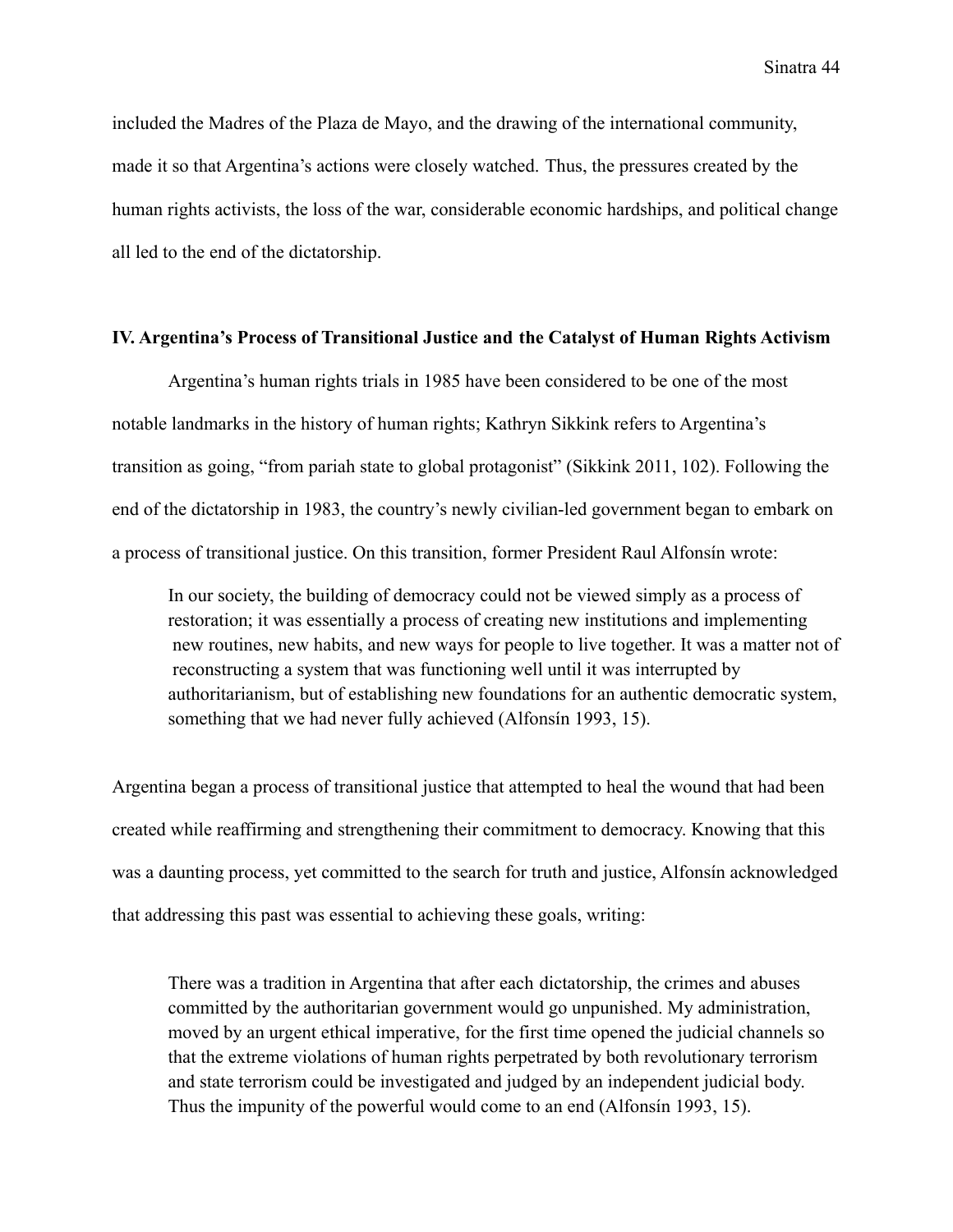Alfonsín's statement directly addresses the historical lack of accountability and justice after atrocity and articulates the commitment to ending, what he calls, "the impunity of the powerful." This statement simultaneously highlights the importance of a judicial body in achieving this goal.

Sikkink writes that, "Argentine human rights activists were not passive recipients of a justice cascade, but the pioneers and propagators of multiple new tactics and transitional justice mechanisms'' (Sikkink 2011, 147). Scholars have frequently credited human rights activists and organizations for their active roles during this period of transition. But, in addition to playing a crucial role within the transition, they themselves transformed the process through the innovation of new tactics and pushing the boundaries of current processes. In her book, *Memory and Transitional Justice in Argentina and Uruguay Against Impunity*, Francesca Lessa analyzes what she calls Argentina's fragmented process of transitional justice by breaking it down into three distinct phases (Lessa 2013). She cites initial actions taken during redemocratization between 1983 and 1985, which includes the Trial of the Juntas and the use of truth commissions through the formation of CONADEP, as being the first phase in Argentina's transitional justice process (Lessa 2013). She calls this first phase "truth and limited justice" (Lessa 2013, 50). Lessa then asserts that the second phase, which she calls "Impunity Laws and Pardons: Challenging Oblivion," occurred between 1986 and 2002 (Lessa 2013, 57). She argues that during this phase, the country took steps away from a process of transitional justice and towards impunity. She also notes the important role human rights activists and "civil society" played during this period, writing that they "worked relentlessly to prevent the past from fading into oblivion" (Lessa 2013, 50). She goes on to say that, "Their efforts together with revelations of past horrors and developments in national, regional, and international arenas generated the pressures for the occurrence of the third critical juncture...and produced yet again a new shift, away from impunity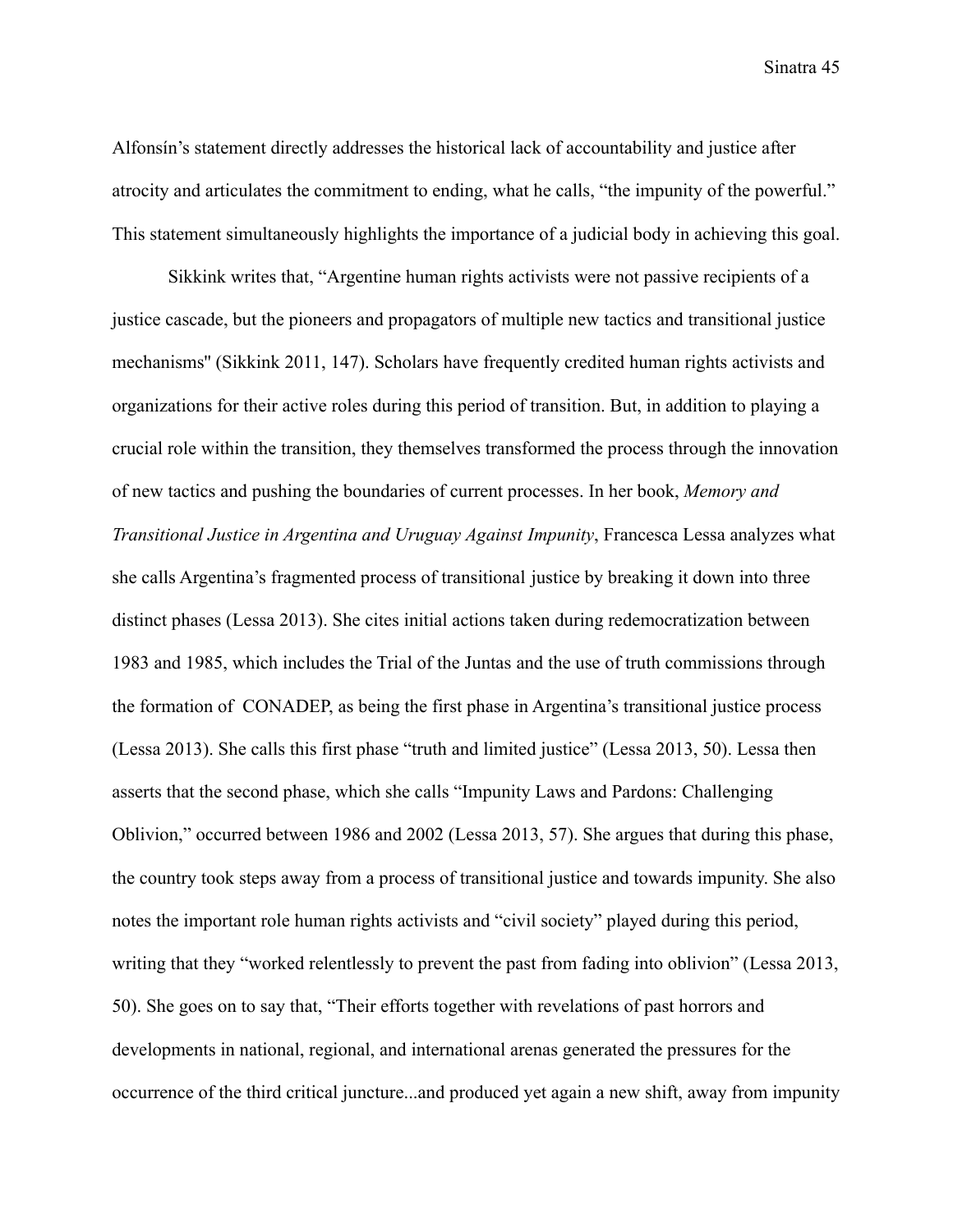and once more toward accountability" (Lessa 2013, 50). This shift, she argues, signals the start of the third phase, "The Present Challenge of TJ: the Return of Prosecutions and Memory" (Lessa 2013, 50). She cites this phase as having started in 2003 and continuing until 2012, but debatably to present day, and argues that it is here that Argentina returned to a process of accountability as seen through the annulment of impunity laws and the return toward criminal prosecutions through the judicial system (Lessa 2013).

This section expands upon both Sikkink's description of the role of human rights activists and Lessa's aforementioned account of the fragmented nature of the transitional justice process in Argentina. I will explain what new transitional mechanisms human rights activists created during this period. I will then utilize this analysis to argue that human rights activists not only helped to innovate new transitional justice mechanisms, but contributed themselves to the process of transitional justice by holding perpetrators accountable. Rather than human rights activists only making considerable impact in the second phase that resulted in the successes of the third phase, the work of human rights activists pushed forward formal processes of transitional justice as early as during the Dirty War.

### **Phase 1- Redemocratization and Alfonsín**

The democratic elections of 1983 featured a vote between Raúl Alfonsín of the UCR (Radical Civic Union) and Italo Lúder of The Argentine (Peronist) Justicialista Party (PJ) (Levitsky 2003). The election resulted in a win for Alfonsín, "whose human rights-oriented discourse appealed to many independent and middle-class voters, [and] easily defeated Luder, handing the PJ its first-ever electoral defeat (Levitsky 2003, 12). On December 10th, 1983, newly-elected President Raúl Alfonsín stated in his address to the nation that: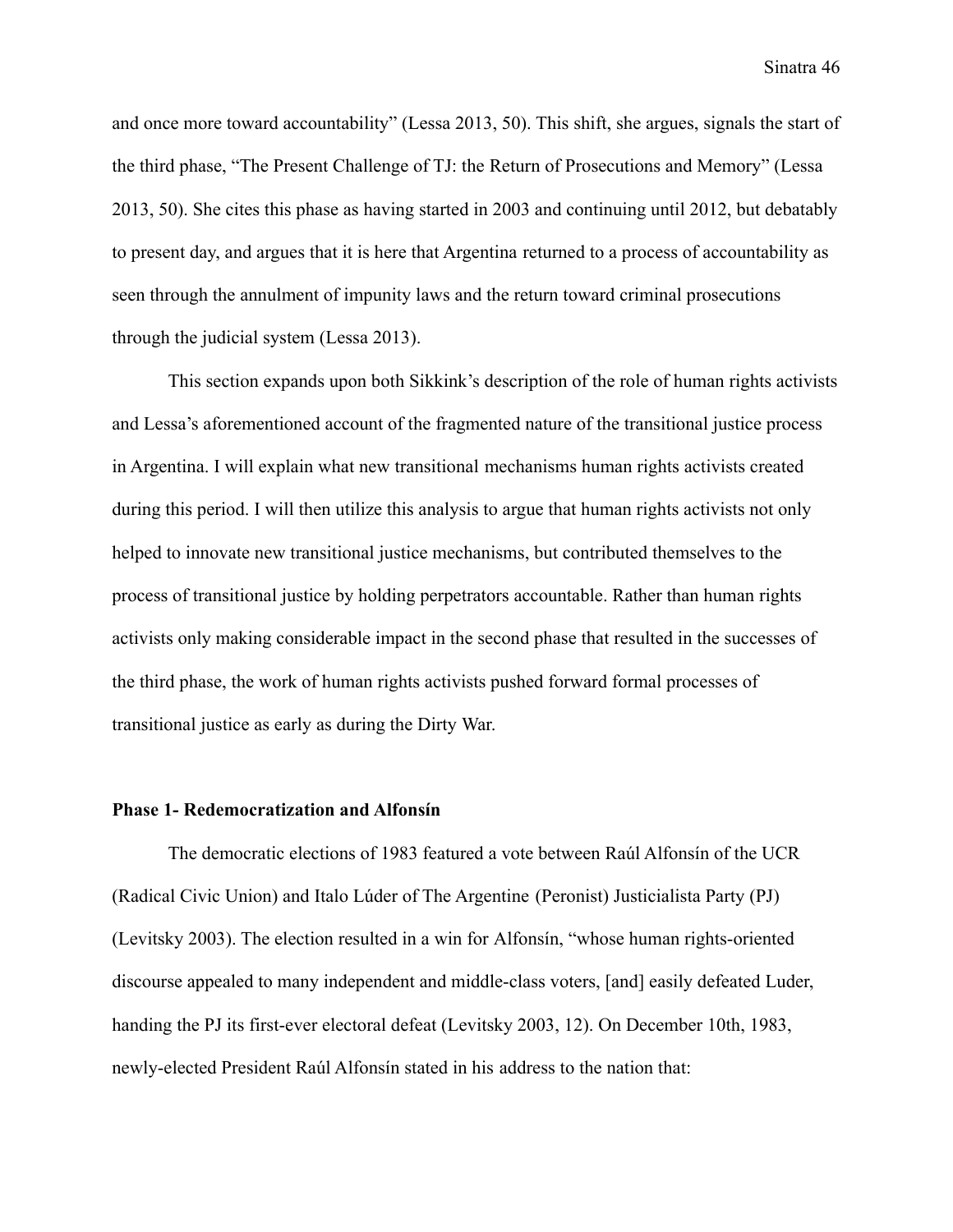A happy circumstance has it that this day, as Argentines begin this stage of 100 years of liberty, peace and democracy, is the day of human rights. And, therefore, we want to pledge ourselves once again: We will categorically and decisively work for the dignity of man, to whom we know liberty and justice must be granted, because the defense of human rights does not end with just the preservation of life, but also includes the fight that we are absolutely determined to carry out against the misery and poverty of our nation (Alfonsín, 1983)

Three days after his inauguration, Alfonsín demonstrated his commitment to this promise and promulgated a decree that called upon Argentina's highest court, the Consejo Supremo Militar, "to try the members of the first three juntas for crimes against human rights such as illegal deprivation of liberty, torture, and homicide" (Speck 1987, 500). In addition to attempting to navigate judicial routes to achieve justice for Argentines, Alfonsín issued decree 187 which established the Comisión Nacional sobre la Desaparición de Personas (National Commission on the Disappearance of Persons (CONADEP) (Speck 1987). Both actions put Argentina's process of dealing with their recent past into the global spotlight, ultimately making it so that even today their approach has been considered exceptional and groundbreaking.

### **Truth Commission**

The creation of the CONADEP was multipurpose. The official task of the commission was to gather information regarding the disappearances that occurred in the country between 1976 and 1983 (Lessa 2013). The unofficial tasks of the commission, however, was to first help construct a public narrative that factually articulated the events of the past. Additionally, the use of a truth commission aimed to reaffirm the citizen's trust in the state's institutions. The corruption that occurred during the Dirty War had extended to that of the judicial system and resulted in a loss of faith in and respect for the judicial system's ability to address the past effectively on its own (Crenzel 2008). Faced with a daunting task, both due to how widespread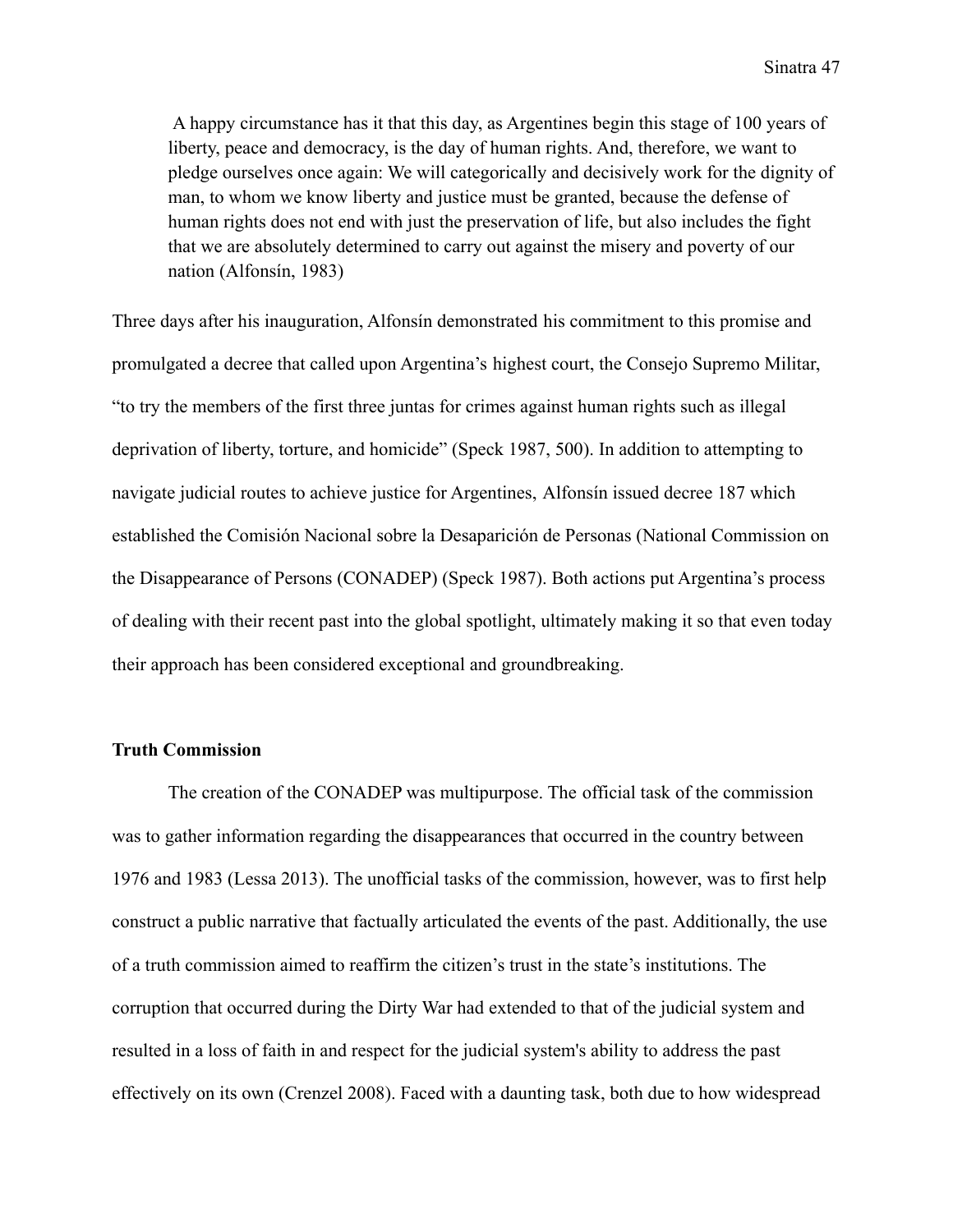disappearances had been in the country and the unique characteristics of the dictatorship, the commission worked for nine months to collect information (Lessa 2013). Over the course of this time, the commission "interviewed 1,500 survivors, relatives, and former political prisoners throughout Argentina; it also identified and inspected sites where clandestine detention centers had operated, and visited mass burial sites, morgues, hospitals, and prisons" (Lessa 2013, 53). The commission ultimately compiled their findings into the famous report *Nunca Más*. The truth commission and subsequent production of the *Nunca Más* report proved impactful for two main reasons. Firstly, the findings were utilized during both the trials in the mid-1980s as well as in the early 2000's when the ability to try additional people became available (Lessa 2013). This thus proved the actions of the CONADEP to be essential in providing a wealth of evidence that was able to be used by the judicial system. Secondly, the use of this information in judicial proceeds affirms the important relationship between judicial and non-judicial transitional justice mechanisms, Sikkink writing that it, "shows that truth commissions and prosecutions are not necessarily two separate mechanisms but can be complementary and mutually reinforcing" (Sikkink 2011, 123).

#### **The Trial of the Junta**

Alfonsín's speech called on the judicial system to hold the top military commanders responsible for their actions. In February of 1985, the Cámara Federal de Apelaciones en lo Criminal (the Cámara), took jurisdiction of a case that was against nine top commanders for crimes of human rights abuses during the Dirty War (Steck 1987). The trial was unprecedented for the country, but also globally. No trial had ever taken place in Latin America holding leaders of previous authoritarian regimes accountable for their abuses while in office (Sikkink 2011).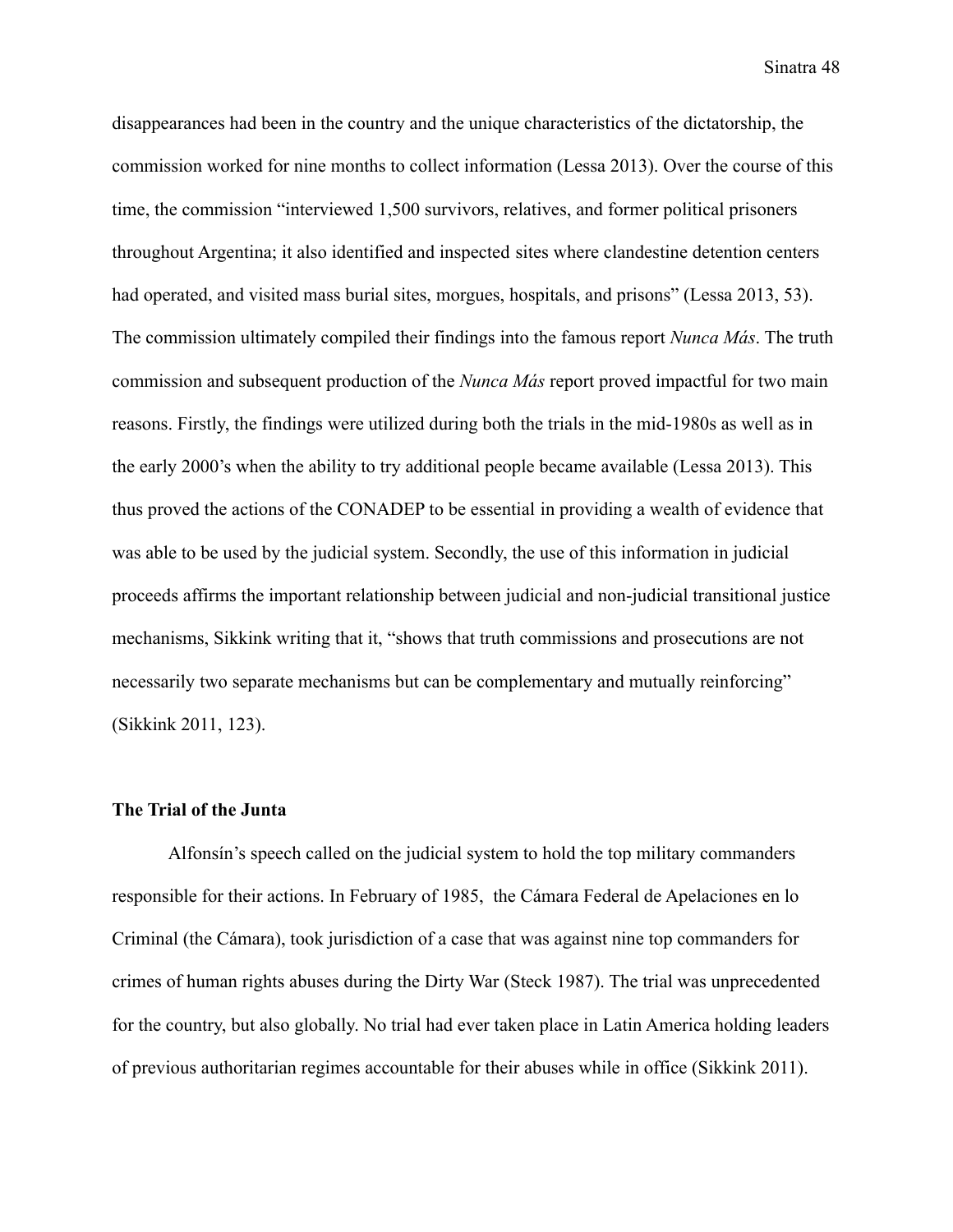This was to be the next major human rights trial after that of trials held in Greece and Portugal during the 1970s (Sikkink 2011). Prosecutors forged a new path, Sikkink writing that, "Although the Greek trial had been held almost a decade earlier, that model was not present in the minds of the Argentines as they organized their own trial" (Sikkink 2011, 123).

Ultimately, five of the nine commanders were convicted, including arguably the two most important leaders: Videla, former President of the first Junta, and Massera, former head of the Navy (Sikkink). In addition to holding the perpetrators accountable for their actions through the courts, the trials greatly impacted the public and the narrative surrounding the actions that occurred during the dictatorship. On this, Sikkink writes that, "the trials were a national event, a public spectacle that had the purpose of punishing the guilty, reaffirming certain norms, and creating a national understanding of the past'' (Sikkink 2011, 128).

## **Human Rights Activists and IACHR**

While various human rights organizations were formed during and after the dictatorship, a key component became utilizing international human rights organizations (Sikkink 2011). By leveraging the support of the international community, activists were able to strengthen their demands for truth and justice (Sikkink 2011). The relationship held between human rights activists in Argentina and the Inter-American Commision on Human Rights (IACHR) became one of significant importance (Sikkink 2011). The IACHR's work started during the dictatorship.Representatives visited the country in 1979 to assess the situation and compile their findings in a report (Lessa 2013). The IACHR's report was the first physical document to call for human rights prosecution and, while the government attempted to block its dispersal within Argentina, human rights groups such as The Center for Legal Studies (CELS) helped to do so in secret (Sikkink 2011). The recommendations made in the IACHR's report proved essential in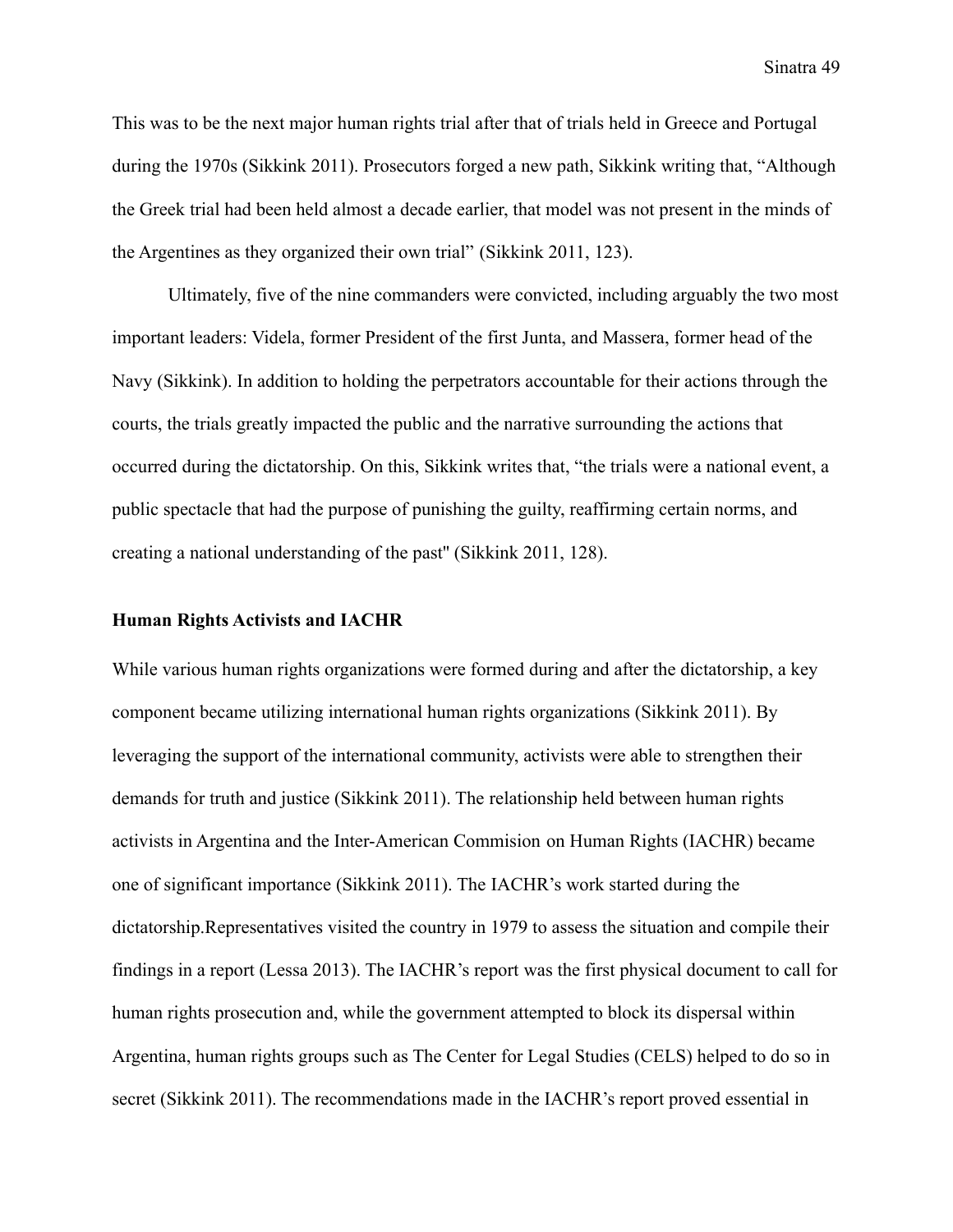helping to unify and mobilize human rights activists in the country. While human rights advocates had previously feared calling specifically for justice, favoring calls for truth, by 1983 they made direct calls for trials and punishment (Sikkink 2011). When the dictatorship finally came to an end that same year, human rights activists actively participated in supporting candidates for the new government in hopes of pushing forward their causes (Sikkink 2011). Additionally, they organized in groups and performed marches during this period of transition, Sikkink including this example:

On August 19, 1983, for instance, 40,000 people marched in the streets of Buenos Aires to repudiate the military's proposal for a self-amnesty law to protect itself from future prosecution...On September 23, the military government signed the complete self-amnesty law for everyone associated with the regime (Sikkink 2011, 119).

Once Alfonsín took office in December 1983, he took immediate steps towards justice, one of which included repealing the self-amnesty law that was put in place by the Proceso (Sikkink 2011). This is only one example of how human rights activists laid the groundwork for real, tangible change within the formal process of transitional justice that the country underwent. The work human rights activists performed, which included reaching out to international organizations, was influential from the beginning. Here, we begin to see how the successes that are discussed later on this chapter were not due to a sudden burst of human rights activism, but rather part of a larger movement that had taken form during the dictatorship and continued to grow from there on.

## **Phase 2- The Push towards Impunity**

Arguing that there was a turning point in which the human rights activism boomed, Lessa writes, "But on the twentieth anniversary of the military coup in 1996, over 150,000 people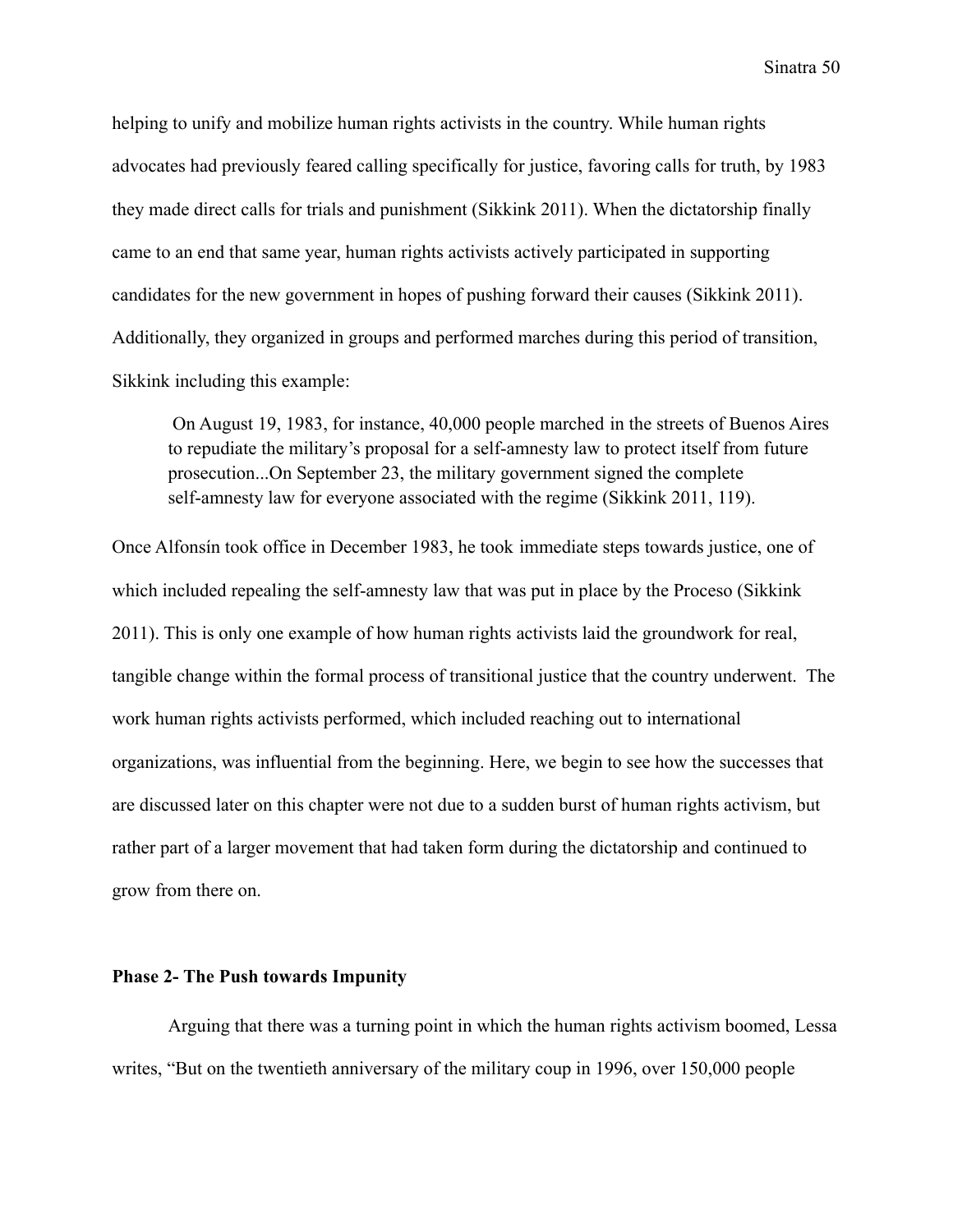participated in demonstrations in Plaza de Mayo when normally only a few thousand did; "something that had been latent finally exploded" on that symbolic date" (Lessa 2013, 63). She argues that it was not just the fact that this was a significant anniversary for the country, but also that this was a response to the country's shift away from justice and towards impunity. The previous section has already illustrated how the ending of the dictatorship was not sudden and that human rights activists had made a significant impact prior to this event. The rise in activism and methods in the 1990s can be understood as a response to the judicial mechanisms that were blocked with the passing of impunity laws and presidential pardons. As we will see, not only did human rights activists help make possible the return to transitional justice beginning in the 1990s, during which impunity laws were annulled and judicial proceedings were again made possible, but their approaches also proved that they could hold individuals accountable in informal ways.

## **Impunity Laws**

After the Trial of the Junta ended, the courts became flooded with cases involving lower-level officers (Sikkink 2011). Former members of the military began to panic, as did President Alfonsín. While Alfonsín had sought out justice, he had only intended for this justice to go so far as to prosecute the nine high-level officers involved in the first trial (Sikkink 2011). With this panic breeding considerable unrest, Alfonsín found himself pressured to pick between prioritizing transitional justice or stable democracy (Sikkink 2011). The government decided to initially halt the ability to pursue prosecutions (Lessa 2013). This was then cemented with the full blockage of pursuing justice via the judicial system through the passing of the Ley de Punto Final (Full Stop Law) and Ley de Obediencia Debida (Due Obedience Law) (Lessa 2013). The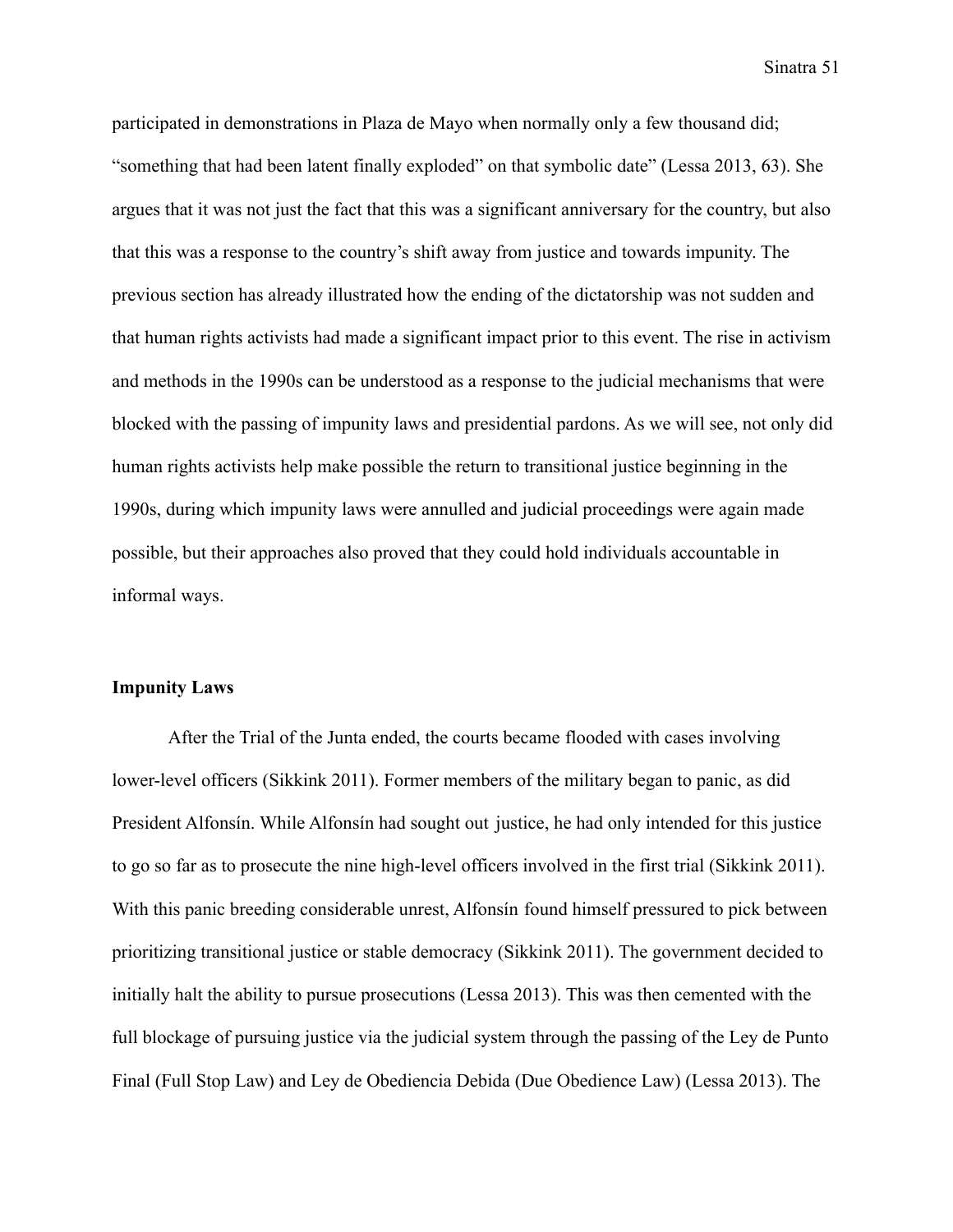Full Stop Law was presented to the public by Alfonsín's government as a "compromise to deliver justice and allow society to put the past behind" (Lessa 2013, 57). With over 6,000 cases having been filed by December 1986, the government wanted to "secure what had been achieved so far or risk jeopardizing everything if we carried on," as legal advisor Malamud Goti put it (Lessa 2013, 57). In an attempt to stop the influx of cases, the law established a 60-day period for alleging cases of human rights abuses (Lessa 2013). By the February 22nd, 1987 deadline, nearly 500 new cases had been filed; the law had failed to halt the filing of prosecutions like the government had hoped (Lessa 2013). Since the government's move with the Full Stop Law had been largely unsuccessful, and more unrest had ensued, Alfonsín responded with the enactment of the Due Obedience Law (Lessa 2013). This law essentially established amnesty for those accused and blocked the ability for trials in the future (Sikkink 2011). A state of impunity returned.

## **Menem's Pardons**

While Alfonsín had tried to confront the past and hold perpetrators accountable for their actions through legal justice with his initial actions, President Carlos Menem aimed to address this past and move forward in a different manner (Lessa 2013). After his election in 1989, Menem offered to the public the way in which they would achieve this: through pardons (Sikkink 2011). While 68% of Argentine's opposed the first set of pardons, in which nearly 300 military personnel involved in human rights abuses benefitted, Menem went ahead and issued a second set of pardons of which 80% of the public disapproved (Lessa 2013). This second set of pardons included those already convicted, most notably being that of Videla, Massara, and Viola (Lessa 2013). Ultimately, the pardons issued by Menem only furthered the country in the direction of impunity and forced human rights activists to innovate.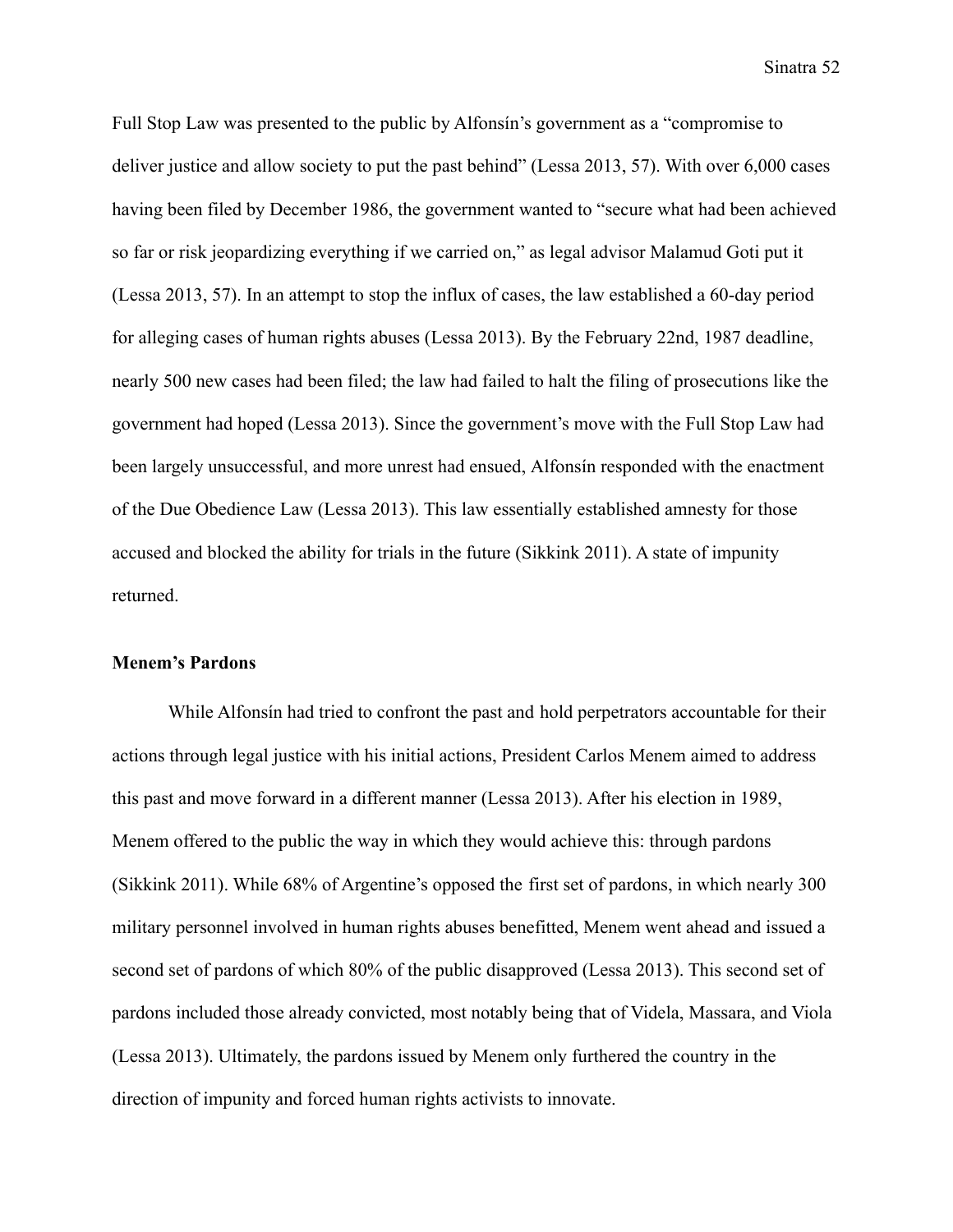## **Truth Trials:**

While the Punto Final and Obediencia laws, coupled with an onslaught of presidential pardons by Menem, blocked criminal prosecutions, human rights activists attempted to innovate in the legal realm through the creation of "truth trials" (Lessa 2013). The Center for Legal Studies (CELS), a human rights organization founded in 1979, headed this process, arguing that while criminal prosecutions were not attainable, victims had the right to know what happened to their loved ones. As explained by the then-director of CELS Martín Abregú wrote:

The impossibility of pursuing the authors of these crimes in criminal proceedings did not mean simply the closure of any kind of judicial intervention. On the contrary, the social impact caused by the declarations of the former naval officer (Scilingo) highlighted another crucial issue about state terrorism: the right of the relatives to know the final destiny of their loved ones and the right of society to know in detail the methodology used by the military dictatorship to exterminate tens of thousands of Argentines. It was this need to know (in both its aspects, the personal right of the relatives and the collective right of the whole community) that was presented to the courts, pleading the "Right to the Truth" (HRW 2001).

CELS aimed to present compelling cases to the court that would cause them to legally uphold the right to truth. Drawing support from international human rights bodies, such as the IACHR and the Inter-American Court who both had worked to establish this right, the argument found some success (HRW 2001). The result of the two cases first brought forth were reflective of the success of truth trials in general. The Federal Chamber of Buenos Aires ruled that in the case of Mónica Candelaria Mignone, the daughter of Emilio Mignone. who founded CELS, "demanded that the relatives had a right to know the truth about the fate of their loved ones and the court had a duty to use its powers to assist them" due to domestic and international law (HRW 2001). Additionally, the success of Mignone's case resulted in future successes for other families who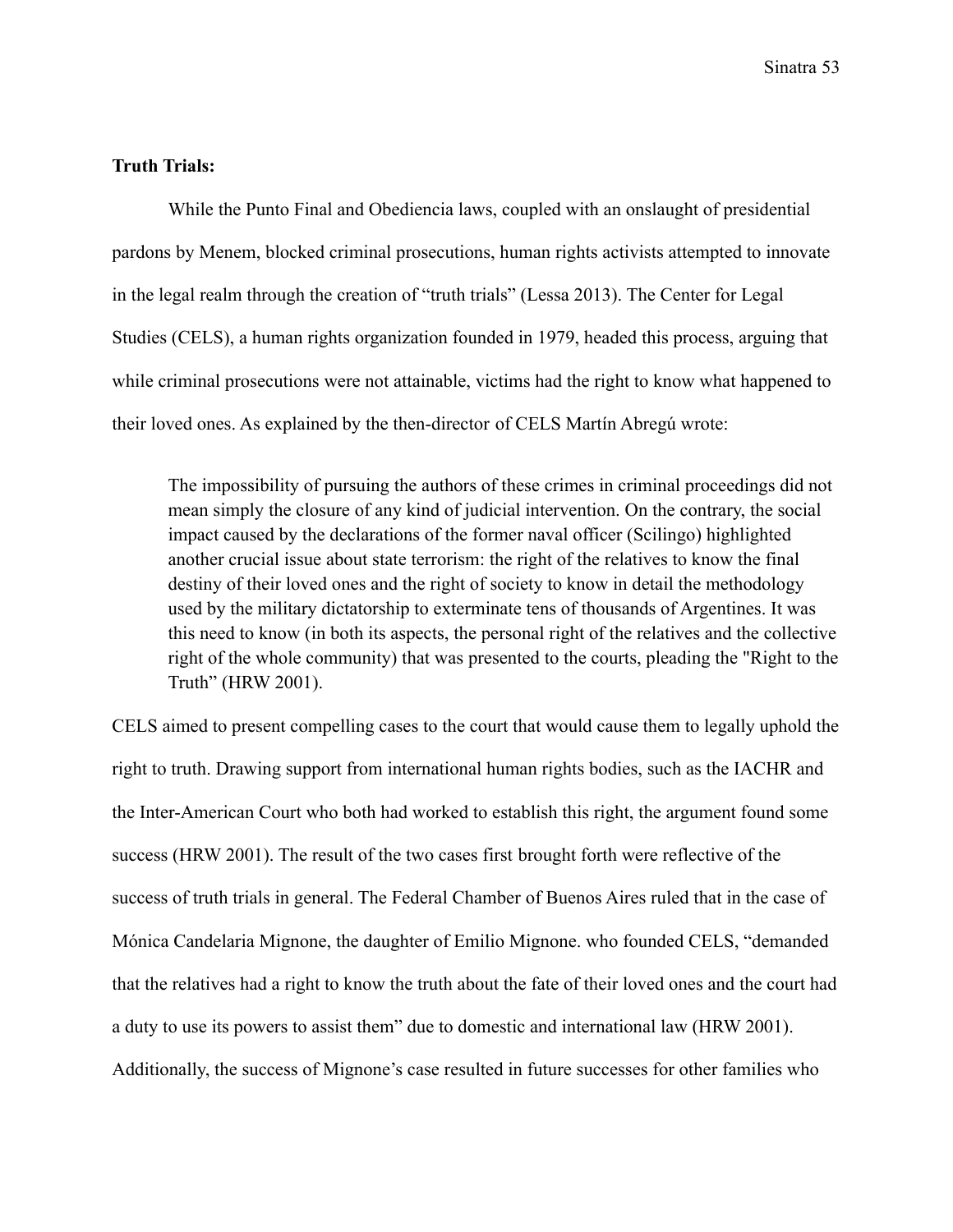sought out information through truth trials. The case of Alejandra Lapaco, however, went through a lengthy legal process that ultimately ended up in the Supreme Court (HRW 2001). After the case was held up in the Supreme Court for three years, the result was a 5-4 ruling that found that, "it would be pointless to allow the inquiry to be reopened, since the legal basis for a prosecution no longer existed" (HRW 2001). The truth trials proved significant for two main reasons. Firstly, they provided valuable information that was later used when criminal prosecutions became possible in 2006 (Lessa 2013). Secondly, they represented a legal innovation in which human rights activists and victims remained able to demand justice despite the impunity laws in place. On this, Leonardo Filippini acknowledges that, "The "truth trials" contributed to revealing the facts and allotting accountability; in addition, they set the foundation for future developments and ultimately served as a compromise between the commitment to finding the truth and the context of impunity" (Filippini 2011, 14). Thus, the truth trials provided accountability even when commonly accepted means of transitional justice was seemingly blocked through the formation of a new transitional justice mechanism that remained within formalized, state-sponsored institutions. The utilization of this information during later criminal prosecutions helps us to see how the work of human rights activists within the state both innovated new mechanisms within the formal transitional justice framework and bolstered future steps towards justice.

## **Foreign Trials**

While faced with impunity within Argentina, human rights activists turned to international forces to attempt to hold perpetrators accountable. Italy was the first country to proceed with trials, some as early as 1983, but notable cases include the prosectution "of ex-generals Carlos Guillermo Suárez Mason and Santiago Riveros to life imprisonment, and five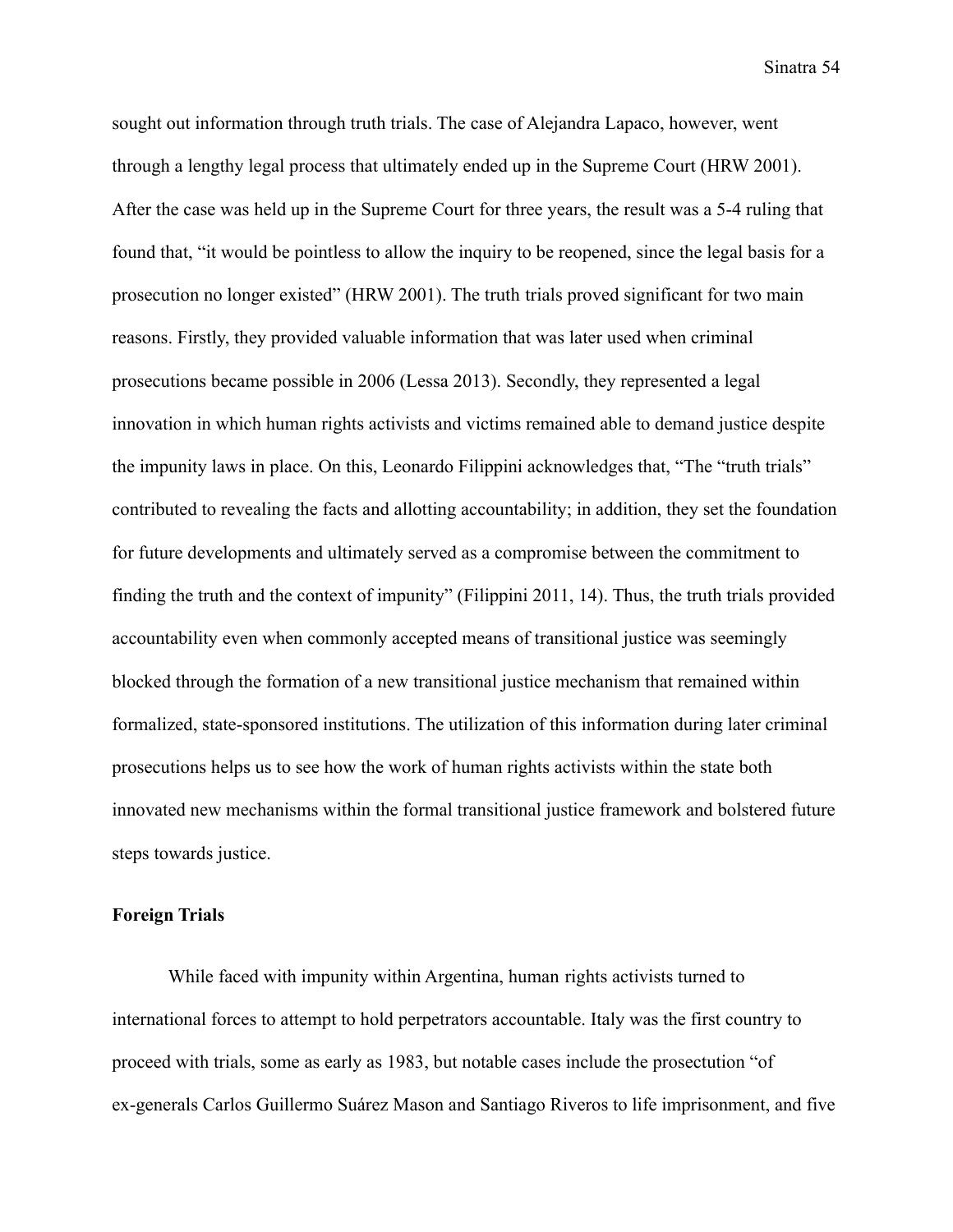navy codefendants to 24 years in prison, all in absentia, on charges of kidnapping, torture, and pre-meditated murder of seven Italian citizens and the kidnapping of a child" (CELS 2001). But, other European countries, such as Spain, also held trials and convicted human rights abusers from the Argentina military (Lessa 2013). The use of foreign trials highlighted a major discrepancy between state and international justice; trials in Europe showed that prosecuting individuals through formal judicial proceedings was achievable, thus fueling debate on accountability and the application of this method in Argentine courts (Lessa 2013).

## **Confronting Amnesty Laws**

In 2000, CELS again proved their ability to innovate in the face of obstruction, this time attempting to directly confront amnesty laws and prove their unconstitutionality (Lessa 2013). The Simón case, also known as the Poblete case, called upon courts to open an investigation into the torture and forced disapearance of José Poblete and Getrudis Hlaczik who had disappeared in November 1978 and whose daughter, Claudia, had been illegally appropriated (Sikkink 2011). The case named Julio Simón, a member of the Argentine Federal Police, as the perpetrator of these abuses (Sikkink 2011). This case pointed out a fundamental flaw: the laws in place would allow the courts to find Simón criminally responsible for the kidnapping and falsification of Claudia's identity, but not for the original and serious crimes of the murder and disappearance of her parents, which ultimately led to Claudia's kidnapping (Lessa 2013). Prosecutors also argued that maintaining the amnesty laws went against international and regional human rights treaties that Argentina was obligated to adhere to (Sikkink 2011). Ultimately, Federal Judge Gabriel Cavallo ruled for the first time the amnesty laws to be unconstitutional and breaching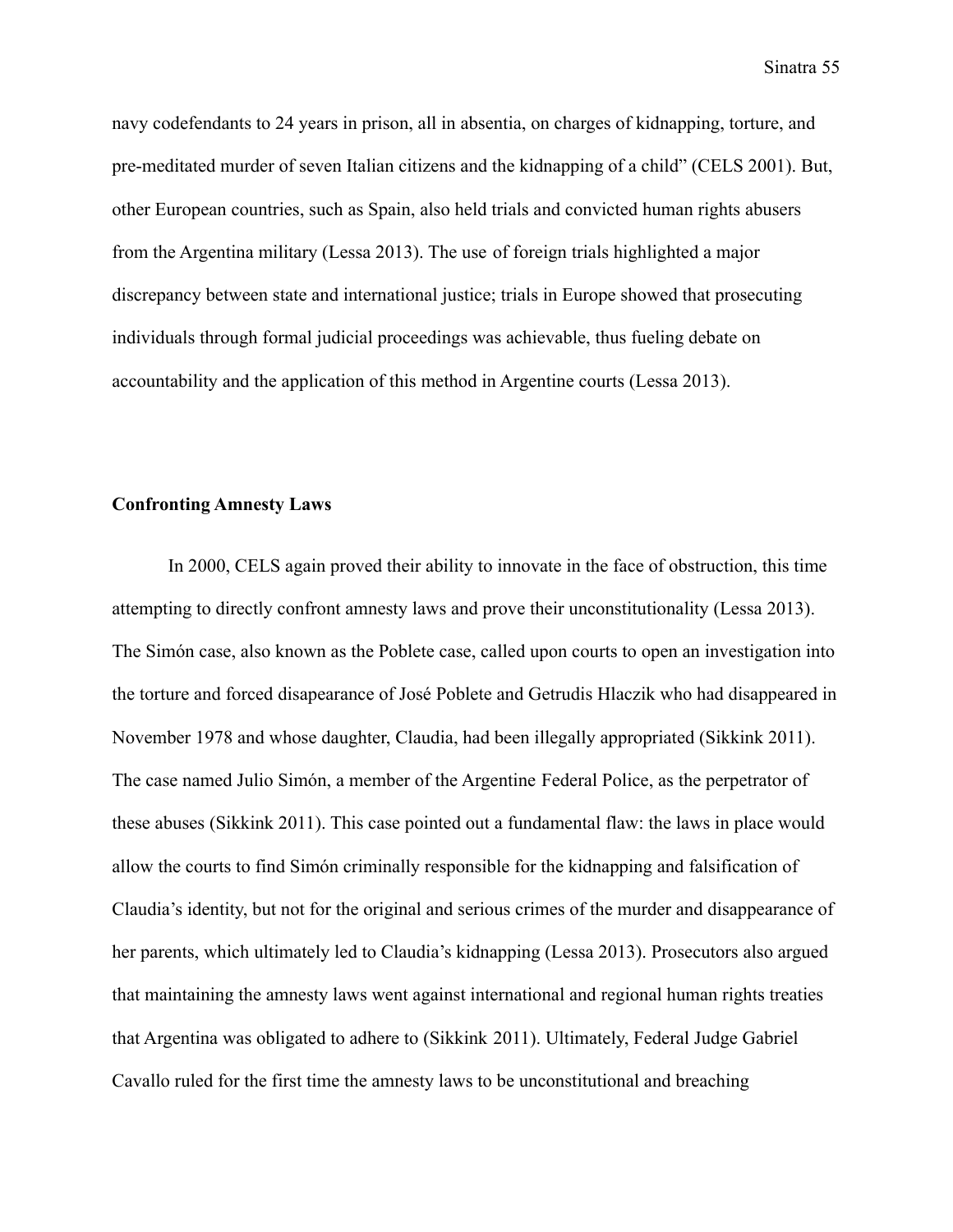international obligations that state was required to meet in March 2001 (Lessa 2013). This ruling later proved significant when in July of 2005 the Supreme Court confirmed the decision in the "Simón" case and repealed the amnesty laws (Filippini 15, ).

### **Escraches: An Example of Innovation by Human Rights Activists**

"Si no hay justicia hay escrache" (*Grupo De Arte Callejero: Thought, Practices, and Actions* 2019, 39). Translated to English, we can understand this famous slogan to mean "If there is not justice, there is escrache." Escraches emerged in the 1990s as a form of collective, direct action taken by human rights activists in Argentina when faced with the rise of impunity in the country, specifically seen through the passage of the laws Obediencia Debida and Punto Final, as well as the issuing of presidential pardons (*Grupo De Arte Callejero: Thought, Practices, and Actions* 2019). The first escraches were constructed by H.I.J.O.S., an acronym for the organization Hijos por la Identidad y la Justicia contra el Olvido y el Silencio, in 1995 (*Grupo De Arte Callejero: Thought, Practices, and Actions* 2019). The group emerged "out of the need to denounce the impunity of institutional justice" (*Grupo De Arte Callejero: Thought, Practices, and Actions* 2019, 39). The technique was later adopted by various other human rights activists and organizations, including Grupo de Arte Callejeros (GAC), an organization in Argentina that emerged in the 1990s and utilizes art as a form of activism in response to mass atrocity (*Grupo De Arte Callejero: Thought, Practices, and Actions* 2019). As described by GAC, "The idea was for people to repudiate the genocidists still on the loose, to create "social condemnation," to question the absence of a legal punishment" (*Grupo De Arte Callejero: Thought, Practices, and Actions* 2019, 2). Escraches can take various forms, including constructing roads signs, spray painting the ground, or hanging posters, all of which essentially mark a location of where a genocidaire, for example, may live.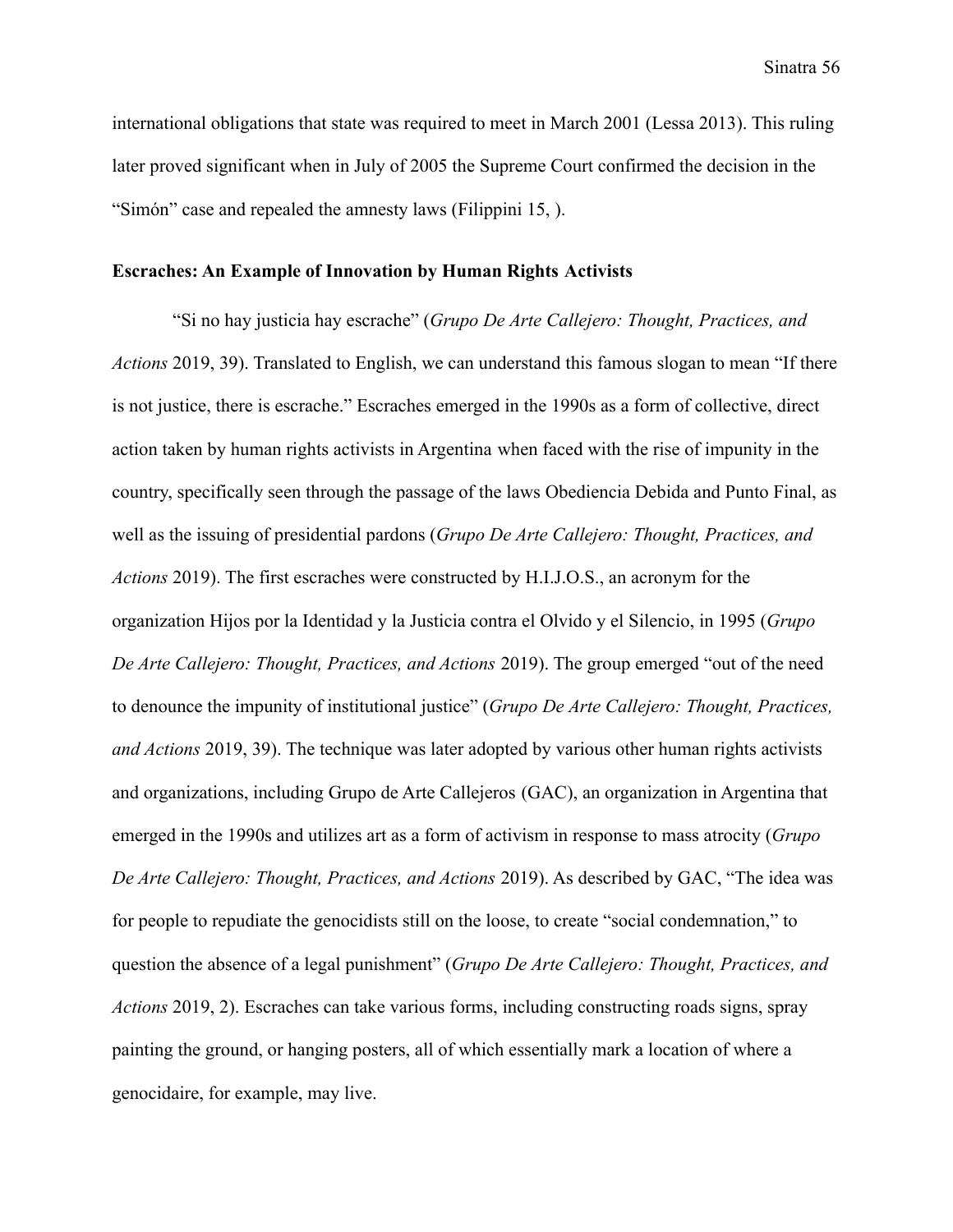Escrache is an Argentine lunfardo word that can be translated to mean "to bring into the light something hidden" or "to reveal what power hides" (*Grupo De Arte Callejero: Thought, Practices, and Actions* 2019). GAC insightfully notes that this word holds significant meaning when considering the human rights abusers who lived comfortably and anonymously prior to the use of escraches throughout the country (*Grupo De Arte Callejero: Thought, Practices, and Actions* 2019, 2). The rise of escraches initially worked as an intervention in public spaces that drew attention to the homes of genocidists and spaces of significance during El Proceso, such as detention centers (*Grupo De Arte Callejero: Thought, Practices, and Actions* 2019). Ultimately, as described by GAC, "The idea was for people to repudiate the genocidists still on the loose, to create "social condemnation," to question the absence of a legal punishment" (*Grupo De Arte Callejero: Thought, Practices, and Actions* 2019, 2).

As a technique that broke with traditional politics, the escraches proved able to affect political and social change (*Grupo De Arte Callejero: Thought, Practices, and Actions* 2019). This was made clear when Jorge Luis Magnacco, a doctor who was head of Obstetrics at a hospital in Argentina, was fired due to his previous involvement in kidnappings during El Processo. This firing occurred after an escrache was performed in Magnacco's neighborhood, thus proving the impact of the escraches and subsequent social condemnation that ultimately brought about a certain type of justice and accountability (*Grupo De Arte Callejero: Thought, Practices, and Actions* 2019). In addition to escraching those who were directly involved in the dictatorship, 2003 marked a transition to expanding the use of escraches to those who were "complicit" during the dictatorship and remained unaffected after. GAC cites the example of Héctor Vidal who kidnapped babies born in detention centers and created false birth certificates for them. Vidal went unpunished due to the Punto Final and Obediencia Debida laws, and just as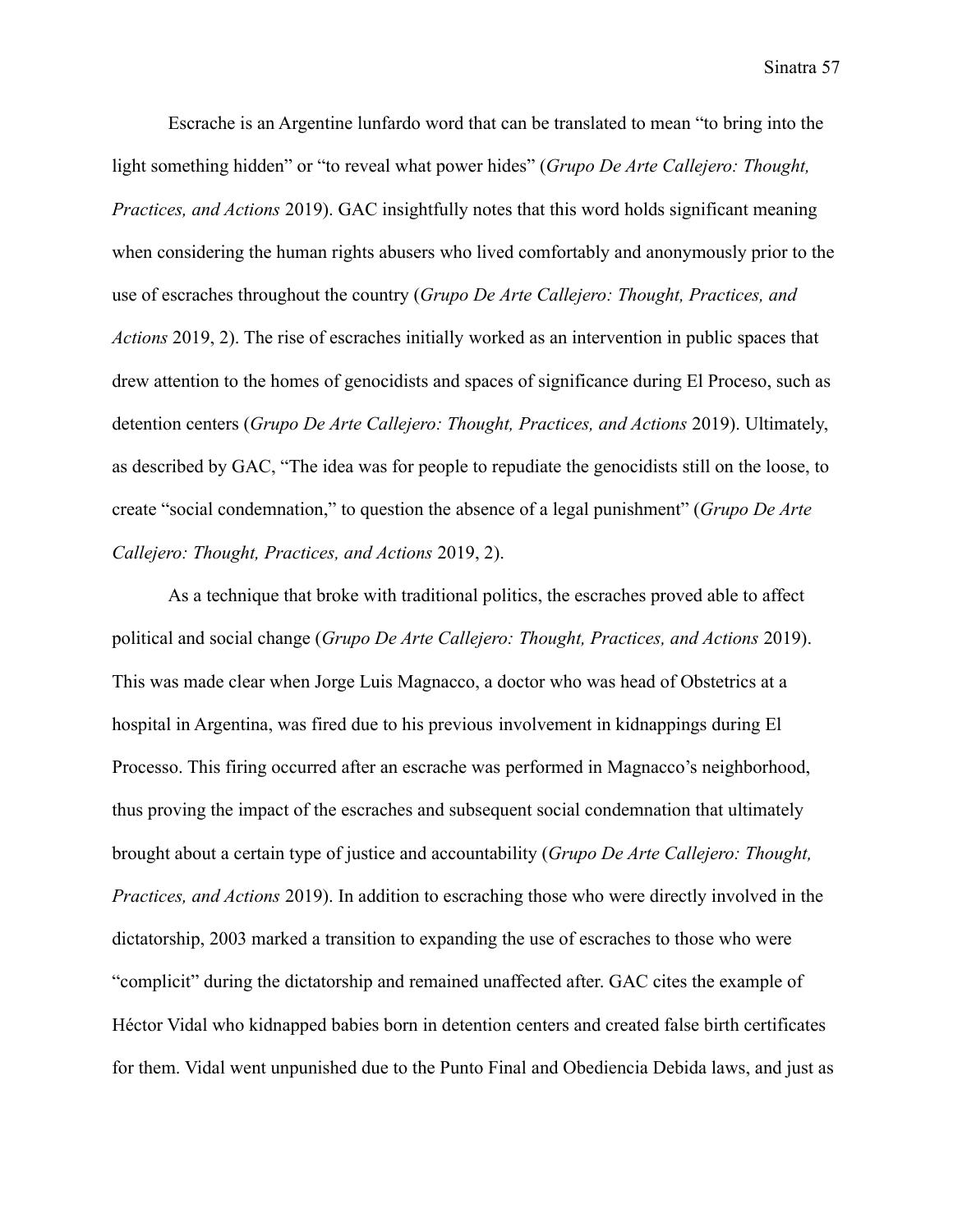the slogan goes, without justice came his escraching (*Grupo De Arte Callejero: Thought, Practices, and Actions* 2019).

Escraching helps us to reflect on the use of this mechanism as a form of justice. As described by GAC, "There was a strong sense that the escrache was a form of justice that broke with the representations of institutional justice: a justice constructed by people in the day to day via the repudiation of the genocidist in the neighborhood, the reappropriation of politics, and the reflection of the subject matter of the present'' (*Grupo De Arte Callejero: Thought, Practices, and Actions* 2019, 40). In this sense, escraching was a way of reclaiming justice by moving away from institutional judicial practices and towards political actions that created, "a spectacle represented in the practice of justice" (*Grupo De Arte Callejero: Thought, Practices, and Actions* 2019, 41). Through this process, escraches resulted in social condemnation, thus realizing justice through subsequent punishment outside of existing institutional mechanisms and processes.

An investigation into the use of escraches also reveals another important development. While this period allowed for considerable innovation by human rights activists in their approach to demanding and creating justice, it also allowed for the construction of a social movement. GAC writes about their involvement in the Marcha de Resistencia, a march that occurs every December in the Plaza de Mayo and is organized by the Madres de la Plaza de Mayo (*Grupo De Arte Callejero: Thought, Practices, and Actions* 2019). The use of escrache in this march allowed for various human rights activists, including GAC, H.I.J.O.S., and the Madres de la Plaza de Mayo, to come together in solidarity and combine their efforts so as to effect change. The intervention that was designed by HIJOS and GAC for the march, and which was first utilized in 1999, was called Juicio y Castigo, or Justice and Punishment (*Grupo De Arte Callejero: Thought, Practices, and Actions* 2019). As described by GAC, the purpose of this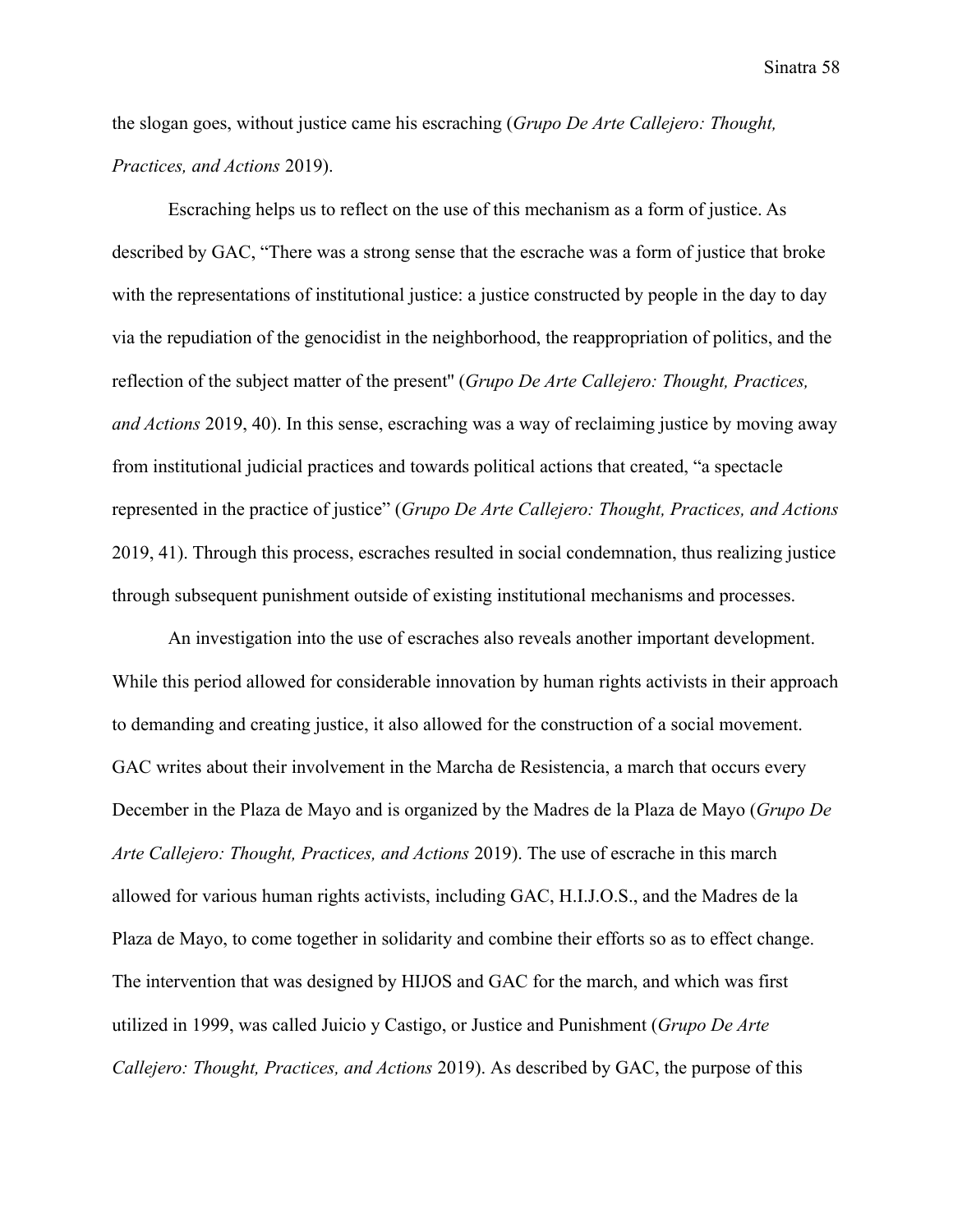intervention had the "dual focus on demanding institutional justice without losing sight of the importance of constructing a social condemnation (*Grupo De Arte Callejero: Thought, Practices, and Actions* 2019, 82). Juicio y Castigo became the slogan of a new generation of activists and was reproduced on posters, pins, and signs, demonstrating how critical visual interventions can be in mobilizing a social movement and demanding action (*Grupo De Arte Callejero: Thought, Practices, and Actions* 2019). Through examples like the escraches, we begin to see the emergence of informal ways human rights activists sought out accountability, achieved it, created a social movement, and helped raise awareness of the issues in the present and their relation to the past.

## **Phase 3**

Lessa argues that the country entered the third phase, which she calls "The Present Challenge of TJ: The Return of Prosecutions and Memory" once the impunity laws were annulled (Lessa 2013). While she credits the fervor of the activists during the 90s paired with the election of Kirchner as having sparked this transition, of which I have demonstrated was not born out of this one decade, but rather began with human rights activists during the dictatorship, we see the country enter a "full-scale return" to justice beginning in 2003 and continuing to the present. In 2004, judges rejected Menem's pardons (Lessa 2013). In June 2005, the Supreme Court upheld the decision of the Poblete case that CELS had initiated and declared the impunity laws to be unconstitutional (Lessa 2013). And, in 2006, the country reopened the possibility of prosecuting former human rights abusers (Lessa 2013). As Lessa writes, "As of December 2012, nearly 1,926 individuals were implicated in crimes against humanity, 799 have been prosecuted, 262 condemned, 20 have been acquitted, while 306 have passed away" (Lessa 2013, 73).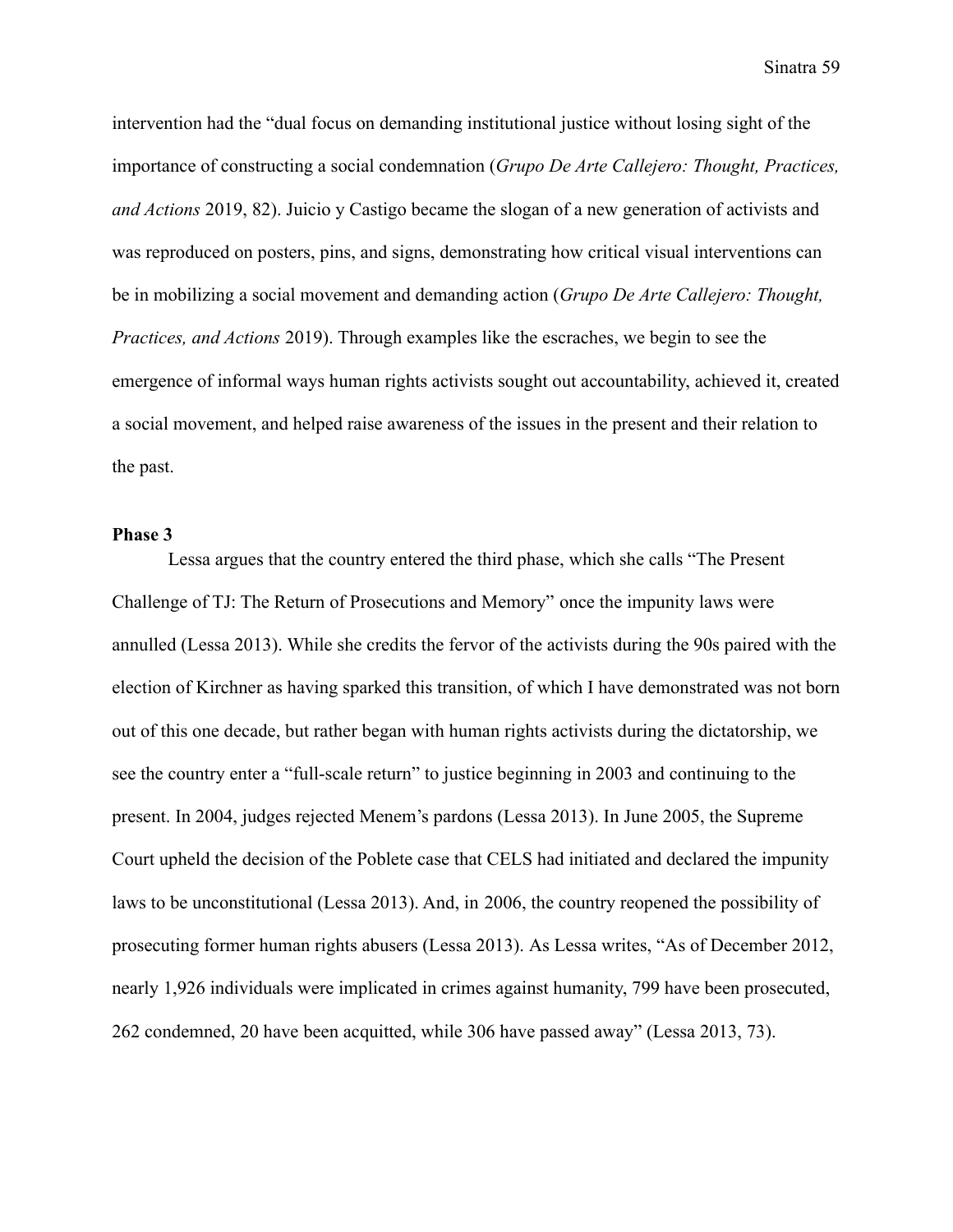## **Human Rights Activism Continues**

Even after justice became possible again through formal mechanisms of transitional justice via the judicial system, human rights activists continued to have an active role in the community. Many of the aforementioned organizations continue to do work today. The Madres de la Plaza de Mayo continue to march every Thursday at 3:30, they also continue to search for the desaparecidos and verify their identities through exhumations and DNA matching (Goñi 2017). The escraches movement also continues to this day in which they continue to attempt to achieve justice and hold others accountable both inside and outside of formal institutions.

#### **Conclusion**

The case of Argentina highlights a variety of important points. Firstly, we are faced with a particularly brutal account of abuse that was so widespread and so systematic that it impacted nearly every facet of Argentine society. Secondly, we come to the understanding that despite the brutal repression, there remained enough space for a human rights movement to begin to grow in the country, such as the Madres de la Plaza de Mayo, and which ultimately created substantial pressure for the Junta regime. With these begin to unpack their process of transitional justice in which human right activists can be seen pushing forward formal processes of transitional justice as well as engaging in their own forms of informal transitional justice. Ultimately, the case of Argentina helps us to see the power of a combination of techniques and that even after a period of impunity, transitional justice can be returned to, largely thanks to the role of human rights activists.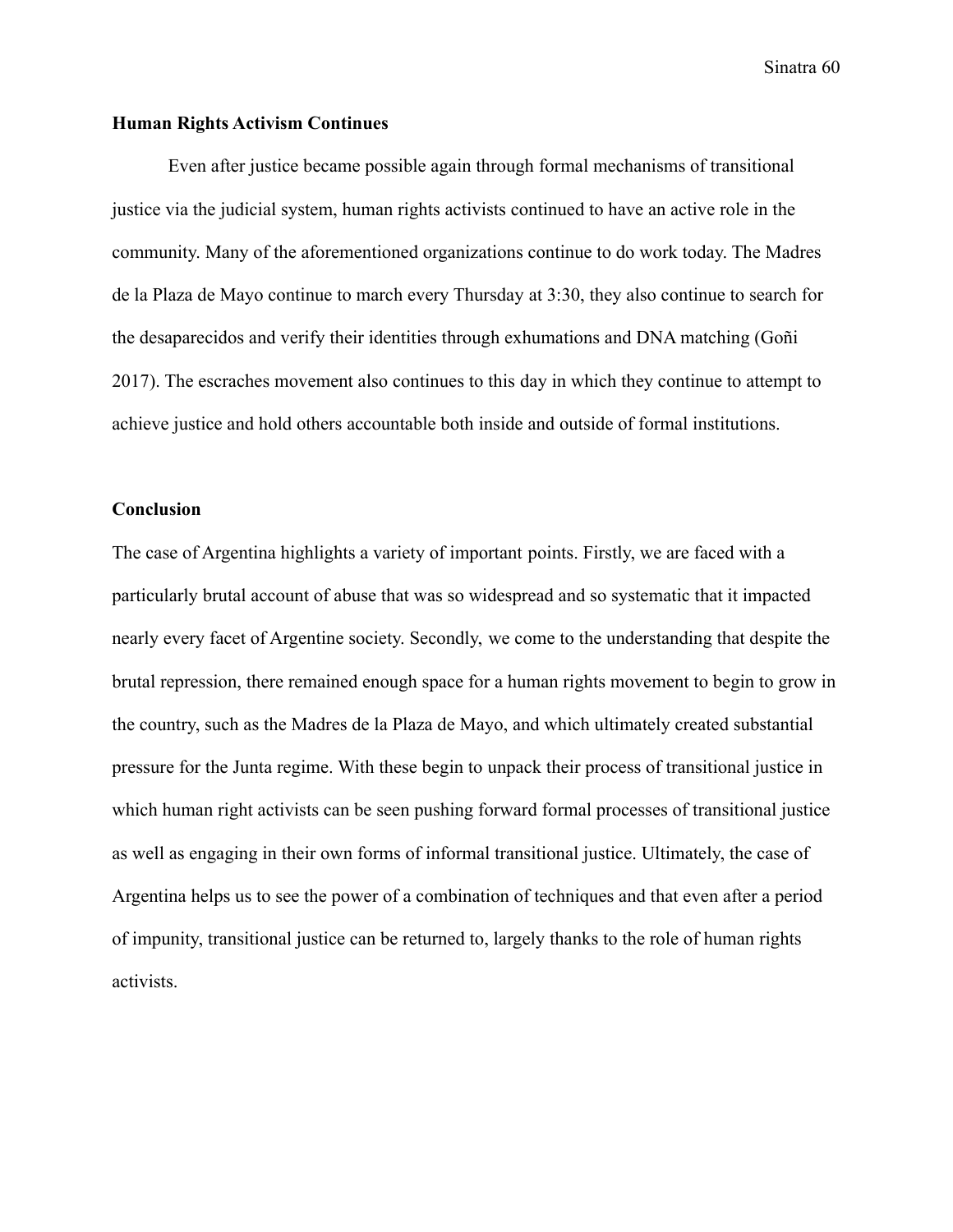### **Chapter 3**

On April 26, 1937, the small Basque town of Guernica was attacked. While the citizens were defenseless, German warplanes unleashed aerial bombings on the people at the authorization of General Francisco Franco (Zelazko 2021). The town was almost completely destroyed by this attack. Only mere months after this attack, Pablo Picasso revealed his painting, *Guernica*, representing the horrors of this attack, in Paris. The production of the painting was a result of the Spanish government who commissioned Picasso to create the painting in hopes of raising international awareness and garnering support against the atrocity occurring in the country. The attack in Guernica, however, was not a singular event but rather representative of an ongoing struggle in the country. Amid a Civil War, Spain was only just entering a period of abuse and repression at the hands of Franco. Today, Picasso's painting stands as a symbol of protest against abuses of state power and horror inflicted upon innocent civilians (Kopper 2014). While this symbology has grown, and *Guernica* has been harnessed as a powerful activist and political tool, its meaning "refers less and less to atrocities of the Spanish Civil War" and instead serves as a universal symbol of the horrors of war (Kopper 2014, 444). The distancing relationship between Guernica and the events of the Civil War, as well as that of the atrocities that subsequently followed the war as the country entered a 36-year dictatorship, are synonymous with a deeper struggle- that is Spain's lack of a formal process of transitional justice in favor of silence and oblivion. While the Spanish people endured nearly 40 years' worth of abuses by Franco's regime, beginning with the Civil War and continuing up until Franco's death and the end of his dictatorship, the 40 years that have since followed seem to have made little attempt to deal with this past. Therefore, this chapter aims to understand what occurred during the dictatorship as well as analyze how the country attempted to deal with this past. Through this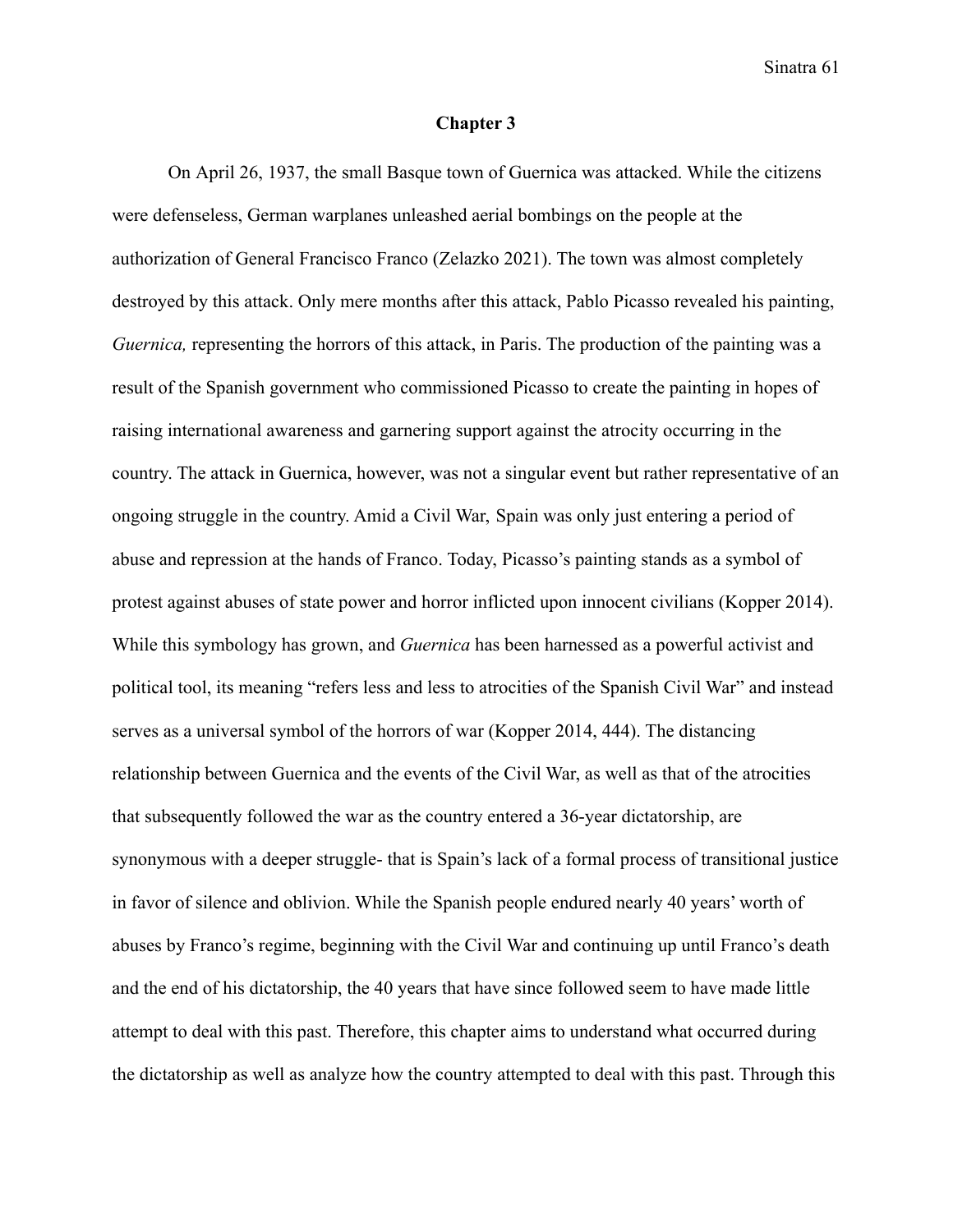examination, I will ultimately question what has prevented Spain from engaging with a formal process of transitional justice like we have seen in the example of Argentina.

In order to do this, I will turn to José Gonzalez's conception of the periods following the end of the Spanish Civil War. He argues that immediately following the end of the war, the country underwent three distinct periods. This first of these was what he called a "Time of Silence," drawing upon the title of Luis Martín Santo's book *Tiempo de Silencio* (Gonzalez 2009). I will analyze this period, which occurred during Franco's dictatorship, by looking at the specific human rights abuses that occurred and comparing them to those that were present in Argentina during the Dirty War. I will also look at this period in relation to the presence, or lack thereof, of human rights activists and their influence on the country. Gonzaléz then points to the end of Franco's regime as the "Time of Forgetfulness" in which the country chose to not examine the past events with the intent of ensuring a smooth transition to democracy. I will compare Spain's transition to that of Argentina's by looking at how they chose to transition from dictatorship to democracy. Following this, Gonzaléz argues that the country did not begin to examine this past until the 1990s in which the country finally entered a "Time of Memory." Unlike the previous two periods, this era began to engage in both informal and formal processes of dealing with the country's past. Building off of Gonzaléz's framework, I will illustrate why this period gave way to a rise in conversations and actions regarding Spain's past and how human rights activists have worked to push forward a process of transitional justice in a similar manner to that of Argentina in hopes of entering a fourth period, which I refer to as the Time of Action.

To accomplish this, I will begin first with an account of what specific human rights abuses occurred during the Civil War and dictatorship. I will argue that the Civil War annihilated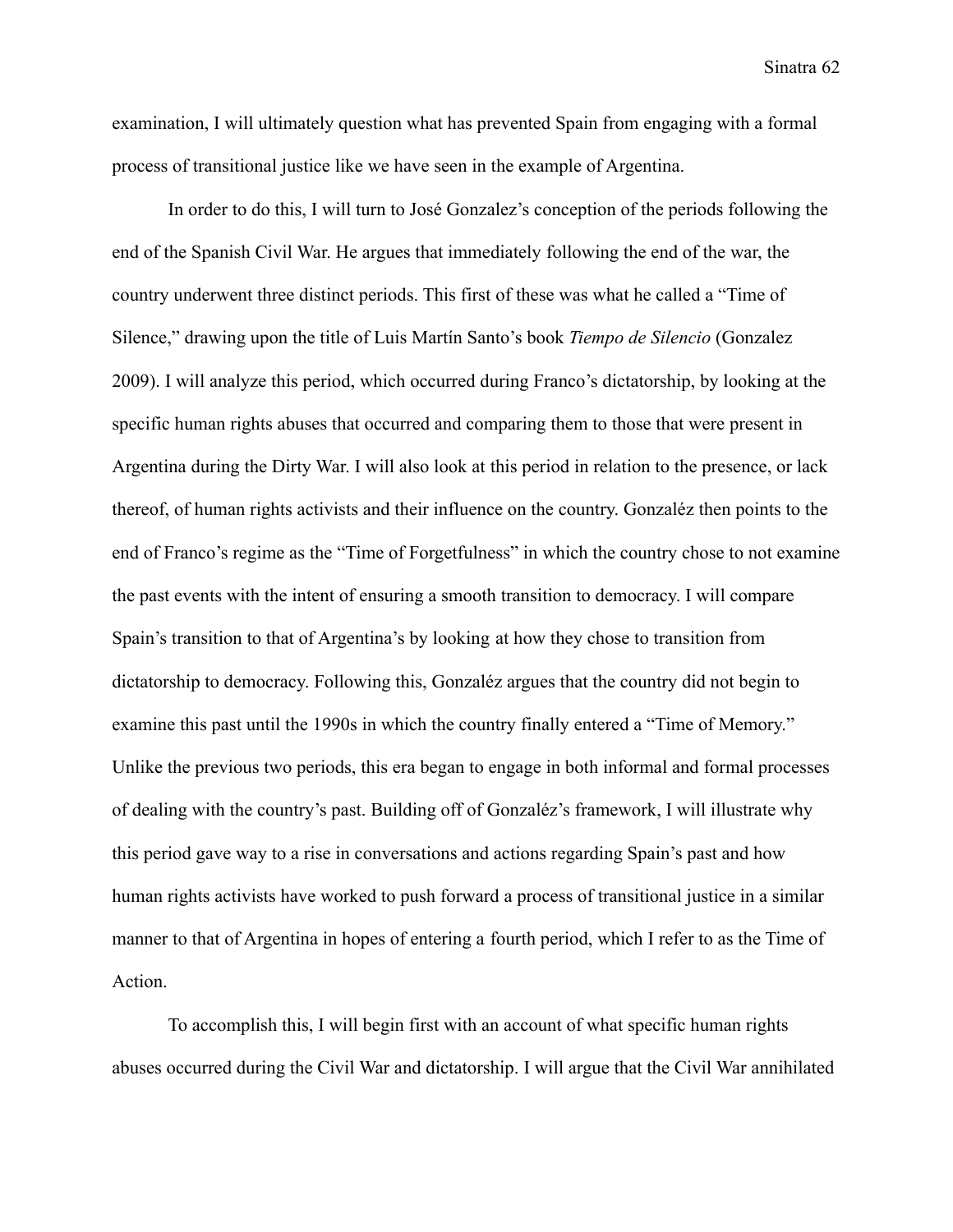the opposition, thus eliminating the threat of resistance. Turning to the "Time of Silence" I will demonstrate that this was a forced silence, not a voluntary one, in which the dictatorship did not allow for any activism due to the mechanisms of repression they utilized as well as the use of the judicial system to legitimize their actions. Unlike the case of Argentina in which the repression was extreme but not so extreme as to eliminate the possibility of activism, Franco's regime left no ability to mobilize and demand the protection of their human rights. I will then analyze the "Time of Forgetfulness" by looking at both formal and informal actions taken by the government and the Spanish people following the end of the dictatorship. In order to understand what may have led to the different approaches the two countries had with handling this past, I will proceed by analyzing the different modes of transition that two countries experienced. Spain's transition has been characterized as being "pacted," referring to the weakened regime's ability to negotiate the process of transition with the incoming democratic state leaders. Argentina, on the other hand, experienced a transition that has been categorized as "collapsed," meaning that the outgoing regime had no opportunity to maintain control nor negotiate the conditions of the transition. I will illustrate how Spain's pacted mode of transition aided them in preserving certain aspects of the old regime and negotiation between both parties, ultimately resulting in the widespread use of amnesties in Spain that was absent in Argentina immediately following the dictatorship. This will then lead me to a discussion regarding the "Time of Memory" in which the country began to question the events of the past and started to create an informal process of transitional justice. This will lead me to a critical analysis of the actions taken by human rights activists and groups during this period, which I will argue, is ongoing. I will conclude my chapter by arguing that Spain is appearing to be headed towards the fourth period of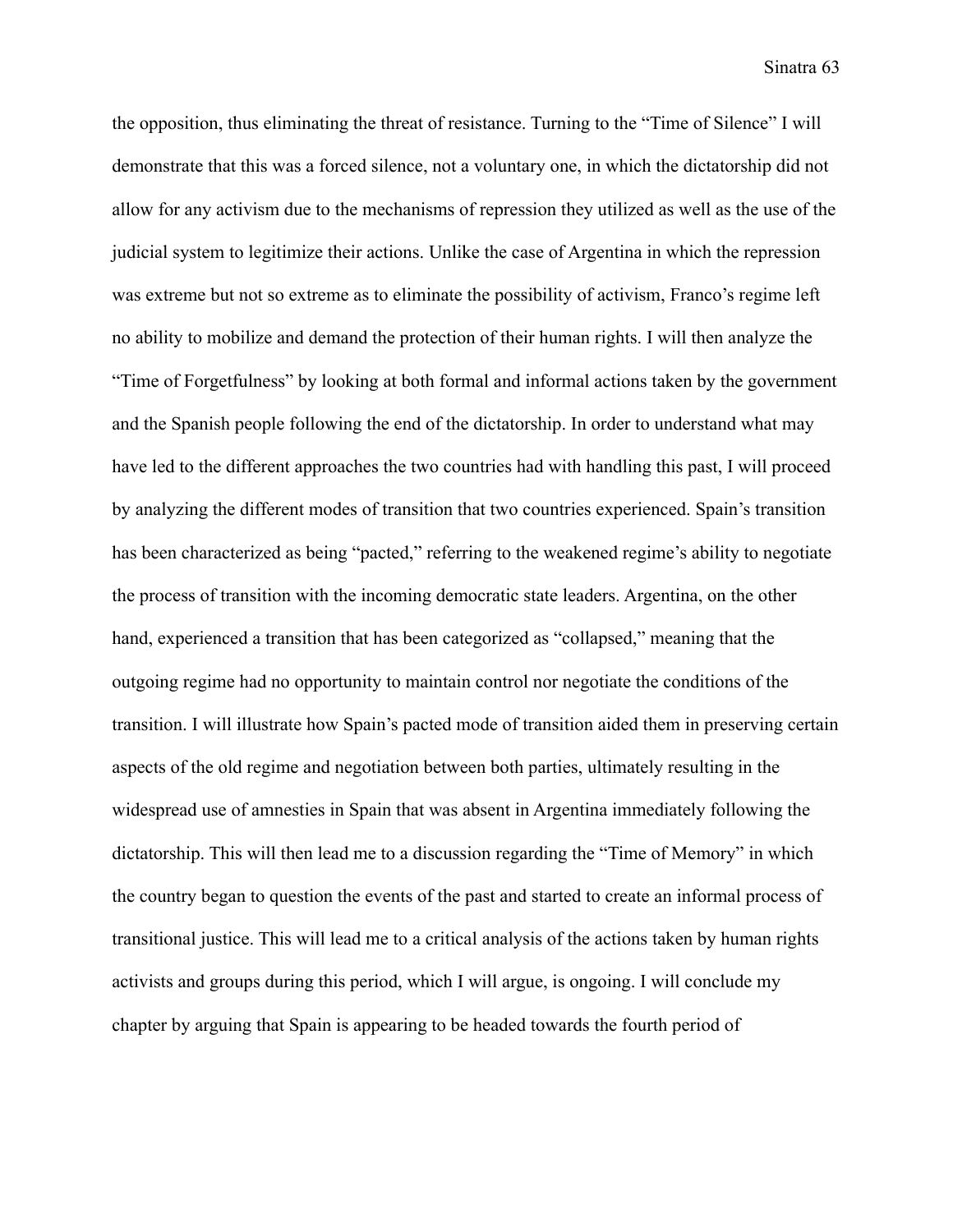accountability, in a similar sense to Argentina, thanks to the ongoing efforts of the human rights activist.

### **Part I. The Civil War**

The case of Spain remains unique in that the period of violence began prior to Franco's official rise to power. Here, we see the first key difference between Argentina and Spain's cases emerge. Unlike Argentina, which endured 50 years of alternating between civilian and military rule, Spain's wound was first born out of war (Lavedra 2012). Spain erupted in war in the summer of 1936. The emergent rightists, "moved to act by fear of the future, the desire to compensate for past fears, and also by very deep religious sentiment," ultimately coalesced in an attempt to attack the existing government (Alba 1978, 120). This right, known as the Nationalists, Falangists, or later Francoists, fought against those defending the Republic, referred to as the Republicans. On July 17th, 1936, General Franco, who led the Nationalists, proclaimed to the Spanish people that the army, "had decided to reestablish order and appealed to the Republican sentiment of all Spaniards to be ready to participate in the task of restoring Spain" (Alba 1978, 117). What was supposed to be an easy and successful military coup quickly turned into a full-blown war. The war proved bloody from the start. While the Republican government tried to squash the rebellious efforts, it was ultimately the people that turned what was expected to be a swift victory for the Nationalists into a full-fledged war that lasted for the following three years. The war came to an end in 1939 with Nationalists winning control of the country (Alba 1978).

What makes this transition to dictatorship particularly noteworthy and significantly different from that of Argentina's transition to the Dirty War dictatorship, was the complete and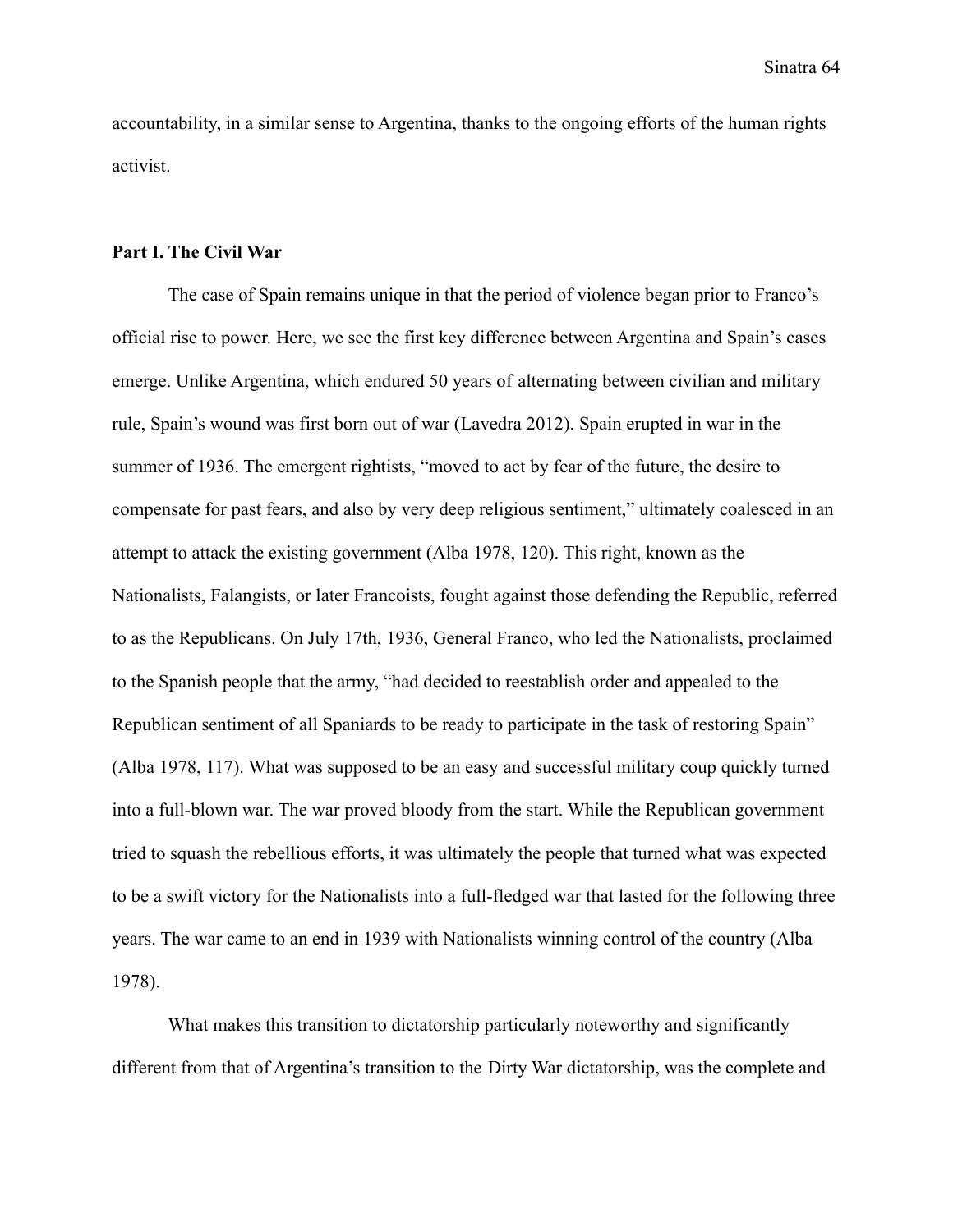total destruction of the opposition. Those who opposed Franco ended up in one of three situations: death, exile, or imprisonment. Alba writes that following the end of the Civil War and during the very beginning of his dictatorship, Franco "found a country (or rather, that part of the country which has constituted the Republican zone) deprived of technicians, specialized workers, and intellectuals. Most of these had gone into exile. Had they not, they would have found themselves in jail within days after the end of the war, since they had formed the framework of the Republican army and the economy (Alba 1978, 172). Those who actively fought against Franco had no choice but to flee or be killed or imprisoned. Thus, those who may have remained loyal to the Republic had no choice but to hide these feelings or else face a similar fate. The complete destruction of the opposition paired with an ongoing repression of Republican ideology and action played a significant role in ensuring the longevity of Franco's rule and allowed for an onslaught of abuse at the hands of the state. In understanding this complete destruction, we begin to see why a transition similar to that of Argentina once the dictatorship came to end proved considerably difficult to achieve.

### **Part II. Franco's Dictatorship and the Time of Silence**

The decision to construct a transition that focused on forgetting the past left no room for formal investigations. This "Time of Silence" causes us to question how this silencing may have contributed to a transition that focused on forgetting and thus eliminating the possibility to engage in a formal process of transitional justice. In order to understand why Spain chose this approach as opposed to Argentina, who did go through a formal process of transitional justice, I assert that rather than the "silence" that occurred during the dictatorship being a choice, it was an action demanded by Franco and his regime. Ultimately, the repression of Franco's dictatorship was so extreme as to eliminate any and all possibilities for activism and resistance, thus requiring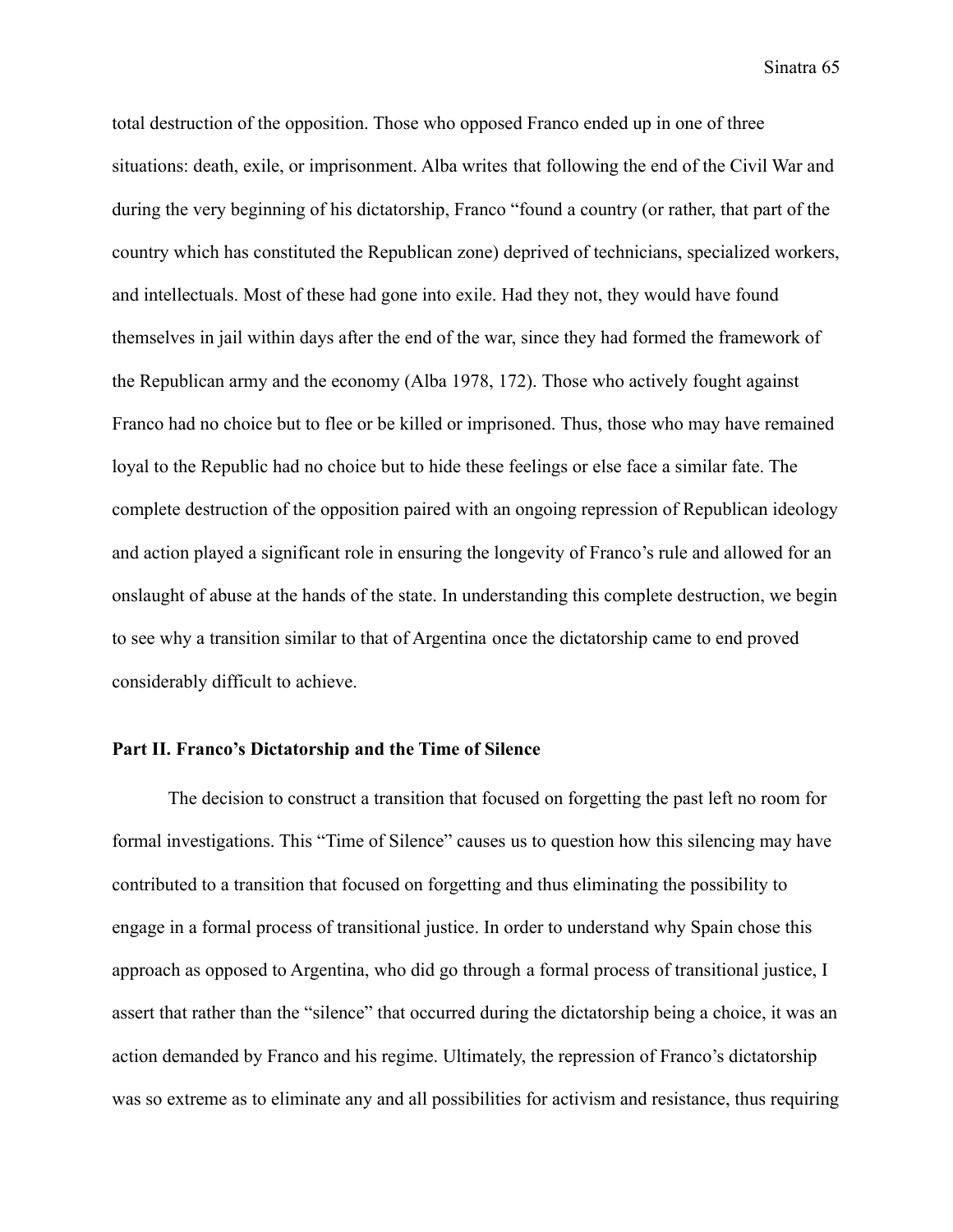societal obedience towards "silence". In order to illustrate this, I will examine Spain's dictatorship, paying particular attention to the similarities and differences between its dictatorship and Argentina's.

## **Franco's Human Rights Violations at a Glance**

Even today questions remain regarding the crimes committed during Franco's dictatorship (Escuerdo 2014). The lack of state-sponsored investigations into the abuses that occurred during the dictatorship have left gaps in our knowledge. However, independent research done by scholars and historians has provided us with a good understanding of the events. It has been estimated that during the dictatorship: "more than 130,000 people disappeared and died in extrajudicial executions; 700,000 people were held in concentration camps from 1936 to 1942; 400,000 people were imprisoned for political reasons, many of whom were subjected to torture or other cruel, inhuman, degrading treatment; 500,000 people were exiled for their political beliefs" (Escuerdo 2014). Franco's dictatorship, similar to that of the regime in power during Argentina's Dirty War, "tried to silence all sectors of society that were deemed to be subversive" (Corbalán 2019, 218). To ensure this, the Spanish state utilized institutional violence, including executing, torturing, kidnapping, and imprisoning those that went against the state and were associated with the Republic (Corbalán 2019). The use of illegal detention, in which the state created detention, labor, and prison camps for detainees, also remains an example of systematic abuse and a severe violation of human rights similar to what was seen in the case of Argentina (Gil 2014).

The mechanisms of violence and repression harnessed by the Spanish state are similar to those employed by Argentina's Junta during the Dirty War, but there is one clear difference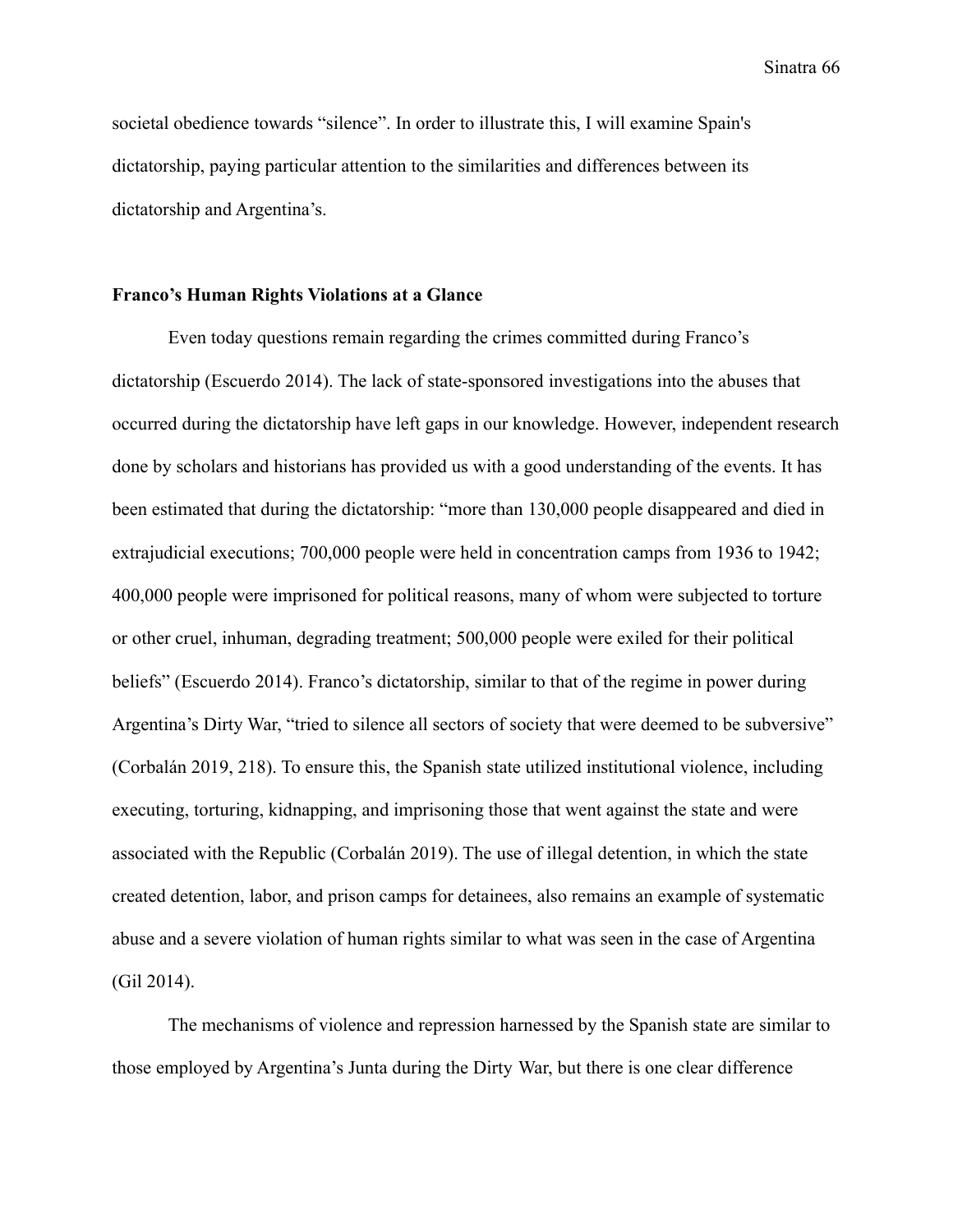between the cases that emerges. The violence of Argentina's dictatorship was in no means milder. However, as referenced in the previous chapter, "The Argentine case was unique in that the repression was extreme, but not so extreme as to eliminate all possibilities for activism" Sikkink 2011, 137). In Argentina, activists created and maintained space that allowed for the rise of the human rights movement during and following the dictatorship that was largely absent in Spain. Instead, the brutality and repression associated with Franco's dictatorship left no ability for human rights to be demanded. The repression was all-encompassing and the mobilization of activists was extremely limited. As such, calls for human rights were absent as any attempt to do so would have been met with violence and repression.

When looking at the sharp contrast in how the two countries handled their transitions to democracy, understanding the events that occurred during Spain's dictatorship is essential. The following will analyze some of the major human rights abuses that occurred during the Spanish Civil War and the subsequent dictatorship, all at the hands of Franco. In particular, I will focus on the execution and treatment of those killed during the Civil War, the corruption of the judicial system during the dictatorship, and the child trafficking that occurred. While we have access to this information thanks to the work of scholars, researchers, victims, and activists, Escuerdo makes the important acknowledgment that, "Ascertaining the real measure of this crime—gathering statistics and identifying persons and institutions involved—would require an official investigation that the Spanish government still rejects" (Escuerdo 2014, 128). Without this formal investigation, we remain solely in possession of information that does not fully capture the atrocity that occurred nor the full scope of these events.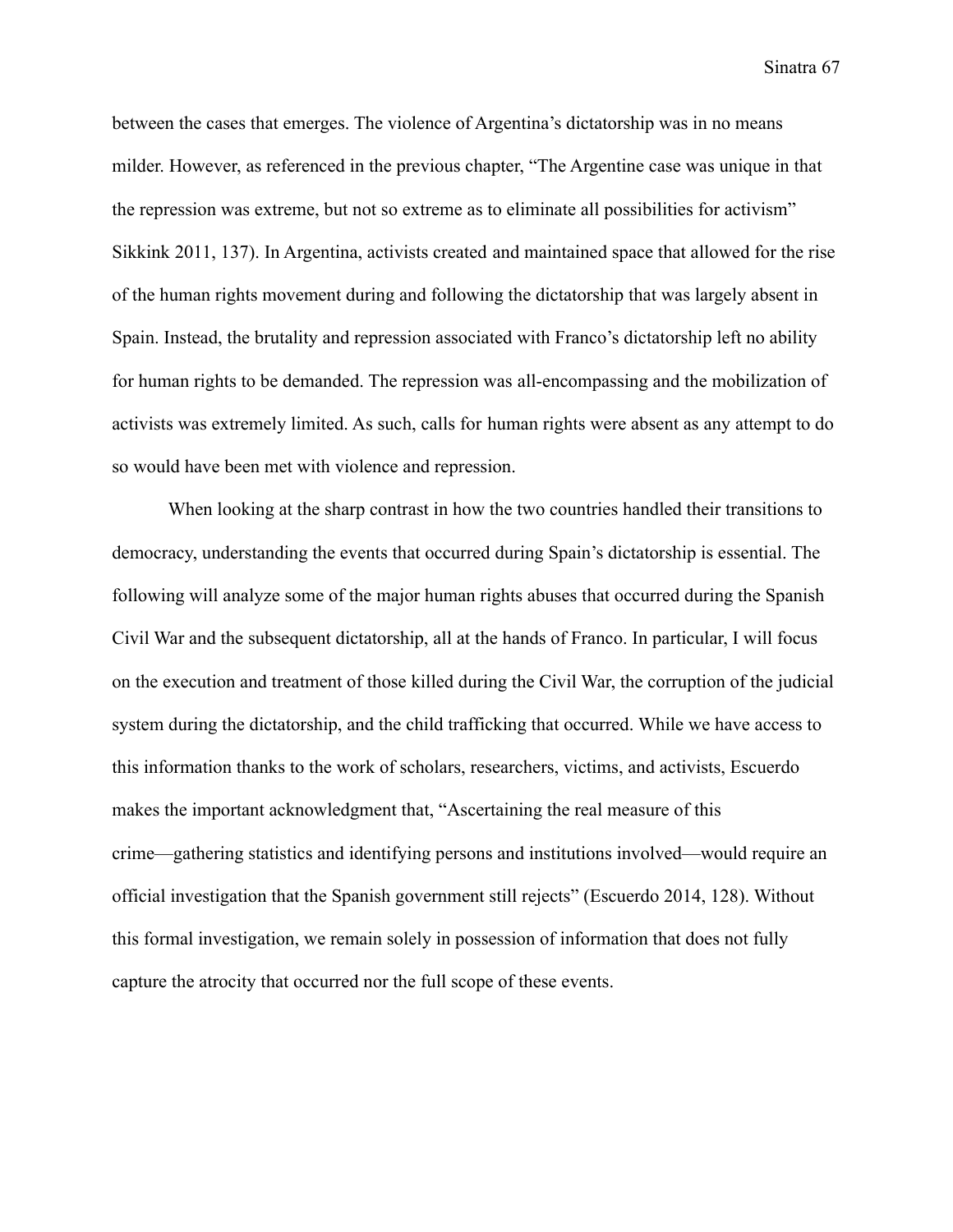# **Child Trafficking**

More recently, investigations have revealed that a child trafficking network operated under the Francoist regime (Escuerdo 2014). A government decree that was issued in 1940 made it so that incarcerated mothers lost legal privileges of their children once the child turned three (Escuerdo 2014). In some cases, children were taken prematurely if the mother gave birth while incarcerated, in which the mothers were told that their child was stillborn when in reality they were just taken from them (Escuerdo 2014). As a result of this decree, "about 30,000 children became wards of a public organization called Auxilio Social or of various Catholic institutions'' (Escuerdo 2014, 128). Today, the number of children who were falsely declared stillborn remains an unknown number (Escuerdo 2014). These kidnapped children ultimately ended up in one of two different situations. They were either given to a family that was loyal to the regime or they were "sold" via adoption, the government realizing that "the sale of young children was highly profitable" (Escuerdo 2014, 128).

The abduction and trafficking of children in Spain is reminiscent of what occurred in Argentina during the Dirty War. As Ana Corbalán notes, "During both dictatorships, thousands of children were torn from their biological families, based on the rationale that their parents were considered morally dangerous and that the state needed to avoid the degeneration of the race" (Corbalán 2019). This systematic abduction of children during these dictatorships highlights both the ideological and tactical strategies of the regimes. Both regimes validated their actions by demoralizing and dehumanizing those they deemed "subversive." This led to a legitimation of their actions in which they viewed them as ultimately being for the greater good. Furthermore, the coordination of the governments' efforts to enact this system of child trafficking included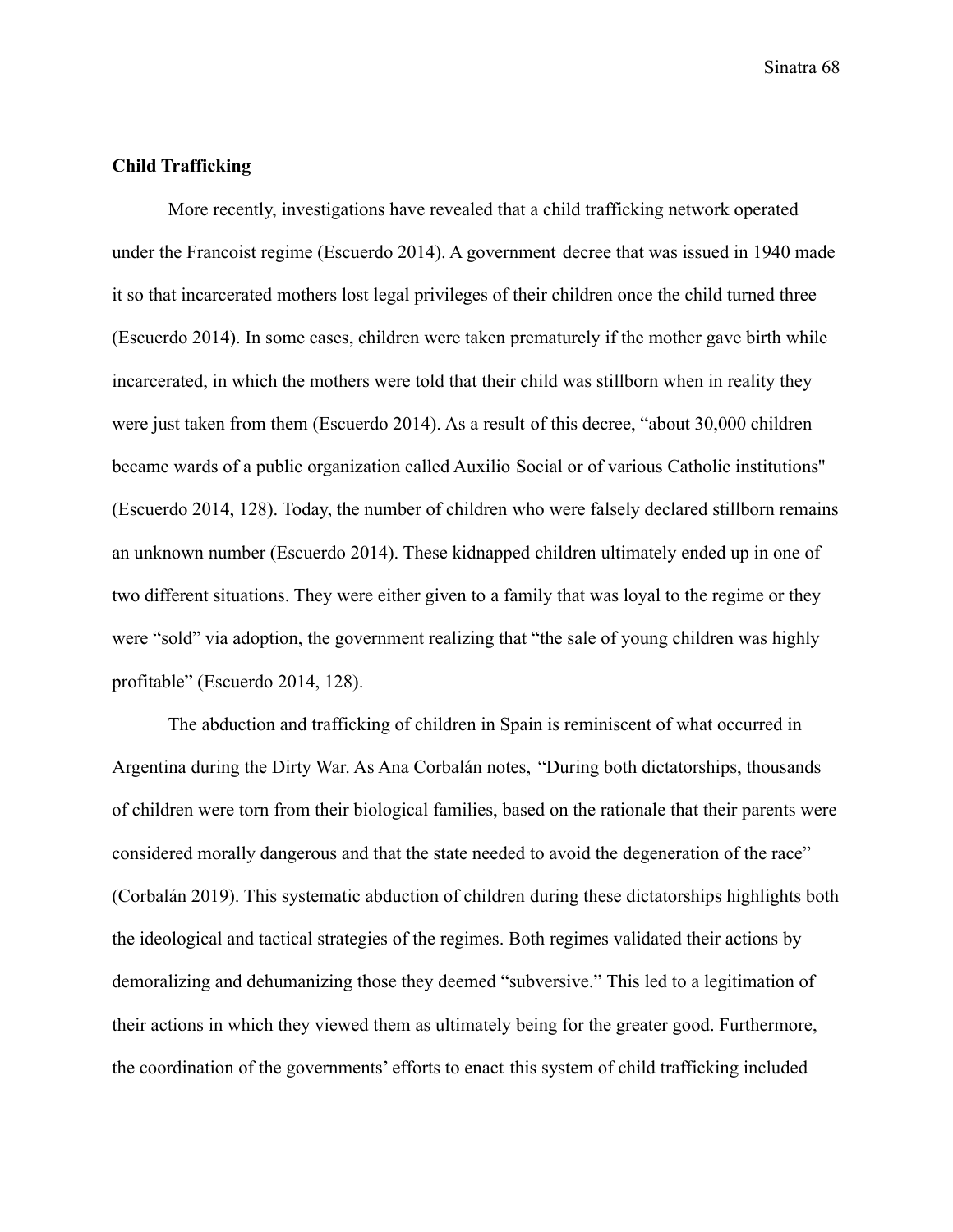people in positions of authority, such as "government agents, doctors, and nurses, most of whom were nuns" (Escuerdo 2014, 128).

The events surrounding the child trafficking system reveal two important characteristics. Firstly, we see how wide-reaching the mechanisms of abuse were. It is easy to compare these events to that of Argentina who also faced a significant crisis regarding child abductions. But, different from that of Argentina, the second important conclusion emerges, that is that this information went unknown for a significant amount of time. In contrast, Argentina's abductions of children were extremely well known, especially once organizations such as the Madres de la Plaza de Mayo and Abuelas de la Plaza de Mayo emerged and highlighted this issue. The Spanish public, on the other hand, was largely unaware of this abuse until decades after its occurrence. This speaks to the incredible coordination of authority figures who ensured the systematic and clandestine process of child trafficking. This was, of course, only further protected by the lack of investigations and general attempt to forget the past that immediately followed the end of the dictatorship. Ultimately, this systematic abduction of children during Franco's regime, which was largely unknown until the 1990s and early 2000s, helps us to compare it to that of Argentina and begin to understand why Spain did not engage in a formal process of transitional justice immediately following the end of their dictatorship.

## **Corruption of Judicial System**

As Alicia Gil Gil wrote, "The Francoist dictatorship eliminated public rights and liberties and exerted harsh repression of all political and ideological dissent" (Gil 2012, 105). Franco's regime ensured that the judiciary system was also under their control. As such, Franco weaponized the judicial system as a mechanism that legitimized the human rights abuses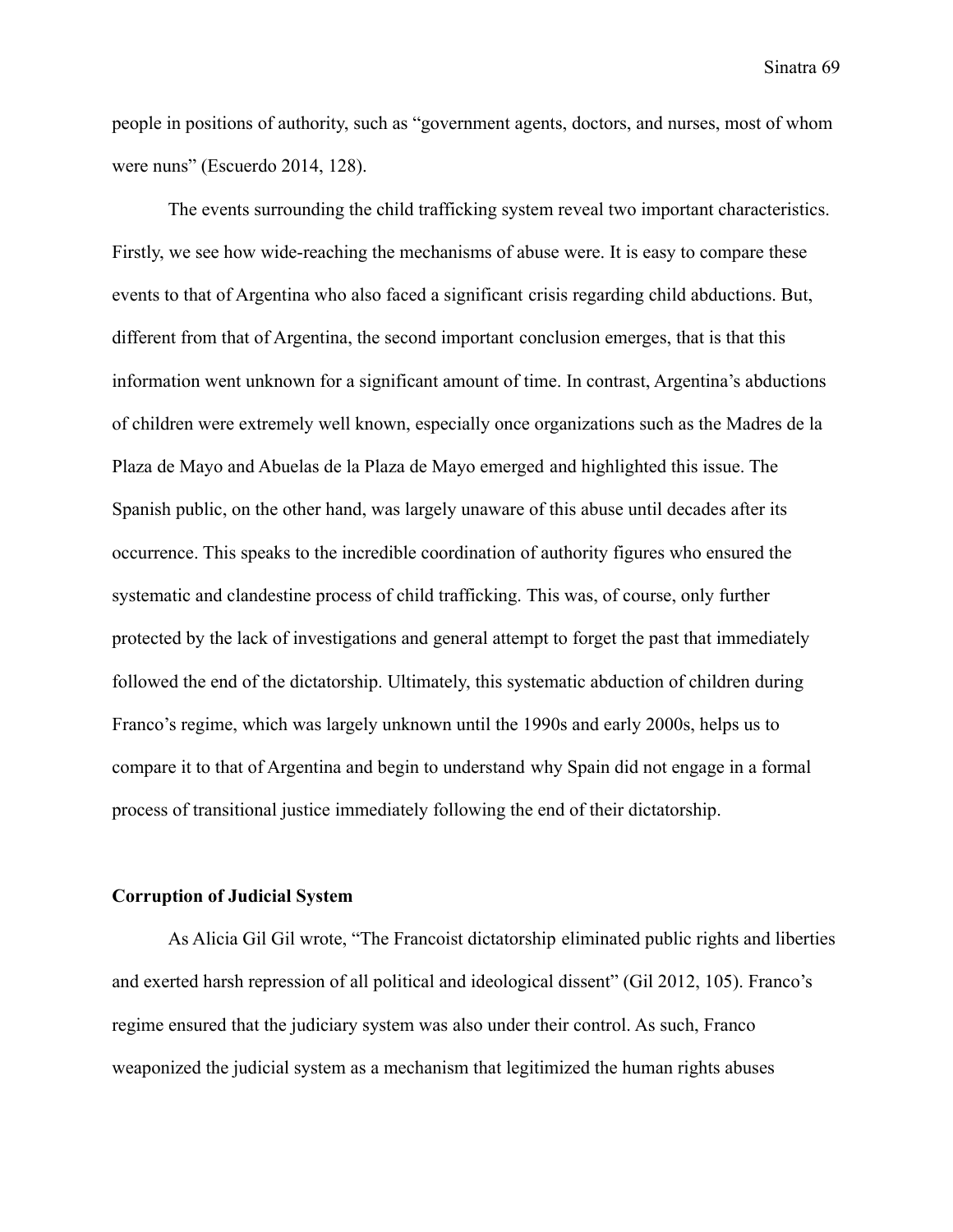committed resulting in multiple violations of due process and law (Escuerdo 2014). This can be seen through the creation of The Political Responsibilities Court which was responsible for hearing over 229,000 cases during the dictatorship (Escuerdo 2014). Many of these cases resulted in economic confiscation, but punishment could be as severe as jail or even death (Escuerdo 2014). Nonetheless, the dictatorship made the confiscation of personal property legal through court action; a process Escuerdo notes remains unaddressed today and unquantifiable due to a lack of record and how widespread this abuse was (Escuerdo 2014).

In addition to evoking terror in the people through violence, the Franco regime differed from that of Argentine dictatorship through the incredibly strict and repressive set of rules that were legally codified (Gil 2012). The regime banned all "political parties and labour unions as well as repressing all manifestations of political, religious and moral dissent" (Gil 2012).

It is important to note that the corruption of the judicial system began during the Civil War (Richards 1998). Michael Richards writes in his book *A Time of Silence: Civil War and the Culture of Repression in Franco's Spain, 1936-1945* that, "With no apparent sense of irony, the long series of dictatorial edicts issued by the Franco regime was initiated by a law against 'military rebellion', proclaimed just ten days after the illegal rebellion of July 1936 which, itself, was the first act of embryonic Francoist state" (Richards 1998, 78). Franco's military maintained control of the judicial system by creating legislation that enabled further abuse. The law against 'military rebellion' made it so that the upholding of laws related to the previous Republic was illegal (Richards 1998, 78). Instead, this law "effectively became the hallmark of a regime which saw itself permanently at war with society and gave a semblance of legality to the thousands of summary executions carried out as the Francoist state was made" (Richards 1998, 78). Additionally, the arresting of citizens for political reasons was disguised in an attempt to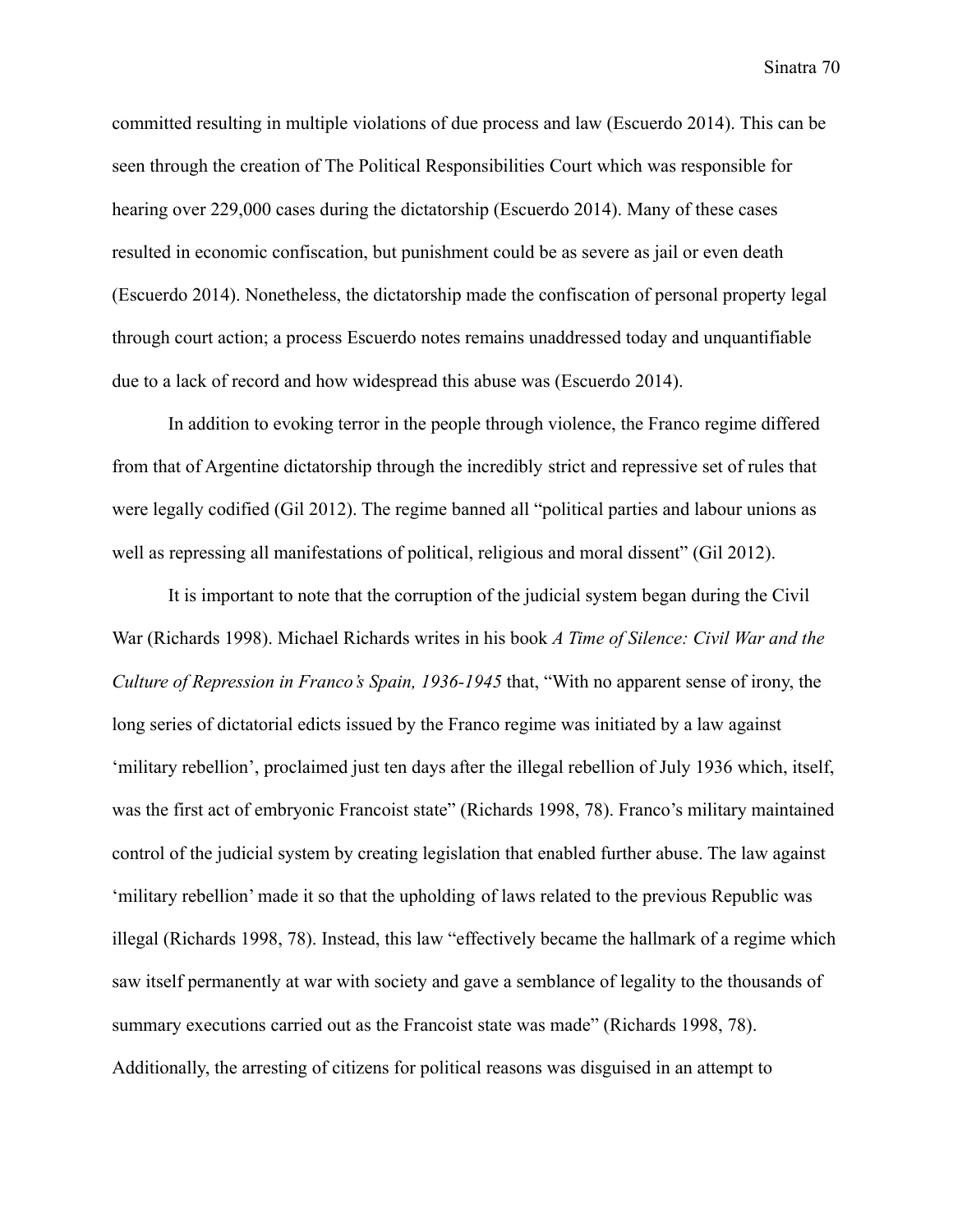cover-up the fact that the state was taking political prisoners (Richards 1998). This resulted in even harsher treatment as they were instead labeled "common prisoners" (Richards 1998). Richards includes the account of a woman who stated that:

What the directors of Franco's prisons wanted to show was that there *were* no political prisoners, and we had to take a great deal of punishment for insisting this wasn't so. When a visitor came along and declared "There are no political prisoners here" we would take a step forward and respond that "Yes, *we* are political prisoners (Richards 1998, 78).

This exclamation had consequences, with the result being a limitation of even the most basic rights: food and communication (Richards 1998).

Additionally, while many were tried unfairly, the lack of trial also speaks to the corruption of the system and the regime. Richards includes the account of José María Varela Rendueles who was the Republican Civil Governor of Seville in 1936 and noted that even found carrying "a membership card of the socialist union, the UGT (Unión General de Trabajadores)" could result in immediate execution (Richards 1998, 39). Varela Rendueles went on to estimate that "between July 1936 and February 1937 more than 6,000 were killed in the city of Seville without appearing before a court whatsoever" (Richards 1998, 39). This account illustrates that in addition to the judicial system being corrupt, this corruption extended to the lack of judicial processes and the legitimization of executions.

The corruption of the judicial system legitimized abuses that included death, imprisonment, the seizing of personal property, and more. But, perhaps most significant, the edicts by Franco ensured that any and all attempts to organize against the new dictatorship were impossible. The systematic killing and imprisonment of all opponents ensured that activists could not mobilize and that human rights could not be demanded. As such, we begin to see that unlike Argentina, in which the repression was not so extreme as to prevent the presence of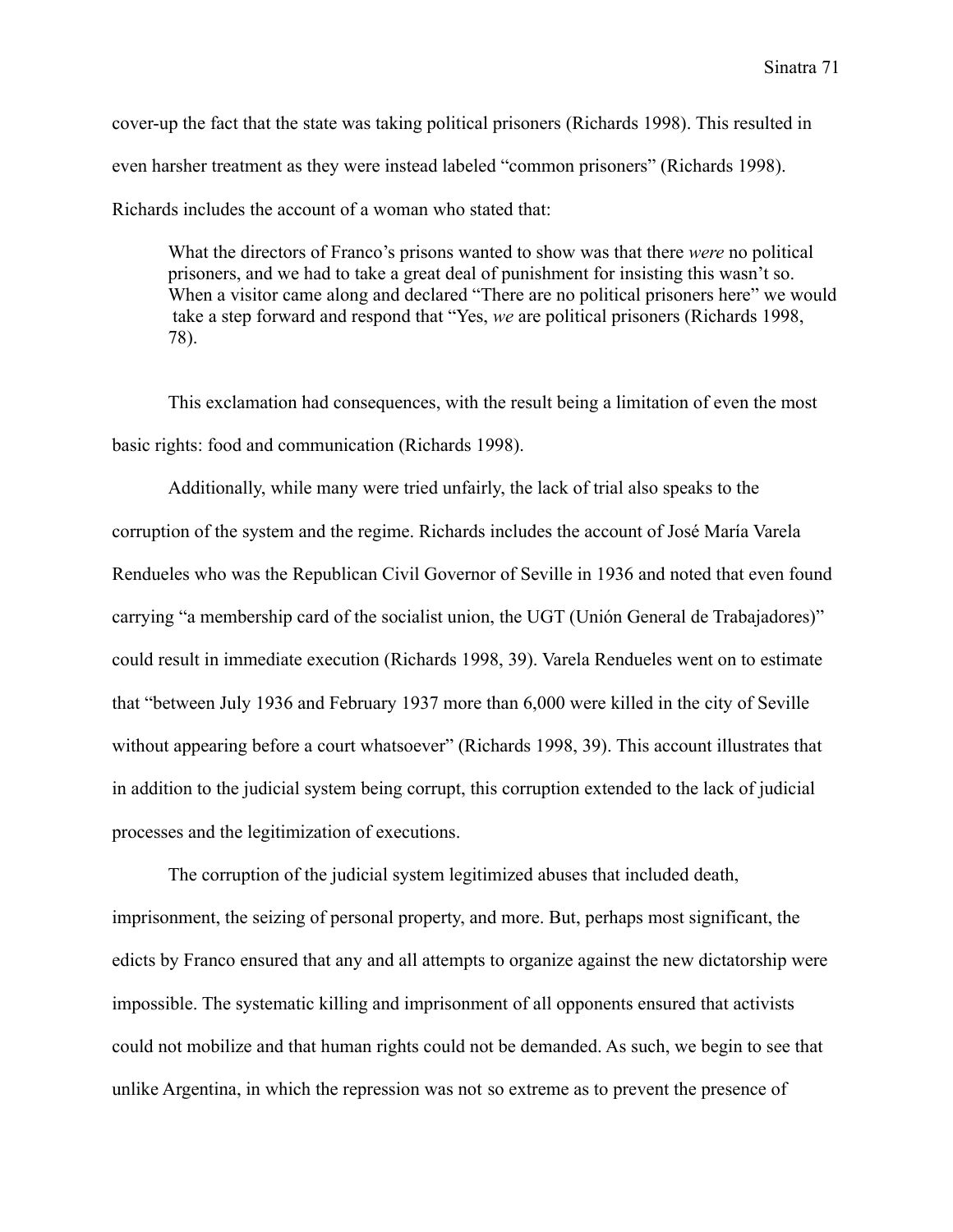activism, Franco's Spain managed to repress any and all attempts for widespread activism within the state. Ultimately, the systematic repression that eliminated opponents and prevented the ability to mobilize activists resulted in a transition that could not organize in the same way Argentina was able to immediately following the end of their respective dictatorships.

## **Art Calls out Injustices**

In 1937, Picasso remarked, "I have always believed and still believe that artists who live and work with spiritual values cannot and should not remain indifferent to a conflict in which the highest values of humanity and civilisation are at stake" (Macdonald 2017). Horrified by the events that were occurring in his home country of Spain, Picasso painted *Guernica*. Through this painting, Picasso reflected on the horrors of pain and death associated with the rise of Facism in the country (Macdonald 2017). As discussed at the beginning of this chapter, today *Guernica* is associated with a more general fight against Facism and abuse at the hands of the government versus that of the specific brutality associated with the Spanish Civil War and subsequent dictatorship. Nonetheless, *Guernica* drew important attention to the events that were occurring in Spain when it was produced. In addition, Picasso's work was ultimately representative of a larger international artistic response to the ongoing events in the country, all of which can be described as a form of political activism.

The work of Juan Miró also demonstrates how artists engaged in a form of political activism during this period. Miró, also a native Spaniard, reflected on the horror of the events occurring in his home country and created his first work that took an active political stance (Macdonald 2017). The creation of his piece *Help Spain* (Aidez L'Espagne) in 1937 was originally "designed as a stamp to aid the Republican government" (Macdonald 2017). He then sold the print in poster form, utilizing the funds to directly support the Republicans (Glueck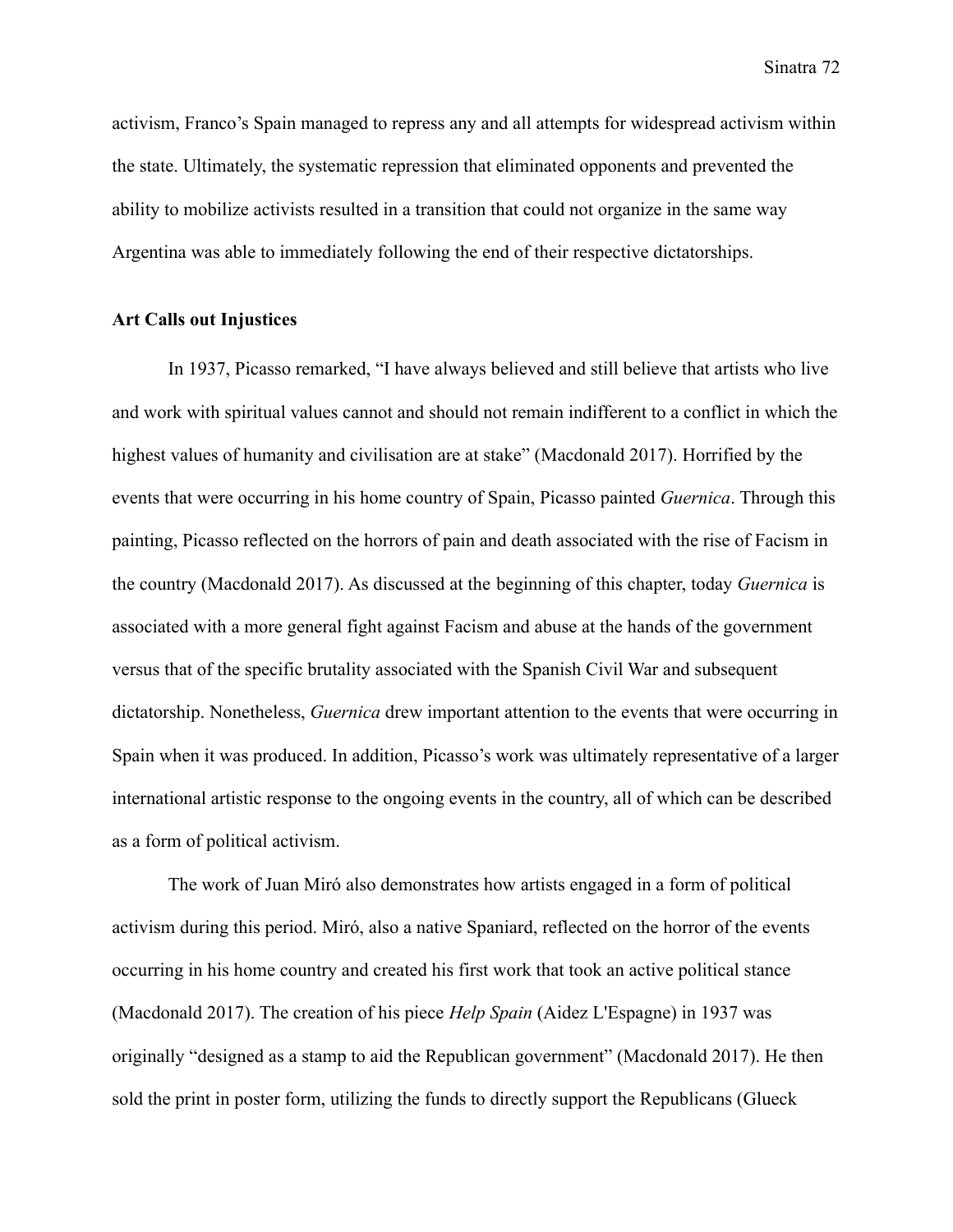1998). The print, which featured "a Catalán peasant raising a thick, defiant fist" demonstrated the direct anti-Franco propaganda that writers and artists alike disseminated during this time (Glueck 1998). Miró went on to engage with politics through his work all the way through the 1970s (Macdonald 2017).

As Jordi Mayoral stated, "The works created by these artists are still .. "part of the Spanish collective memory; they represented a major turning point in the Civil War and the country's struggle between democracy and fascism" (Macdonald 2017). The work of artists like Picasso and Miró proved important drawing international attention to this issue, both artists displaying their work in Paris, but it is important to understand the limitations of activism during this period that both artists illustrate. Picasso and Miró were only able to directly call out the injustices through their art *because* they existed outside of the state. The severe brutality and repression associated with the "time of silence" left no option for activism for those living within Spain.

An analysis of the "Time of Silence" allows us to understand how a combination of violence, abuse, and judicial measures helped ensure a complete and total repression of Spaniards. This silence was not an option but rather a requirement for staying alive. As such, the brutality of the dictatorship left absolutely no ability for human rights to be demanded or for activists to mobilize. While activists, such as Picasso and Miró, were able to draw attention to this issue, they were only able to do so as activists seeking refuge abroad, and their work, while important, was ultimately unable to mobilize activism within the state and push forward a formal process immediately following the end of the dictatorship like what was done in Argentina.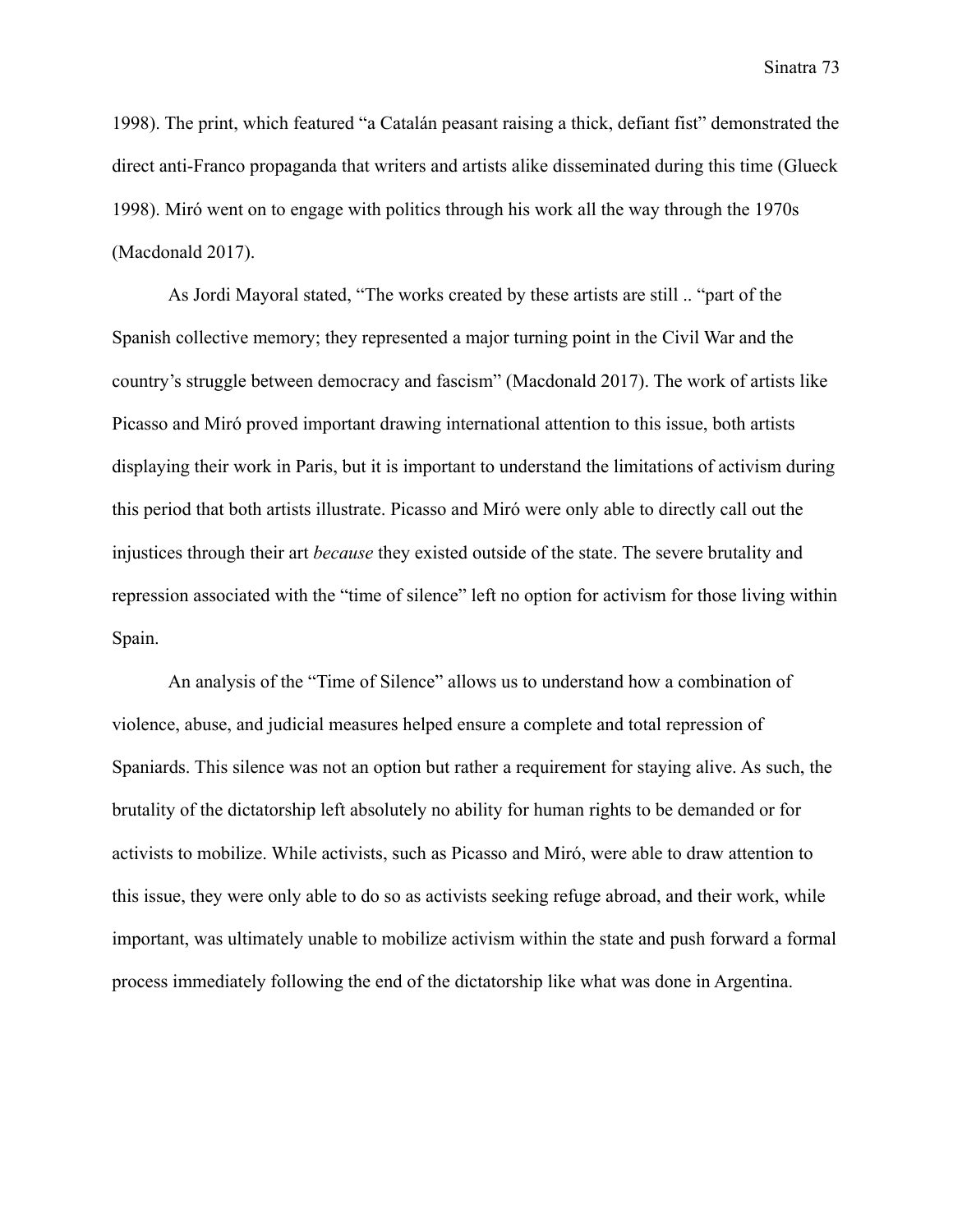## **Part III. Time of Forgetfulness**

In 1975, Franco's death offered the country the possibility of confronting their past. However, deciding to prioritize the stable construction of a democratic future, political forces sidelined this opportunity in favor of "consensus" (González 2009). Thus, the "pact of silence" was adopted by the political left and right to ensure a united commitment to the 1978 Constitution (González 2009). Argued to have been the way Spaniards could achieve "reconciliation," this unwritten pact essentially advocated for forgetting the past in favor of the construction of a new democracy and a new future (Escuerdo 2014, 132). Escuerdo notes that the pact was multipurpose. It served to ensure silence from supporters and opponents alike; it forced all to reject the past, which included Franco's dictatorship and the Spanish Republic, and it provided amnesty for the perpetrators of abuse (Escuerdo 2014). As Theresa Godwin Phelps writes, "To agree not to discuss the past was a mark of good citizenship in Spain as it allowed room for a fragile (and false) harmony that enabled Spain to act as if it were a unified country and to, it was believed, thrive" (Phelps 2014, 836). The submission to this pact was socially enforced and silently agreed upon. It forced Spain into a state of silence instead of justice, oblivion instead of truth (Phelps 2014).

The act of forgetting that was forced upon Spain was celebrated for decades. Gil notes that the Spanish transition was "always referred to as an example of peaceful transition par excellence" (Gil 2014). While this period can be generally considered to be a time when the country attempted to forget the past, not all citizens accepted this fact. As Andrea Davis writes, the "'pact of silence' interpretation overestimates the consensual nature of the Transition," alluding to the reality that, contrary to the popular narrative, the pact was not universally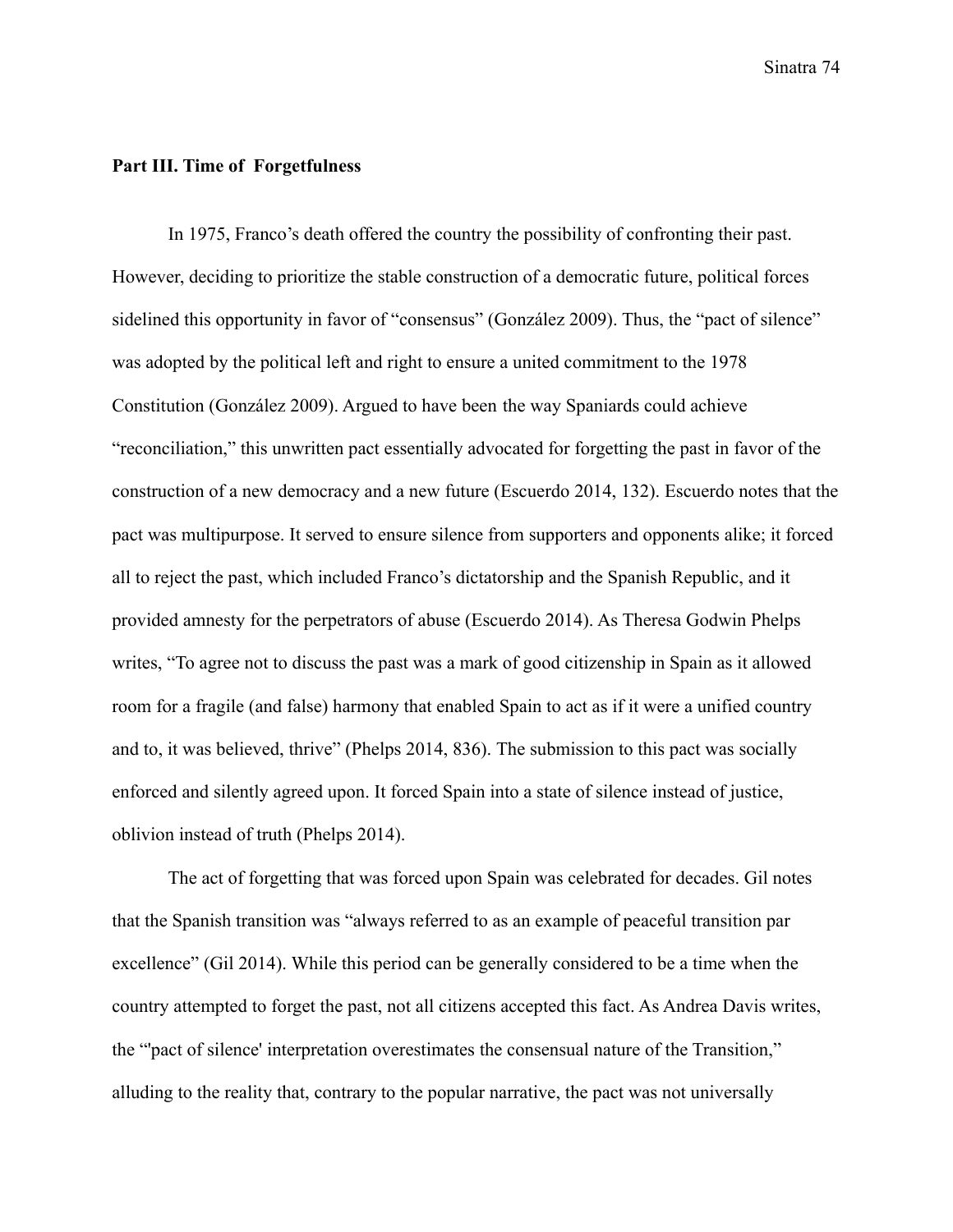accepted (Davis 2015). When examining this period, we must question why Spain chose to forget this past instead of confronting it through investigations and prosecutions, as was seen in Argentina following the Dirty War. In addition to comparing Argentina and Spain's respective periods immediately following the end of their dictatorships, looking at the ways in which activism first becomes present helps us to analyze its role in the future. We thus can understand why activism was limited and how it later grew during the "time of memory." Ultimately, this period marked the invention of official discourse about the war, or rather the lack of discourse, and the bipartisan celebration of the pact of silence. Despite efforts to stifle attempts to achieve justice and accountability, this period also boasts the beginning of nascent human rights activists, that while unable to mobilize, or even call for human rights, managed to begin a process of informal transitional justice through independent exhumations.

#### **Modes of Transition: Argentina vs. Spain**

Comparing the nature of Spain's transition to democracy to that of Argentina's again offers us some insight into what may have led to a lack of formal transitional justice measures in the Spanish state. Spain's dictatorship ultimately ended with Franco's death. The country, pressured by the international community as well as the growing calls for additional freedoms by the Spanish people, "could not but become a democracy" (Murado 2014). Yet, unlike that of Argentina, Franco's regime had a prolonged and natural death without economic, political, or social collapse, whereas Argentina's regime could instead be "characterized as a transition by collapse" (Fields 2006). This collapse, which was discussed in the previous chapter, was due to economic reasons, the war, and the continued work of the human rights activists. Collapsed regimes result in a transition in which the outgoing regime cannot impose or negotiate the terms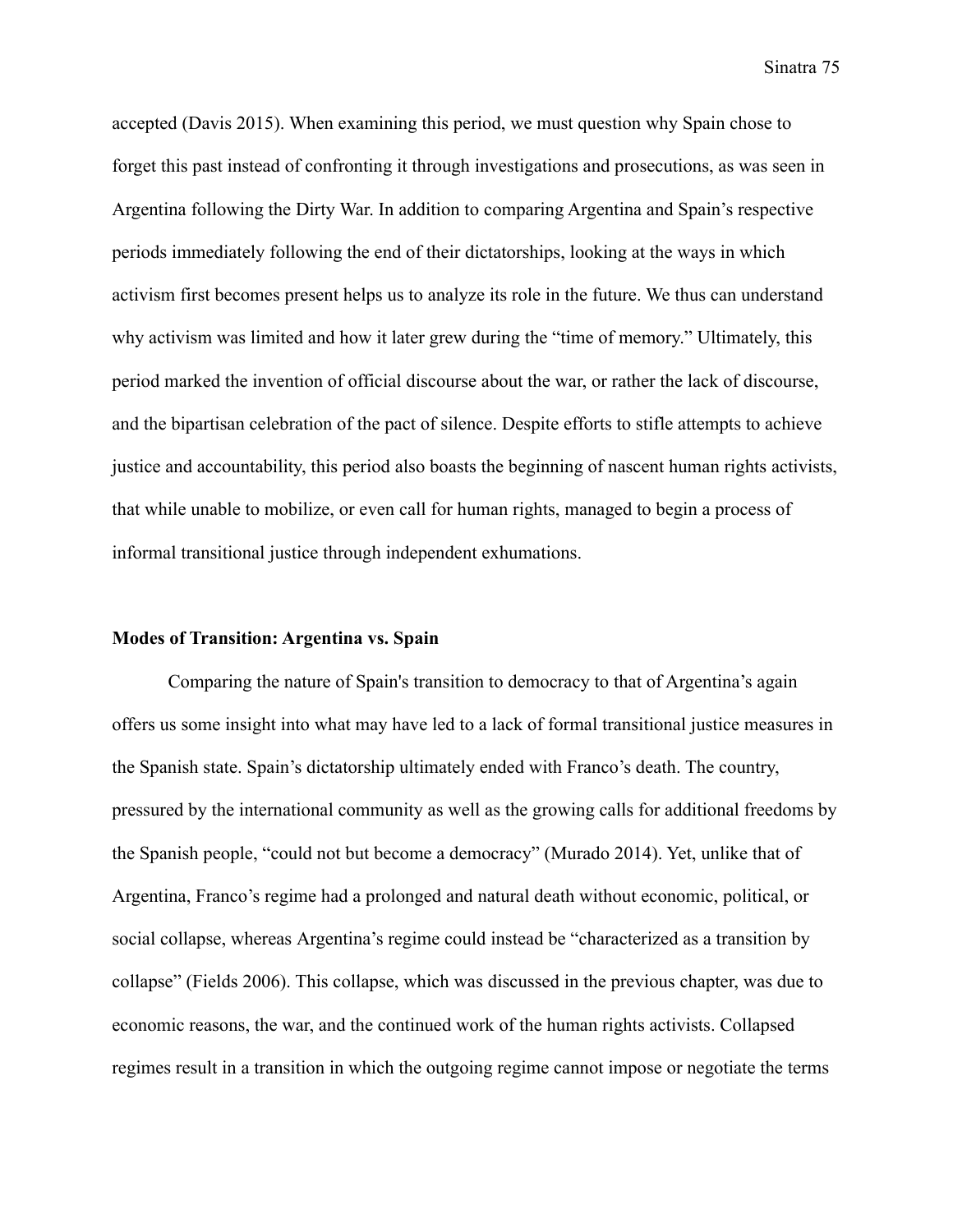of transition, as such, in the case of Argentina, the Junta could not secure their amnesty in the new democracy (Fields 2004). As opposed to a collapsed transition, Spain experienced a pacted transition. This mode of transition allowed for negotiation between both opponents and supporters of Franco, resulting as typically does in pacted transitions, the preservation of some elements related to the old regime ("Democratization."). Additionally, Argentina had a strong party organization immediately following the end of the dictatorship, whereas "strong party organizations (let alone disciplined organizations) did not exist in Spain prior to the transition (aside from the arguable exception of the PCE), but rather had to be created" (Fields 2006, 95). As noted by Fields, "The constraints of transition pact making without institutional guarantees, in contrast, were not present in Argentina" and thus may suggest "that transitions by collapse may produce an environment in which party organizational development is "freer"" (Field 2006, 96). Thus it is made apparent that the nature of Spain's mode of transition in it of itself allowed for negotiation, which resulted in widespread amnesty and the creation of the pact of silence.

## **The Creation of an Official Narrative and the Pact of Silence**

Interestingly, Escuerdo notes that despite this clear obstruction of justice, "Official ideologists consider the Spanish transition successful and the hegemonic structures in place since the transition occurred have transmitted this characterization to the public" (Escuerdo 2014, 125). The assertion that the transition was successful, and to be modeled by other countries, fails to acknowledge the severe implications of their actions regarding the lack of transitional justice and accountability for their past, which Escuerdo, too, acknowledges. The narrative that the transition was successful only further silenced victims. However, the belief that this transition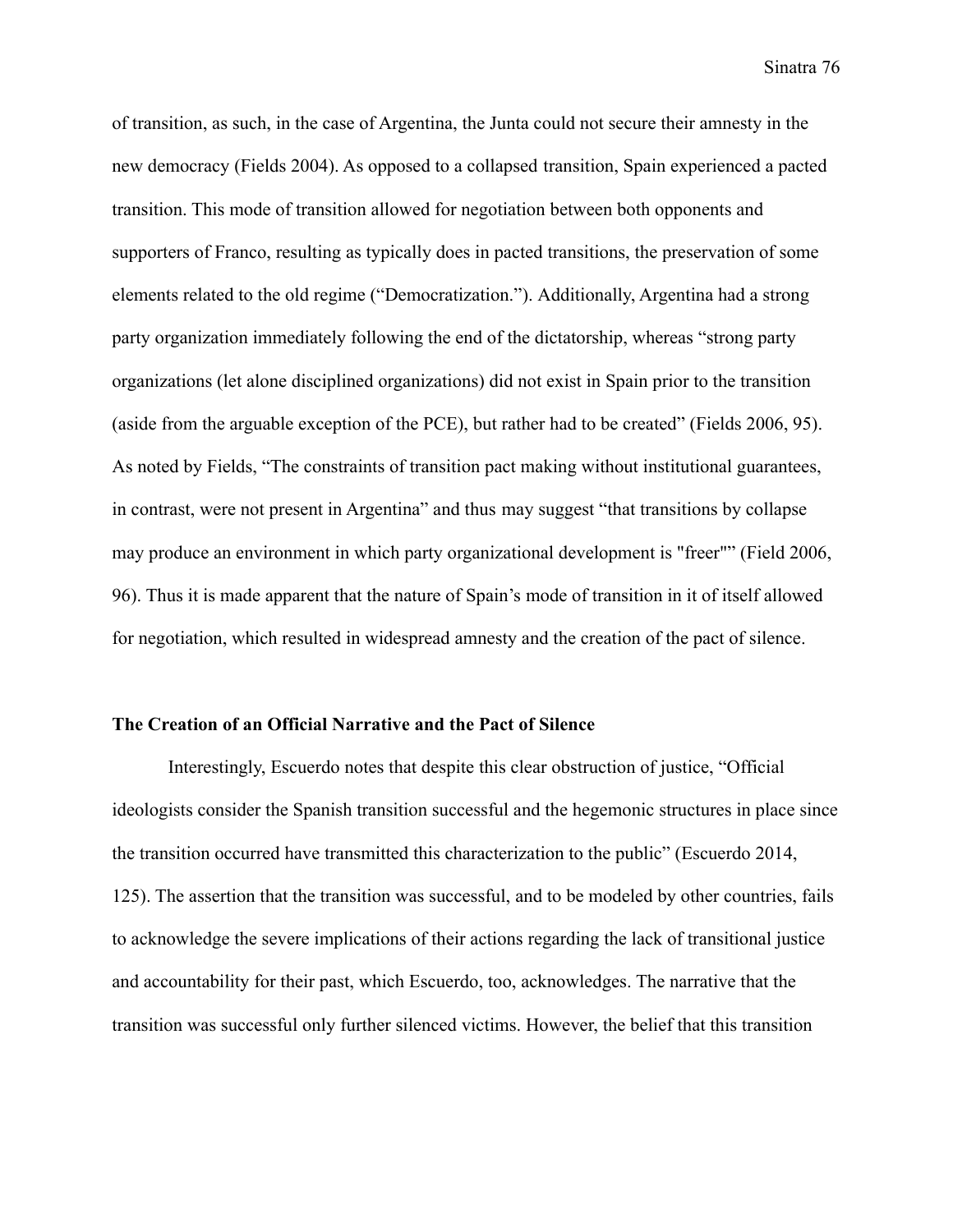was something to be praised reflects the significant effort of both the political left and right to maintain this narrative.

While the pact of silence may have been informal and silently agreed upon, the lack of transitional justice mechanisms was obvious. After the ratification of the democratic Constitution in 1978, the country actively opted out of pursuing a truth commission or investigating the past, a process that was seen by other countries of the same time (Phelps 2014). No transitional mechanisms were put in place, and no official apologies were given (Escuerdo 2014). The government blocked all possible demands for "truth, justice, and reparation for the victims of decades of human rights violations" (Escuerdo 2014, 131). While they created democracy, they avoided actions for accountability and justice.

This process of forgetting was only worsened by the passing of the 1977 Amnesty Law by the newly established democracy. This law gave legal official pardoning to actions committed by both sides during the Civil War (Phelps 2014). As such, the law simultaneously "included both those victimized by Franquist repression and the agents of that repression" (Boyd 2008). This legal codification of forgetting, similar to the pact, was argued as necessary to ensure stability as the country transitioned to the democracy, which Boyd argues was "a concession to the right that reflected the balance of political forces at the time" (Boyd 2008). This law, however, has proven to be the greatest obstacle to justice in which it remains in place to this day.

## **A Form of Reparations?**

Following the end of the dictatorship, there were some, albeit limited, attempts to provide reparations for victims of the dictatorship. "In the light of these measures, it may be argued that transitional politics moved away from a model of absolute oblivion to one that aspired to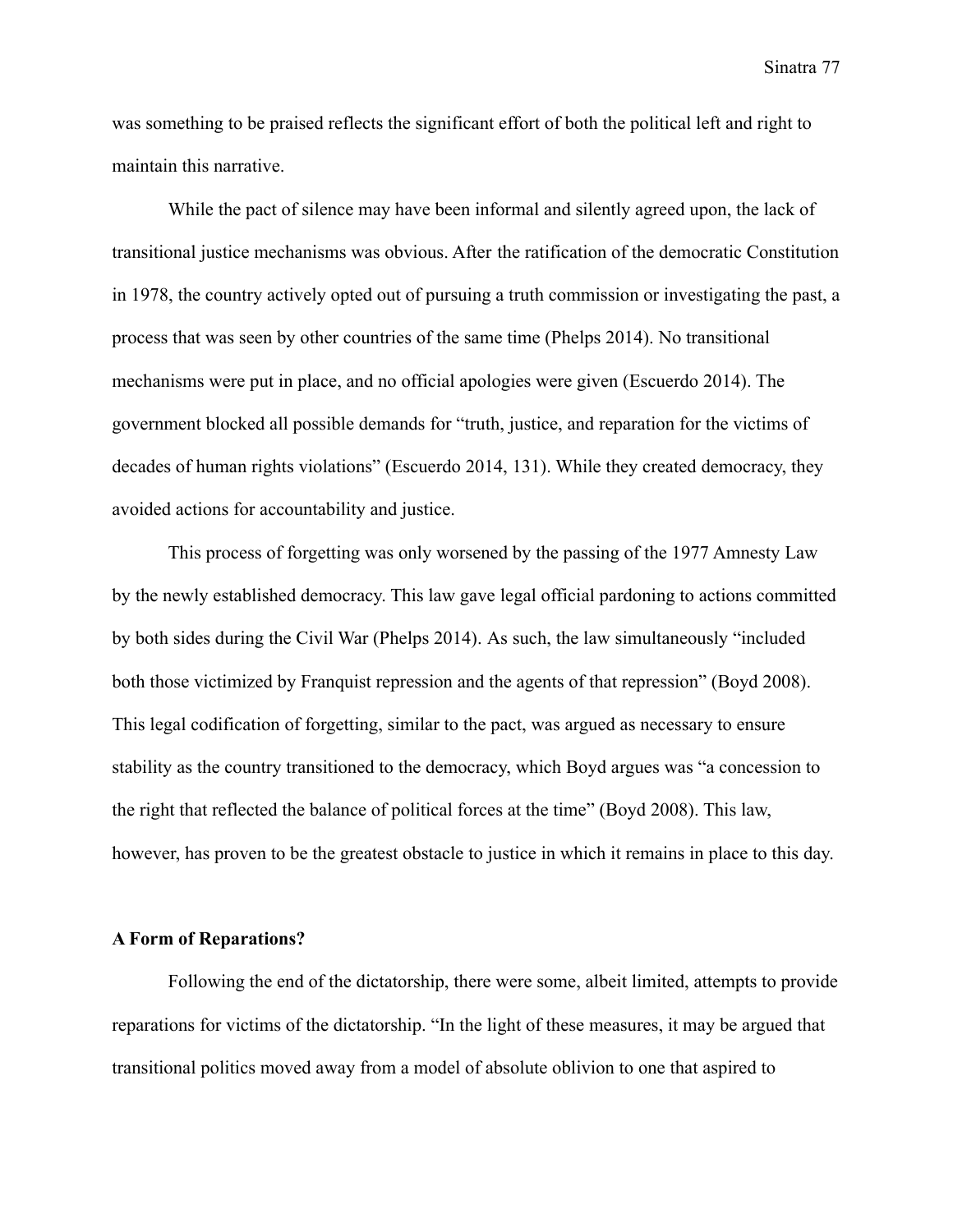rehabilitate victims whose fate until that point had been totally neglected" (Gil 2012, 109). These compensations were almost entirely economic. Amnesty laws included the rehabilitation of " assistant personnel in courts and tribunals, teaching staff as well as military personnel who had been separated from service during the dictatorship" (Gil). This also resulted in the extension of pensions to Republian army officers and those who were injured during the Civil War and dictatorship (Gil). While the decentralized government model in which the autonomous communities had their own local governments had allowed for cases of exhumations, which will be discussed in what follows, the general response from the government in addressing this past was incredibly limited and contextualized. There was no ownership for the past abuses, or recognition of the full-extent of the suffering, but rather attempts made to "neutralize" and "equalize" by-products of the war through equal financial compensations to those on both sides of the war.

# **Activists Fight Back**

Despite this push to forget by the new government, activism took the form through scholarly research and the exhumations of Republicans killed. As previously discussed, knowledge surrounding the events of what occurred during the Spanish Civil War and dictatorship were only made public due to the work of scholars and historians. Boyd writes that, "For the generation of historians who came to professional maturity in the 1960s and early 1970s, scholarly research was a form of political activism whose target was the official Franquist memory of the war as a crusade against the godlessness, anarchy, and antipatriotism of the Second Republic" (Boyd ). The transition presented an opportunity for scholars and historians to gain access to archival information that had previously been sealed (Boyd). The information collected by researchers, who worked to gather victim testimony and engage in thoughtful and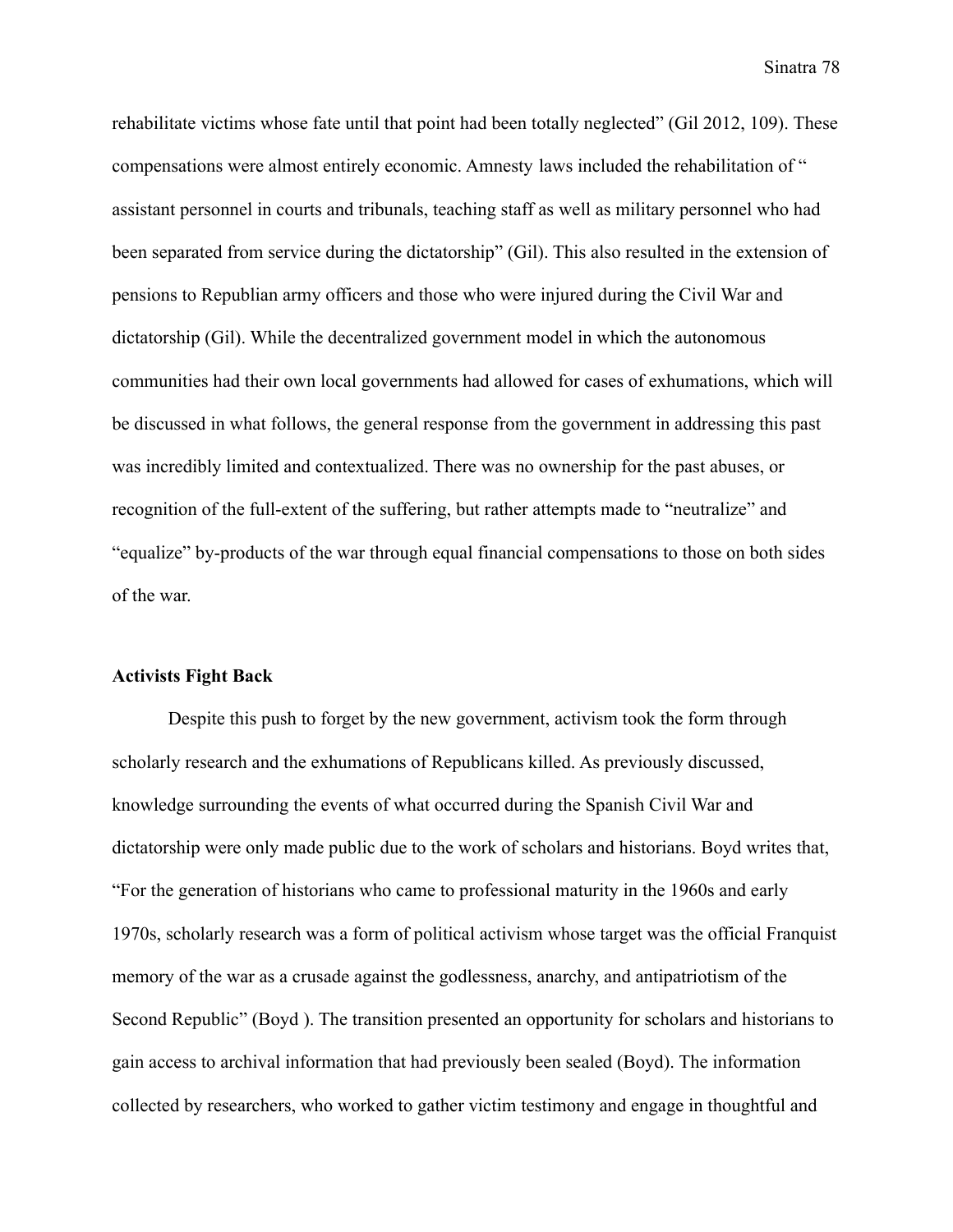thorough research, proved crucial in helping to disseminate information previously hidden to the general public. Boyd notes that, "Although the Socialist government of Felipe González abstained in 1986 from official commemoration of what the prime minister termed an "uncivil war," scholars were less inhibited, organizing dozens of conferences and collective publications whose primary purpose was to disseminate the results of scholarly research on the war" (Boyd 136). By the 1990s, scholars felt able to "dispense with the myth of collective responsibility that had facilitated the transition" (Boyd 2008). Their findings proved monumental in that they broke down myths that had been constructed by the government. One clear example of this was the findings of new statistics that, "demonstrated conclusively that the victims of Nationalist repression vastly outnumbered those killed by the revolutionary left at the outbreak of the war, deal[ing] another blow to the myth of equal responsibility" (Boyd 2008). While the work of scholars and historians was incredibly important in shifting a corrective narrative into the present, this shift did not occur until the 90s and early 2000s. As such, the impact of the work of scholars and historians immediately following the dictatorship was limited in terms of effecting widespread change, at least initially.

#### **A Return to Exhumations**

Paloma Aguilar's article "Unwilling to Forget: Local Memory Initiatives in Post-Franco Spain" illustrates how citizens pushed back against this silence through the exhumation of Republicans killed during the Civil War. By harnessing the support of local politicians and priests, relatives of the deceased "decided to overcome fear and to fight against different kinds of obstacles to deal with the past," one of these ways being through the exhumation of the bodies of their loved ones buried in mass graves (Aguilar 2017).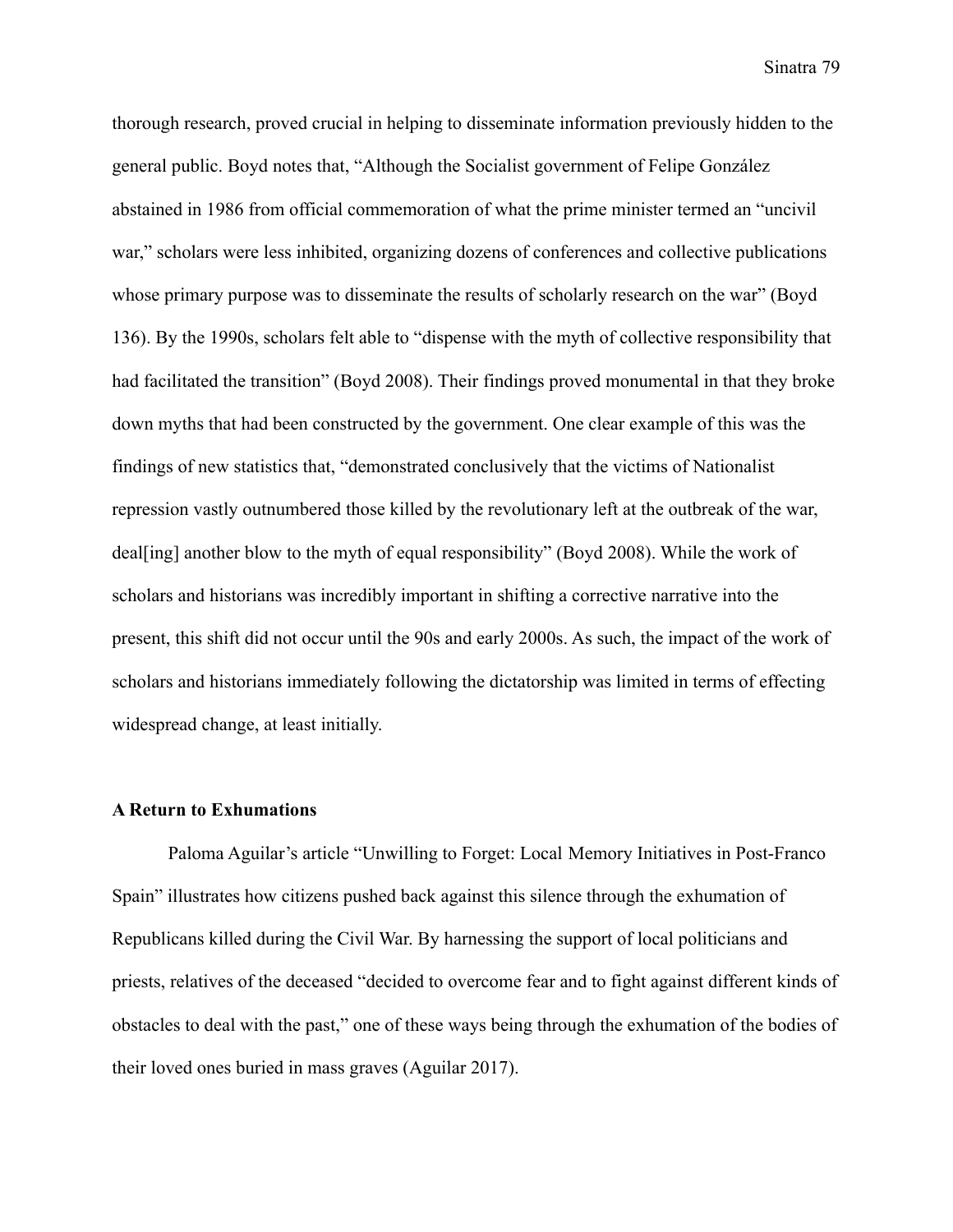

While Aguilar's research focuses on four regions in Spain, her work speaks to a larger narrative in which we begin to see how local actors began to take tangible and significant action. This action ultimately allowed for the dissemination of these methods to other regions, and laid the groundwork for future activism.

Aguilar provides information on two cases to highlight the varying processes families faced during their efforts to exhume the bodies. She first explains the case of Navarra, a province that had extreme left-support (Aguilar 2017). She notes that in Navarra, priests were motivated to assist families due to their direct personal links to loved ones executed. Moreover, these priests were supported by the solidarity of a section of the Church of Navarro, who attempted to persuade the Spanish Church to apologize for their support of Francoist efforts during the Civil War (Aguilar 2017). These two characteristics greatly assisted families in their appeals for action, in which they relied on priests specifically to offer a proper service for their loved ones. Aguilar writes that:

And to have a large group of parish priests at their side at such a time was not without its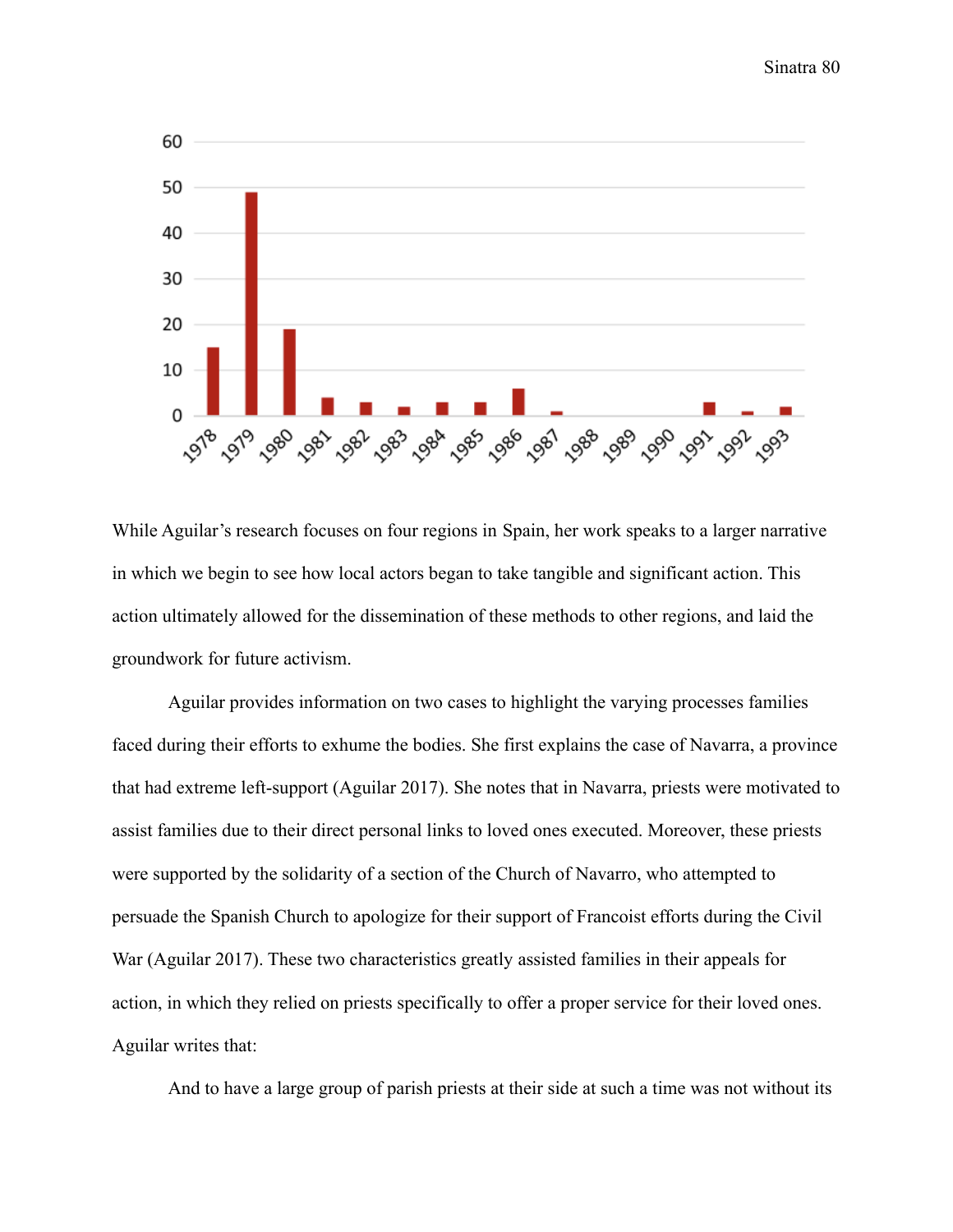significance, not just because their moral authority helped overcome administrative obstacles, but also for their great management and organisational capacity. The communication networks between them facilitated the coordination of diverse actions required to find remains, move them and organise subsequent tributes (Aguilar 2017).

In this sense, we see how some priests and local governments acted as activists themselves. The support and coordination of these groups ultimately allowed for these families, who, too, were activists, to carry out these exhumations.

The case of Felisa Casatejada, who tried to exhume the bodies of her two brothers that were executed without trial after the war, describes the danger associated with trying to exhume these bodies. This case occurred in Casas de Don Pedro, a municipality in Extremadura. As opposed to the exhumations in Navara, the Casatejada family experienced significant challenges, both in terms of getting support for their actions by the local government and priests, as well as considerable threats from the public. Aguilar recounts this, writing:

When planning to move the remains, they suffered threats from right-wing groups which painted graffiti in the village, distributed flyers against Felisa, put pressure on the parish priest and mayor to prevent the remains from being transferred and tribute from being paid, and sent various kinds of intimidating messages. These included threats that the remains would be burned, leading the family to spend two days and nights keeping watch over the site, followed by several long nights in the cemetery to prevent the grave from being destroyed (Aguilar 419).

While this was a trying time in history to attempt these exhumations, with true threats and obstacles in place, some families continued to pursue the process of exhuming their relatives and thus engaged in acts of resistance and activism. Despite the lack of formal processes available to them to achieve accountability and justice, their actions resulted in an engagement that can be considered part of an informal process of transitional justice. Through these exhumations, families actualized their desires for justice, at least in part, without the official support of the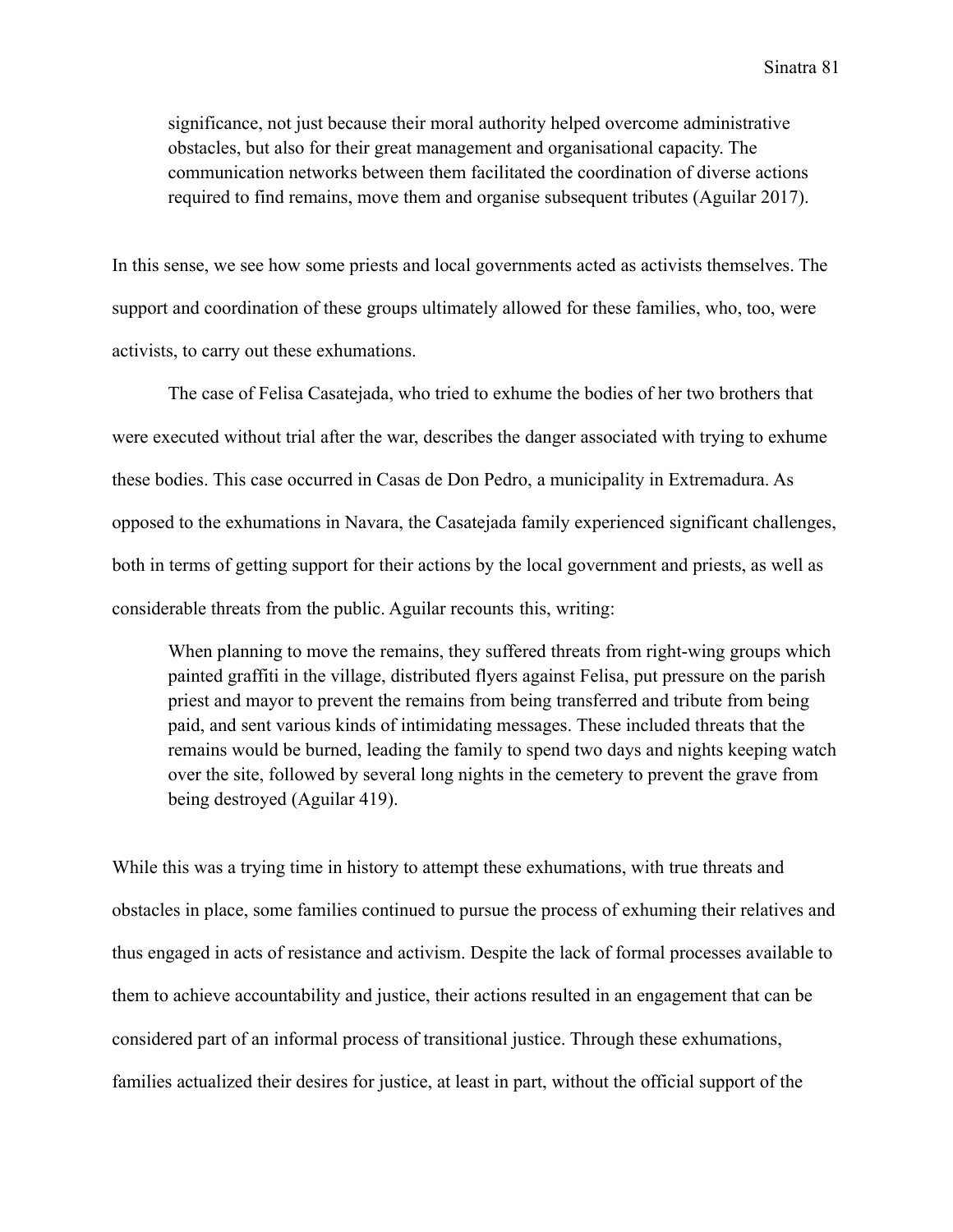state and their institutions. For some families, they "remained paralysed by fears of stirring up the past and did not even consider the possibility until many years later" (Aguilar 2017, 410). Yet, these individual cases of activism speak to a larger push towards transitional justice, which we see become more apparent years later.

## **Part IV: Time of Memory**

Jose Gonzalez notes that the "Time of Memory" seems to emerge in the 1990s in which the country began to examine their past (Gonzaléz 2009). This period saw the clear emergence of human rights activists who attempted to uncover this past and began to demand justice. While the previous sections have shown how activism first emerged during the "time of silence" through art, the rise of information produced by scholars and historians, as well as independent exhumations, during the "time of forgetfulness" we see how the general public became increasingly involved in the debate of revisiting the past. As stated by Gonzaléz,"Almost 70% of the Spanish population agree with the investigation of the Civil War and the rehabilitation of the victims" (Gonzaléz 2009, 179).The following will look at the various ways in which human rights activists and organizations attempted to push forward a formal process of transitional justice, as well as informally engage in a process of transitional justice. Additionally, I will analyze what caused this reexamination of the past and how it allowed for a new space to emerge in which activism could occur and demands for justice finally be made.

Part of the reasoning for what has been called the "memory boom" during this period, in which art, film, literature, and discussion all seemed to rapidly emerge, was the maturation of a new generation of Spaniards eager to learn about this past. Boyd writes that:

At the turn of the twenty-first century, 45 percent of the Spanish population was too young to recall either the war or the dictatorship. For this generation- the grandchildren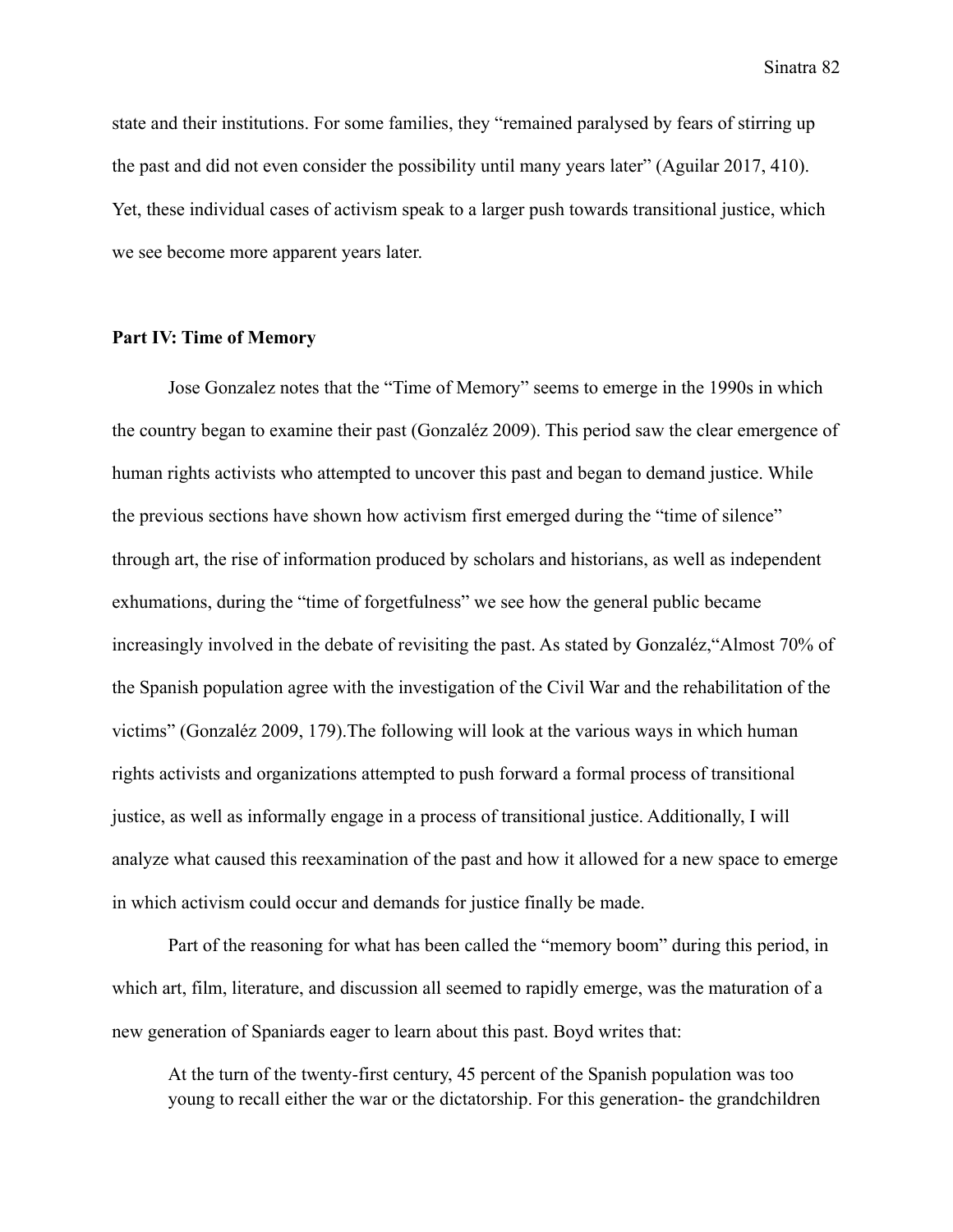of those who had endured the war and the children of those who had agreed to "forget" the past to make possible the transition- recovery of the memories of those previously silenced was a way of satisfying their curiosity about the past (Boyd 2008, 142).

For many Spaniards, learning about the past was borne out of natural curiosity. The temporal separation likely offered distance from the pain that the previous generations had faced as a result of the Civil War and subsequent dictatorship. As Gonzalez states:

The current situation is that people want to know. They want to know where the bodies of their disappeared are, why they were shot, and in what common graves their mortal remains a lie. They want to know the names of the 850 buried in Cantabria and the 7250 shot in the cemetery of Valencia. They want to honour the memory of their dead, recover their forgotten dignity, close their own wounds and carry on with their lives. Opposed to the strategy of forgetfulness and silence about the past that was at the basis of the reconciliation between Spaniards at the end of Franco's regime, today a new strategy is made possible, rooted in the knowledge of the pain of the Civil War victims and the repression of Franco's dictatorship (González 2009).

But, in addition to curiosity that was bred, this new generation was struck with the *need* to uncover what had been "forgotten"- a need for knowledge. The literature and scholarly work that had been previously produced, and became newly produced during this period by scholars and historians, found new relevance. This time allowed rise to newly founded organizations determined to uncover this past, such as the ARHM, as well as the production of film that dealt with this past, a resurgence of activism, and, finally, official action taken by the Spanish state that begins to address this past. As evidence of this, we see the Spanish Parliament declare the year 2006 as the Year of Historical Memory, followed by the institution of the Historical Memory Law.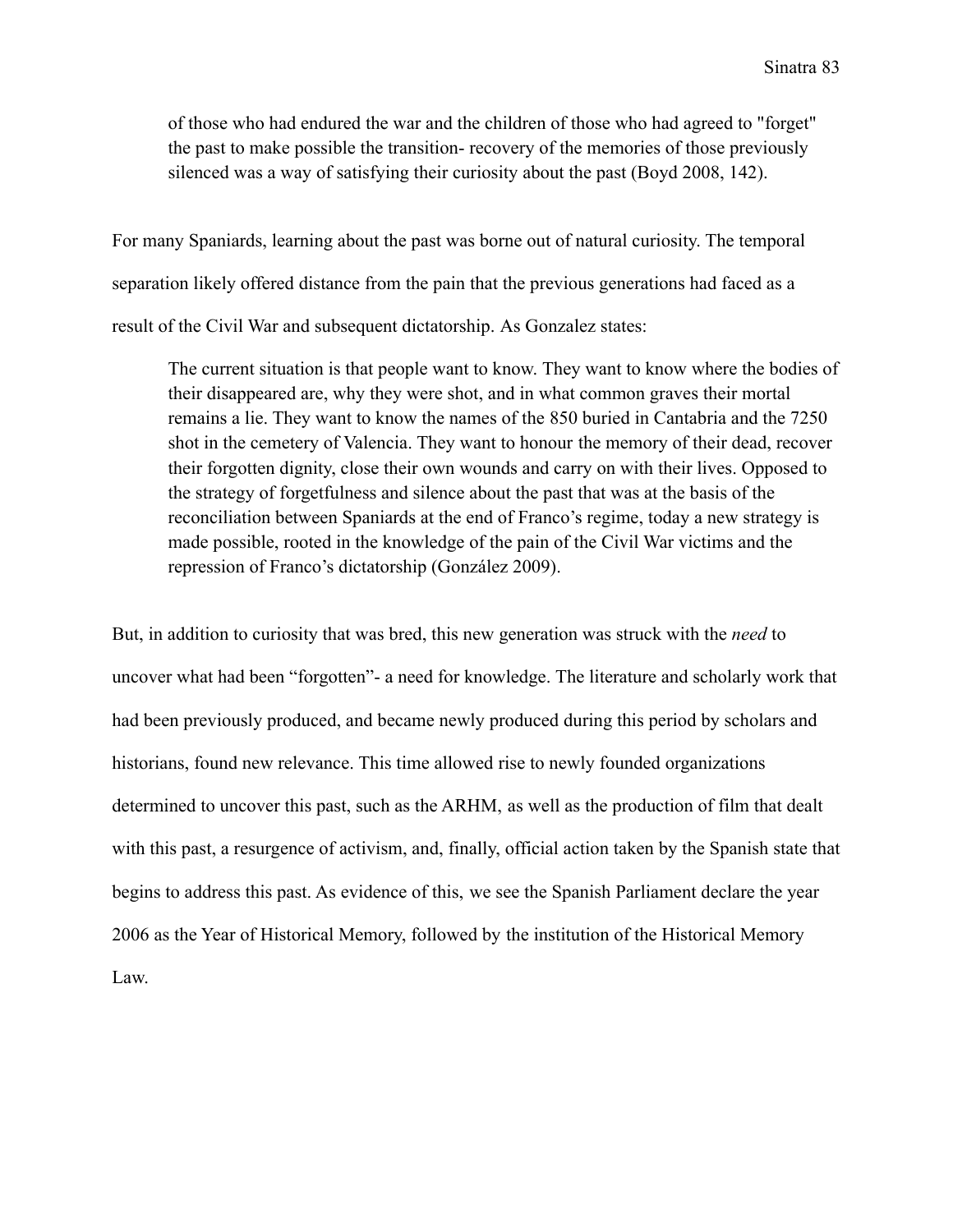## **Expansion of International Human Rights Laws**

In addition to an increase in knowledge, and a new generation of Spaniards eager to learn about and address this past, other factors can be determined to have influenced this return to memory that developed in Spain. Specifically, the evolution of human rights laws, and the influence of their applications in the international community, resulted in a new opportunity to revisit this past and demand justice. As Lavedra wrote, "The 1990s were marked by an extraordinary impulse of international human rights law. In this period, the principles for which the international community had fought since Nuremberg were affirmed" (Lavedra 2012, 70). Argentina was remarkable in that they carried out a series of investigations and prosecutions immediately following the end of their dictatorship despite the "absence of relevant rules of international human rights law" (Lavedra 2012, 57). However, by the 1990s, these rules had been established (Lavedra 2012). While these new norms were extensive, they included the success of the creation of the ad hoc International Criminal Tribunals for the Former Yugoslavia and Rwanda by the UN Security Council in 1993 and 1994 (Lavendra 2012). As Lavendra notes, "Through the establishment of these tribunals, the international community indicated its commitment to prosecute and punish in an effective manner the war crimes and crimes against humanity that had been committed in these countries" (Lavendra 2012, 71). Additionally, the creation of the International Criminal Court in 2002 and various declarations by the United Nations (such as the UN Declaration concerning the Protection of All Persons against Enforced Disappearances in 1992), helped to strengthen and normalize the international human rights laws (Lavendra 2012). Finally, the extradition and trial of Augusto Pinochet by Spanish Judge Garzón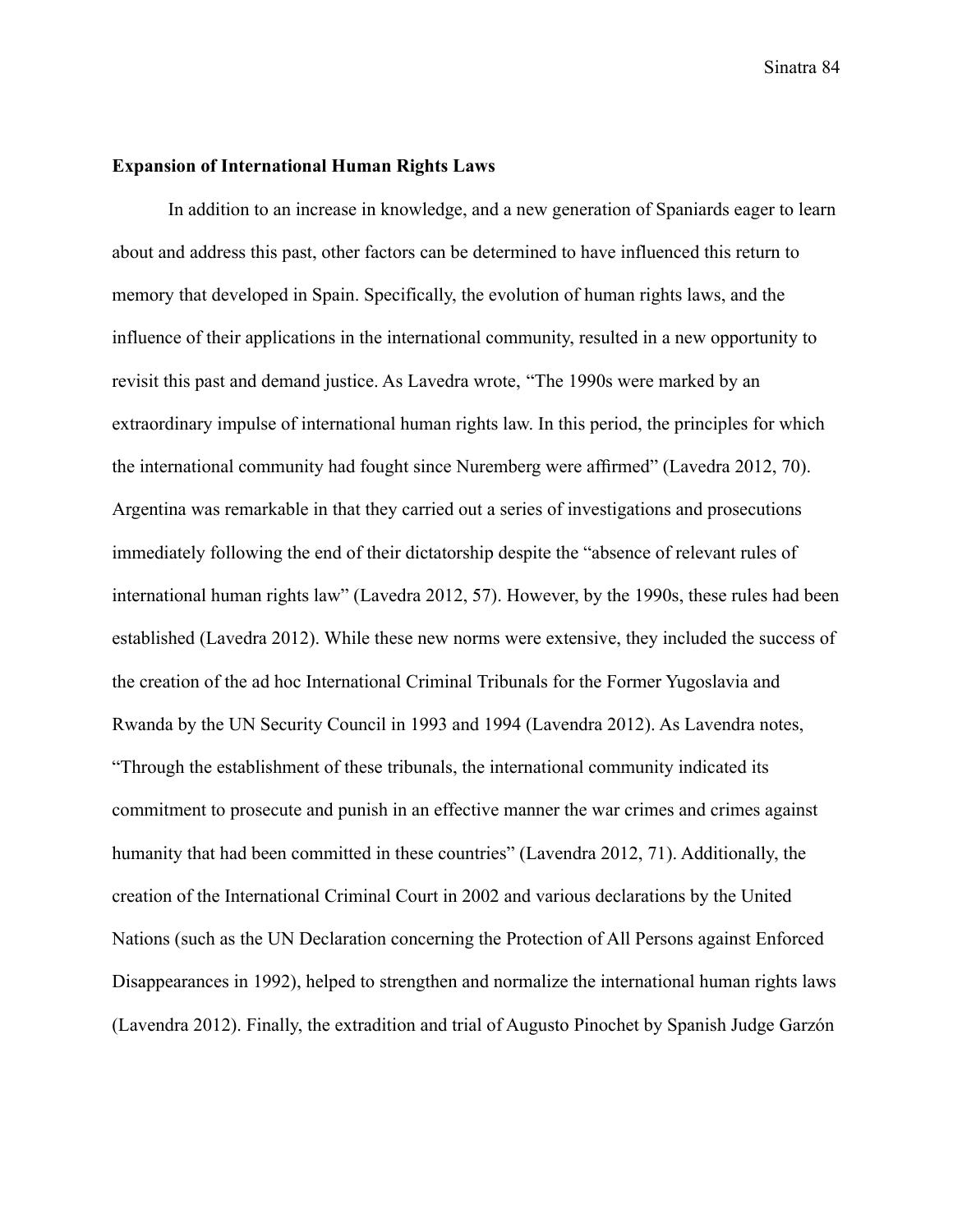served as a major catalyst in the Spanish movement to uncover their own past. Encarnacíon argues that:

The end of civil society's complicity with the Pact of Forgetting is best understood as a by-product of the collapse of the elite consensus on the past that materialized with the democratic transition. It was only then that civil society demands for some kind of recognition of the past began to get some traction in the public sphere. The obvious catalyst that shattered the elite consensus on the past was Spain's indictment in 1998 of Chilean general Augusto Pinochet for his role in the bloody military coup that crushed the democratically elected government of Salvador Allende in 1973. (Encarnación 2014, 132).

While Encarnación asserts that the Spanish involvement in the case of Pinochet, in which Chile engaged in a process of re-examining and criminally prosecuting Pinochet for his crimes via the laws of universal jurisdiction, I would argue that this was likely the metaphorical "straw that broke the camel's back" (Encarnación 2014). The case of Pinochet created ripple effects across the world, and in the case of Spain, this became especially relevant to the country's process of re-examining its past. Firstly, it explored legal innovations that Judge Garzón introduced, reopening the question of possible criminal prosecutions in Spain. Secondly, it reminded the Spanish people of their past, and created the desire for reconciliation of past atrocities and justice. Finally, the conditions were ripe to truly carry out the process of transitional justice, all because of the effect of Pinochet's trial, the precedents set by it, and the advancements in international law.

## **The Influence of Film on Memory**

Nuria Teson, a reporter for the Spanish newspaper *El Pais*, stated that, "Spain is waking up after a long lethargy. In part, thanks to the massive amount of publications on the civil war on TV, films, and literature that tell "the other side of the story" (Espinoza 2007). While activism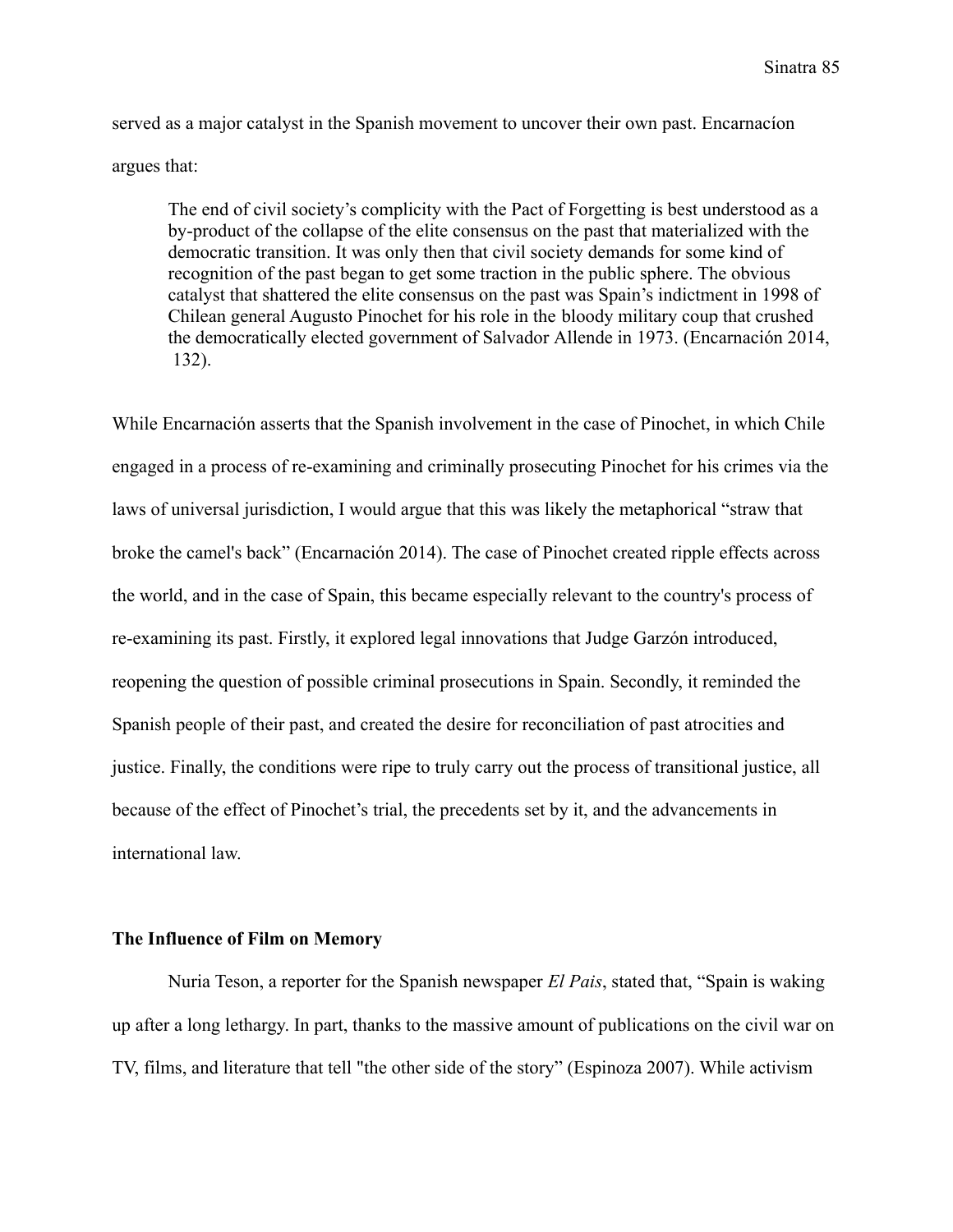was certainly present during the period of forgetfulness, as previously described, the general public was less involved in this conversation up until the 1990s and early 2000s. As Boyd writes, "ordinary Spaniards' apparently insatiable curiosity about the war was satisfied by a deluge of popular publications, television programs, and films" (Boyd 2008, 136). Directly following the end of the dictatorship, Spain entered a cultural and artistic boom. It wasn't until around the 90s, though, that the country saw the emergence of various artistic forms of expression that directly confronted and uncovered the past. While the forms in which media and art varied, film has been one major influence on the country's understanding of the past.

Film has forced the country to visually confront this past and became a useful tool in which activists could shed light on the abuses of the past. The film "Franco's Forgotten Children" was one of the first attempts to uncover the systematic kidnapping of minors during the dictatorship (Corbalán 2019). An abuse that was not well known by the public until 2002, the film's directors, Ricard Bellis and Montse Armengou, embarked on an investigation into this dark part of the country's past (Corbalán 2019). Through the utilization of archival footage and interviews, "the film pursued an ethical commitment to expose the illegal repatriation of minors, the forced separation of political prisoners and their children, and the restitution of their identities" under Franco (Corbalán 2019, 221). As Ruth Amir writes, "The testimonies are devastating and empowering at the same time" (Amir 2016, 125). Women recount the horrors that they experienced while in prisons and concentration camps, including "torture, violence, disease, and hunger" (Amir 2016, 124). Their reasonings for ending up in these inhumane conditions also highlight the injustice of the period, Amir writing that, "These are women who attempted to flee Spain by sea from Alicante and Valencia and were forcibly disembarked; women who were guilty by association as spouses, mothers or sisters, and children of Republican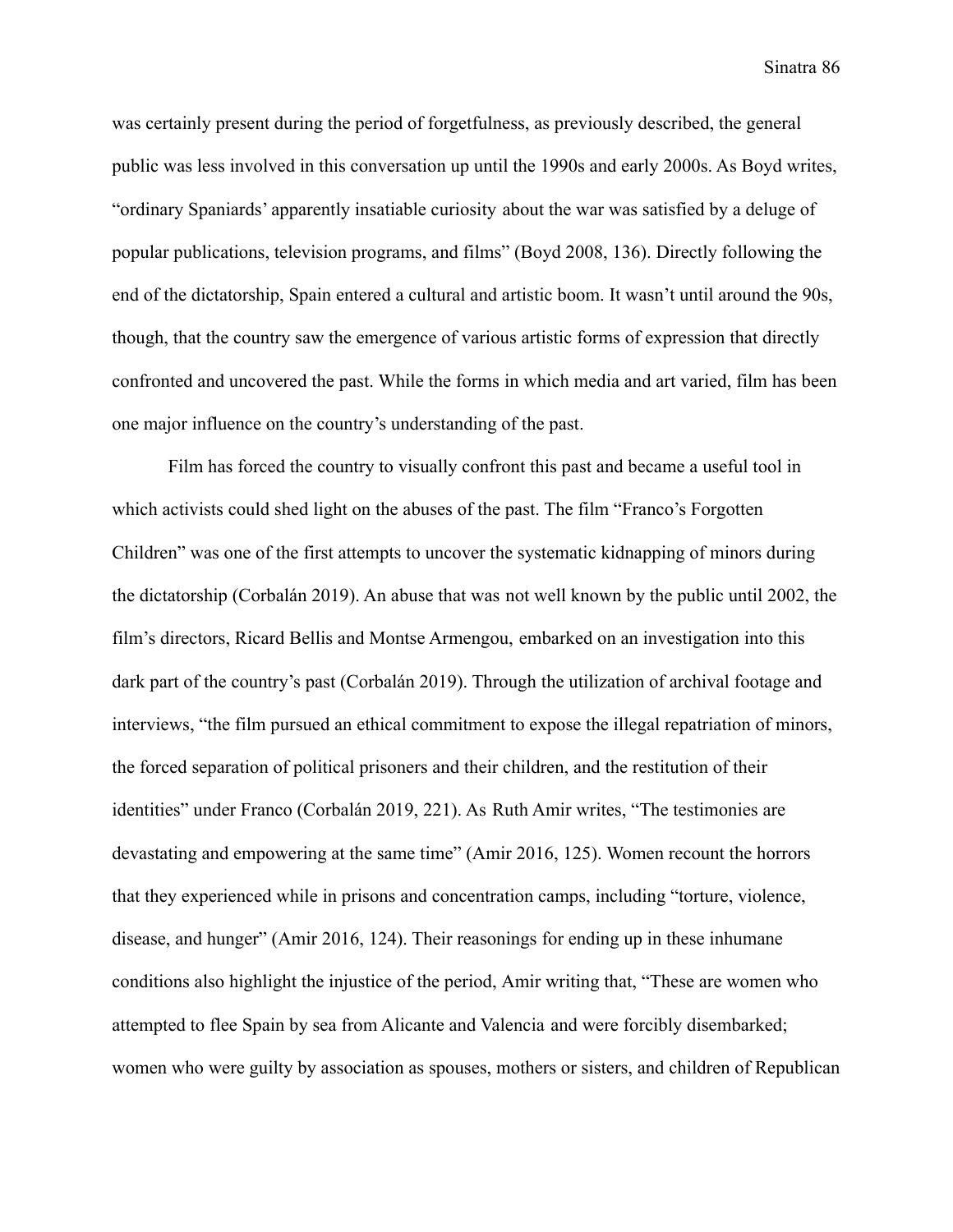parents or people targeted by the Francoists" (Amir 2016, 125). The new ability to understand what these abuses included, as well as the reasons for the imprisonment and detention of these women, helped to bring about public consciousness. Thus, these films can be understood as powerful tools of activism, Corbalán noting that, "The novels and films whose main theme is the forced separation of children from their parents during both dictatorships can be interpreted as mechanisms of resistance against the remnants of a turbulent past" (Corbalán 2019, 220).

Recent years have continued to push forward a new narrative that exposes other failures, including the country's flawed transition to democracy and the multitude of abuses committed during the Civil War and dictatorship. Such works include the 2018 documentary *The Silence of Others* by Almudena Carracedo and Robert Bahar. This film primarily focuses on the lawsuit filed in 2010 by a group of victims in Argentina in hopes of achieving justice through legal accountability. With a direct focus on the victim experience, this film highlights how the 1977 Amnesty Law "has proved a formidable obstacle to justice" (Kenigsberg 2019). Personal accounts are startling and heartbreaking. Of those featured is José María Galante who "lives "just meters" from the man he says tortured him," spotlighting just how absent accountability remains today (Kenigsberg 2019).

The effects of these films are important to consider. Their creation operated outside of formal institutional mechanisms, but actively allowed the public to participate in the acquisition of this knowledge and the subsequent arisal of a differing narrative. As Kenigsberg writes, "Of course, the mere existence of legal proceedings abroad puts pressure on Spain to attend to its past" (Kenigsberg 2019). Their production visually forces the public to confront and understand this past and their factual evidence based on real events ultimately cannot be denied (Corbalán 2019, 220).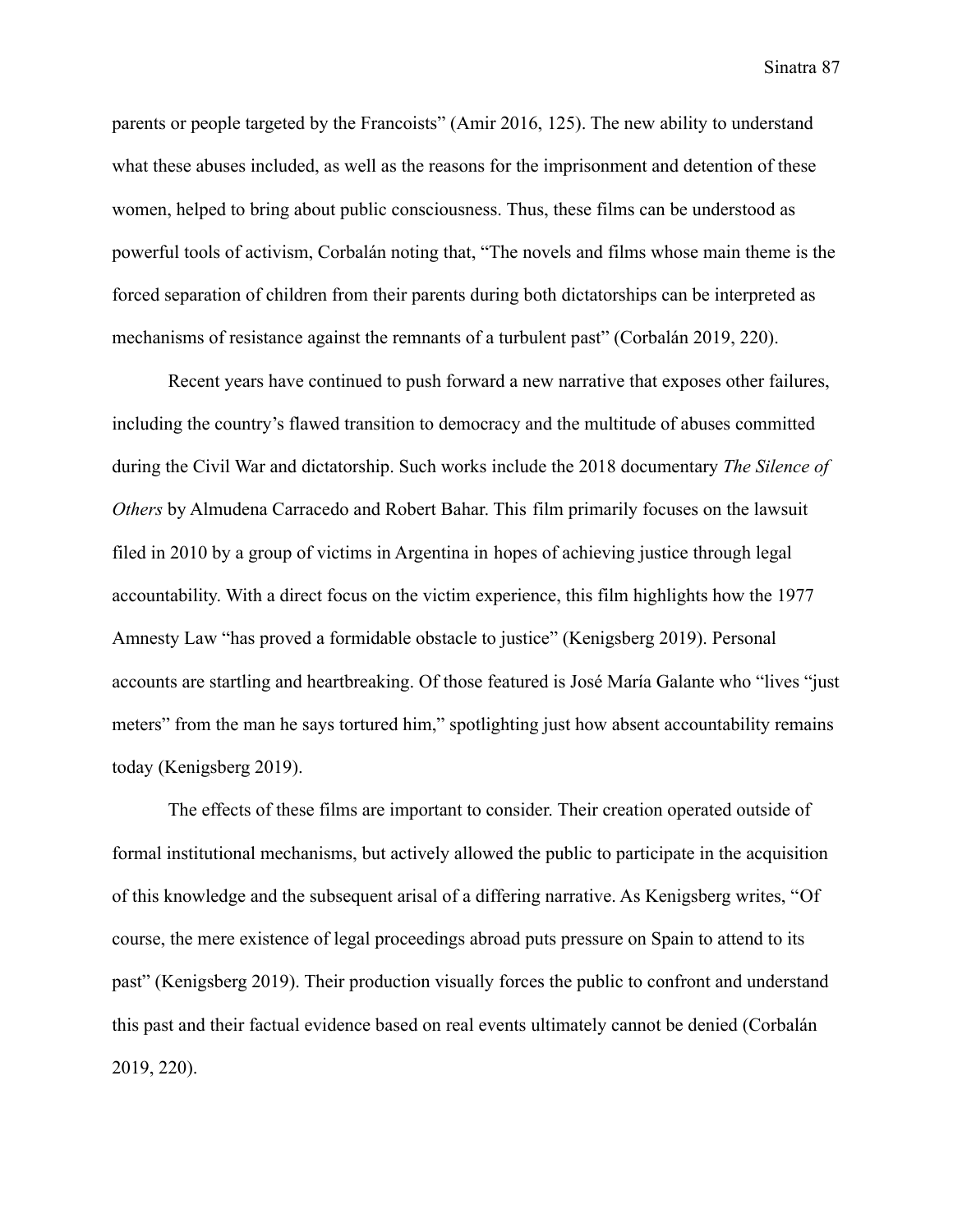# **Newspaper Obituaries**

Human Rights activists took other creative measures to call attention to their cause as well as to provide a certain type of justice for the victims when mechanisms of formal accountability and justice were blocked. Dubbed "la de las esquelas" (obituary wars) by the Spanish media, relatives of those killed during the Spanish Civil War pushed the debate over the past into the public spotlight by submitting obituaries of their lost loved ones to the newspaper (Encarnación 2014). As Encarnación wrote, through these actions relatives "appeared to be fighting the war all over again" (Encarnación 2014, 154). The first obituary appeared in July of 2006 in which the family of Franco's first victim, Commander Virgilio Leret Ruiz, published an obituary for him in the Spanish newspaper *El País* (Espinoza 2007). In this obituary, Carlota Leret, the commander's daughter, writes: "Commander Virgilio Leret Ruiz was a victim of Francoist terrorism. He was shot at dawn on 18 July 1936 after surrendering. As a result of a pact of silence that is unacceptable in any democratic society, Spain still has a debt of justice, truth and the memory to the victims" (Espinoza 2007). The publication of this obituary, in which the family spent approximately \$12,000 on the half-page print, created a spark in the public that resulted in the publication of similar addresses from victims on both sides of the Civil War (Encarnación 2014).

Since the obituaries posted during this time were for both Republicans and Nationalists killed, the language used in these obituaries varied. Each side fought to publish and express their own narratives. Encarnación noted that, "Left-wing sympathizers usually include a political explanation such as "killed defending the legitimate government of the Republic and the Constitution," while right-wing sympathizers generally offer a religious explanation such as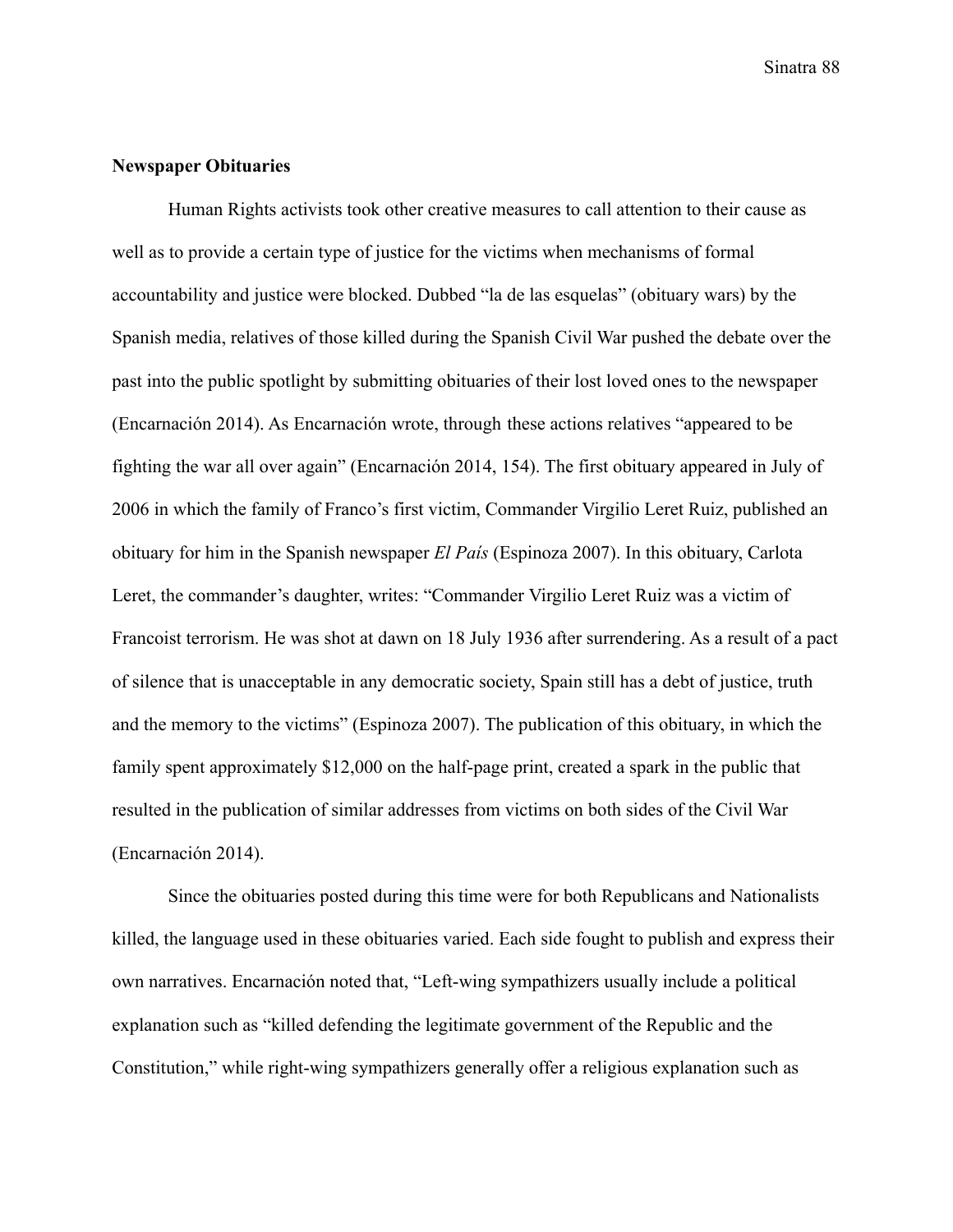"vilely murdered because of his faith and devotion to God." (Encarnación 2014, 155). The difference in language reflected an ongoing battle between both sides, the families of Republicans killing trying to push forward this new description of the past while Nationalist families attempted to maintain the old narrative. Espinoza noted this divide writing, "Francisco Ferrandiz, an anthropologist studying the language of the obituaries, said that they 'reflect the latent clash between the memory of the defeated and the memory of the winners'." (Espinoza 2007). WRAP

#### **Association for the Recuperation of the Historical Memory (ARMH)**

In 2000, journalist Emilio Silva formed the Association for the Recuperation of the Historical Memory (ARMH). Silva was part of this new generation of grandchildren who was determined to dig deeper into Spain's own "forgotten" past, his own grandfather having been shot by Franco's army in 1936 (Encarnación 2014). The work of the ARMH has been incredibly pertinent to the rise of public discussion surrounding the country's past and has made them, arguably, the most influential activist organization in the country. The organization has been credited for helping to provide various forms of reparations for victims of Franco's abuse, annul judicial proceedings that occurred during the War and under the dictatorship, exhume mass graves from the Civil War, remove relics, markings, and monuments associated with the old regime from public spaces, and create the nation archive of the Civil War so that these documents are now accessible to the public (Encarnación 2014).

The ARMH can be credited for advancing numerous efforts related to the protection and preservation of human rights associated with abuses related to the Civil War and dictatorship. While the aforementioned has all been significant, the ARMH's work in leveraging the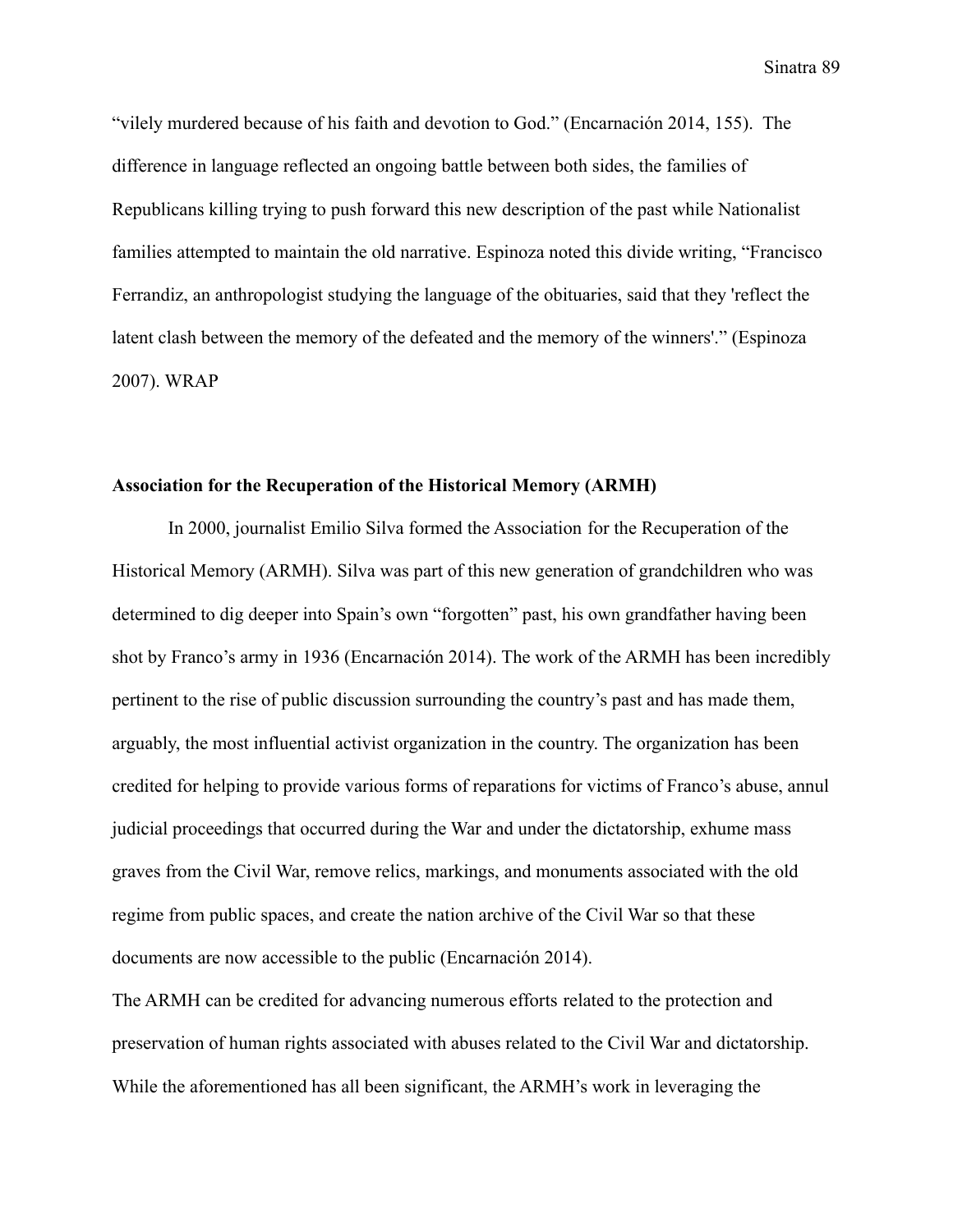international community has been particularly useful in their fight for justice. In hopes of gaining international support and awareness towards their cause, human rights activists, including that of the ARMH, began searching outside of their borders. The ARMH played an active role in this endeavor, appearing before the UN Office of the High Commissioner for Human Rights in Geneva in 2002 (Encarnación 2014). They presented their organization's findings and ultimately advocated for the Spanish governments to pay for the exhumation of bodies and proper burials, as well as the creation of a commission "to investigate the facts surrounding the fate of those who disappeared during the Civil War" (Encarnación 2014). The ARMH's advocacy resulted in the UN's inclusion of Spain in the UN list of countries that had unresolved problems related to a history of state crimes and repression (Encarnación 2014). The UN later took additional measures to hold Spain accountable for their past by calling on them "to investigate the fate of Republicans killed following the Civil War and undertake the exhumation of known graves of the disappeared" (Encarnación 2014). By drawing on the international community, human rights activists and organizations like the ARMH were able to bring global attention to this issue and help put pressure on the Spanish government in their demands for action.

#### **Exhumations and Burials**

As discussed at the beginning of this chapter, it was the exhumation of thirteen victims' bodies killed during the Civil War that seemed to spark a national conversation regarding Spain's past. After activists sought out and gained support from the international community in their efforts to pressure Spain to exhume the bodies, they chose to act instead of passively waiting for a response (Encarnación 2014). The ARMH, again, played an important role in these efforts. Through private financing and volunteering, the group executed these first thirteen exhumations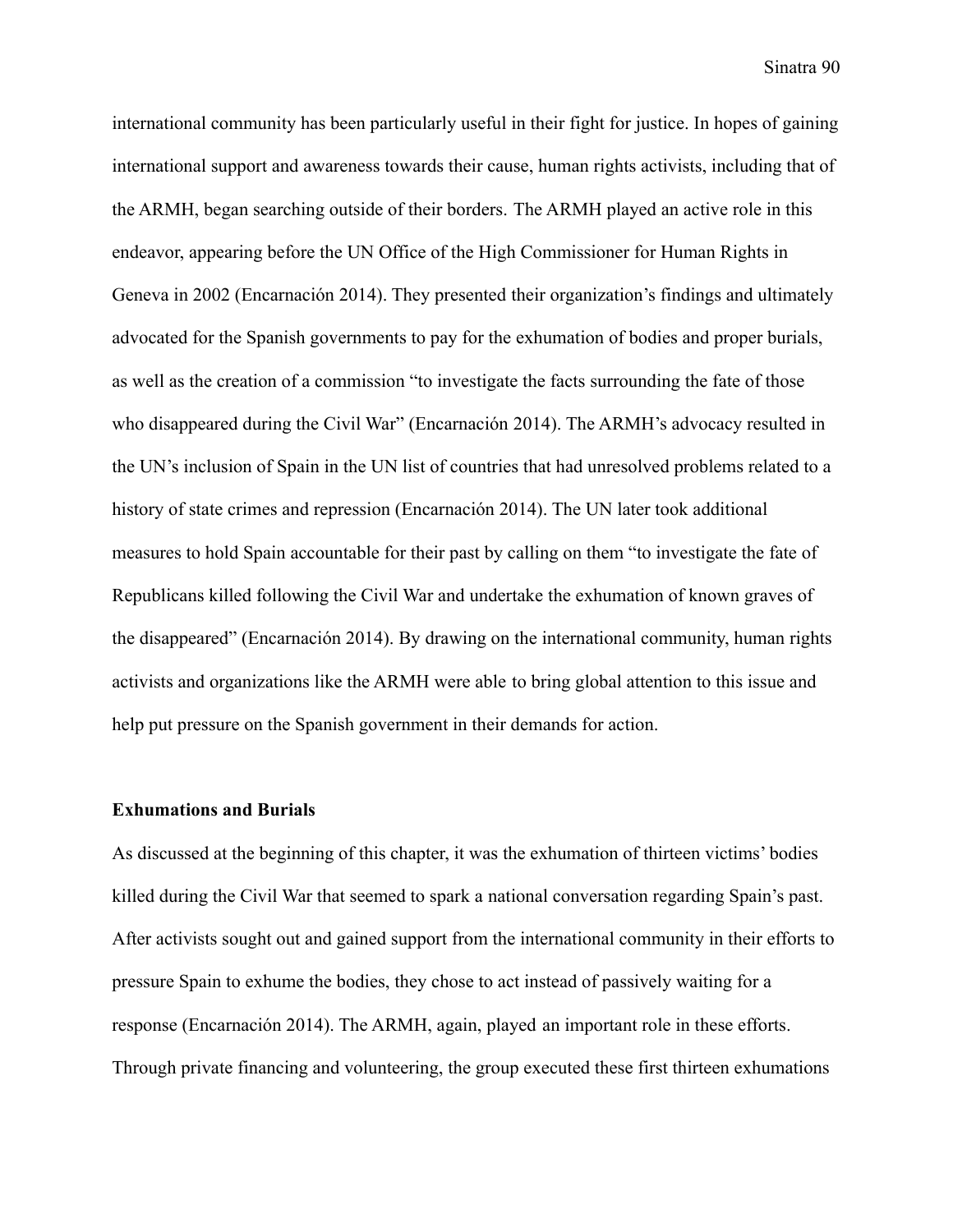in October 2000 that gained national and international attention (Encarnación 2014). A mere six years later, the ARMH alone exhumed "some forty gravesites containing the remains of 520 bodies" (Encarnación 2014). While this is a significant and noteworthy milestone, it is thought that there are still approximately 30,000 bodies lying in mass graves scattered across the country yet to be exhumed (Adler 2004).

The exhumations and reburials have released a flood of storytelling about events such as the killing of the Poyales del Hoyo women. The bodies have a kind of eloquence that gives permission, even encourages, that the long silence be broken and that the repressed memories be spoken aloud and re-engaged. Clandestine killings cease to be secret with the "testimony" and materiality of corpses, often with marks identifying the means of death. Oddly perhaps, human remains are more enduring, and more persuasive, than a living person's memory and testimony. The story told by the bodies in light of competing truth claims offers irrefutable evidence of what occurred in the villages; it renders any denials impossible.

# **Historical Memory Law:**

In 2006, the government introduced a "Bill in order to recognize and extend the rights, and to establish measures in favour, of those that suffered persecution or violence during the Civil War and the dictatorship," resulting in the creation of the 'Historical Memory Law (González 2009, 181). In González's words, "This law intends to remember the spirit of reconciliation and concord that made possible the political Transition from dictatorship to democracy and that allowed the Constitution of 1978 to be written, the best model of coexistence in the whole of Spanish history" (González 2009, 181). As stated by González, the bill details a variety of measures including: (1) Improving the economic rights of the families of the victims and granting the families of

those that were killed in defence of democracy the right to economic indemnification.

(2) Making possible the location and identification of the disappeared as a final demonstration of respect towards them.

(3) Eliminating the symbols and monuments of the Civil War and the dictatorship because public symbols must be related to encounters, not confrontations.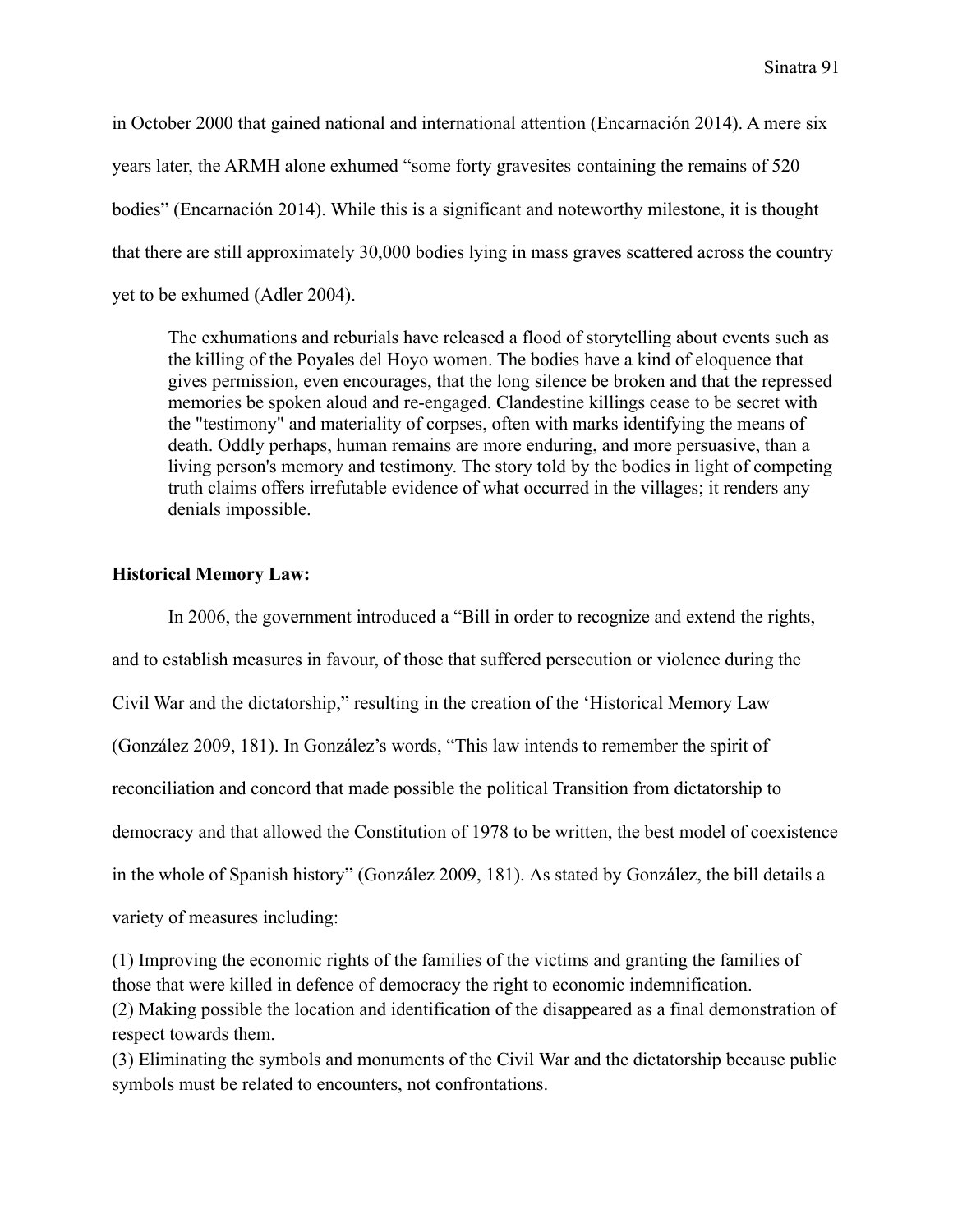(4) Special recognition towards the volunteers of the International Brigades and the citizen Associations that distinguished themselves in defending the dignity of the victims. (5) Bettering an understanding of the past because the duty of memory is based on the knowledge of the tragic facts of the past. Therefore, 'knowing in order to remember' seems to be the best motto. For this goal, the following actions are undertaken:

- A Documentary Centre of Historical Memory is created.
- The role of the present General Archive of the Spanish Civil War with a seat in Salamanca is reinforced.
- The recollection of oral testimonies of the victims of the violence in the Civil War and the repression following upon it is facilitated.
- The State will acquire and protect documents on the Civil War and the dictatorship. (González 2009, 182).

These measures are reminiscent of the goals and actions taken by the ARMH, as well as those taken by individual activists beginning during the "time of forgetfulness." As such, we begin to see how activists' work can be realized through formal processes by the state with the building of public consciousness, the creation of a social movement, and the proliferation of work related to this subject.

# **Exhumation of Franco's Body**

But, exhumations of victims killed by Franco are not the only exhumations that have been widely debated. In recent years, the exhumation of Franco himself is of particular significance and has drawn considerable controversy. On October 24, 2019, after months of legal battles, Franco's body was exhumed from El Valle de los Caídos (the Valley of the Fallen), where the former dictator had been laid to rest for over 40 years (Booker 2019). The exhumation of Franco represents a growing national narrative surrounding the need for government action in regards to accountability for the past. And, this action represents a step in the direction towards acknowledgement for this past coupled with tangible action.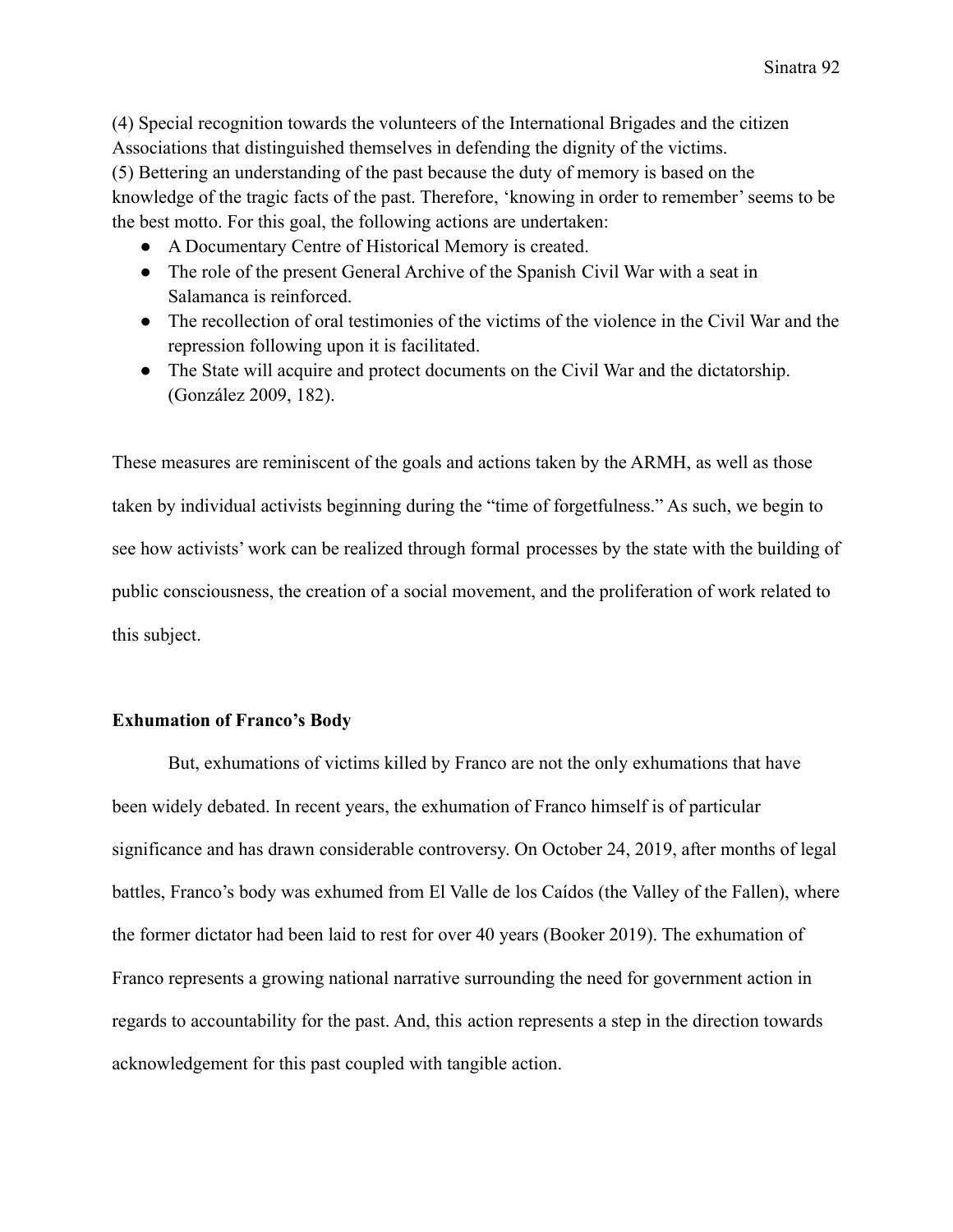Additionally, the removal of Franco's body from Valle de los Caídos has given activists hope that it will result in further exhumations. The burial site is not only home to Franco, but to an additional estimated 33,000 other people, one third of whom remain unidentified (Minder 2019). While some of those buried fought for Franco, opponents of Franco are also buried there (Minder 2019). Specifically, it is known that Republican prisoners of war who constructed the monument, which took 18 years to complete, are among the buried (Minder 2019). As noted by Minder, "Exhuming Franco is very important, but it should also help our society care far more about the many who were dumped in the mausoleum built to the glory of Spain's dictator, without the consent or even the knowledge of their families" (Minder 2019).

## **Conclusion**

The case of Spain presents us with a process of transitional justice that contrasts significantly Argentina's. This being said, Spain's case helps us to understand the significance of informal processes of transitional justice when transitional justice is completely blocked. With more recent actions being taken by the state, it seems that Spain may be following Argentina's footsteps and, hopefully, opening the doors for a formal process of transitional justice that includes prosecutions, among other actions that have been demanded by human rights activists and organizations.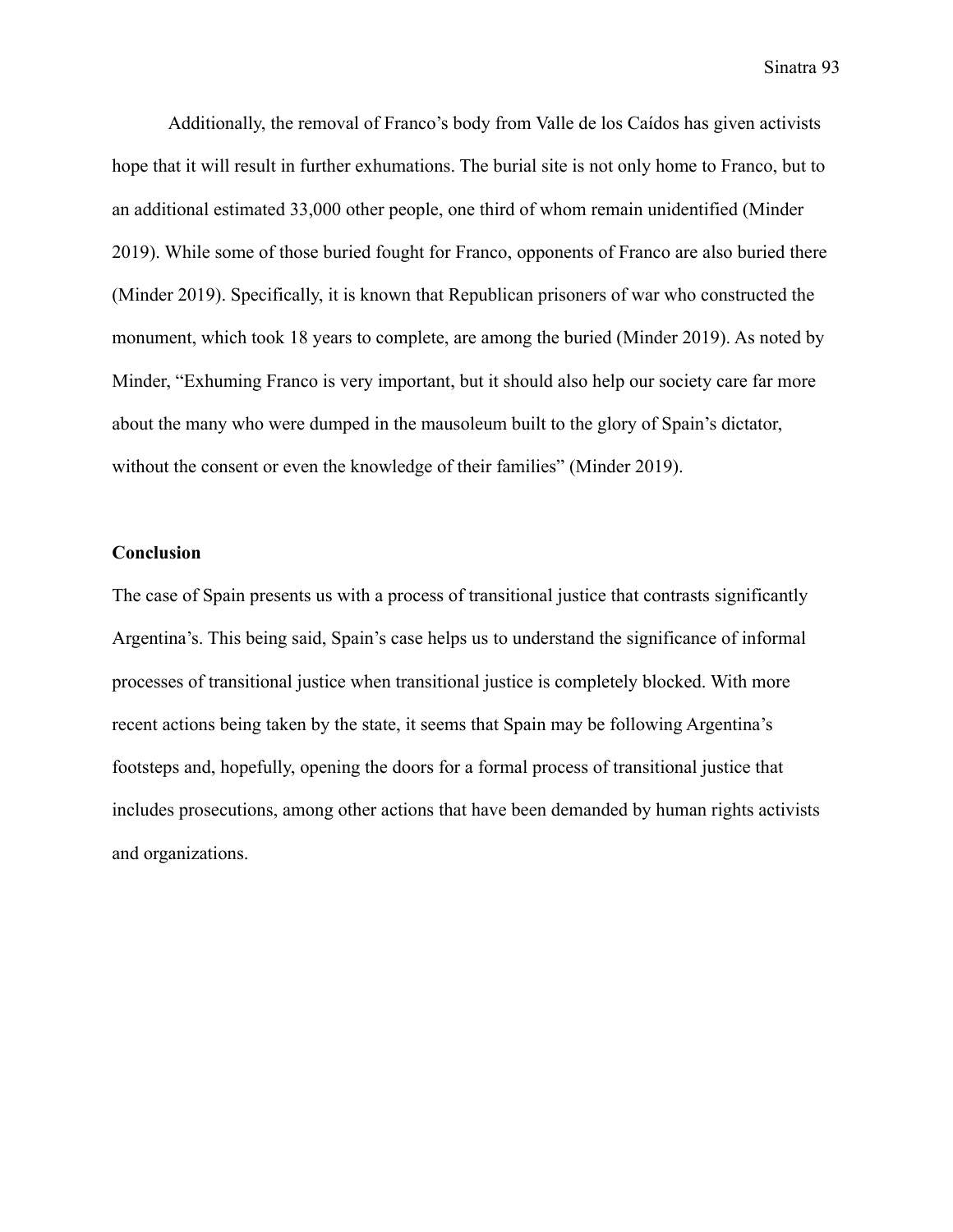#### **Chapter 4**

"We have created a narrative of denial. We think if we own up to our mistakes, something bad is going to happen to us. We're going to get punished. And I'm not doing these projects because I want to punish America. I want us to be liberated from the chains that this history has created" (Raphelson 2018). Bryan Stevensen, founder of the Equal Justice Initiative, made this statement regarding his hopes for the creation of The National Memorial for Peace and Justice. Opened in Montgomery, Alabama on April 26, 2018, Stevensen "wanted the memorial to capture just how brutal the targeted killing of black people was in Jim Crow South" (Raphelson 2018). Influenced by the Holocaust Memorial in Berlin and the Apartheid Museum in Johannesburg, the memorial tackles the historical oppression of black people in America. The mueseum speaks to a growing narrative in which the United States has begun to understand how the history of slavery has led to a cycle of oppression that continues to impact the country.

The creation of this museum is just one example of the new wave of projects and initiatives in the United States that address historical oppression of African-Americans in the country, both historically and today. As this conversation begins to draw increasingly more attention and traction, we see the country begin to question beginning a process of transitional justice. As the United States considers this, I then ask, is there anything we can learn from the experiences of Argentina and Spain? In this thesis I have argued that we must conceptualize transitional justice more broadly so as to include both non-judicial and judicial mechanisms. In addition to this, I now culminate my argument by asserting that we must come to understand transitional justice to also include both formal and informal processes so that even when met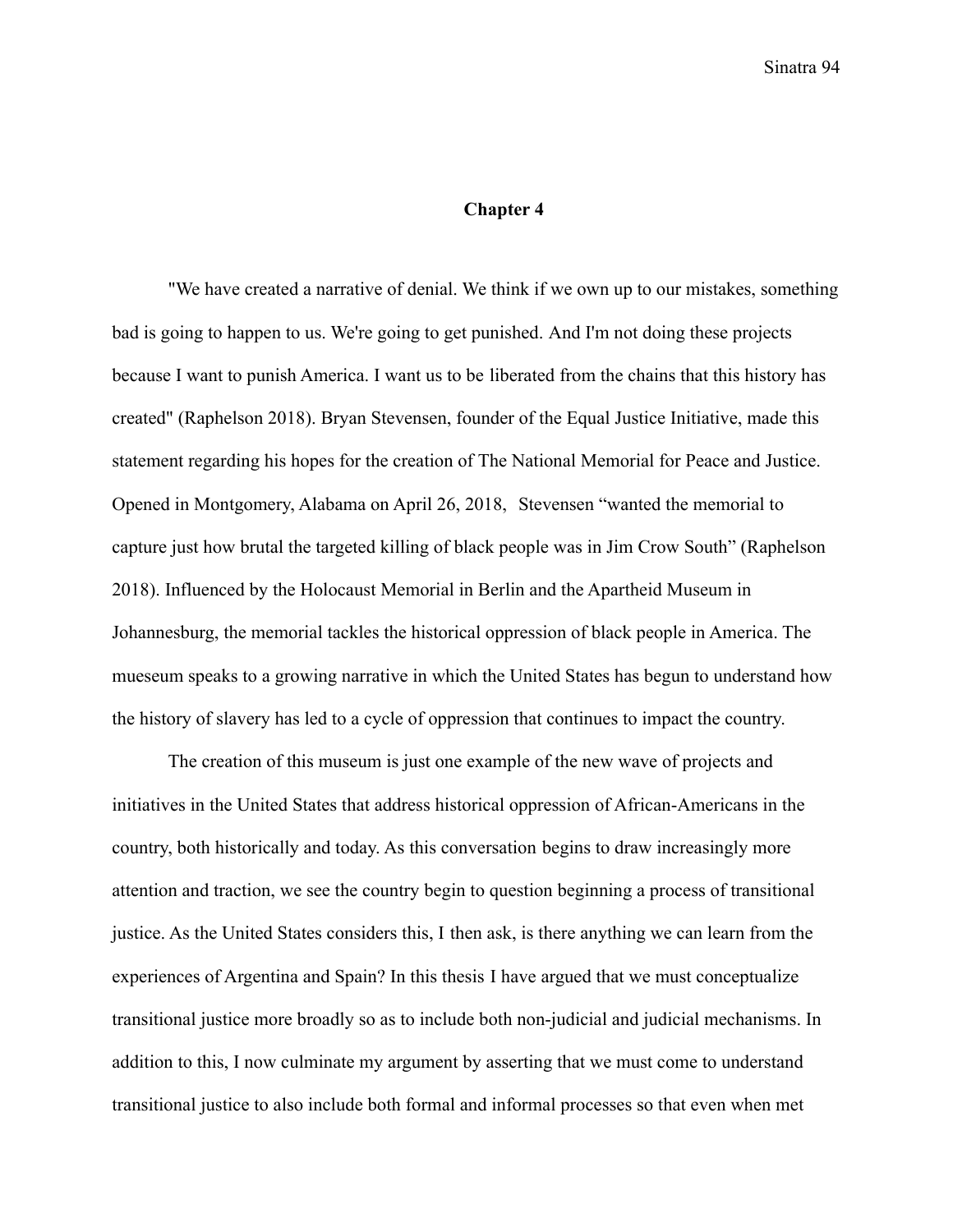with impunity, activists can achieve accountability, justice, and remembrance, among other goals. Argentina, which underwent a formal process of transitional justice, followed by a period of impunity, and then a return to transitional justice, demonstrated how both formal and informal processes of transitional justice are crucial to achieving justice, ensuring remembrance, and holding individuals accountable. Spain, whose process can perhaps be more easily compared to the U.S., has only just begun what seems to be a process of formal transitional justice, as seen through the passing of the historical memory law. Both countries have highlighted that informal mechanisms are equally important to that of formal mechanisms of transitional justice. Specifically, the two cases have highlighted how crucial human rights activists are to both pushing forward a formal process of transitional justice and engaging in an informal process of transitional justice which in itself is significant. I thus turn my attention to what we can learn from the experiences in Spain and Argentina and how they can be applied to the U.S..

## **Part I. The Need for a Social Movement**

Both Argentina and Spain illustrated the importance of memory in ensuring the success of human rights movements and bringing about public consciousness. While the production of the CONADEP *Nunca Más* report proved effective in bringing the public's attention to the full extent of the abuses that occurred at the hands of the state, the work of human rights activists also highlighted the influence of their efforts on the creation of a movement. As Simon and Gready wrote:

Social movements have driven democratisation in various parts of the world and can reasonably be credited as integral to the creation of the contemporary discourse of transitional justice, most notably through victims' movements such as the Madres de Plaza de Mayo in Argentina and the Khulumani Support Group in South Africa. Yet they remain on the margins of transitional justice scholarship and discourse. Social movements are 'collective challenges by people with common purposes and solidarity in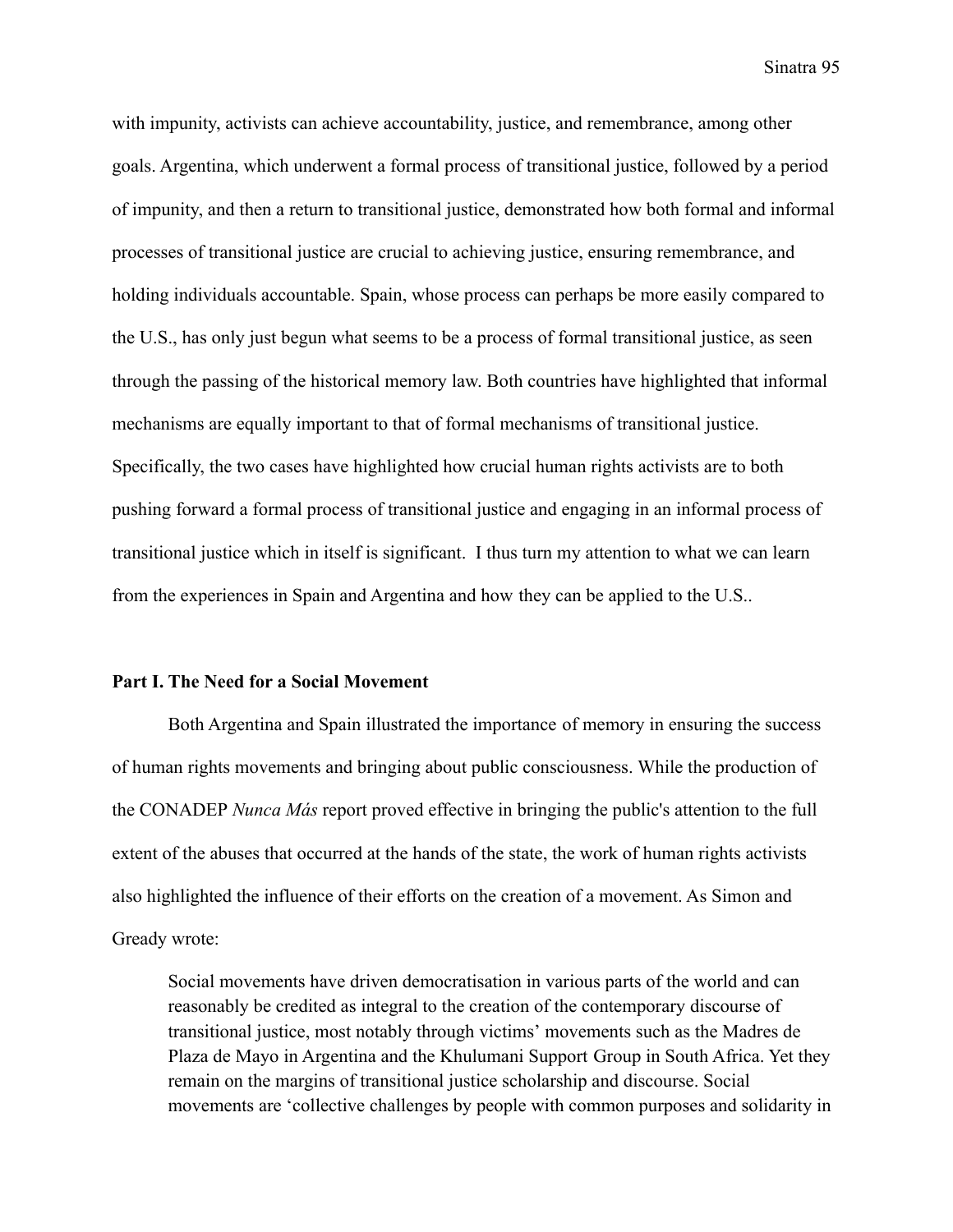sustained interactions with elites, opponents and authorities' through which it is argued the marginalised or otherwise disenfranchised can challenge the dynamics of power in society (Gready and Simon 2017, 958).

While the United State's democracy has remained much more stable than was seen in Argentina, who experienced periods of civil rule punctuated by military dictatorships, the need to challenge authority so as to confront ongoing oppression remains of considerable importance. As Simon and Gready suggest, the work of social movements prove essential in helping to create solidarity amongst all communities so as to push against unjust dominant narratives and achieve justice for those marginalized, forgotten, and oppressed. As such, we begin to see the emergent need for a social movement in the U.S. that aims to achieve this- a turn towards transitional justice. Should the U.S. form a movement that unifies the collective need for change and pushes against a cycle of violence and oppression that black people in America face, they too may find success in achieving transitional justice.

Furthermore, both Argentina and Spain demonstrated the need to bring attention to these issues in order to form a social movement. Again, looking to Argentina and the work of The Madres de Plaza de Mayo, we see the influence of their work on mobilizing the public to act in resistance against the state. Simon and Gready made note of this significance writing:

The Madres de Plaza de Mayo famously used a public space in Buenos Aires to remember their children disappeared by the Argentinian junta. The mothers' weekly marches sought to advance formal justice and challenge cultures of silence, emphasising the importance of performativity to social movement collective action, using vocabularies of emotion rather than those of law. It was a mobilisation that drove a nascent transitional justice practice, including ultimately leading to one of the earliest truth commissions, centred on determining the truth about the disappeared" (Gready and Simon 2017, 963).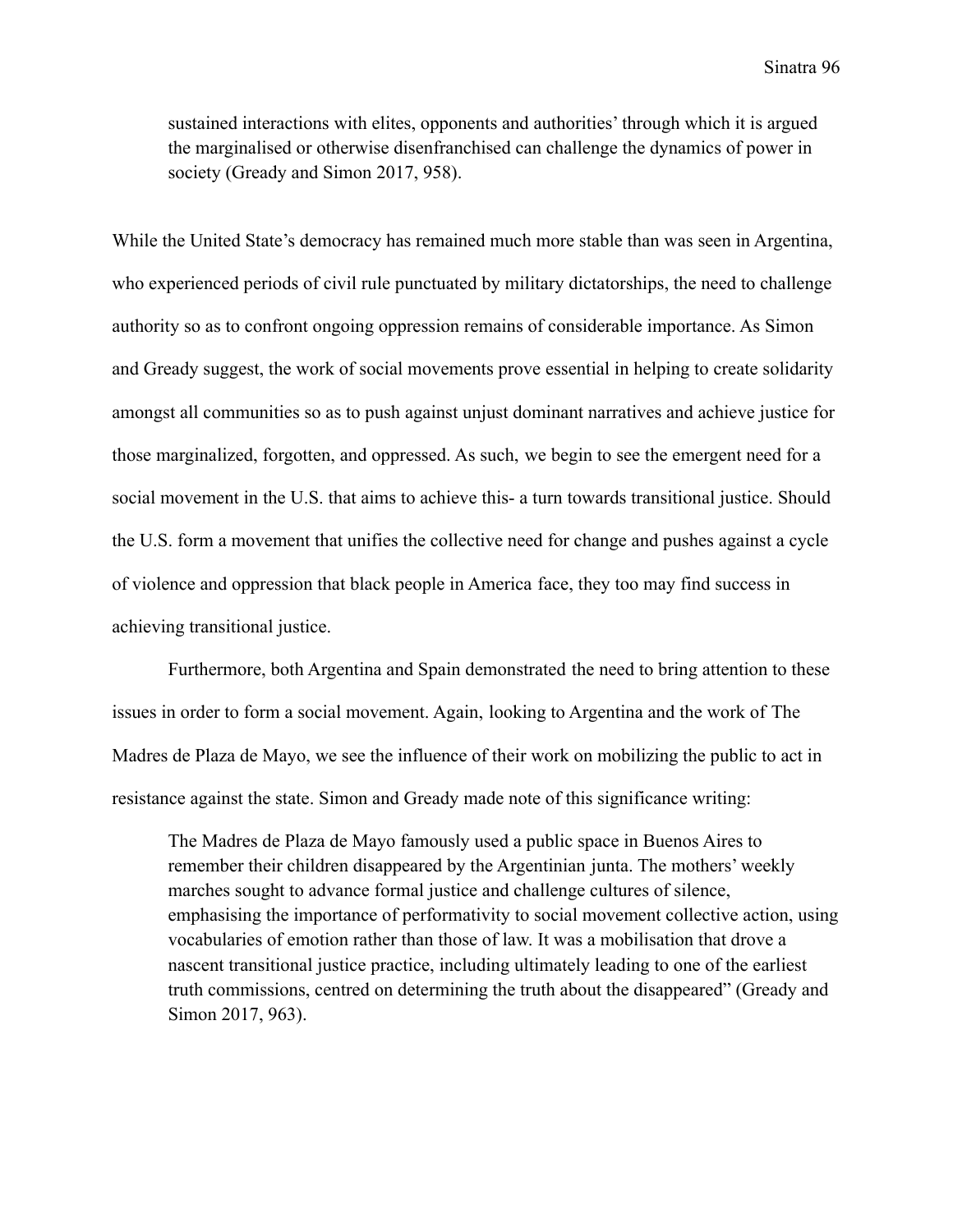The work of the Madres proved that transitional justice can be achieved outside of formal mechanisms. By occupying public space and engaging in a process of remembrance, they were able to draw attention to the widespread disappearances of children under the dictatorship. Equally important, their work inspired a movement that pushed forward formal processes of transitional justice. While this was seen in the prosecutions of the major contributors to the dictatorship as well as the creation of truth commissions, the Madres work became influential again when later faced with a period of impunity for the past human rights abuses by the government. It was during this period in which transitional justice was blocked that the Madres continued to push against this impunity, as seen through their continued marches, public presence, and demands for justice. Simultaneously, this period resulted in the emergence of other human rights activists who innovated their practices and held perpetrators accountable through non-legal means, as seen through the escrache movement and the work of H.I.J.O.S. and Grupo de Arte Callejero (GAC). The U.S. has arguably existed in this realm of impunity in which no transitional justice process has begun or been allowed to grow in a formal manner. As such, through the use of a social movement, it is possible the U.S. could find similar success in mobilizing the public and demand action, as has been seen in the other two cases.

## **Part II. Building Consciousness through Initiatives**

While many Americans have been taught to understand America's birth as having begun when 102 English people traveled and settled in the "New World" in 1620, slaves had already occupied America (Shah and Adolphe 2019). A year earlier, the first 20 enslaved Africans had been forcibly brought to the new British colony. But, for centuries, American history has only focused on the former narrative. As Michael Guasco stated, "Historians, elected political figures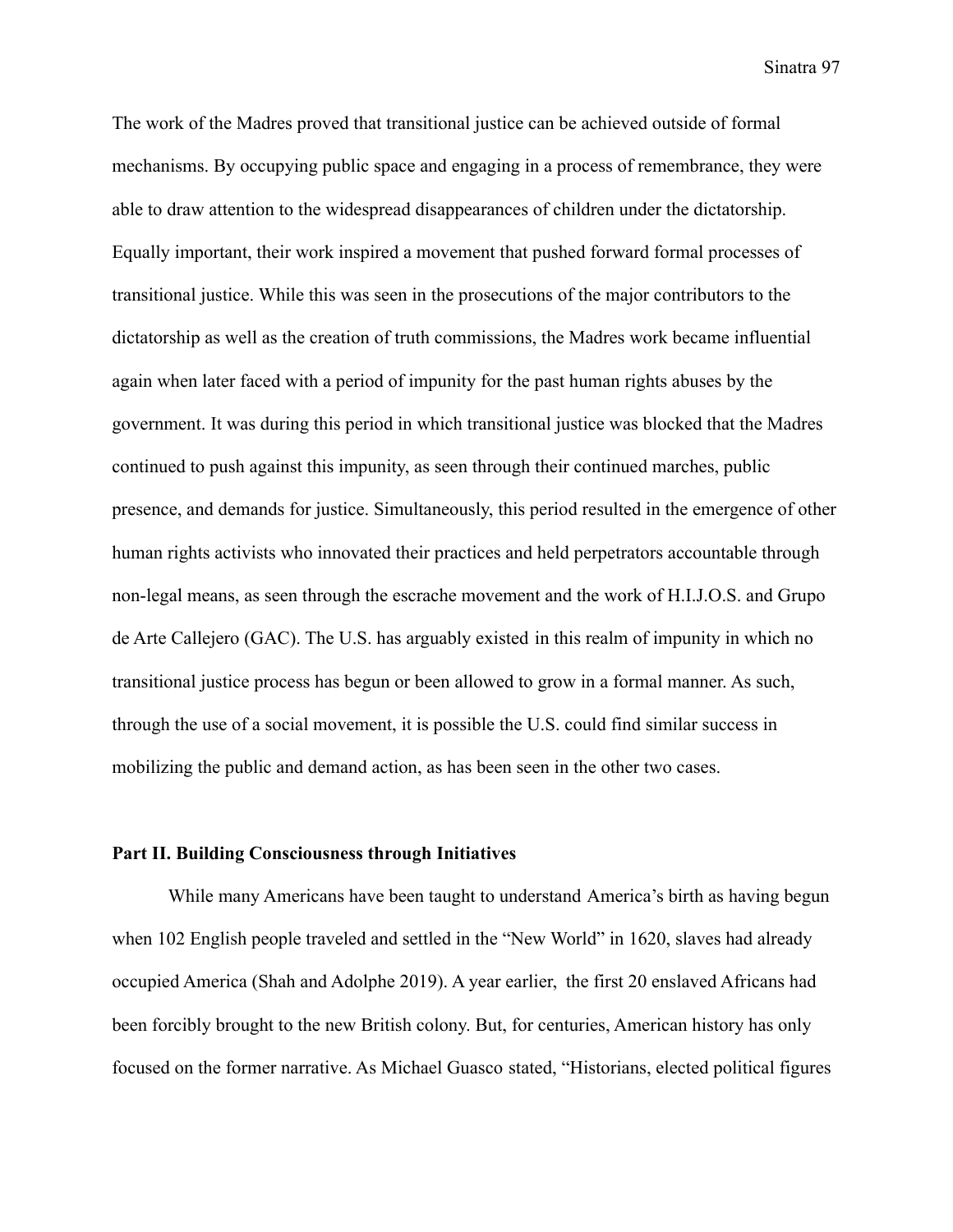[and] community leaders would prefer to sort of imagine the United States as a kind of mythic, Anglo-Saxon Christian place" (Shah and Adolphe 2019). Additionally, the passing of the 13th Amendment following the end of the Civil War, has been championed as ending slavery and allowing for the creation of an "equal" America, but has not actualized the creation of a society in which equality exists for blacks and their white counterparts. Passed on January 31, 1865, the 13th Amendment states that, "Neither slavery nor involuntary servitude, except as a punishment for crime whereof the party shall have been duly convicted, shall exist within the United States, or any place subject to their jurisdiction" ("The 13th Amendment of the U.S. Constitution"). Of course, the institution of "Jim Crow laws; poll taxes; voting rights; segregation; and work camps like the Parchman Farm in Mississippi" ensured that black people in America remained oppressed second-class citizens. Similar to what we saw in Spain, the period of silence in the United States has lasted for centuries. America has struggled to both understand our slave past as well as the ongoing effects of what resulted in not dealing with this past. As Boris Bittiker writes,

"To concentrate on slavery is to understate the case for compensation, so much so that one might almost suspect that the distant past is serving to suppress the ugly facts of the recent past and of contemporary life. In actuality, slavery was followed not by a century of equality but by a mere decade of faltering progress, repeatedly checked by violence" (Bittker 1973, 50).

With this lack of understanding, we have seen the urgent need for a reexamination of this past so as to raise consciousness surrounding this past and its effects on our present and future.

Looking to Spain, we see how the work of scholars and historians helped to ensure a wealth of information regarding the events of the past were documented despite the government's lack of investigations. This information paired with the support of organizations like the ARHM helped to disseminate information to the public and create a narrative that challenged the official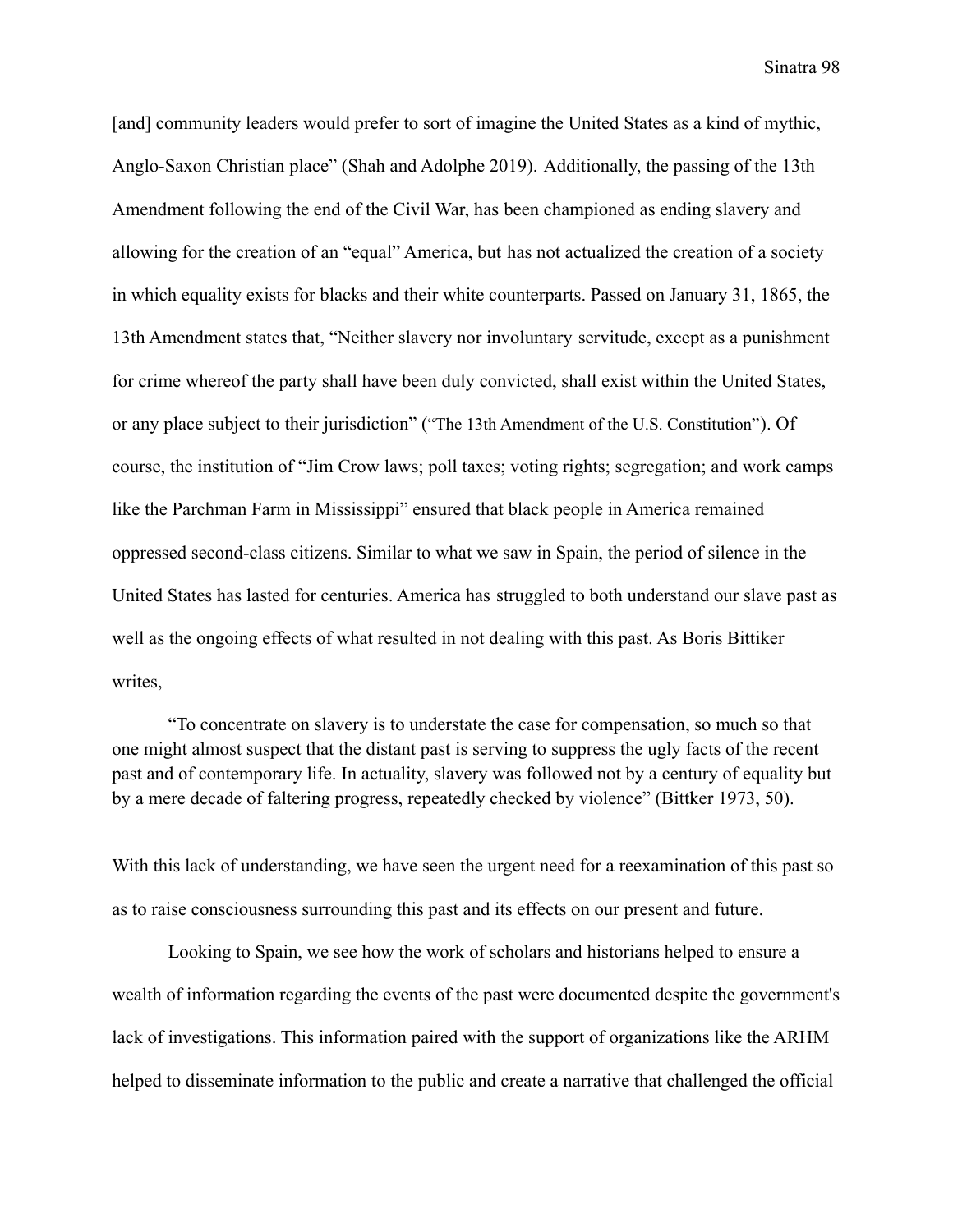one that was espoused for decades. As such, we see how important the combination of knowledge and social movements becomes for human rights activists in attempting to force the public, and government, to reexamine the past and undergo a process of transitional justice.

The U.S. seems to have begun to try and rewrite this history. The 1619 Project, a long-form journalism project published by the New York Times is one clear example of this attempt to push forward a shift in narrative, education, and knowledge surrounding America's past. As stated by the editor of the *New York Times Magazine*, Jake Silverstein, "The goal of The 1619 Project is to reframe American history by considering what it would mean to regard 1619 as our nation's birth year. Doing so requires us to place the consequences of slavery and the contributions of black Americans at the very center of the story we tell ourselves about who we are as a country" (Riley 2020, 1). Through the creation of a series of podcasts, books, and articles, the 1619 Project aims to expose current and future generations to a new narrative regarding the history of slavery and its impacts on society today. However, a simple search of scholarly works on this project reveals a clear lack of embracement regarding the project. The article "The 1619 Project: Believe Your Lying Eyes" written by Seth Forman includes the following passage that take direct issue with the project stating:

The 1619 Project tells us to pay no attention to the historical legacy that gave birth to the nation's remarkable transformation. Instead, it depicts an America in which racism is so deeply rooted in every event and time period that these changes are simply not to be believed. It was not just that blacks were no more free after the Revolutionary War than before it. The Revolutionary War was fought specifically to keep blacks in chains, to rescue slavery from a certain British onslaught. The Founders didn't just fail to apply the Constitution's revolutionary principles to blacks, they enshrined slavery—without even saying the word—in that document for the next century...We eat too much sugar in our diets today because slavery made "white gold" plentiful. We have more people in jail than other developed countries because "[s] lavery gave America a fear of black people and a taste for violent punishment." And on it goes (Forman 2020, 7).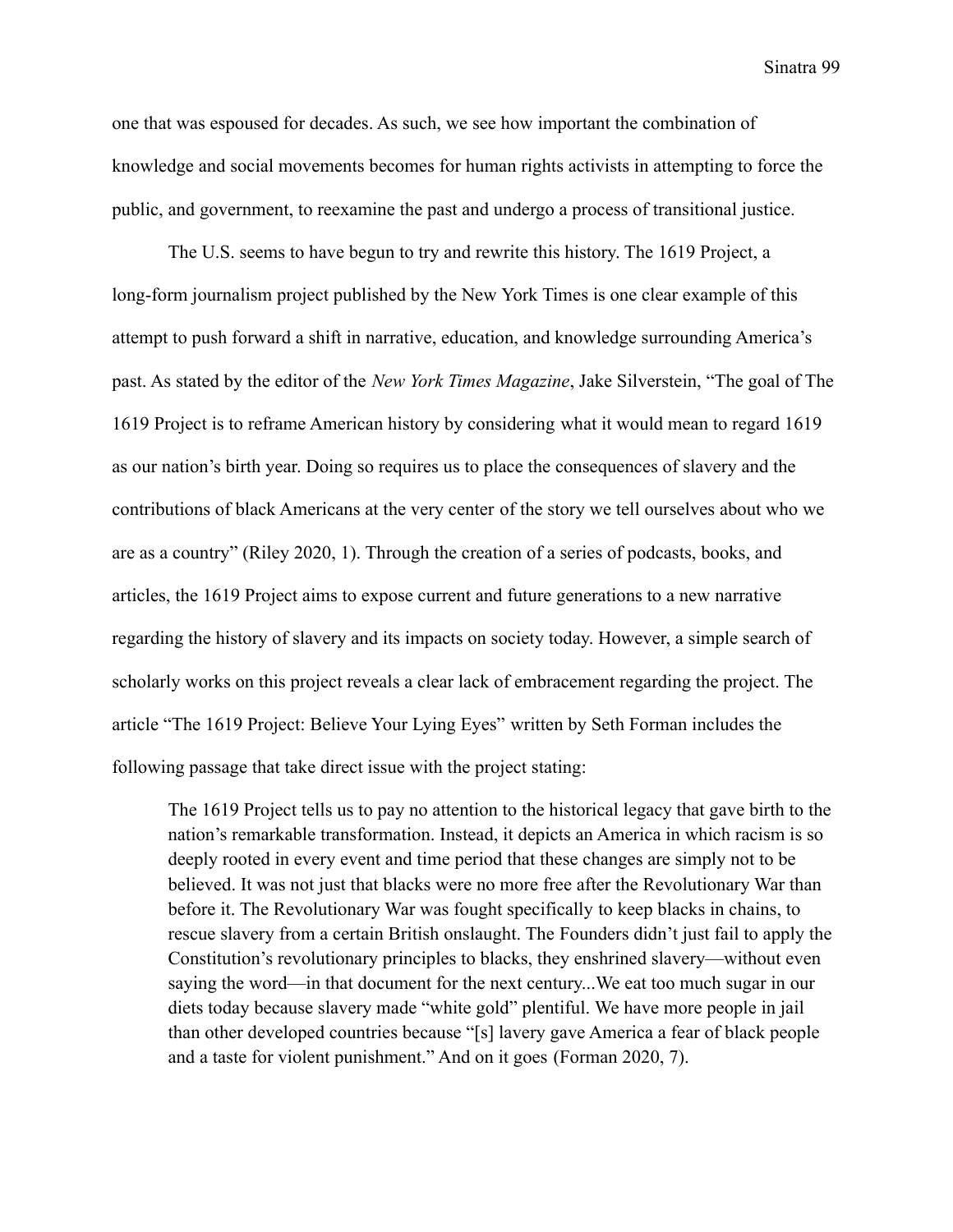Forman's article is only one of many that attacks the work of the project, citing historical inaccuracy and false claims that slavery has impacted oppression that may or may not exist for black people in America. As such, we begin to see that while these initiatives have begun, they have yet to be accepted by the entire public. In order for the public to truly reexamine history, we would likely need an explosion of similar projects and initiatives combined with the aforementioned social movement, as was seen in Spain and Argentina.

## **Part III. The Use of Art and Film**

Both Spain and Argentina utilized art and film as a way to bring attention to issues of abuse as well as call for the need for accountability and justice. Looking to Spain, we saw the films *Franco's Forgotten Children* aired in 2002 contribute to the rise in awareness regarding the systematic trafficking of children during the Franco dictatorship. An abuse that went largely unknown until the early 2000s, the film both called out the need to address this issue as well as reexamine the past as a whole. A more recent Spanish film that confronts the country's dark past is the 2018 documentary *The Silence of Others* which helped to provide insight into the modern struggle for justice in the country. Through highlighting personal stories, this film looks at the active role human rights activists have taken in pursuing independent exhumations, which are in themselves significant, as well as seek out legal justice through international actors, specifically that of Argentine judges.

The success and influence of these works has led to the question of whether a similar form of activism through art and film can be taken by the U.S.. The film 13th has been one example of an attempt to highlight injustices in the U.S. that have continued despite the passing of the 13th Amendment. As explained by Vanessa Lopez-Litttleton and Arto Woodley,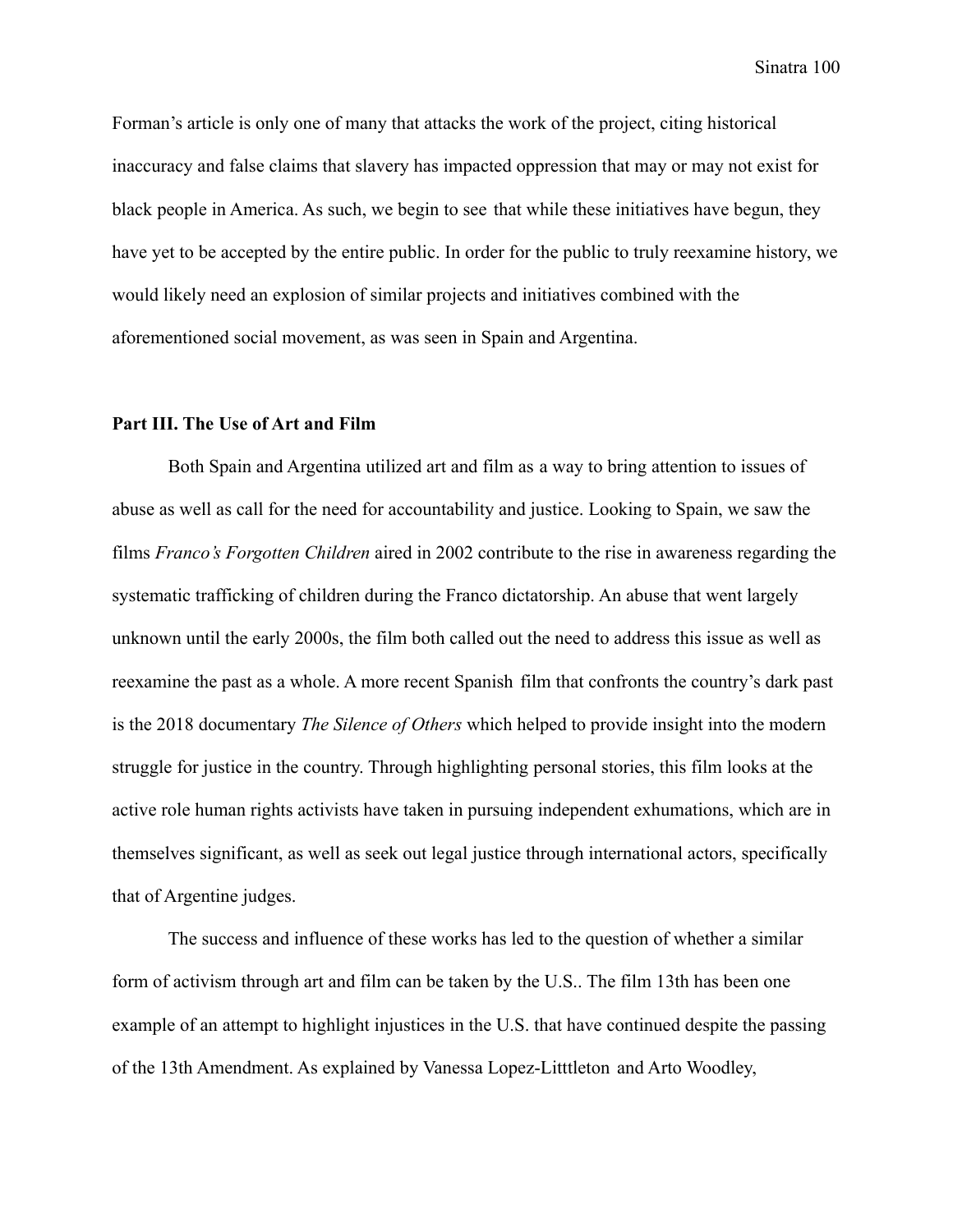From an egalitarian perspective, if all people are equal with equal rights and opportunities, then the plight of the African American over the course of several centuries is in contrast to this fundamental belief. In this regard, 13th supports the need for a public health agenda focused on the criminalization, marginalization, and systematic oppression of African Americans in the United States. Resultantly, there is an increasing need to collect data on police violence against African Americans as well as the development of an effective public health agenda that eliminates disparate health and social outcomes. These proposals are supported by the tragic deaths of Trayvon Martin; Eric Garner;, Tamir Rice; Jason Harrison; Laquan MacDonald; Oscar Grant; Philando Castile; Freddie Gray; Sam Boise; and many others who have fallen prey to a system that fails to honor their bodies (Lopez-Littleton and Woodley 2018, 417).

# **Part IV: A Push for Formal Action**

Argentina has demonstrated the most robust approach towards transitional justice which has combined both formal and informal processes of transitional justice to confront this past. As Spain seems to be heading towards a similar path, in which a process of informal transitional justice has begun to occur and a formal one is being called for, we thus look to what a formal action, if any, has been taken in the U.S.

While reparations have largely been called for in the U.S., and should certainly be considered when looking at what formal mechanisms may need to take place, these cases have resulted in very little success and actualization. Instead, we have seen the beginnings of pushes towards more symbolic actions. Of these includes the introduction of a joint resolution by members of the Virginia General Assembly in 2007 "atoning for Virginia's part in the enslavement of African and calling for racial reconciliation" (Balfour 2011, 12). This introduction of this bill into the former capital of the Confederacy is certainly symbolically significant, yet initial language that directly addressed the linkage of this past to current oppression was ultimately cut from the final resolution (Balfour 2011). As such, we see how governments, in this case state governments, have begun to consider this past in relation to the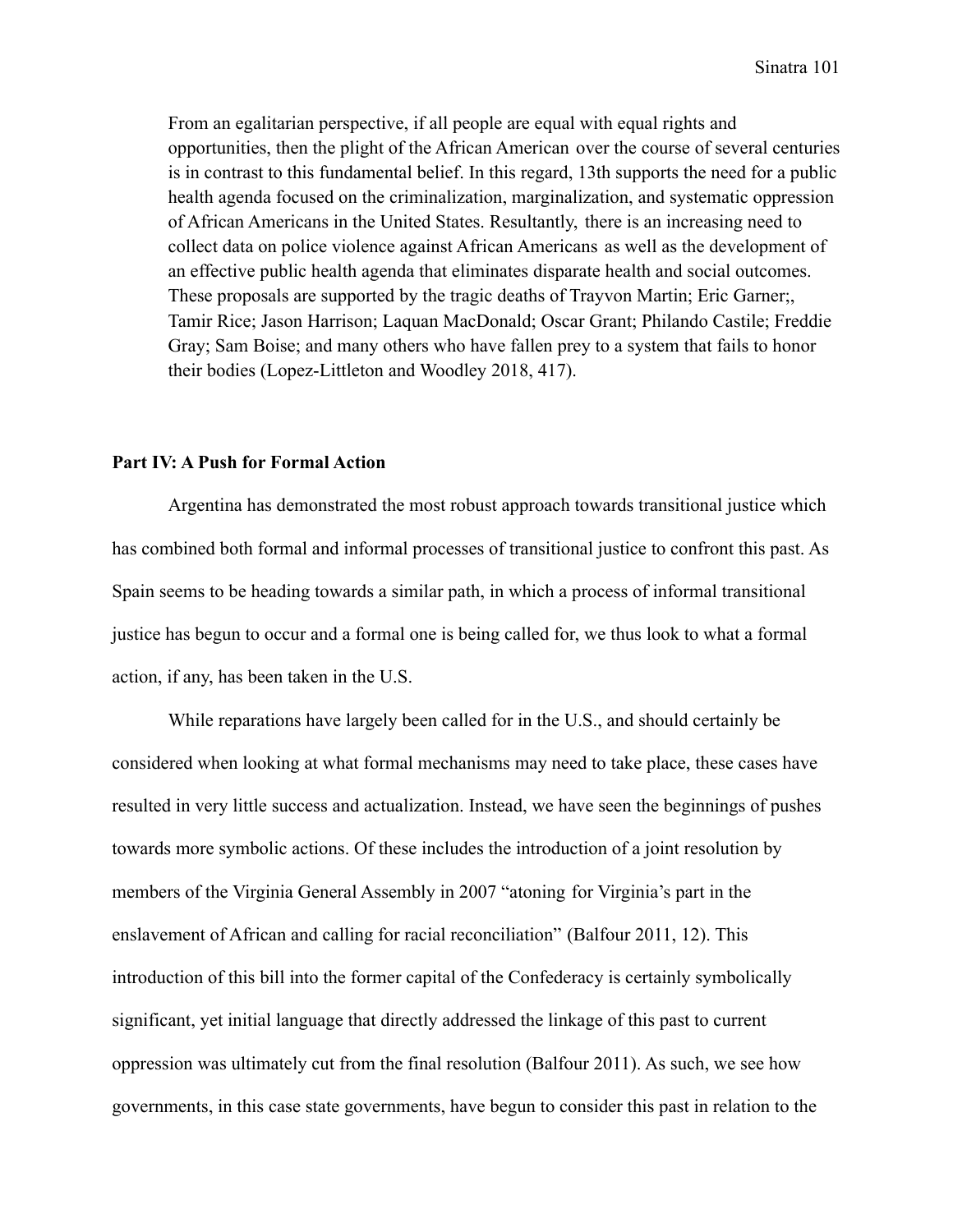present. Yet, these actions remain primarily symbolic, and not as robust as even possible for that of symbolic actions. The removal of Confederate statues is another example that could be pointed to, whose removal has been successful in some locations and fervently protected in others. As such, we ultimately see the potential for institutional action, but the lack of real and meaningful action in the present.

## **Conclusion**

A 2019 survey conducted by the Pew Research Center found that 63% of Americans believe that the legacy of slavery still affects the position of black people in American society today either a great deal or a fair amount (Horowitiz et.al. 2021). The survey also found that, "more than four-in-ten U.S. adults (45%) think the country hasn't gone far enough in giving black people equal rights with whites" (Horowitz et.al. 2021). While the survey indicates disparities between racial groups, the results still represent a strongly held belief that there is something deeply wrong in the U.S. today in regard to racial injustices in America today and their linkages to the country's slave past. As the U.S. seems to call for a process of transitional justice, our examination of Argentina and Spain helps us to understand what this may look like. Ultimately, I have argued that the work of human rights activists, who can form social movements, challenge official dominant narratives, achieve accountability and justice outside of institutions, and engage in a practice of remembrance prove essential in the process of transitional. Both as a formal and informal process, transitional justice mechanisms should be understood in broad terms that embrace emergent and alternative (ie. not sole judicial-mechanisms) that may have been preferred when the practice first emerged, and by some theorists today such as Teitel. Yet, it is through the combination of these practices, the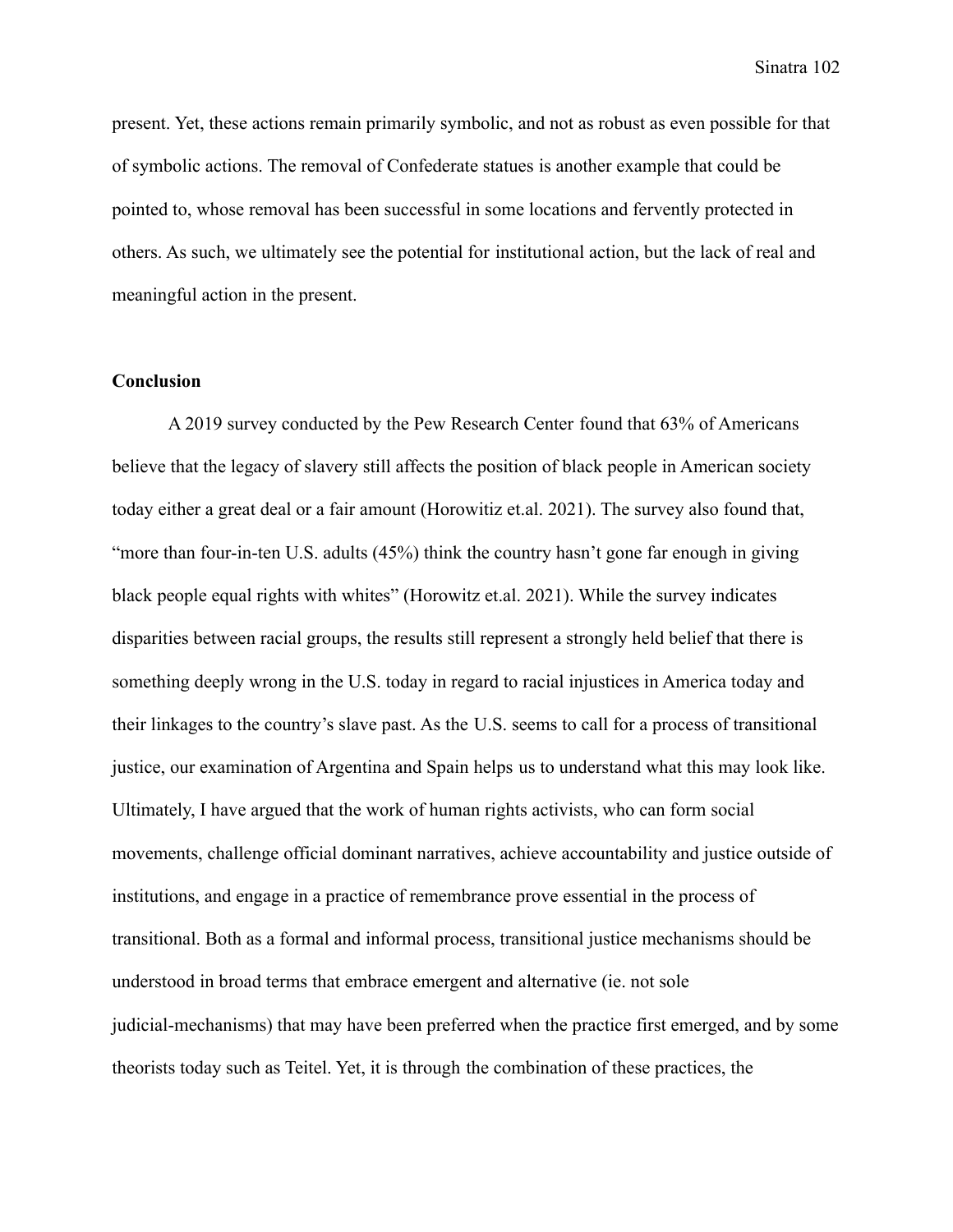combination of non-judicial and judicial mechanisms, of formal and informal processes of transitional justice, that perhaps would create the best model for contemporary transitional justice practices and conceptualizations.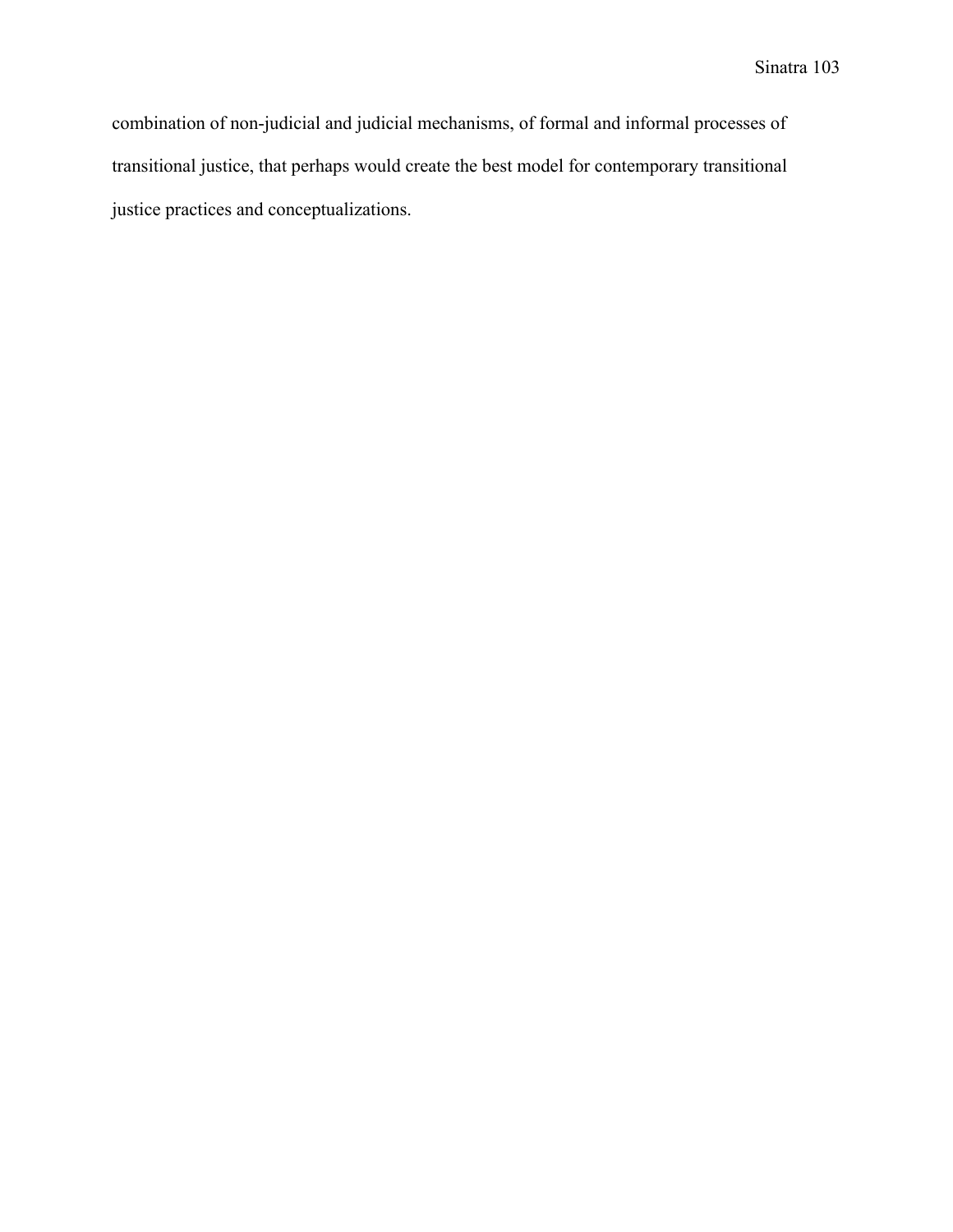# **Bibliography**

Adler, Katya. "Europe | Spanish Fight over Poet's Remains." *BBC News*, BBC, 4 Mar. 2004, news.bbc.co.uk/2/hi/europe/3522653.stm.

Aguilar, Paloma. "Unwilling to Forget: Local Memory Initiatives in Post-Franco Spain." *South*

*European society & politics* 22, no. 4 (2017): 405–426.

Akos Kopper. "Why Guernica Became a Globally Used Icon of Political Protest? Analysis of Its

Visual Rhetoric and Capacity to Link Distinct Events of Protests into a Grand Narrative."

*International journal of politics, culture, and society* 27, no. 4 (2014): 443–457.

Alba, Víctor. *Transition in Spain : from Franco to democracy* New Brunswick, N.J: Transaction

Books, 1978.

Alfonsín, Raúl. "TRANSCRIPT OF ARGENTINE PRESIDENT'S SPEECH." *The New York Times*, The New York Times, 11 Dec. 1983,

www.nytimes.com/1983/12/11/world/transcript-of-argentine-president-s-speech.html.

Almqvist, Jessica., and Carlos D. Esps̤ito. *The Role of Courts in Transitional Justice Voices from*

*Latin America and Spain,* Milton Park, Abingdon, Oxon ; Routledge, 2012.

Amir, Ruth. "Film Reviews: Franco's Forgotten Children and Give Me Back My Child."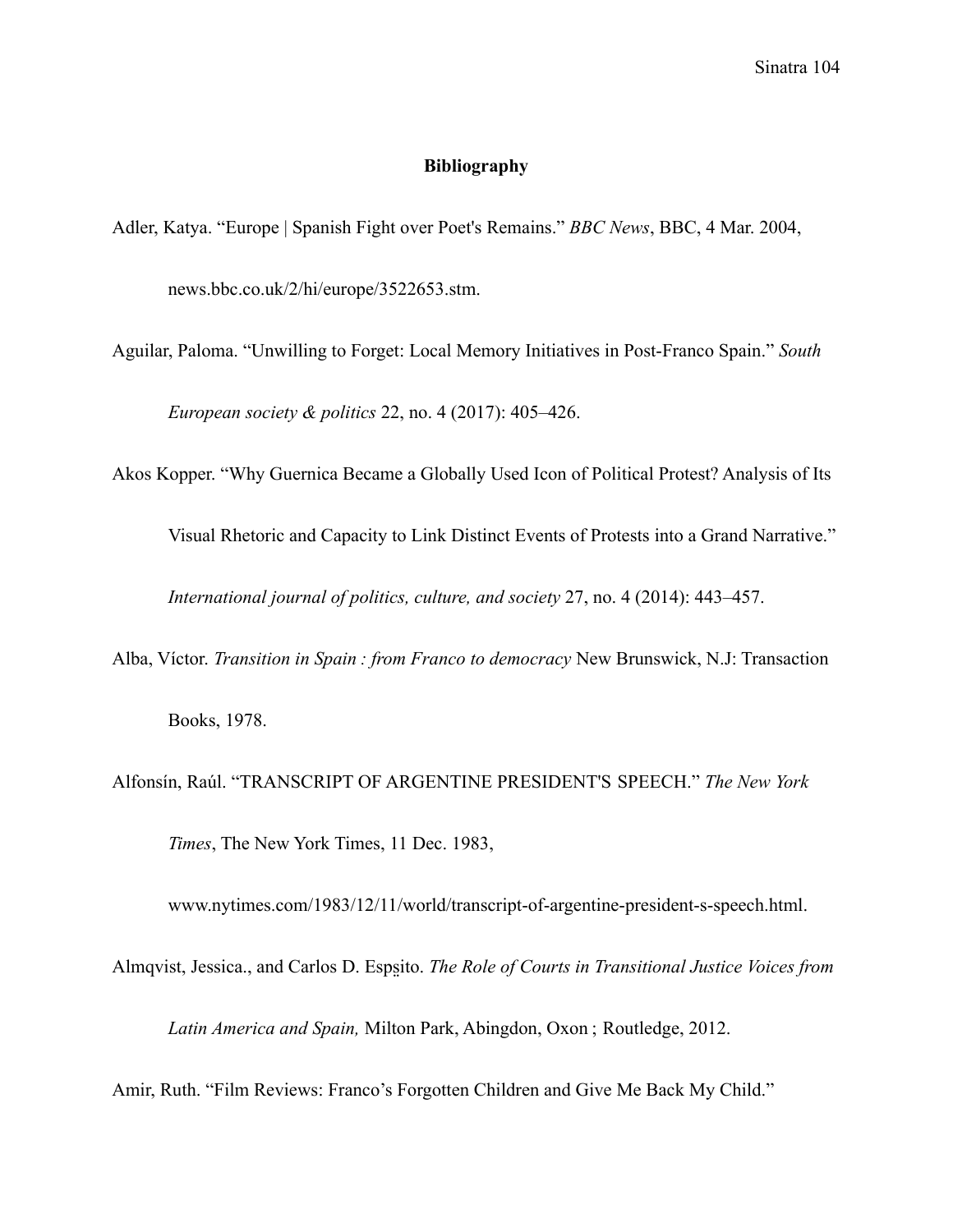*Genocide studies and prevention* 10, no. 1 (2016): 124–128.

"Argentina Declassification Project: History." Office of the Director of National Intelligence.

Arthur, Paige. "How 'Transitions' Reshaped Human Rights: A Conceptual History of

Transitional Justice." *Human rights quarterly* 31, no. 2 (May 1, 2009): 321–367.

Balfour, Katharine Lawrence. *Democracy's Reconstruction : Thinking Politically with W.E.B.*

*Du Bois* New York: Oxford University Press, 2011.

Bass, Gary. (2000). *Stay the Hand of Vengeance: The Politics of War Crimes Tribunals*. PRINCETON; OXFORD: Princeton University Press.

Bittker, Boris. "THE CASE FOR BLACK REPARATIONS." *Business and society review.innovation* (1973): 48–.

Booker, Brakkton. "Spain Moves Dictator Francisco Franco's Remains, After Months Of Legal

Battles." *NPR*, NPR, 24 Oct. 2019,

www.npr.org/2019/10/24/773022042/spain-moves-dictator-francisco-francos-remains-aft er-months-of-legal-battles.

Boyd, Carolyn P.. "The Politics of History and Memory in Democratic Spain." *The Annals of the American Academy of Political and Social Science* 617, no. 1 (2008): 133–148.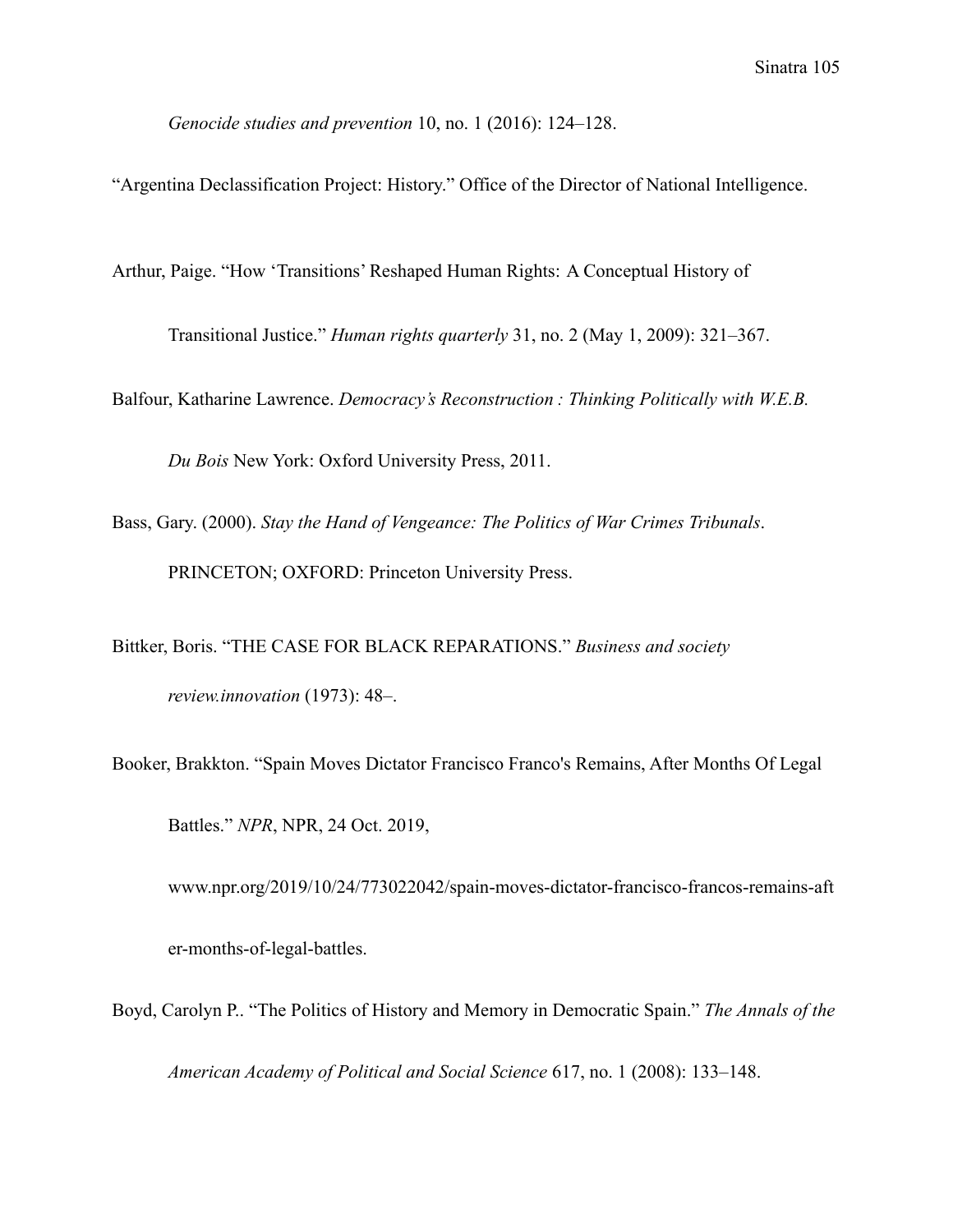Carey, Henry F. *Reaping What You Sow a Comparative Examination of Torture Reform in*

*the United States, France, Argentina, and Israel* Santa Barbara, Calif: Praeger, 2012.

Chapman, Audrey R., and Patrick Ball. "The Truth of Truth Commissions: Comparative

Lessons from Haiti, South Africa, and Guatemala." *Human Rights Quarterly* 23,

no. 1 (2001): 1-43.

Cohen, Stanley. "State Crimes of Previous Regimes: Knowledge, Accountability, and the Policing of the Past." Law & Social Inquiry 20 (1): 7–50. 1995.

Comisión Nacional Sobre la Desaparición de Personas (CONADEP). Nunca Más: Informe de la

Comisión Nacional Sobre la Desaparición de Personas. Buenos Aires: Editorial

Universitaria, 1984.

Dávila, Jerry. *Dictatorship in South America* Chichester, West Sussex, UK: Wiley-Blackwell, 2013.

Davis, Andrea. "Enforcing the Transition: The Demobilization of Collective Memory in Spain, 1979-1982." *Bulletin of Hispanic studies (Liverpool : Liverpool University Press : 1996)* 92, no. 6 (2015): 667–689.

De Greiff, Pablo. "Theorizing Transitional Justice." *Nomos* 51 (2012): 31-77.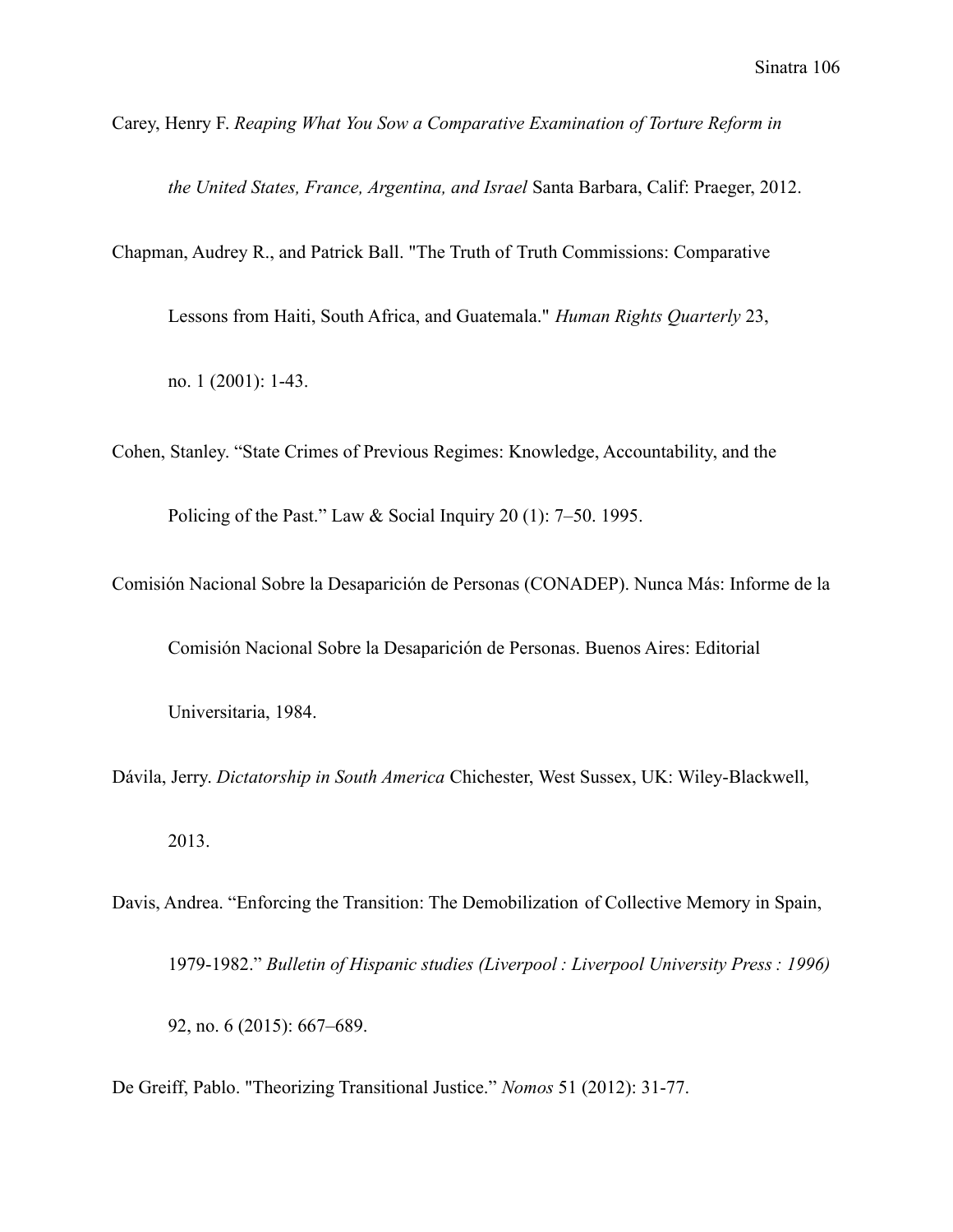Hinton, Alexander Laban. *Transitional Justice : Global Mechanisms and Local Realities after Genocide and Mass Violence* New Brunswick, NJ: Rutgers University Press, 2010.

"Democratization." *Encyclopædia Britannica*, Encyclopædia Britannica, Inc.,

www.britannica.com/topic/democratization.

Encarnacion, Omar G. *Democracy Without Justice in Spain : The Politics of Forgetting* 1st ed.

Philadelphia: University of Pennsylvania Press, 2014.

Enjuto-Rangel, Cecilia, Sebastian Saber, Pedro García-Caro, and Robert Patrick Newcomb, eds.

*Transatlantic Studies: Latin America, Iberia, and Africa*. Liverpool: Liverpool

University Press, 2019. Accessed March 24, 2021.

Escudero, Rafael. "Road to Impunity: The Absence of Transitional Justice Programs in Spain."

*Human rights quarterly* 36, no. 1 (2014): 123–146.

Espinoza, Javier. "Franco's Victims Fight Again in a War of the Obituaries." *The Guardian*,

Guardian News and Media, 14 Apr. 2007,

www.theguardian.com/world/2007/apr/15/spain.theobserver.

Field, Bonnie N. "Transitions to Democracy and Internal Party Rules: Spain in Comparative

Perspective." *Comparative politics* 39, no. 1 (2006): 83–102.

Field, Bonnie N. "Modes of Transition, Internal Party Rules, and Levels of Elite Continuity: A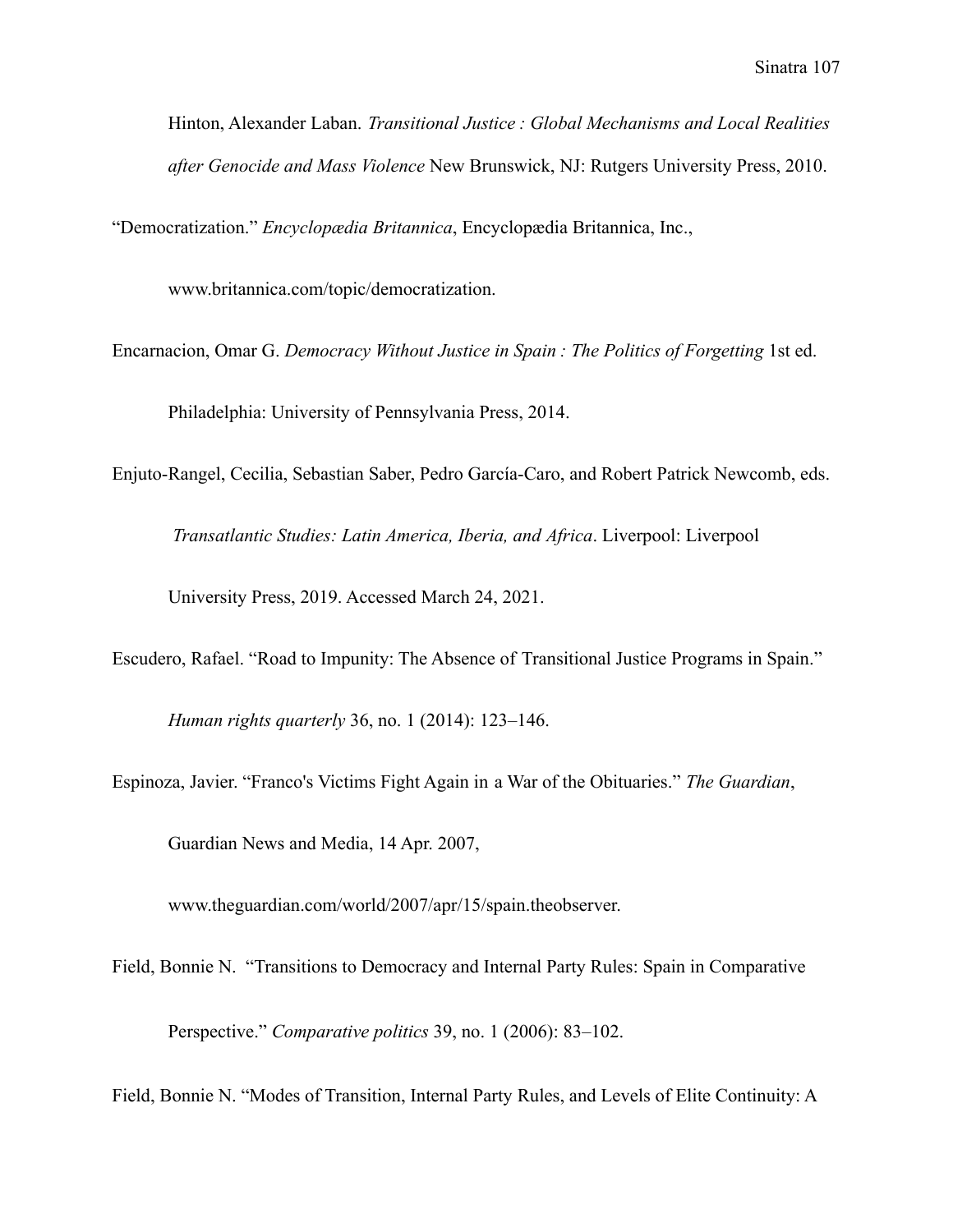Comparison of the Spanish and Argentine Democracies" (2004).

Finchelstein, Federico. *The Ideological Origins of the Dirty War : Fascism, Populism, and*

*Dictatorship in Twentieth Century Argentina* Oxford ;: Oxford University Press, 2014.

Forman, Seth. "The 1619 Project: Believe Your Lying Eyes." *Academic questions* 33, no. 2

(2020): 299–306.

Glaeser, Edward L, Rafael Di Tella, and Lucas Llach. "Introduction to Argentine

Exceptionalism." *Latin American economic review* 27, no. 1 (2018): 1–22.

Goñi, Uki. "40 Years Later, the Mothers of Argentina's 'Disappeared' Refuse to Be Silent." *The Guardian*, Guardian News and Media, 28 Apr. 2017.

González, José M. "Spanish Literature and the Recovery of Historical Memory." *European review (Chichester, England)* 17, no. 1 (2009): 177–185.

Gready, Paul, and Simon Robins. "Rethinking Civil Society and Transitional Justice:

Lessons from Social Movements and 'New' Civil Society." *The international journal*

*of human rights* 21, no. 7 (2017): 956–975.

*Grupo De Arte Callejero: Thought, Practices, and Actions*. Common Notions, 2019.

Horowitz, Juliana Menasce, et al. "Views on Race in America 2019." *Pew Research Center's*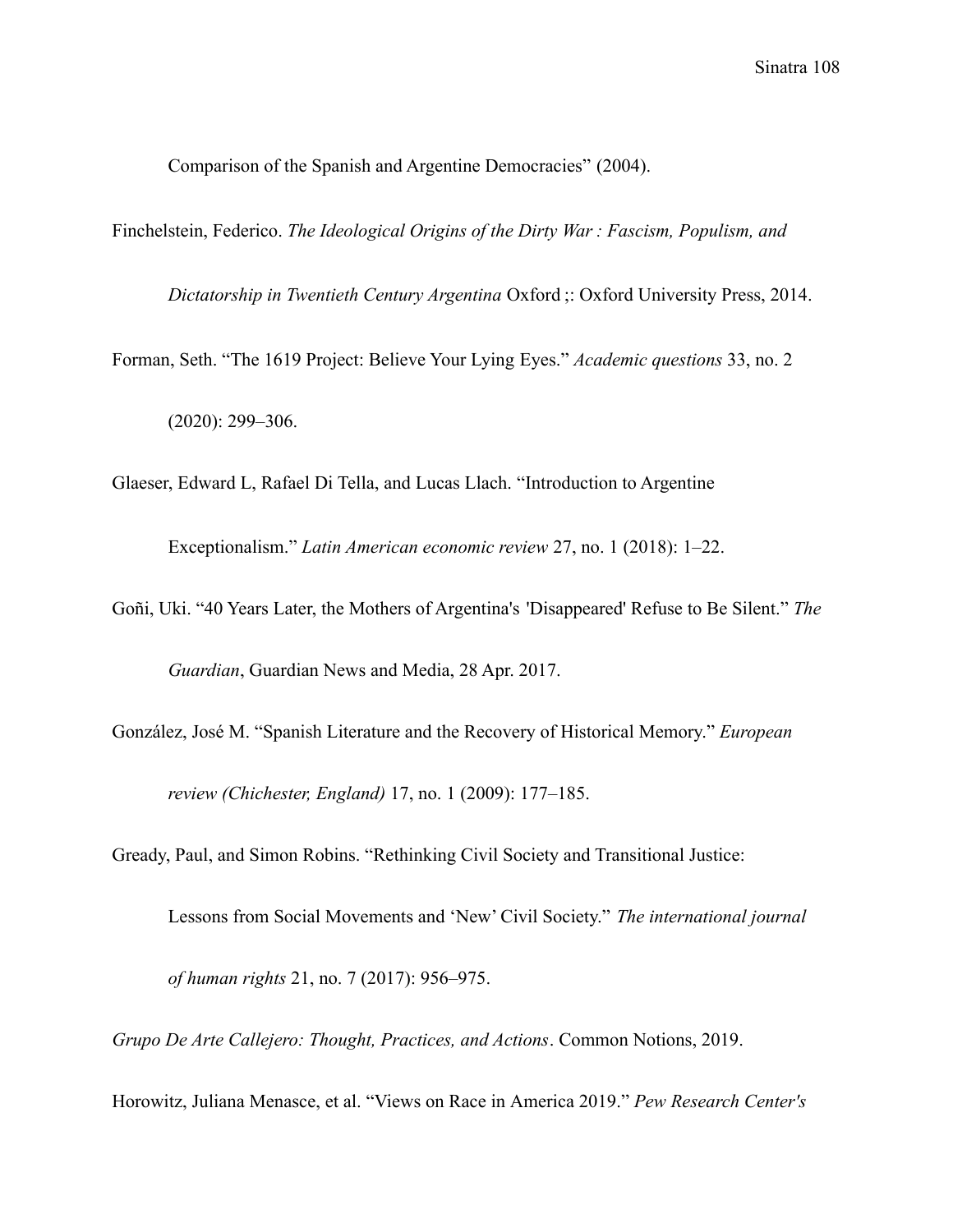*Social & Demographic Trends Project*, Pew Research Center, 16 Mar. 2021,

www.pewresearch.org/social-trends/2019/04/09/race-in-america-2019/.

Humphrey, Michael and Valverde, Estela. "Human Rights Politics and Injustice: Transitional

Justice in Argentina and South Africa." *International Journal of Transitional Justice*,

Volume 2, Issue 1, March 2008, Pages 83–105.

Kauffman, Craig M. "Democratization." *Encyclopædia Britannica*, Encyclopædia Britannica,

Inc., 21 Jan. 2021, www.britannica.com/topic/democratization.

Kenigsberg, Ben. "'The Silence of Others' Review: Franco's Victims Speak Out." *The New York Times*, The New York Times, 7 May 2019,

www.nytimes.com/2019/05/07/movies/the-silence-of-others-review.html.

Lessa, Francesca. *Memory and Transitional Justice in Argentina and Uruguay : Against Impunity*

First edition. New York: Palgrave Macmillan, 2013.

Levitsky, Steven. "From Labor Politics to Machine Politics: The Transformation of

Party-Union Linkages in Argentine Peronism, 1983-1999." *Latin American research*

*review* 38, no. 3 (2003): 3–36.

Lopez-Littleton, Vanessa, and Woodley, Arto. "Movie Review of 13th by Ava Duvernay: Administrative Evil and the Prison Industrial Complex." *Public integrity* 20, no. 4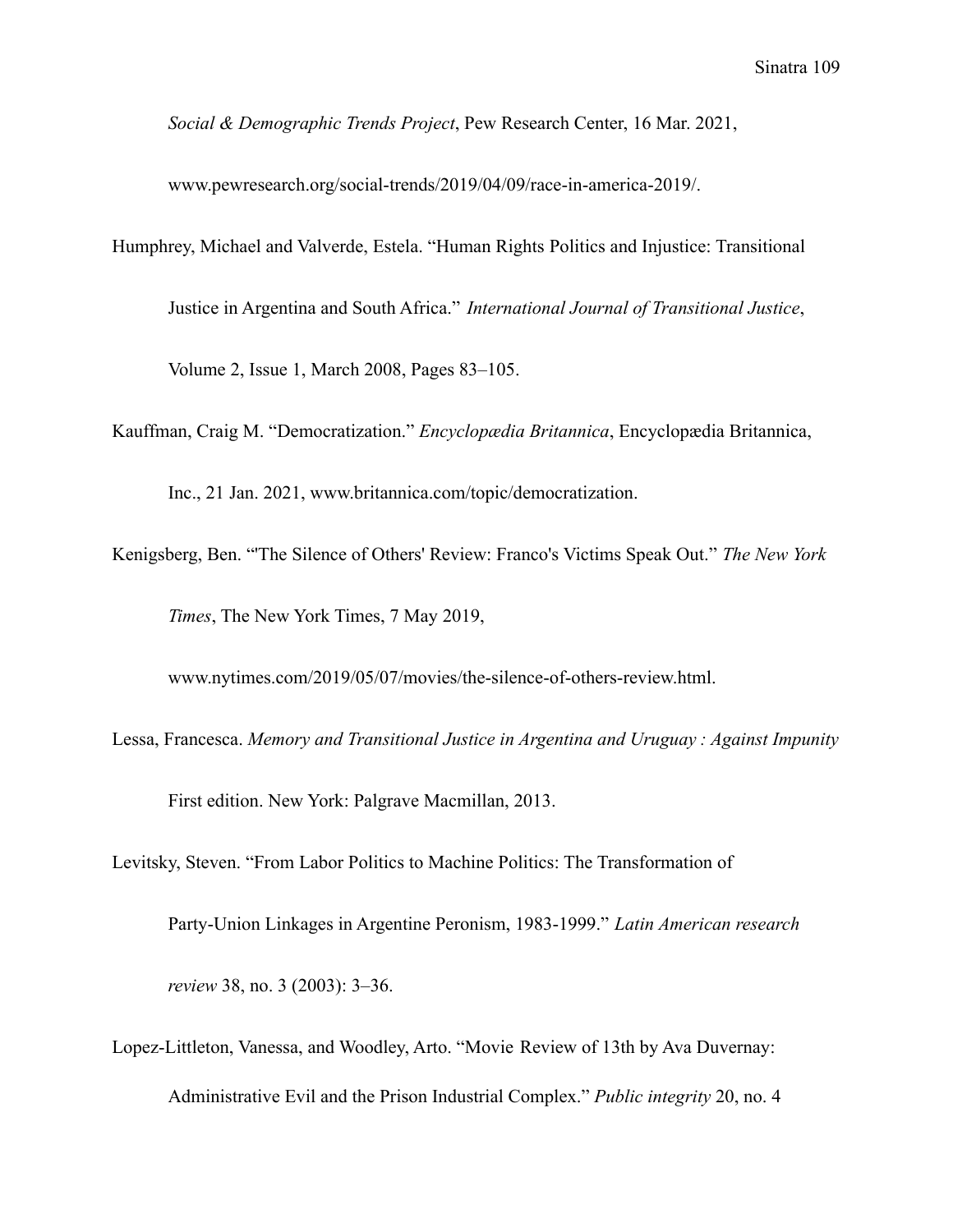(2018): 415–418.

MacDonald, Fiona. "The Story of a Painting That Fought Fascism." *BBC Culture*, BBC, 6 Feb.

2017, www.bbc.com/culture/article/20170206-the-artists-who-fought-fascism.

Mallinder, Louise. "Amnesties' Challenge to the Global Accountability Norm? Interpreting

Regional and International Trends in Amnesty Enactment." In Amnesty in the Age of Human Rights Accountability: Comparative and International Perspectives, edited by Francesca Lessa and Leigh A. Payne, 69–96. Cambridge: Cambridge University Press. 2012.

Méndez, Juan E.. Editorial Note, *International Journal of Transitional Justice*, Volume 3, Issue 2, July 2009, Pages 157–162.

Milanesio, Natalia. "A Man Like You: Juan Domingo Perón and the Politics of Attraction in Mid‐Twentieth‐Century Argentina." *Gender & history* 26, no. 1 (2014): 84–104.

Minder, Raphael. "About to Exhume Franco, Spain Faces 33,000 Others Buried With Him." *The*

*New York Times*, The New York Times, 19 Oct. 2019,

www.nytimes.com/2019/10/19/world/europe/spain-franco-exhume-fallen.html.

Murphy, Colleen. "How Nations Heal." *Boston Review*. 2021.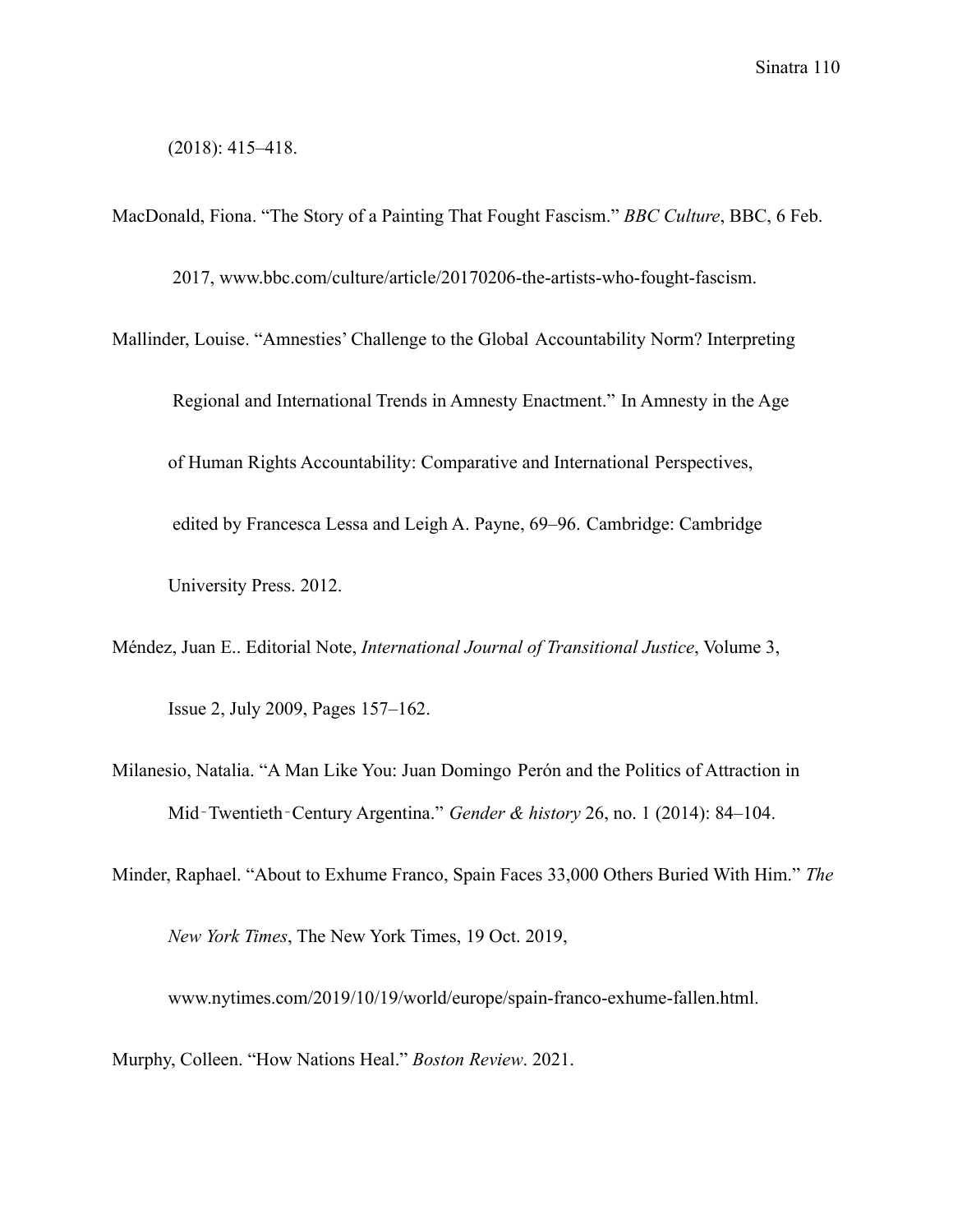Nagy, Rosemary. "Transitional Justice as Global Project: Critical Reflections." *Third World Quarterly* 29, no. 2 (2008): 275-89.

Phelps, Teresa Godwin . "Truth Delayed: Accounting for Human Rights Violations in Guatemala and Spain." *Human rights quarterly* 36, no. 4 (2014): 820–843.

Pion-Berlin, David. "The Fall of Military Rule in Argentina: 1976-1983." *Journal of*

*Inter-American Studies and World Affairs* 27, no. 2 (1985): 55–76.

Raphelson, Samantha. "Lynching Memorial In Alabama Remembers The Victims Of

Unacknowledged Terror." *NPR*, NPR, 26 Apr. 2018,

www.npr.org/2018/04/26/605736519/lynching-memorial-in-alabama-remembers-the-victi ms-of-unacknowledged-terror.

Richards, Michael. *A Time of Silence : Civil War and the Culture of Repression in Franco's*

*Spain, 1936-1945* Cambridge [England] ;: Cambridge University Press, 1998.

Riley, Naomi Schaefer. "'The 1619 Project' Enters American Classrooms." *Education next*

20, no. 4 (2020).

Roht-Arriaza, Naomi., & Mariezcurrena, Javier. *Transitional Justice in the Twenty-First*

*Century: Beyond Truth versus Justice*. Cambridge: Cambridge University Press. 2006.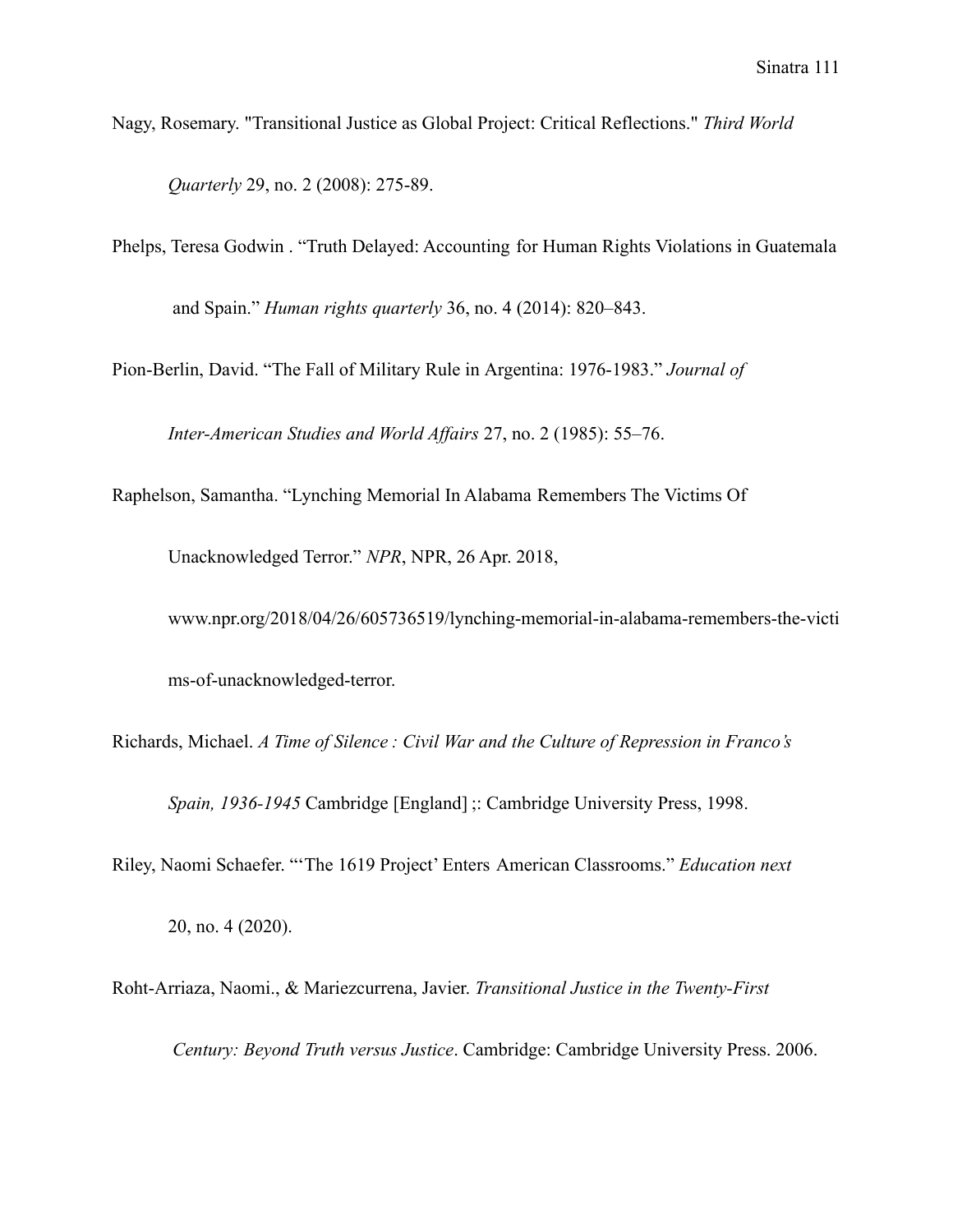Romero, Luis Alberto. *A History of Argentina in the Twentieth Century* University Park,

Penna: Pennsylvania State University Press, 2002.

Shah, Khushbu, and Juweek Adolphe. "400 Years since Slavery: a Timeline of American

History." *The Guardian*, Guardian News and Media, 16 Aug. 2019,

www.theguardian.com/news/2019/aug/15/400-years-since-slavery-timeline.

Sikkink, Kathryn. *The Justice Cascade : How Human Rights Prosecutions Are Changing*

*World Politics* 1st ed. New York: W. W. Norton & Co., 2011.

Speck, Paula K. "The Trial of the Argentine Junta: Responsibilities and Realities." *The*

*University of Miami Inter-American law review* 18, no. 3 (1987): 491–534.

Teitel, Ruti. Editorial Note-Transitional Justice Globalized, *International Journal of Transitional*

*Justice*, Volume 2, Issue 1, March 2008, Pages 1–4.

Teitel, Ruti. *Transitional Justice in a New Era*, 26 Fordham Int'l L.J. 893 (2002).

"The 13th Amendment of the U.S. Constitution." *National Constitution Center – The 13th Amendment of the U.S. Constitution*,

constitutioncenter.org/interactive-constitution/amendment/amendment-xiii. United Nations Secretary-General, "Report on the Rule of Law and Transitional Justice in

Conflict and Post-Conflict Societies." 2004.